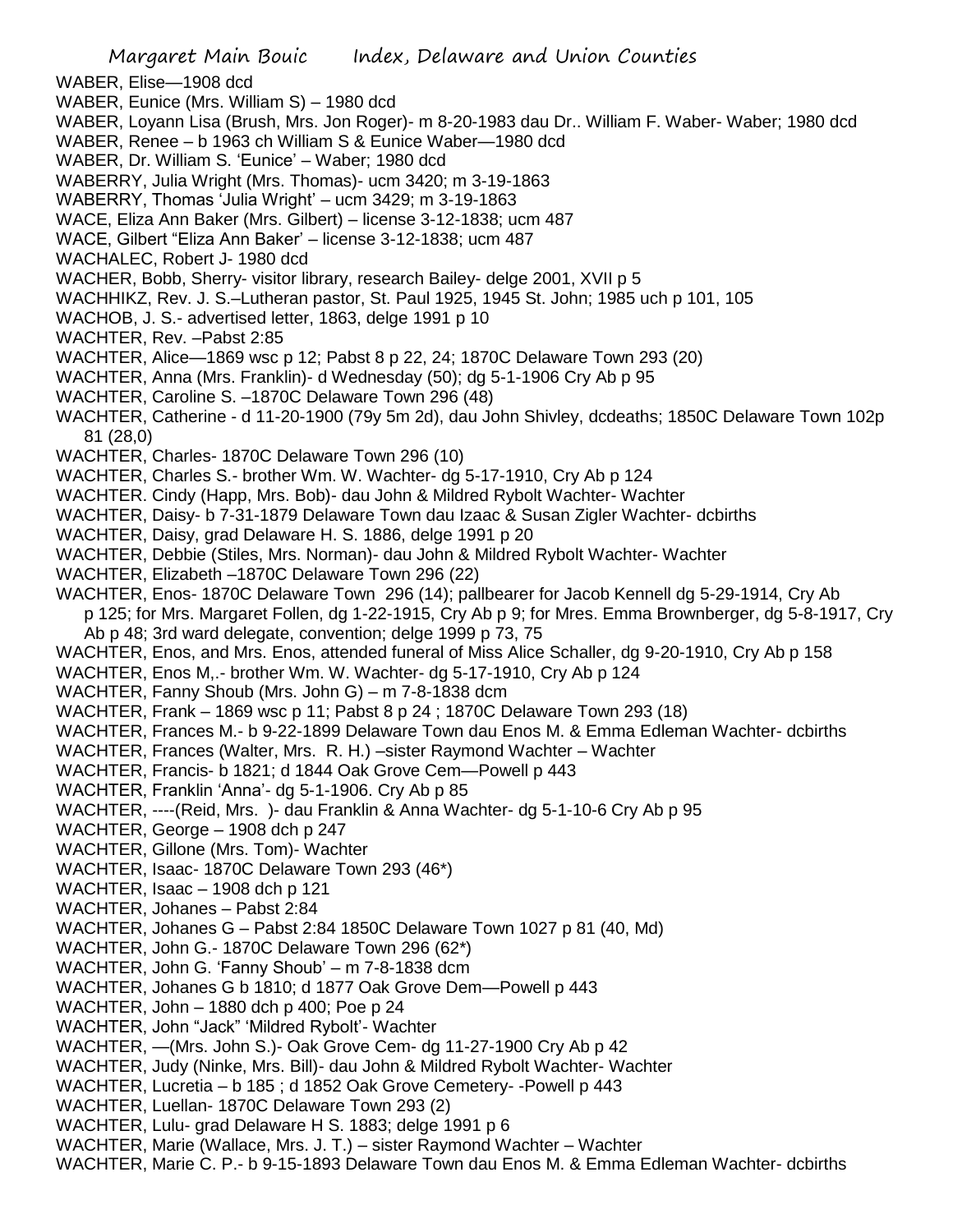- WACHTER, Mildrd Rybolt (Mrs. John)- d 2-11-1998 (87) Hudson- Wachter
- WACHTER, Minerva Ann– b 1848; d 1850 (1-3-13) Oak Grove Cem- Powell p 443; dau J. B. & Catharine Wachter; dg 3-8-1850, Cry Ab p 53
- WACHTER, Ray Lewis- b 9-11-1897 Delaware Town son Enos M. & Emma Edleman Wachter- dcbirtha WACHTER, Raymond L. – 3-31-1977 (79) bur. St. Marys'; pallbearer for Margaret Penry- dg 12-10-1918,Cry Ab p 102; for Frank D King, Jr.- dg 9-13-1982, Cry Ab p 70; Wachter
- WACHTER, Susan(na) b 1826 d 1887 Oak Grove Cem Powell p 443; 1870C Delaware Town 293 (44)
- WACHTER, Tom 'Gillone'-son John & Mildred Rybolt Wachter- Wachter
- WACHTER, Willie- 1870C Delaware Town 338 (7)
- WACHTER, William W.- d Saturday (47) dg 5-17-1910,Cry Ab p 124
- WACHTLER, David b 1956 son Louis R. Wachtler Wachtler; 1971 dcd
- WACHTLER, Dorothy (Mrs. Louis R.) 1980 dcd
- WACHTLER, Elizabeth (Casserly, Mrs. )- Wachtler
- WACHTLER, Frances (Callas, Mrs. )- sister Louis R. Wachtler- Wachtler
- WACHTLER, James M. 'Shelby' 1969, 1971 dcd
- WACHTLER, Joe b 1958 son Louis R. Wachtler Wachtler; 1971 dcd
- WACHTLER, Joseph 1971 dcd
- WACHTLER, Louis R. 'Dorothy' b 4-10-1924 Mt. Vernon d 11-20-1988(64) Calvary Cem- WWII Navy– Wachtler; 1971 dcd
- WACHTLER, Robert b 1954 son Louis R. Wachtler Washtler; 1971 dcd
- WACHTLER, Shelby (Mrs. James M) 1971 dcd
- WACHHOLZ, Rev. Conrad J 'Elizabeth O. Krentz'- d 4-30-1967 (80) bur. Wisconsin Wachholz
- WACHHOLZ, Edward son Rev. Conrad J & Elizabeth O. Krentz Wachholz Wachholz
- WACHHOLZ, Eleanor (Pipes, Mrs. ) dau Rev Conrad J. & Elizabeth O. Krentz Wachholz Wachholz
- WACHHOLZ, Elizabeth O. Krentz (Mrs. Rev. Conrad J) b 2-6-1886; d 10-29-1964 bur Wis.- dau
- William & Emilie Krentz- Wachholz
- WACHHOLZ, Helen (Messerschmidt, Mrs. ) dau Rev. Conrad J. & Elizabeth O. Krenz Wachholz -Wachholz
- WACHHOLZ, John son Rev. Conrad J. & Elizabeth O. Krentz Wachholz-Wachholz
- WACHHOLZ, Magdalene (Dunke, Mrs. ) dau Rev Conrad J. & Elizaabeth O. Krentz Wachholz-Wachholz
- WACHHOLZ, Mary dau Rev Conrad J. & Elizabeth O. Krentz Wachholz-Wachholz
- WACHHOLZ, Paul- son Rev. Conrad J. & Elizabeth O. Krentz Wachholz- Wachholz
- WACHHOLZ, Ruth (Mac Phail, Mrs. )- dau Rev. Conrad J. & Elizabeth O. Krentz Wachholz
- WACKER, Mary Anna (DeLancey, Mrs. Oliver Samuel)- b 1-20-1922; m 8-24-1946- Weiser p 675
- WACKHER, W.- d 3-2-1965 (94) Wackher
- WACKHER, --- (Martin, Mrs. Robert W.)- dau W. Wackher- Wackher
- WACKHER, --- (Quint, Mrs. C. W.)- dau W. Wackher- Wackher
- WACKHER, Richard C.- son W. Wackher- Wackher
- WADDELL, Family History- Delaware Gen. Lib.- delge 2004 p 24
- WADDELL, , WADDEL. WADDILL, Alin M. 'Marjory'- 1971, 1980 dcd
- WADDELL, Alexander- 1835 men p 53 #125 p 98 Radnor Tp; 1850C Radnor Tp 140 p 179 (53,Pa); Pabst 7 p 11, 8 p 3; Powers p 128, 250; account W. Little 1829, p 11, 12
- WADDELL, Belle (Cole, Mrs. Clyde)- dau John S. & Sarah Coleman Waddell- Schultz p 8
- WADDELL, Benjamin Isaac 'Emma V. Harmon'- b 1-1-858 m 1884 d 5-3- (81) son Isaac & Margaret Strimen Waddell- Waddell
- WADDELL, Benjamin- son John & Margaret Giffen Waddell- Giffen 1136
- WADDELL, Bernice (Kraus, Mrs. )- sister Paul L. Waddell Waddell
- WADDELL, Bertram- son Daniel & Etta Strine Waddell- Schultz p 4
- WADDELL, Betty (Frey, Mrs. Phillip)- dau Lee & Mary Swartz Waddell- Schultz p 4
- WADDELL, Carl R. 'Mabel'- son Benjamin Isaac & Emma V. Harmon Waddell- Waddell
- WADDELL, Catherine (Mrs. John)- 1850C Radnor Tp 159 p 180 (45,Pa)
- WADDELL, Catherine I. (Spain, Mrs. Henry)- b 11-12-1854 m 1-3-1875 ucm 5617 dau Samuel & Elizabeth Zimmer Waddell- 1883 uch V p 482; 1870C Allen Tp 123-117 p 8 (13,O)
- WADDELL, Cathy L (Anastasio, Mrs. Michael J. Jr.) dau Paul & Frieda Waddell Waddell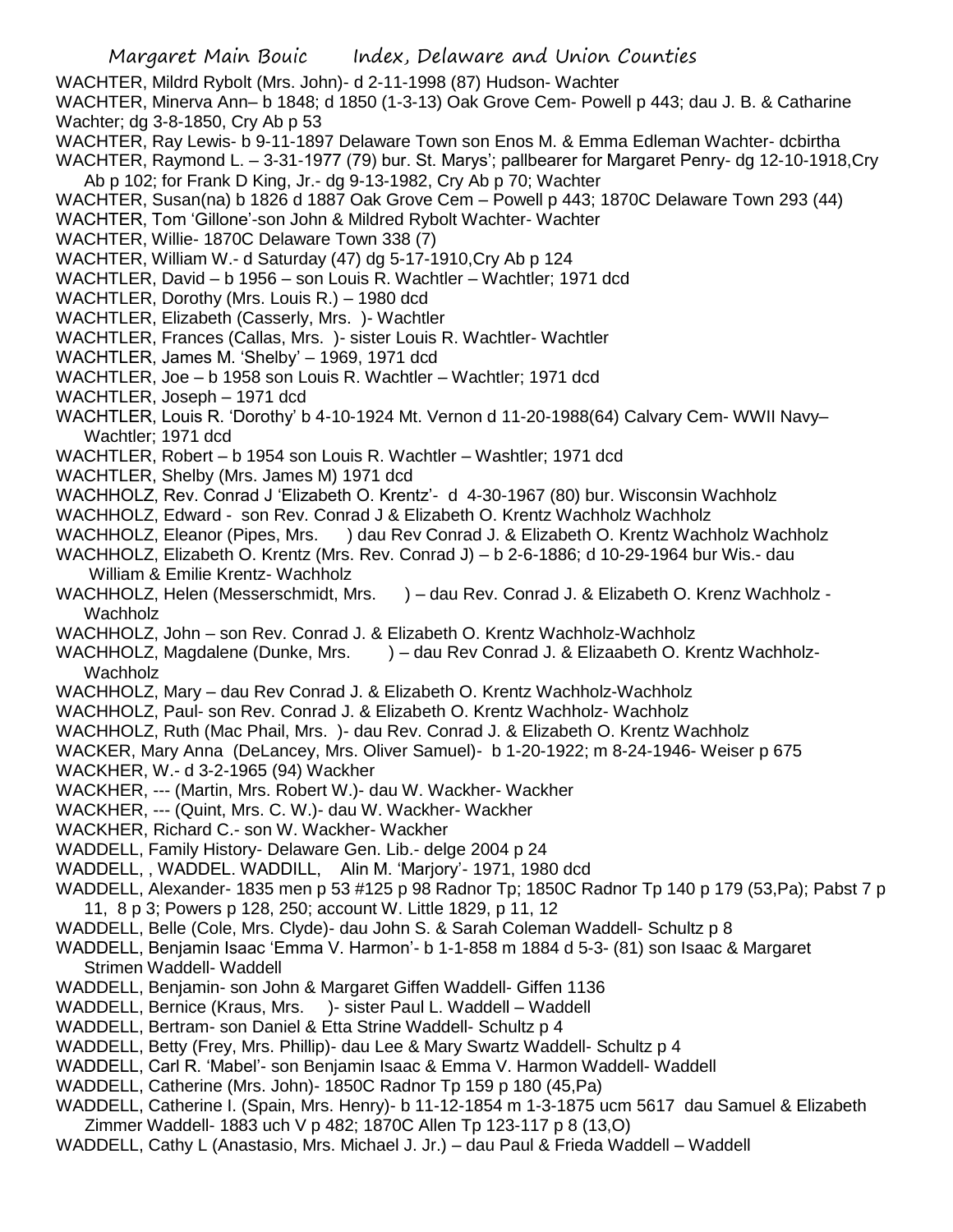- WADDELL, Cecilia E dau Samuel & Elizabeth Zimmer Waddle 1870C Allen Tp 123-117 p 8 (14,O)
- WADDELL, Celia Richardson (Mrs. Daniel)- m 8-18-1847 dcm; 1850C Marlblorouth Tp 47 p 184 (2,O)
- WADDELL, Cheryl Renner (Messner, Mrs. Glenn)(Mrs. Ron)- b 1-131-1853 m(1) 1972, (2) 1990 dau Herbert & Dorothy Fahey Renner- St. Paul p 138
- WADDELL, Chriss (Cline, Mrs. ) –dau Paul L & Frieda Waddell Waddell
- WADDELL, Clyde 'Helen'- Powers Clipping (Helen)
- WADDELL, Daisy (Saunders, Mrs. Howard) dau Daniel & Etta Strine Waddell Schultz p 4
- WADDELL, Dale b 1960 son Alin M. & Marjorie Waddill 1971 dcd
- WADDELL, Daniel 'Celia Richardson' m 8-18-1847 dcm; 1850D Marlborough Tp 47 p 184 (24,O)
- WADDELL, Daniel son John & Margaret Giffen Waddell Waddell Giffen
- WADDELL, Dwight L 'Mabel Ufferman' d 11-3-1966 (52) bur. Oak Grove son Mrs. Mary Wise Waddell- Waddell
- WADDELL, Elizabeth- d 12-31-1902, Un Co Probate, Vol 3
- WADDELL, Elizabeth (Mrs. Leroy)- d 1974- Waddell
- WADDELL, Elisabeth Nelson (Mrs. William) m 1794 dcq Josie Waddell Inskeep:17
- WADDELL, Elizabeth Dixon (Mrs. Samuel) d 4-22-1858, 1883 uch V p 481; 1860C Allen Tp 774- 781 p 107 (37,O)
- WADDELL, Elizabeth dau John & Margaret Giffen Waddell Giffen 1138
- WADDELL, Elizabeth Zimmer (Mrs. Samuel) b 7-1819; 1870C Allen Tp 13-117 p 8 (44,O)
- 1880C Allen Tp 201-214 p 20 (54,O,O,O); 1900C Allen Tp 171-175 p 8B (80, unk) m 46y, 2ch WADDELL, Emma V. Harmon (Mrs. Benjamin Isaac) – d 1903- Waddell
- 
- WADDELL, Etta Strine (Mrs. Daniel) dau John & Lovina Schultz Strine Schultz p 4
- WADDELL, Eva (Smith, Mrs. Clyde)- dau Henry & Sarah Schultz Coleman- Schultz p 8
- WADDELL, Frank son Daniel & Etta Strine Waddell Schultz p 4
- WADDELL, Frederick Thomas 'Kathrun Elaine Reed m 8-4-1979 son Thomas B. Waddell-Waddell
- WADDELL, Frieda (Mrs. Paul L) Waddell
- WADDELL, Glen son Mrs. Mary Wise Waddell
- WADDELL, Harold brother Paul L. Waddell Waddell
- WADDELL, Helen (Mrs. Clyde)- d 5-9-1951 (44) mother of Helen Sorgor- Powers clipping
- WADDELL, Henry- pallbearer for Mrs. Aaron Jolly- dg 9-11-1814; Cry Ab p 148
- WADDELL, Ione dau Lee & Mary Swartz Waddell Schultz p 4
- WADDELL, Irene (Peterson, Mrs. Warren) dau Lee & Mary Swartz Waddell Schultz p 4
- WADDELL, Isaac 'Margaret Strimen' b 12-16-1831; m 1884 d 11-6-1858 bur. Marion dcq Josie
- Waddell Inskeep :4; m 1884 son John & Margaret Giffen Waddell Giffen 1137
- WADDELL, James son Isaac & Margaret Strimen Waddell b 9-9-1856 Waddell
- WADDELL, James Eugene b 8-1-1953 Md d 4-24-1988 (34) son Leroy E. & Elizabeth Waddell
- WADDELL, Jerry (Mrs. Roger) 1961 dcd
- WADDELL, Joann-query on John & Ruben Burge- 1860C Leesburg Tp p 26; unec XVIII p 26, XX p 33 XXII p 200 Meek family
- WADDELL, John S. 'Sarah Coleman' b 7-15-1854; m 11-21-1878; d 1-23-1929 (1928) dcq Josie Waddell Inskeep 2; hadc p 113, 125,Marlborough Cem p 178; 1908 dch p 867; Schultz p 8; 1880 dcd p 78
- WADDLE, b 2-10-1888 Oxford Tp dau John & Sarah Coleman Waddle- dcbirths
- WADDELL, John 'Margaret Giffen' m 6-23-1818 son William & Elizabeth Nelson Waddell dcq Josie Waddell Inskeep :8 hmp p 99; 1797; Giffen (113)
- WADDELL, John 'Mary Dickey' b 1729 son William Waddell dcq Josie Waddell Inskeep :32
- WADDELL, John Pabst 8 p3; pallbearer for Louis Sherwood, dg 1-14-1913, Cry Ab p 7; for Mrs. David Schultz- dg 6-29-1917, Cry Ab p 63
- WADDELL, John 'Catherine' 1850C Radnor Tp 159 p 180 (47,Pa)
- WADDELL, John son John & Margaret Giffen Waddell Giffen 1134
- WADDELL, Josie W (Inskeep, Mrs. Walter) b 11-20-1882; m 2-20-1918 dau John S. & Sarah Coleman Waddell – dcq JWI:1; WI:1; Schultz p 8
- WADDELL, Julie dau Roger & Jerry Waddell 1961 dcd (11mo)
- WADDELL, Karey- dau Roger L. Waddell- Waddell
- WADDELL, Kathryn Elaine Reed (Mrs. Frederick Thomas) m 8-4-1978 dau Wilbur Reed; Reed; Waddell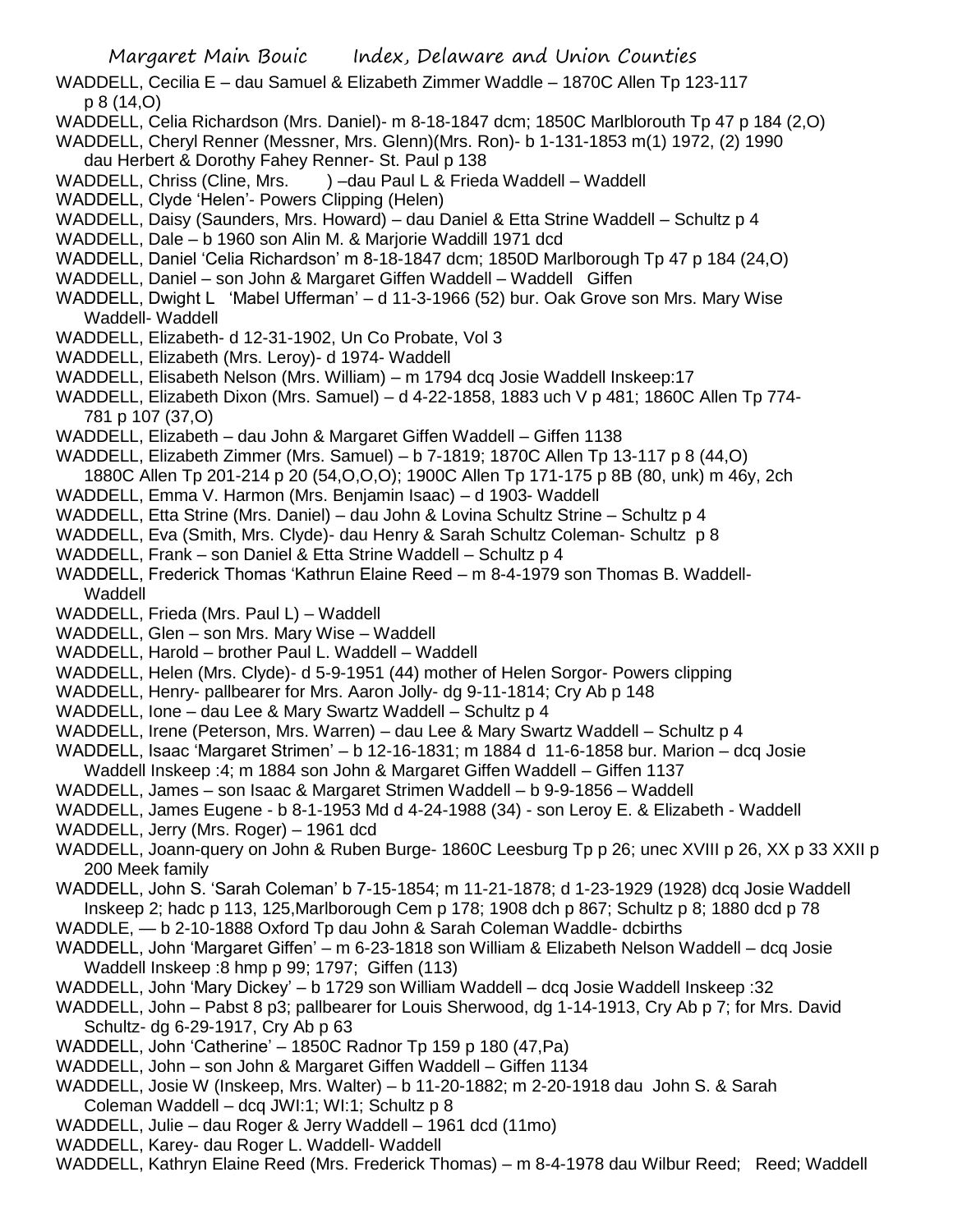WADDELL, Lee 'Mary Swartz' – son Daniel & Etta Strine Waddell- Schultz p 4

WADDELL, Leroy E.'Elizabeth' - b 3-1-1914 d 11-4-1987 (73) Prospect Cem- Waddell

WADDELL, Letitia E. (Zemer, Mrs. George V) – b 2-28-1858 m 12-14-1880 ucm 6856– dau Samuel & Elizabeth Zimmer Waddell - 1883 uch V p 482; 1860C Allen Tp 774-781 p 107 (4,O); 1880C Allen Tp 201- 214 p 20(22,O,O,O); 1900 Allen Tp 171-175 p 8B (43,O,O,O) div; 1910C Allen Tp 139-141 (53,O,O,O) div, 1 ch

- WADDELL, Louvenia Myrtle Newton (Mrs. Raymond Perry) b 8-31-1918 dau Victor George & Flora Beatrice Willey Newton – Weiser p 23
- WADDELL, Lucina– dau Daniel & Celia Richardson Waddel 1850C Marlborough Tp 47 p 184(1,O)
- WADDELL, Lusina (Jacoby, Mrs. Joel)- b 3-26-1826 m 5-10-1853 query by Wealthy M. Donahue- unec XIII p 2
- WADDELL, Mabel (Mrs. Carl R) Waddell
- WADDELL, Mabel Ufferman (Mrs. Dwight L) Waddell
- WADDELL, Margaret (Culp, Mrs.  $\longrightarrow$  ) b 4-5-1836 d 4-20-1912 Waddell
- WADDELL, Margaret Giffen (Mrs. John) m 6-23-1818 dau Daniel & Nancy Agness Bell Giffen dcq Walter Inskeep 9 ; hmp p 99; Giffen 113
- WADDELL, Margaret Strimen (Mrs. Isaac) b 4-5-1834; d 1912 bur. Marion dau John & Mary Monesmith Striment – dcq Josie Waddell Inskeep 5; Giffen (1137)
- WADDELL, Marjory (Mrs. Alin M) 1971 dcd
- WADDELL, Mary Pabst 7:11
- WADDELL, Mary A. Rupp (Mrs. Samuel) m 1879 d 1886 Giffen (1135)
- WADDELL, Mary Dickey (Mrs. John) dcq Josie Waddell Inskeep 33; Pabst 8 p3
- WADDELL, Mary Swartz (Mrs. Lee) Schultz p 4
- WADDELL, Mary dau John & Margaret Giffen Waddell Giffen 1139
- WADDELL, Mary (Mrs.  $) -$  Powers p 128
- WADDELL, Molly Pabst 8 p 3
- WADDELL, Nancy dau John & Margaret Giffen Waddell Giffen 1131; Waddell
- WADDELL, Nettie A. Redd (Mrs. Samuel) Giffen 1135
- WADDELL, Paul L. 'Frieda'- d 1-23-1980 (62) bur. Radnor Waddell
- WADDELL, Paula b 1957 dau Alin & Marjory Waddell 1971, 1980 dcd
- WADDELL, Raymond Perry 'Louvenia Myrtle Newton' b 1-8-1916 Weiser p 23
- WADDELL, Richard- son Leroy E. & Elizabeth Waddell- Waddell
- WADDELL, Richard son Mrs. Mary Wise Waddell
- WADDELL, Robert- son Leroy E. & Elizabeth Waddell- Waddell
- WADDELL, Roger L. "Jerry" b 7-30-1942 d 10-7-1996 Radnor Cem- son Paul L. & Frieda J. Thomas Waddell – Waddell; 1961 dcd
- WADDELL, Ron 'Cheryl Renner'- m 1990- St. Paul p 138
- WADDELL, Rose (Burnette, Mrs. William) dau Daniel & Etta Strine Waddell Schultz p 4
- WADDELL, Samuel 'Elisabeth Dixon' 1883 uch V p 481
- WADDELL, Samuel 'Mary A. Rupp' 'Nettie A. Redd' son John & Margaret Giffen Waddell m (1)1879 (2) 10-2- 1887 – Giffen 1135
- WADDELL, Samuel 'Elizabeth Zimmer' b 12-8-1826 m 4-21-1853 d Friday (82) son Samuel & Elizabeth Dixon Waddel –father of Mrs. John Schaffner, dg 10-19-1909 Cry Ab p 66; 1883 uch V p 465, 468, 471, 481; 1860C Allen Tp 774-781 p 107 (34,O); 1870C Allen Tp 123-117 p 8 (44,O); 1880C Allen Tp 201-214 p 20 (54,O,Pa,Pa) 1900C Allen Tp 171-175 p 8B (73,O,Pa,Pa)
- WADDEL, Samuel 'Susan Lane'- m 1-22-1829 Madison Co. unec V p 39
- WADDELL, Sarah Coleman (Mrs. John S) b 1859 d 1934 Mlb p 178- dau Henry & Sarah Schultz Coleman dcq Josie Waddle Inskeep :3 1908 dch p 867; Schultz p 8;1880 dch p 789; dg 2-19-1907, Cry Ab p 17
- WADDELL, Shirley (Mrs. Jack)- parents of Charles R. Seitter- Waddell
- WADDELL, Shirley (Seitter, Mrs. )- dau Leroy E. & Elizabeth Waddell- Waddell
- WADDELL, Stacy Lee (Church, Mrs. )- dau Roger L. & Penny Waddell- Waddell; engaged to Jeffrey Allen Kelly
- WADDELL, Stephen Perry b 8-29-1953 son Raymond Perry & Louvenia Myrtle Newton Waddell Weiser p 23
- WADDEL, Susan Lane (Mrs. Samuel)- m 1-22-1829 Madison Co, unec V p 39
- WADDELL, Susie Rausch (Mrs. Tod)- dau Myron Rausch- Waddell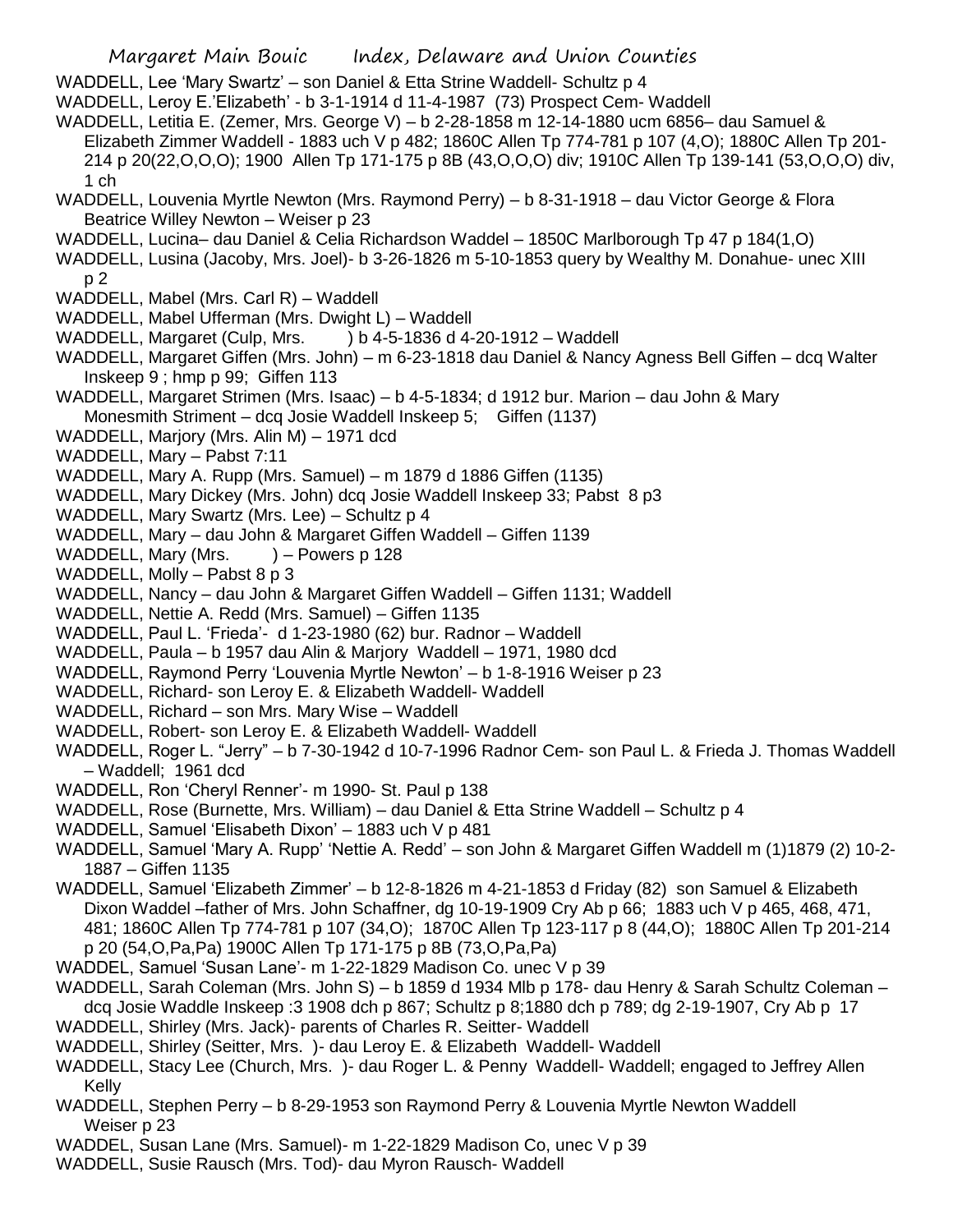WADDELL, Tate Allen- b 11-16-1992 b 11-16-1992 son Tod & Susie Rausch Waddell- Waddell

- WADDELL, Thomas B Waddell
- WADDELL, Thomas Powers p 108, 112, 227, 241, 257
- WADDELL, Thomas- son Leroy E. & Elizabeth Waddell- Waddell
- WADDELL, Tod 'Susie Rausch;- son Roger Waddell- Waddell
- WADDELL, Victor Frank b 4-28-1944 son Raymond Perry & Louvenia Myrtle Newton Waddell Weiser p 23
- WADDELL, Viola (Dowsett, Mrs. ) sister Paul L. Waddell Waddell
- WADDELL, William, d Thursday, Waldo (86) dg 4-2-1907; Cry Ab p 33
- WADDELL, William 'Elisabeth Nelson' b 1767; m 1794; d 1829 son John & Mary Dickey Waddell dcq Josie Waddell Inskeep : 16
- WADDELL, William dcq Josie Waddell Inskeep 64
- WADDELL, William Powers p 107, 241
- WADDELL, William son John & Margaret Giffen Waddell Giffen 1132; Waddell
- WADDER, Josie- b 11-20-1883 Oxford Tp, dcbirths
- WADDINGTON, Clara Elnora Thurston (Mrs. Luia) -dau Joseph & Charlotte Loofbourrow Thurston -Thurston p 2
- WADDINGTON, Luis 'Clara Elnora Thurston' Thurston p 2
- WADDLE, Catherine (Spain, Mrs. Henry Ellis)- parents of Perry Samuel Spain- 1985 uch p 131
- WADDLE, Rev. Charles- dcga p 18
- WADDLE, Howard 'Gertrude E. McGonigle' Weiser p 134
- WADDLE, Gertrude E. McGonigle (Mrs. Howard) b 4-4-1916 dau Lott Holmes McGonigle-Weiser p 134
- WADDLE, Jane Denison (Mrs. William)- m 2-21-1822 Madison Co.l unec IV p 63
- WADDLE, John- Va. Military District, original owner, M. Vanderville- delge 1994 X p 74
- WADDLE, —query by Justine Abrahamson, unec XVIII p 3
- WADDLE, Nettie (Mrs. )- sister Tabatha Reed Worline & Dau Mr. And Mrs. P. O. Redd- dg 4-30-1909. Cry Ab p 28
- WADDLE, Samuel- 1883 uch V p 464; Darby Chapel, unec XVII p 64
- WADDLE, —(Mrs. William)- dau John & Elizabeth C. Worline Sharp- dg 4-10-1917, Cry Ab p 40
- WADDLE, William- 1870C Delaware Town 338 (40\*)
- WADDLE, William 'Jane Denison'- m 2-21-1822 Madison Col unec IV p 63
- WADDY, Kate Nash (Mrs. T.M.) dau Dr. Noble F. & Jennie Phillips Nash Nash p 21
- WADDY, T. M. 'Kate Nash' Nash p 211
- WADE, ----family of Fred E. Mayer #276, unec X p 13, XI p 2
- WADE, Family History, Delaware Co Gen Soc. Lib., delge 2004 p 24
- WADE, —query on Louisa Gill, 1863- unec X p 26
- WADE, Abigail (Doty, Mrs. John H) Pabst Pion I p 21, 22, 27, 28
- WADE, Albert A. 'Marie C'- d 5-3-1982 Oak Grove Cem- unec XXII p 19, teacher, Watkins school; 1949, 1961, 1969, 1971, 1980 dcd
- WADE, Amanda (Elliot, Mrs. Joseph W) m 7-1831, dcga p 54, Ohio State Gaz. Pabst 8 p 9
- WADE, Andrew Christopher- b 2-3-1993 son Kevin Douglas & Rebecca Jane Burns Wade- St. Paul p 21, 153
- WADE, Anna Davis (Mrs. Glenn) b 8- -1909; m 10- -1929 dau Frank & Edith Tyler Davis White 174
- WADE, Archie- b 9-14-1869 d 6-9-1907 York Cem p 70
- WADE, Barbara Ward (Mrs. Obediah) b 12-11-1939 dau Forrest & Helen Cosgrove Ward -Weiser p 515

WADE, Barry Lee – b 2-23-1961 son Brian Albert & Sharon Kay Newhouse Wade – 1973, 1975 ucd

- Newhouse 13(10)61212
- WADE, B. F.- Un Co Probate, Vol II (1879-1886)
- WADE, Brandon Lee b 8-10-1983 d 9-15-2001-(18) son Donald & Katherine Bauman Wade, Attica Ohio-Wade
- WADE, Brian Albert 'Sharon Kay Newhouse' b 2-8-1934; m 9-27-1958 son Albert A. & Marie C. Wade 1949, 1973, 1975 ucd; Newhouse (13(10)6121)
- WADE, Brian Mac Neil- son Don & Katherine Bauman Wade- Wade
- WADE, Bruce- dau John & Jane Wade- 1880C Richwood- Tp 51-54 p 212A (6,Va,.Va,.O)
- WADE, Burr E. 'Evelyn Bridgeland'- b 7-15-1917 Bellville d 7-15-1995 (78) Bellville Cem- son Van Dola & Nell Gatton Wade- Wade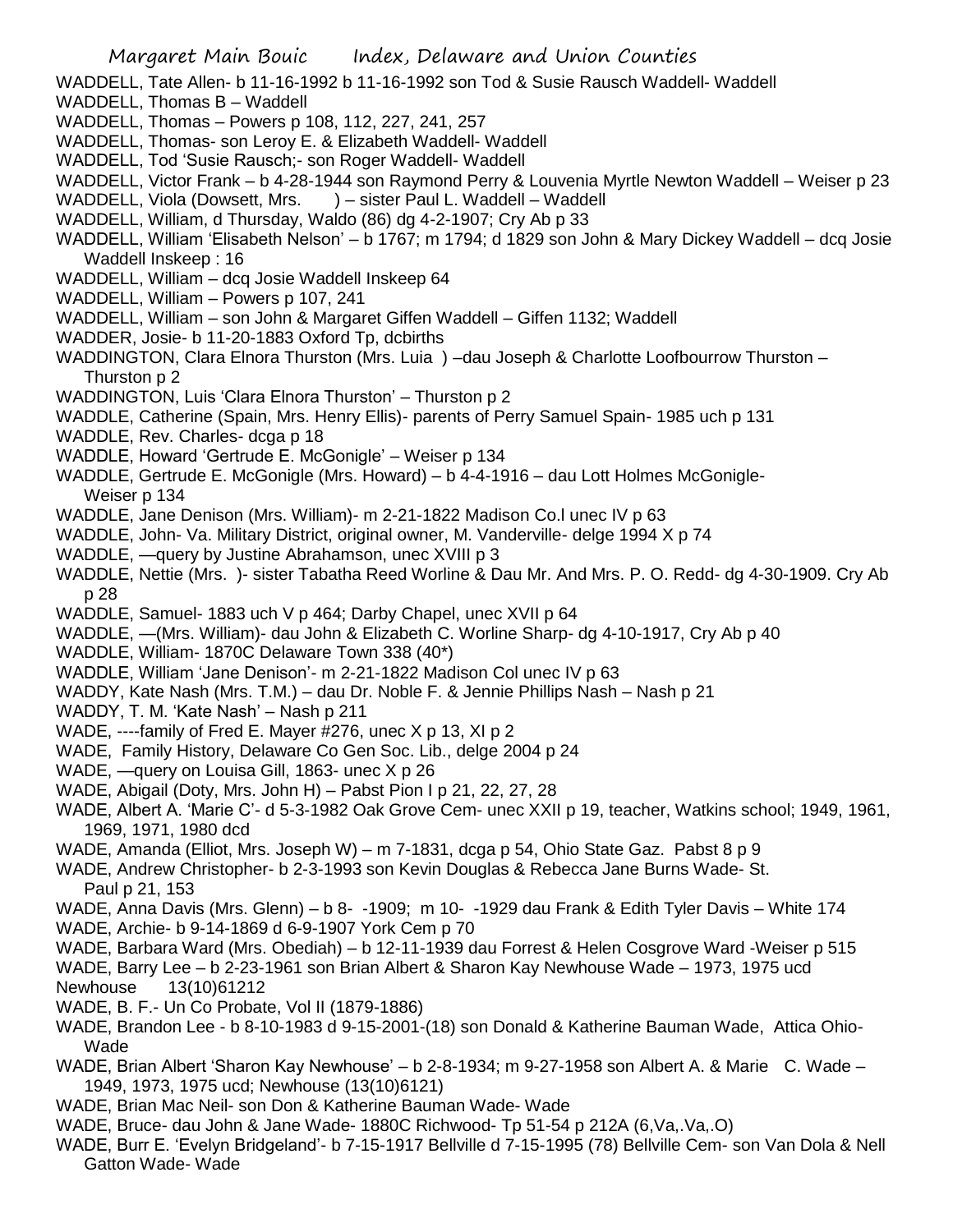- WADE, Carol Jeanne (Riemenschneider, Mrs. Dr. Herbert William) m 9-23-1967 dau AlbertA. & Marie C. Wade – 1949, 1961, dcd; Wade
- WADE, Carol (Mrs. Randy)- Wade
- WADE, Caroline M. (Butts, Mrs. Thomas Sherman)- m 1-20-1895; dg 10-5-1897 Cry Ab p p 130
- WADE, Carolyn (Mrs. Wallace L.) 1980 dcd
- WADE, Carrie (Mrs. Richard B.)- 1880C Richwood p 34 (26, Mass, Mass, Mass)
- WADE, Charles son Smith & Phebe Wade 1850C Trenton Tp 772 p 66 (9,O)
- WADE, Clara B.- 1870C Marlborough Tp 412 (1m)
- WADE, Clark Brian 'Jill J. Cormany' b 1959 son Brian Albert & Sharon Kay Newhouse Wade – b 9-26-1959; m 8-11-1979; Newhouse 13(10)61211; 1973, 1975, ucd
- WADE, Courtnie Marie- dau Don & Katherine Bauman Wade- Wade
- WADE, Cy- son Van Dola & Nel Gatton Wade- Wade
- WADE, Cynthia R. (March, Mrs. Joseph) ucm 3083; m 10-18-1860 unec V p 9. XIX p 43
- WADE, D. E. 1915 uch p 400
- WADE, Daniel H. 'Nancy Stevens' Asp (188-7)
- WADE, David E.– son John & Mary Penhorwood Wade Wade; 1910C York Vil 65-65 p 3B (13,O,O,O)
- WADE, David- brother of Lulu Jane Wade Potts- 1985 uch p 111
- WADE, David Davis son Glenn & Anna M. Davis Wade White 1746
- WADE, Debbie Ann Wilgus (Mrs. Duane Edward)- m 5-14-1988 dau Bud & Mary Lou Wilgus- Wade
- WADE, Delila (Miller, Mrs. Thomas) b 11-11-1819; m 3-2-1837 -1883 uch V p 374, 671
- WADE, Della A. (Dunlap, Mrs. Richard Alvin)- Dunlap Book- delge 2003, XX p C35
- WADE, Dennis Warren b 3-18-1942 son Warren William & Grovene Shoop Kocher Wade Weiser p 338
- WADE, Diana b 1967 dau William M. & Ruth E. Wade 1980 dcd
- WADE, Diane Thompson (Mrs. Lester) d 8-16-1978 (25) bur. Oakdale Cem Wade
- WADE, Donald 'Katherine Bauman'- son Mack H. & Mollie Wade- Wade
- WADE, Doris L. (Davis, Mrs. Charles Willard)- b 1-26-1916 d 9-23-1994 Forest Grove Cem- dau John V.& Eulalia Pope - Wade
- WADE, Dorothy (Mrs. Herbert)- Wade
- WADE, D. P. Pabst 2:52
- WADE, Duayne Edward 'Debbie Ann Wilgus'– b 1965 m 5-14-1988 son William M. & Ruth E. Wade Wade; 1980 dcd
- WADE, Dyanna (Yates, Mrs. )- dau William M. & Ruth E. Wade- Wade
- WADE. Edna G.- dau George O. & Ida M. Wade- 1910C Liberty Tp 253 p 10B (5,Ok, O,Va)
- WADE, Edward 'Louisa Gill' m 4-13-1875 ucm 5860; mt 3 p 12
- WADE, Elisha vs William Ward- Jan. 1845- unec XI p 15
- WADE, Elizabeth- 1910C Marysville 131-144 p 5B (50,Pa,.Pa,O) no ch, saleswoman
- WADE, Elizabeth Anne (Hill, Mrs. Jack)- d 2-10-1982 (52) dau Albert A. & Marie C. Wade- Wade
- WADE, Ellen J. McElroy (Mrs. James) m 7-17-1972 Wade; 1971, 1973, 1975, 1979, 1981, 1983 ucd
- WADE, Emily J.- 1870C Marlborough Tp 412 (21)
- WADE, Emma Marie b 1-17-2002 twin dau Ted & Linn Wade- Wade
- WADE, Eula J.- dau Mary E. Wade- 1910C York Village 65-65 p 3A (12,O,O,O)
- WADE, Eulalia Pope (Mrs. John V.)- b Knox Co, Ky d 4-15-1983 (91) Hidy Cem, Washington C. H.- Wade
- WADE, Euronia (Taylor, Mrs. Christopher) ucm 2071; m 2-5-1854; mt 2-7-1854; unec V p 9l, VIII p 20, see Urania
- WADE, Florence Jean (Overholt, Mrs. )- dau James & Mabel Sickles Wade- Wade
- WADE, Frances (Mrs. Robert L.)- Wade
- WADE, Francis C 'Nancy K'– son Albert A. & Marie C. Wade– Wade; 1949, 1961, 1969, 1971, 1980 dcd
- WADE, Frank E 'Ruthann' son Milo & Rhesa Mae Wade- Capehart; 1961, 1969, 1971 dcd
- WADE, Frank- son Rhesa Mae Capehart- Wade
- WADE, Garland 'Rebecca' b 1776 d 9-2-1860 York Cem p 38 R10 L41; 1883 uch V p 502; 1850C Washington Tp 1147-1165 p 171 (78, Va); 1860C Washington Tp 1503-1513 p 204 (98,.Va)
- WADE, George O. 'Ida M.'- 1910C Liberty Tp Un Co 253 p 10B (38,O,O,O) m 8y, farmer
- WADE, George son Smith & Phebe Wade 1850C Trenton Tp 772 p 66 (17,O)
- WADE, Gladys (Deering, Mrs. )- dau John V. & Eulalia Pope Wade- Wade
- WADE, Glenn 'Anna M. Davis' m 10- -1929 White(174)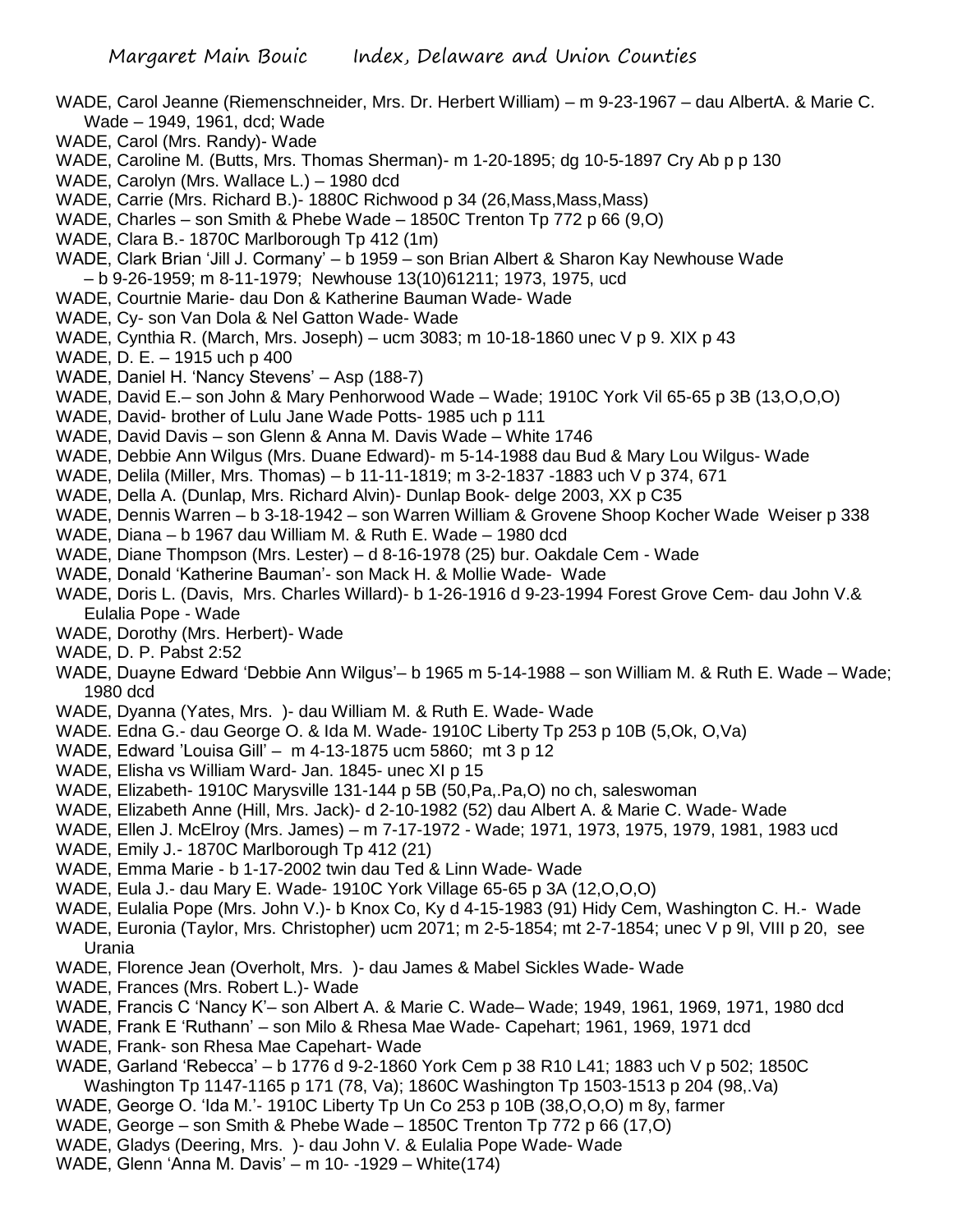- WADE, Glenna Lucille dau Glenn & Anna M. Davis Wade White 174d
- WADE, Grace W. (Roush, Mrs. Dale)- dau John V. & Eulalia Pope Wade- Wade
- WADE, Grovenen Shoop Kocher (Mrs. Warren William) –b 9-14-1915 m 12-25-1941 dau Frederick Ervin & Carrie Agnes Shoop Kocher – Weiser p 335
- WADE, Haley Savannah- b 10-6-1996 dau Michael & Melissa Moats Wade- Wade
- WADE, Harriet dau Smith & Phebe Wade 1850C Trenton Tp 772 p 66 (15,O)
- WADE, Helen (Newell, Mrs. )- dau Rhesa Mae Wade Capehart- Capehart
- WADE, Herbert 'Dorothy'- son James & Mabel Sickles Wade- Wade
- WADE, Howard Wade
- WADE, Ida M. (Mrs. George O.)- 1910C Liberty Tp Un Co 253 p 10A (33,O,O,O) m 8y, 2ch
- WADE, Ivan J. son George O & Ida M. Wade- 1910C Liberty Tp Un Co p 10A (2,O,O,O)
- WADE. Jack L. 'Martha'- son John V. & Eulalia Pope Wade- Wade
- WADE, James Everett 'Ellen J. McElroy ' b 7-17-1938 W. Mansfield m 7-17-1972 d 11-12-2004 (66) York Cem- son James Lawrence & Laura Ethel Godwin Wade – Wade; 1959, 1967, 1973, 1975, 1979, 1981, 1983 ucd
- WADE, James Howard- b 1978 son James Everett . & Ellen J. McElroy Wade- Wade; 1981, 1983 ucd
- WADE, James Lawrence ' Laura Ethel Godwin' b 11-20-1905; m 12-16-1930; d 7-2-1974 bur. York Cem son John & Mary Penhorwood Wade; 1949, 1959, 1967, ucd; 1910C York 65-65 p 3B (4,O,O,O)
- WADE, James "Jim" 'Mabel Sickles'- Wade
- WADE, James M.. Jr. 'Shelby J. Spellman'- b 11-21-1925 d 8-27-2003 (77) Oller Cem- son James & Mabel Sickles Wade- Wade
- WADE, Jane (Mrs. John)- 1880C Richwood-Claib. Tp 51-54 (35,O,O,O)
- WADE, Janet Ann dau Glenn & Anna M. Davis Wade White 176
- WADE, Jeffrey b 1954 son Francis & Nancy K. Wade 1961, 1969, 1971 dcd
- WADE, Jill J. Cormany (Mrs. Clark B) m 8-11-1979 dau Gary L. Cormany Wade; Newhouse (13(10)61211)
- WADE, John A. 'Mary E.' b 9-1870; 1900C York Tp 195-195 p 9A (29,O,O,O) m 7y
- WADE, John 'Mary Penhorwood' –Wade
- WADE, John A– son John & Mary Penhorwood Wade Wade; 1910C York 65-65 p 3B (7,O,O,O)
- WADE, John 'Jane'- 1880 Richwood, Claibourne. Tp 51-54 p 212A (50,Va,Va,Va) cooper
- WADE, John- brother Lulu Jane Wade Potts- 1985 uch p 111
- WADE, John Richard d 12-27-1997 son James Lawrence & Laura Ethel Godwin Wade Wade; 1959, 1979 ucd
- WADE, John son Smith & Phebe Wade 1850C Trenton Tp 772 p 66 (2,O)
- WADE, John P 'Polly Poor' dcw Book 2 p 50
- WADE, John V. 'Eulalia Pope'- d 1935- Wade
- WADE, Jonas Pabst 1:9 2:52 Pabst Pion I p 22; Tax duplicate 1826, delge 1991 p 48
- WADE, Karen b 1964 dau Frank E. & Rurthanne Wade 1969, 1971, dcd
- WADE, Kathy b 1959 dau Frank E. & Ruthanne Wade 1961, 1969, 1971 dcd
- WADE, Katherine Bauman (Mrs. Don)(Troilo, Mrs. Mark)- dau Eugene Francis & Marcia Bauman- Wade
- WADE, Kelly b 1962 ch Frank E. & Ruthanne Wade 1969, 1971 dcd
- WADE, Kenneth b 1958 son Frank E. & Ruthanne Wade 1961, 1969, 1971 dcd
- WADE, Kenneth-d 1940 son John V. & Eulalia Pope Wade- Wade
- WADE, Kerry b 1961 ch Frank E. & Ruthanne Wade 1969, 1971, dcd
- WADE, Kevin Dale d 6-30-1969 (11) bur. Forest Grove son Howard Wade Wade
- WADE, Kevin Douglas 'Rebecca Joan Burns'- b 4-18-1964 m 6-11-1988- son Brian Albert & Sharon Kay
- Newhouse Wade Newhouse 13(10)6123; St. Paul p 21, 153; 1973, 1975 ucd
- WADE, Kevin 'Rene Gugel'- b 10-4-1863 m 6-24-1989- St. Paul p 64
- WADE, Kimberly Renee Black (Mrs. Shawn)- parents of Loegen Renee , Taylor Leigh Wade- Wade
- WADE, Laura Ethel Godwin (Mrs. James Lawrence) b 6-7-1912; m 12-16-1930 dau JamesW. & Nettie Jane Cronkleton Godwin – d 11-21-1964 bur York Cem p 93 E57– Wade
- WADE, Laura- dau John & Jane Wade- 1880C Richwood-Claib. Tp 51-54 p 212A (O,Va,O)
- WADE, Lawrence- brother Lulu Jane Wade Potts- 1985 uch p 111
- WADE, Lester, 'Diane Thompson' son Mrs. Mary Thompson –Wade
- WADE, Linda dau F. Milo & Carolyn Wade 1980 dcd
- WADE. Linda (Ward, Mrs. )- dau Rhesa Mae Capehart- Wade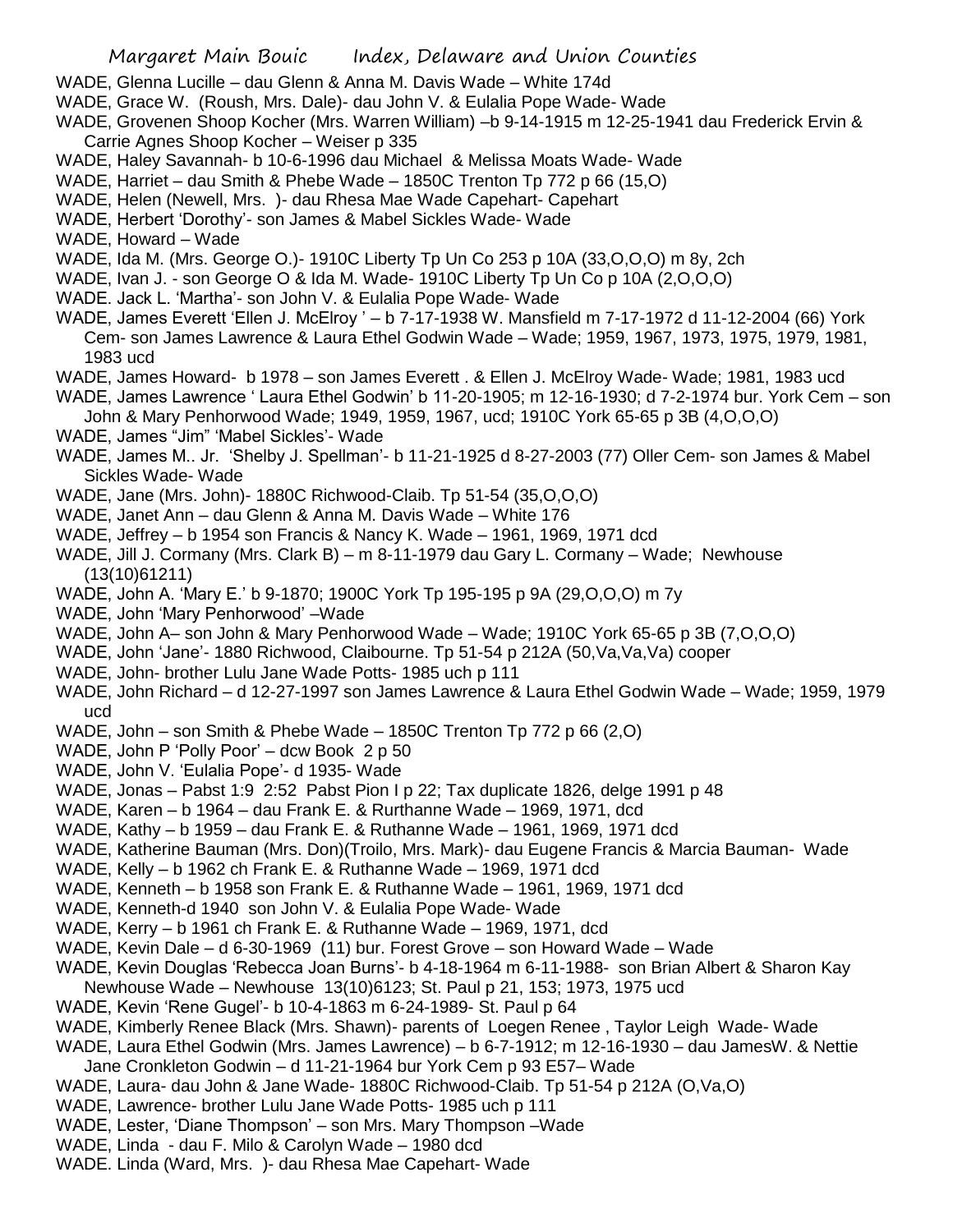WADE. Linn Dunn(Mrs. Ted)- parents of twins Robert Douglas & Emma Marie Wade- dau William & Connie Dunn- Wade

- WADE. Lisa- b 1964 dau Wallace L. & Carolyn Wade- 1980 dcd
- WADE, Loegen Renee- b 5-9-1998 dau Shawn & Kimberly Renee Black Wade- Wade
- WADE, Lola (Riester, Mrs. Thomas)- dau Burr E. & Evelyn Bridgeland Wade- Wade
- WADE, Lorna Mae– b 2-25-1945 dau Warren William & Grovene Shoop Kecher Wade Weiser p 338
- WADE, Louevelle- 1880C Paris Tp 60-61 p 6 (18, O,Va,O) servant for Christian Parthemer
- WADE, Louisa Gill (Mrs. Edward) ucm 5680 m 4-13-1875; mt 3 p 12; dau Mrs. Harriet F. Gill- dg 2-26-1895, Cry Ab p 18
- WADE, Lucille E. Jackson ( Mrs. Raymond E) b 7-12-1912; m 1956; d 2-17-1968 bur.Raymond dau Fred & Clara Bowdre Jackson – 1967, 1971, ucd; Wade
- WADE, Lucy dau Smith & Phebe Wade 1850C Trenton Tp 772 p 66 (7,O)
- WADE, Lula J.- b 5-1897 dau John A. & Mary E. Wade- 1900C York Tp 195-195 p 9A (9,O,O,O)
- WADE, Lulu Jane (Potts, Mrs. Joseph Arthur)- 1985 uch p 111
- WADE, Mabel Sickles (Mrs. James "Jim")- Wade
- WADE, Mack H. 'Mollie'- Wade
- WADE, Margaret S.- b 6-5-1871 Marlborough Tp dau William & Emily J. Daniel Wade- dcbirths
- WADE, Marie C (Mrs. Albert A) d 2-15-1986 (82) Oak Grove Cem- Wade; 1949, 1961, 1969, 1971 dcd
- WADE, Marilla (Pyatt, Mrs. John)- m 10-17-1833 dcga p 61, Ohio State Gazette
- WADE, Marjorie (Bullock, Mrs )- dau James & Mabel Sickles Wade- Wade
- WADE, Mark Alan son Roger & Sue Wade- Wade
- WADE, Marlene- sister-in-law of James Wade, Jr.)- Wade
- WADE, Martha (Mrs. Jack L.)- Wade
- WADE, Marvin Clyde 'Nancy Ruth Klinger' b 3-21-1933; m 5-16-1959 Weiser p 342
- WADE, Mary 1949 ucd
- WADE, Mary 1880C Allen Tp 114-123 p 12 (18, Va, Va, Va)
- WADE, Mary E (Mrs; John)- b 10-1873; 1900C York tp 195-195 p 98 (26,O,O,O); . 1910C York 65-65 p 3A (37,O,O,O) wid, 4 ch
- WADE, Mary and Enos Barrett Cahill- query by Marlene Eberle- unec XXI p 13
- WADE, Mary Elizabeth Thompson (Mrs. )- b 10-28-1872 d 11-4-1951 York Cem p 70
- WADE, Mary G.- 1870C Marlborough Tp 412 (1)
- WADE, Mary Jane Cooper (Mrs. Thomas)- m 4-17-1850 ucm 1522; unec VII p 60
- WADE, Mary L. (Parthemer, Mrs. Jacob Z.)- m 8-17-1881, ucm 7004
- WADE, Mary dau Smith & Phebe Wade 1850C Trenton Tp 772 p 66 (13,O)
- WADE, Mary Penhorwood (Mrs. John) grandmother of John Carrol Potts- Wade; 1985 uch p 111
- WADE, Mary (Tallman, Mrs. Thomas Woodminor)- ped Marlene Eberle # 743 29, unec XXI p 33
- WADE, Meurdula (Stout, Mrs. William H. ,Jr)- lic, not m 3563; unec XXI p
- WADE, Michael 'Melissa Moats'–b 1964 m 10-5-1985– son William M. & Ruth E. Wade Wade; 1980 dcd
- WADE. Melissa Moats (Mrs. Michael)- m 10-5-1985 dau Charles & Irene Moats Wade
- WADE, Michelle Renee (Noyes, Mrs. Samuel Benjamin)– b 1972 m 7-25-1998 dau Brian Albert & Sharon Kay Newhouse Wade – Newhouse 13(10)61214; 1973, 1975 ucd
- WADE, F. Milo 'Rhesa M' 1961 dcd
- WADE, Miranda Wm. Stout ucm 3563 license 3-14-1864 :"no go"
- WADE, Mollie (Mrs. Mack)- Wade
- WADE, Morgan Elizabeth- b 7-1-6-1993 dau Michael & Melissa Moats Wade- Wade
- WADE, M. S. Pabst 2:52; hadc p 42; CCC (1849 Oxford Tp)
- WADE, Murdulia (Butler, Mrs. Clinton) ucm 5653; m 2-25-1875; unec XX p 18; mt 3 p 8, 10
- WADE, Nancy Stevens (Mrs. Daniel H) b 3-20-1816 dau James & Martha Thurston Stevens- Asp 188-7
- WADE, Nancy Jane dau Glenn & Anna M. Davis Wade White 174e
- WADE, Nancy K (Mrs. Francis C) Wade; 1961, 1969, 1971, 1980 dcd
- WADE, Nancy Jane Cooper (Mrs. Thomas) ucm 1522; m 4-17-1850; unec VII p 60, XIV p 17
- WADE, Nancy Ruth Klinger (Mrs. Marvin Clyde) b 5-28-1938; 5-16-1959 dau Thomas Matthew & Ruth Elisabeth Poticher Klinger – Weiser p 342
- WADE, Nell Gatton (Mrs. Van Dola)- parents of Burr E. Wade- Wade
- WADE, Nicole Ann- dau Don & Katherine Bauman Wade- Wade
- WADE, Oliver Pabst 2:52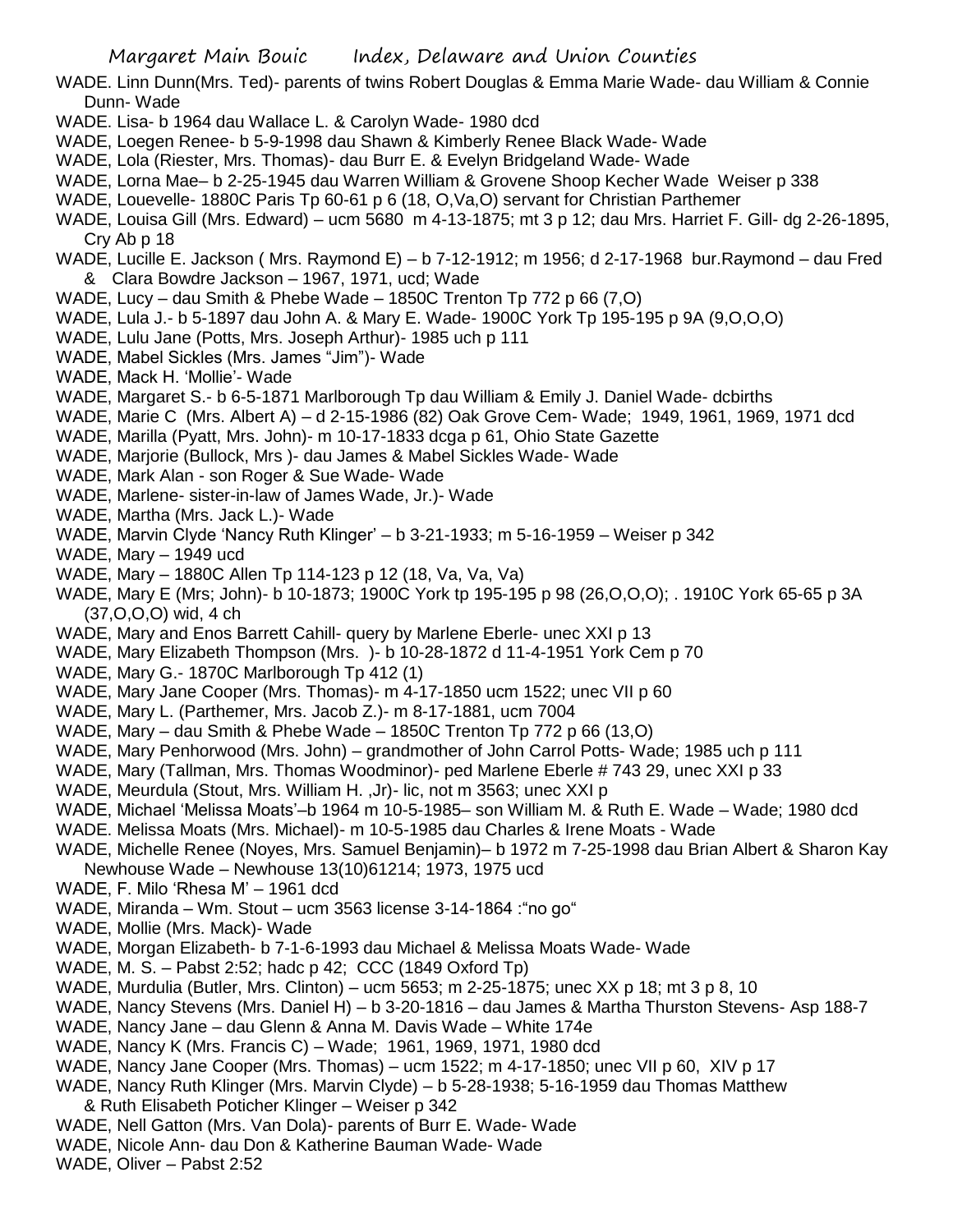- WADE, Obediah 'Barbara Ward' Weiser p 515
- WADE, Phebe (Mrs. Smith) 1850C Trenton Tp 772 p 66 (38, NJ)
- WADE, Polly Poor (Mrs. John P) dau David Poor dcw Bk 2 p 50
- WADE, Rae Lynne dau Lester & Diane Thompson Wade Wade
- WADE, Ralph- son John & Jane Wade- 1880C Richwood, Claib. Tp 51-54 p 212A (4,O,Va,O)
- WADE. R???- son John & Jane Wade- 1880C Richwood, Claib. Tp 51-54 p 212A (5,O,Va,O)
- WADE, Randy 'Carol'- son Burr E. & Evelyn Bridgeland Wade- Wade
- WADE, Ray E 'Lucille E' 1967, 1971 ucd
- WADE, Rebecca (Chapman, Mrs. John) ucm 3410; m 3-5-1863; d 6 -1882 dau Garland Wade-1883 uch V p 502; unec XX p 56
- WADE, Rebecca (Mrs. Garland) b 1780 d 10-19-1862 York Ce, 1910 L41 p 38; 1860C Washington Tp 1503- 1513 p 204 (79,NC)
- WADE, Rebecca (Chapman, Mrs. John)- m 3-5-1863– dau Garland & Rebecca Wade 1850C Washington Tp 1147-1165 p 171 (27,O); 1860C Washington Tp 1503-1513 p 204 (34,O)
- WADE, Rebecca Lee- b 1980 dau James Everett & Ellen J. McElroy Wade Wade; 1981, 1983 ucd
- WADE, Rebecca Joan Burns (Mrs. Kevin Douglas)- b 11-26-1963 m 6-4-1988 dau King George
- & Joan Thiergartner Burns- St. Paul p 21, 153; Newhouse (13(10)61213)
- WADE, Rene Gugel (Mrs. Kevin)- b 12-31-1968 m 6-24-1989 dau Carl Frederick & Sandy Smith Gugel- St. Paul p 64
- WADE, Rhesa M (Mrs. E. Milo) (Capehart, Mrs. Harry) d 12-9-1982 (69) bur Vinton- Capehart; 1960 dcd
- WADE, Rhesa Mae (Capehart, Mrs. Harry )- d 12-9-1982 (69) burial at Vinton- Wade
- WADE, Rhonda Sue (Loretz, Mrs. Stephen Lee)– b 1963 m 8-9-1986 dau Wallace L. & Carolyn S. Wade Wade; 1980 dcd
- WADE, Richard 1967, 1971, 1973, 1975 ucd
- WADE, Richard B. 'Carrie'- 1880C Richwood 368-387 p 84 (26,O,Va,O) barber
- WADE, Richard James b 3-7-1932 d 12-27-1997 (65) York Cem- son Lawrence James & Laura Ethel Godwin Wade – 1949 ucd
- WADE, Richard- son Van Dola & Nell Gatton Wade- Wade
- WADE, Robert- son Van Dola & Nell Garron Wade- Wade
- WADE, Robert b 1968 son Wallace L & Carolyn Wade -1980 dcd
- WADE, Robert- 1870C Delaware Town 289 (18)
- WADE, Robert L. 'Frances'- son John V. & Eulalia Pope Wade- Wade
- WADE, Robin- lived with Russell E. & Jo Anna Baughman- 1959 ucd
- WADE, Roger- deacon Springdale Baptist church- 1985 uch p 158
- WADE, Roger 'Sue'- Wade
- WADE, Ruthann (Mrs. Frank E) 1960, 1969, 1971, dcd
- WADE, Ruth  $E 1961$  dcd
- WADE, Ruth  $E (Mrs.$  William M $) 1980$  dcd
- WADE, Sarah E- 1860C Washington Tp 1502-1512 p 204 (13,O)
- WADE, Sharon Kay Newhouse (Mrs. Brian Albert) dau Frederick Joy & Helen Hill Newhouse Newhouse 13(10)6121; 1973, 1975 ucd
- WADE, Shawn 'Kimberly Renee Black'- m 8-10-1991, St. Paul p 73
- WADE, Shawn Michael- son Don & Katherine Bauman Wade- Wade
- WADE, Shelby J. Spellman (Mrs. James M) d 4-20-1985 (48) Oller Cem- dau Harold & Mary Spellman-Wade; 1969, 1971, dcd
- WADE, Smith 'Phebe'- 1850C Trenton Tp 772 p 66 (43, NJ)
- WADE, Stephanie b 1969 dau Wallace L. & Carolyn Wade 1980 dcd
- WADE, Sue (Mrs. Roger)- Wade
- WADE, Susan b 1967 dau James E. & Ellan J. Wade 1981 ucd
- WADE, Susan Caroline (Coburn, Mrs. Owen) m 7-11-1852 dcm
- WADE, Susan dau Smith & Phebe Wade 1850C Trenton Tp 772 p 66 (19,O)
- WADE, Susannah (Bearss, Mrs. Joshua B.)- m 5-19-1824 dcga p 24, Del Patron & Franklin Chronicle
- WADE. Susannah (Mrs. Zebulon)- divorce 1-1-1823- delge 1991, IX p 36; dcga p 17, Del Pat & Fr Chr.
- WADE, Taylor Leigh- b 2-21-1995 dau Shawn & Kimberly Renee Black Wade- Wade
- WADE, Ted 'Linn Ann Dunn' b 1956 son Francis C. & Nancy K. Wade 1961, 1969, 1971, 1980 dcd;
- WADE, Thomas 1883 uch IV p 442, 536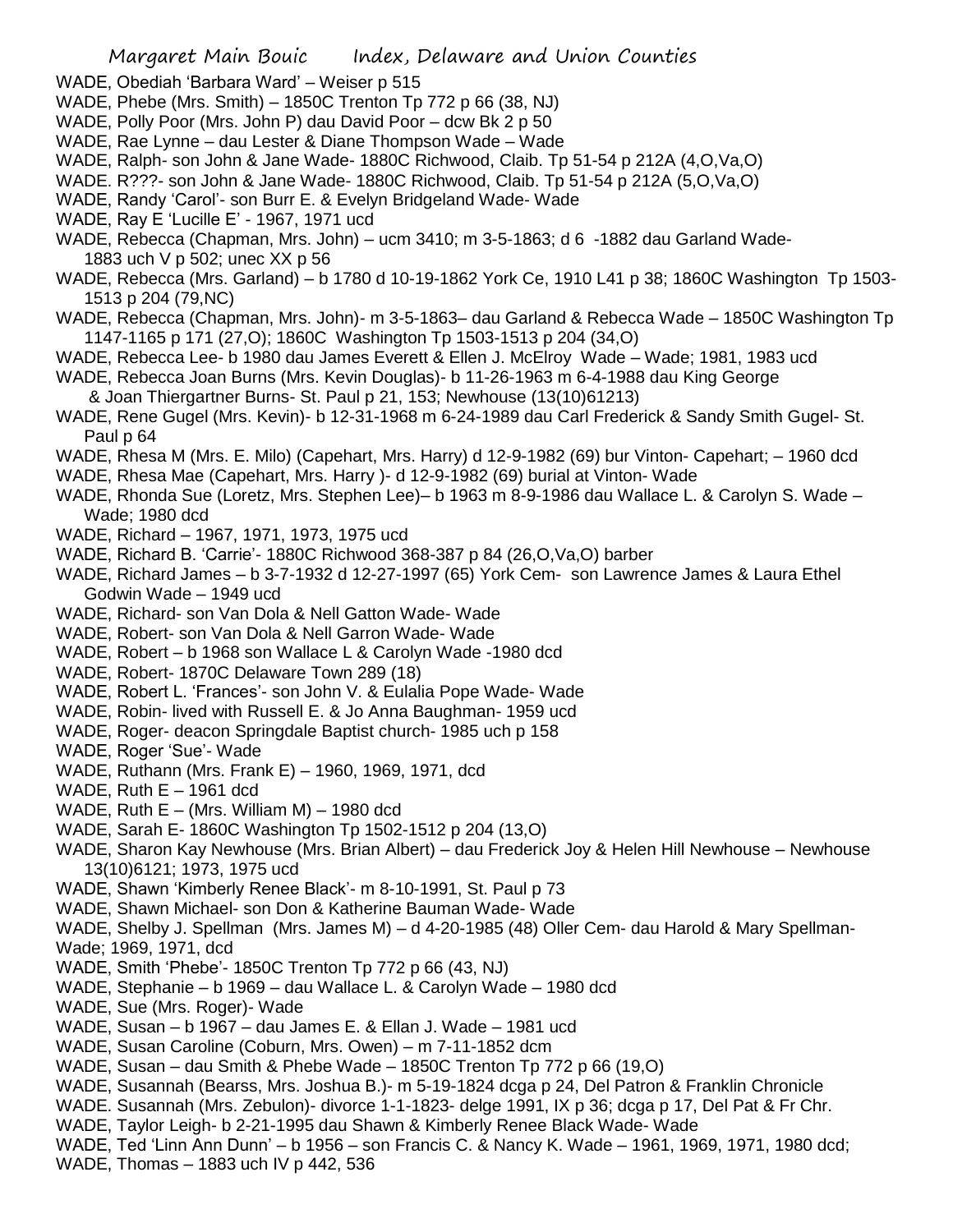- WADE, Thomas B.- consent 1854; unec V p 9
- WADE, Thomas 'Nancy Jane Cooper'- ucm 1522; m 4-17-1850; unec VII p 60, XIV p 17
- WADE, Urania (Taylor, Mrs. Christopher C.)- b 1835 ped Fred Elmer Mayer #276 21; unec XI p 30
- WADE, Van Dola 'Nell Gatton'- parents of Burr Wade- Wade
- WADE, Velda May dau Glenn & Anna M. Davis Wade White 174d
- WADE, Vernie L.- dau John V. & Eulalia Pope Wade- Wade
- WADE, Wallace L 'Carolyn' 1980 dcd
- WADE, Warren William 'Grovene Shoop Kocher' b 2-29-1912; m 12-25-1941-Weiser p 338
- WADE, (Mrs. William)- dau John Jackson- dg 10-30-1908, Cry Ab p 165
- WADE, William M 'Ruth E' son Rhesa Mae Capehart- Wade 1980 dcd
- WADE, William- 1870C Marlborough Tp 412 (26\*)
- WADE, Wintress Vera (McKittrick, Mrs. Courtney Merton) m 1-9-1932- McKitrick p 388
- WADE. Zebulon 'Susannah'- divorce 1-1-1823- delge 1993, IX p 36; dcga p 17, Del Pat & Fran. Chron
- WADEL, Benjamin- funeral, Marion, founder of Marion Co. Children & Aged Peoples Home- dg 5-28-1915, Cry Ab p p 55
- WADHAM,(S), Jenett dau Miles H. & Sarah Wadhams– 1850C Liberty Tp Un. Co 877-894 p 131 (8,O)
- WADHAM, Miles H "Sarah' 1850C Liberty Tp Union Co 877-894 p 131 (42,Ct); 1883 uch III p 344, 372, IV p
- 51, V p 404; 1915 uch p 126, 133; unec IV p 19, 33; VII p 25, 29, 39, 40, 45, 46, VI p 37, VIII p 3, XIII p 19, 20; XIV p 17, 18, 47, XV p 7; uccp p 38, JB 4 p 172, p 41 JB 4 p 279
- WADHAM, Sarah (Mrs. Miles H) 1850C Liberty Tp Union Co 877-894 p 131 (35,O)
- WADHAMS, H. H.- Land grant, Union Co; unec XIX p 6
- WADINGTON, —Thurston (Mrs. Charles) sister J. L. Thurston- dg 10-5-1900 p 9c1; delge 1993, IX p 2
- WADKINS, Eliza J.- dg 4-8-1898, Cry Ab p 151
- WADKINS, John- 1840C Paris Tp 864 (60-70) J- 1840C Millcreek Tp 1309 p 57 (40-50)
- WADKINS, Marty M.- b 3-6-1887 Concord Tp dau John & Sarah Thomas Wadkins- dcbirths
- WADKINS, Polly C. (Shields, Mrs. David)- parents of Thomas P. Shields- unec VIII p 70
- WADSWORTH, A. 1883 uch IV p 474
- WADSWORTH, Anna Elizabeth Weiser (Mrs. Raymond William) b 6-26-1922; m 8-16-1943 –
- dau John Herbert & Helen Enex Dunn Weiser Weiser p 499
- WADSWORTH, Archibald ,Eunice Maine' Asp (253g) WADSWORTH, Capt. Powers Pat p 307
- WADSWORTH, Charlotte C (Manville, Mrs. Eli W) m 10-15-1846 dcm
- WADSWORTH, Dorothy (Winkleman, Mrs. Harry Leroy) Weiser p 759
- WADSWORTH, Eunice Maine (Mrs. Archibald)- b 11-13-1788 dau Thomas & Lucy Tyler Maine- Asp 253g
- WADSWORTH, Eva (Martin, Mrs. Loren K) m 10-31-1926 Freshwater p 103
- WADSWORTH, Lorra Lee b 9-23-1952 dau Raymond William & Anna Elizabeth Weiser Wadsworth- Weiser p 449
- WADSWORTH, Mary A.- taught Orange Tp, 2nd lady teacher, 1843; delge 2004 p 22
- WADSWORTH, Mary Ann (Barrows, Mrs. Orville B) m 9-28-1844 dcm; dg 4-8-1898 Cry Ab p 151
- WADSWORTH, Ravanne Eileen b 9-28-1946 dau Raymond William & Anna Elizabeth Weiser Wadsworth – Weiser p 449
- WADSWORTH, Raymond William 'Anna Elizabeth Weiser' b 2-23-1922; m 8-16-1943 Weiser p 449
- WADSWORTH, Roger A 'Suzanne H' 1971 dcd
- WADSWORTH, Susan B. Lewis (Mrs. O) dcw Bk 3 p 211
- WADSWORTH, Suzanne H (Mrs. Roger A) 1971 dcd
- WADSWORTH, Toney Lynn b 6-30-1950 ch Raymond William & Anna Elizabeth Weiser Wadsworth Weiser p 449
- WADSWORTH, William Powers Pat p 25, 46
- WAFORD, Charles W.- 1870C York Tp 195-191 p 26 (9,O) lived with James & Anna Darling
- WAFORD, George- brother Mrs. John Smart- dg 5-17-1895, Cry Ab p 22
- WAFORD, Joseph E.- 1870C York Tp 195-191 p 26 (12,O) lived with James & Anna Darling
- WAFORD, Mary A.- 1870C York Tp 195-191 p 26 (16,O) lived with James & Anna Darling
- WAFORD, Rufus- 1870C York Tp 195-192 p 26 (14,O) lived with James & Anna Darling
- WAFFORD, Ora M.- b 5-3-1881 dau Colvins & Emma Martin Wafford- dcbirths
- WAGAMAN, Caroline Weiser Klaiss (Mrs. Charles Frederick) b 7-30-1909; m 3-23-1940 dau Abner Weiss & Carrie Hickok Cooper Klaiss – Weiser p 497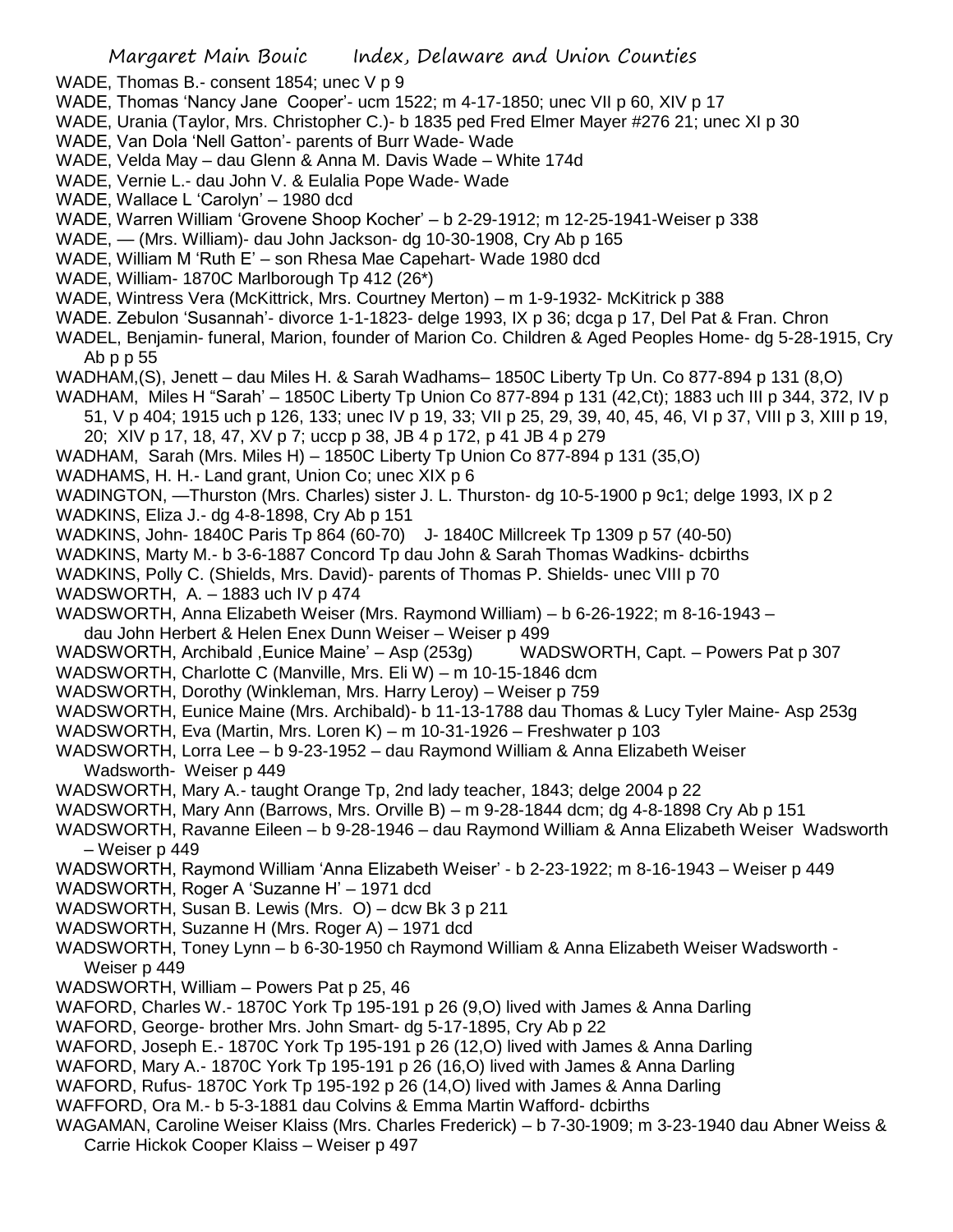- WAGAMAN, Charles Albert b 1-15-1943 son Charles Frederick & Caroline Weiser Klaiss Wagaman Weiser p 497
- WAGAMAN, Charles Frederick 'Caroline Weiser Klaiss' b 12-7-1911; m 3-23-1940 Weiser p 497
- WAGAMAN, Edward Weiser b 12-3-1948 son charles Frederick & Caroline Weiser Klaiss Wagaman Weiser p 497
- WAGANER, Father J. H.- conducted funeral for Adam Hoffman, dg 10-27-1916 Cry Ab p 102
- WAGAR, Margaret Wilkinson (Mrs. )-- b 4-6-1902 d 1-7-1990 (87) sister Van W. Wilkinson- Wagar
- WAGAR, —(Muir, Mrs. Henry L,)- dau Margaret Wilkinson Wagar- Wagar
- WAGAR, —(Moore, Mrs. M. James)- dau Margaret Wilkinson Wagar- Wagar
- WAGEL, Albert J 'Sylvia A' 1969, 1971 dcd
- WAGEL, Bryan 1969 dcd
- WAGEL, George b 1959 son Albert J. & Sylvia A. Wagel 1969 dcd
- WAGEL, Harry b 1955 son Albert J. & Sylvia A. Wagel 1969 dcd
- WAGEL, Sylvia A (Mrs. Albert J) 1969 dcd
- WAGENAAR, John R. 'Sandra Jones'- Wagenaar
- WAGENAAR, Kyle- son John R. & Sandra Jones Wagenaar- Wagenaar
- WAGENAAR, Richard- son John R. & Sandra Jones Wagenaar- Wagenaar
- WAGENAAR. Sandra Jones (Mrs. John R.)- d 4-18-2004 (42) Cheshire Cem- dau Richard . & Betty Jones-Wagenaar
- WAGENER, Frances Roads (Mrs. Peter) m 1-4-1849 dcm
- WAGENSELLER, Bessie D. Ulrich (Mrs. Dr. Harry F) b 10-22-1882 m 6-20-1906 dau Charles P & Laura Davis Ulrich – Weiser p 49
- WAGENSELLER, Betty Ulrich (Bolig, Mrs. Harold) b 7-10-1907; m 2-20-1929 dau Dr. Harry F. & Bessie D. Ulrich – Wagenseller – Weiser p 49
- WAGENSELLER, Dr. Harry F ' Betty D. Ulrich' m 6-20-1906 Weiser p 49
- WAGENSELLER, Frances U (Udkoff, Mrs. Norman) b 3-18-1910 dau Dr. Harry F. & Bessie D. Ulrich Wagenseller - Weiser p 49
- WAGER, Gladys Neherer (Mrs. Loarenzo Jess) b 4-1-1906; m (1) 12-15-1926 (Cutler, Mrs. Sheldon) m (2) 8-23-1958 dau Archilles & Dora Belle Stanton Neherer Maugans Anc p 54
- WAGER, Hannah Eliza (Hamilton, Mrs. Charles Alexander)- b 1874 d 1967 dau John & Huldah Jane Downer Wager- ped Cheryl Hemingway # 313 15; unec XI p 19' ped Delos Curtis Reeds # 148 7; unec IX p 19
- WAGER, Huldah Jane Downer (Mrs. John)- b 1843 d 1907, ped Cheryl Hemingway #313, 31; unec XI p 20; ped Delos Curtis Reeds #148 15, unec IX p 19
- WAGER, John 'Huldah Jane Downer- b 1835 d 1880- ped Cheryl Hemingway # 313 30; unec XI p 20. ped Delos Curris Reeds #148 14; unec IX p 19
- WAGER, Lorenzo Jess 'Gladys Neherer' m 12-15-1926 Maugans Anc p 54
- WAGERS, Alfred L.- b 9-1899 son William & Wilda M. Wagers- 1900C Richwood 360-385 p 14B (8/12,O,O,Ks)
- WAGERS, Janice Huey (Mrs. Roy)- dau Raymond R. & Doris E. Rabe Huey- 1985 uch p 78
- WAGERS, Jason- son Roy & Janice Huey Wagers- 1985 uch p 78
- WAGERS, Kelli ch Roy & Janice Huey Wagers- 1985 uch p 78
- WAGERS, Mark b 1962 son Richard & Martha Wagers 1969 dcd
- WAGERS, Martha (Mrs. Richard) 1969 dcd
- WAGERS, Richard 'Martha' 1969 dcd
- WAGERS, Roy 'Janice Huey'- 1985 uch p 78
- WAGERS, Tina b 1960 dau Richard & Martha Wagers 1969 dcd
- WAGERS, Wilda M. (Mrs. William)- b 9-1873 1900C Richwood 360-385 p 14B (26,KS,O,O) 2ch 1 liv

WAGERS. William 'Wilda M.'- b 10-1866 1900C Richwood 3360-365 p 14B (33,O,O,O) m 3y, teacher

- WAGENER, Idabel (Mrs. Robert) 1970 dcd
- WAGENER, Robert 'Idabel' 1971 dcd
- WAGENHAFT, Charles- Eckelberry Ledger 1805-1826; delge 1994, X p 54
- WAGENTRAST, Charles- Eckelberry Ledger 1805-1826, delge 1994 X p 54
- WAGES, unec XVIII p 6
- WAGES, Elo 'Juanita' d 1-14-1973 (47) bur. Berkshire Cem 1969, 1970 dcd; Wages
- WAGES, Eutha Mae (Raspberry, Mrs. ) dau Finnie Wages Wages
- WAGES, Finnie Wages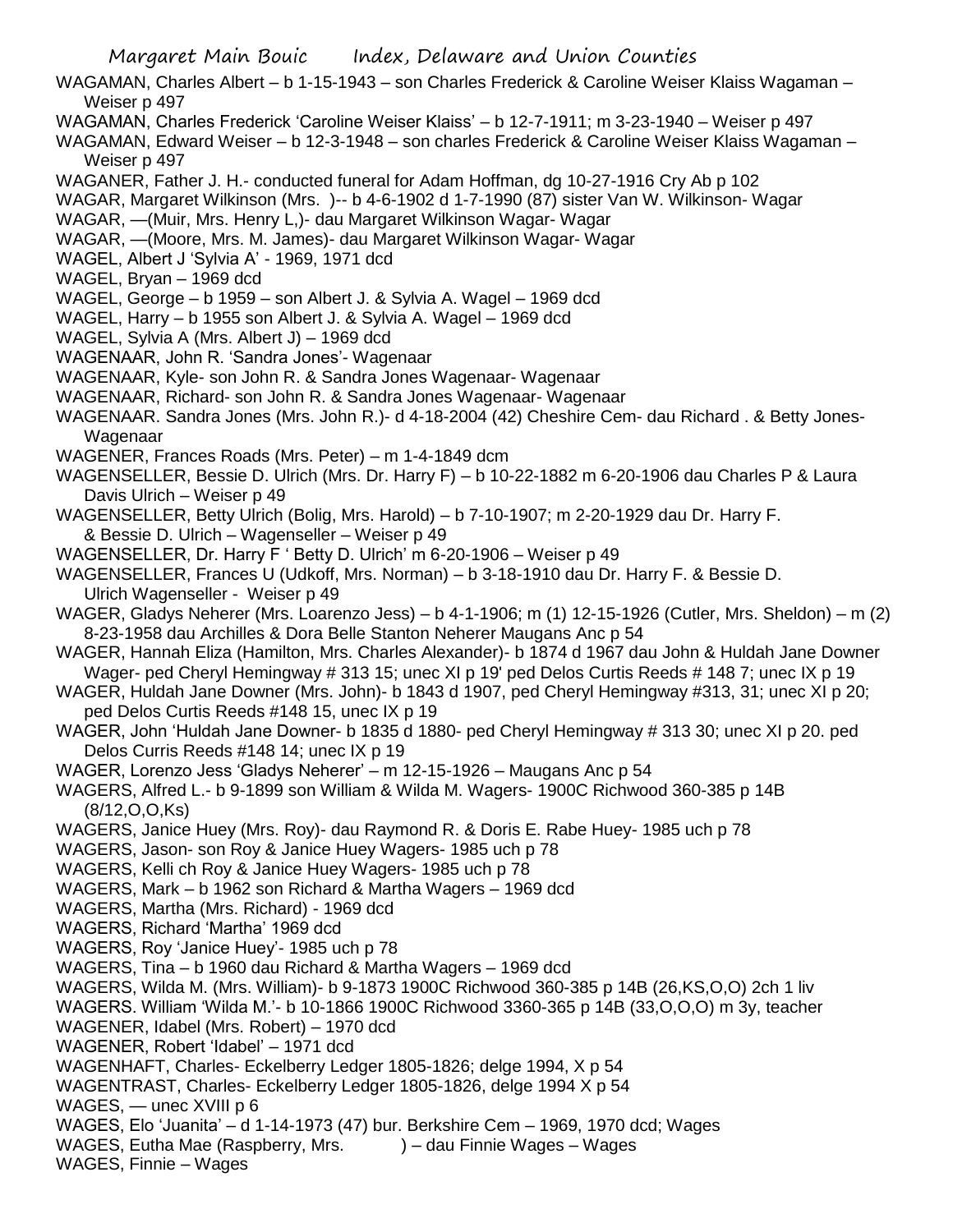- WAGES, Juanita (Mrs. Elo) 1969, 1971 dcd; Wages
- WAGES, James son Elo Wages Wages
- WAGES, John son Elo Wages Wages
- WAGGAMAN, Dessie (Mrs. )- sister Mrs. Elizabeth M. Simmons- Powers, d 6-17-1948(87); dg 7-31-1917 Cry Ab p 76
- WAGGAMAN, Frank d 8-17-1962 (77) Waggaman
- WAGGAMAN, Harold 'Rose' 1969, 1971 dcd
- WAGGAMAN, Lena (Allabaugh, Mrs. ) sister Frank Waggaman Waggaman
- WAGGAMAN, Newton brother Frank Waggaman Waggaman
- WAGGAMAN, Rose (Mrs. Harold) 1969, 1971 dcd
- WAGGENER, Clark 1880 dch p 501; 1908 dch p 182
- WAGGLE, Anna- d 9-23-1893 Un Co Probate Deaths Vol 3
- WAGGLE,  $--$  (Herd, Mrs. Richard) 1883 uch V p 384
- WAGGLE, Caroline 1850C Union Tp 1251-1269 p 187 (---,O)
- WAGGLE, Cloyd b 2-1889 son Harry & Hannah M. Waggle- 1900C Washington Tp 22 p 1A (11,O,O,O); 1910C Washington Tp 3-3 (21,O,O,O)
- WAGGLE, Corbin 'Hattie'- b 12-1866 1900C Liberty Tp Un Co 215-219 p 10A (33,O,O,O) m 11y, mason
- WAGGLE, Elizabeth (Irwin, Mrs. William) m 3-17-1841; ucm 710; unec V p 38; 1850C Taylor Tp 1089-1106 p 161 (29,O)
- WAGGLE, Georgia- sister Mrs. Thomas C. Moore- dg 2-24-1911, Cry Ab p 11
- WAGGLE, Hannah (Mrs. Harry)- b 12-1868; 1900C Washington Tp 22 p 1A (31,O,O,O) m 12y
- WAGGLE, Hannah M. (Mrs. Harvey W.)- 1910C Washington Tp 3-3 (41, O, O, O) m 22y, 2 ch, 1 living
- WAGGLE, Harry 'Hannah'- b 3-1863 1900C Washington T 22 p 1A (37,O,O,O) m 12y
- WAGGLE, infant of Harvey W. & Hannah- b 5-4-1892, Un Co Prob deaths, Vol 3
- WAGGLE, Harvey W. 'Hannah M.'- 1910C Washington Tp 3-3 (47,O,Va,O) m 22y, farmer
- WAGGLE, Hattie (Mrs. Corbin)- b 12-1871 1900C Libert. Tp Un Co 215-219 p 10A (28,O.O.O) 3ch, 2 living
- WAGGLE, Hiram- son Thomas & Phoeba Waggle- 1860C Darby Tp 320-321 p 46 (25,O)
- WAGGLE, Ime- b 8-1890 dau Corbin & Hattie Waggle- 1900C Liberty Tp Un Co 215-219 p 10A (9,O,O,O)
- WAGGLE, Jeminy- dau Thomas & Phoeba Waggle- 1860C Darby Tp 320-321 p 46 (28,O)
- WAGGLE, Lloyd- b 10-1895 son Corbin & Hattie Waggle- 1900C Lib. Tp Un Co 215-219 p 10A (4,O,O,O)
- WAGGLE, Orlena- d 3-21-1890 Un Co Prob Deaths Vol 3
- WAGGLE, Phoeba (Mrs. Thomas)- 1860C Darby Tp 320-321 p 46 (58,Va)
- WAGGLE, Sarah (Hawn, Mrs. Josiah) ucm 2753; m 7-20-1858; unec XVIII p 47
- WAGGLE, Syrus- son Thomas & Phoeba Waggle- 1860C Darby Tp 320-321 p 46 (23,O)
- WAGGLE, Thomas 'Phoeba'- 1860C Darby Tp 320-321 p 46 (58,Va)
- WAGGNER, Rev. Father- funeral of Nellie Catherine Parker- dg 9-7-1917, Cry Ab p 86; of Helen Lawrence Tracy- dg 7-1-1916, Cry Ab p 73
- WAGGONER, Aaron- query unec XII p 64
- WAGGONER, —lpc p 7, 10
- WAGGONER, Adam- 1870C Delaware Town 348 (20); unec XII p 64
- WAGGONER, Andrew F 'Elizabeth A' 1969, 1971 dcd
- WAGGONER, Barbara Thommon (Mrs. Jacob)- 1985 uch p 44, 94
- WAGGONER, Betsey Sifret (Mrs. Jonas)- m 1-31-1822 Madison Col unec IV p 63
- WAGGONER, Beverly (Mrs. Wayne)- Waggoner
- WAGGONER, D. Blake 'Hazel Reiss'- d 1975- Waggoner
- WAGGONER, C. A.- pallbearer for Elmer Watson- dg 8-30-1918; Cry Ab p 61
- WAGGONER, —(Mrs. C. A.)- sister Virginia Hopkins Rathbone, dau Mrs. R. A. Morgan- dg 5-10-1918, Cry Ab p 34
- WAGGONER, Caroline Clark (Mrs. John)- m 10-19-1826 Madison Co, unec V p 27
- WAGGONER, Carrie Utz d 1-14-1969 Waggoner
- WAGGONER, Charity Wiggins (Mrs. John) m 1-22-1824- dau Thomas & Jane McGuire Wiggins; Phillips p 100; 1985 uch p 44
- WAGGONER, Charles A.- d Friday, Clearwater- Powers clipping 10-27-1950
- WAGGONER, Charles O d 6-17-1959 (83) bur Eastliver Cem Waggoner
- WAGGONER, —(Mrs. Charles)- dau George G. & Ella Wilson Vought- dg 7-30-1907, Cry Ab p 59
- WAGGONER, Clark Powers Pat p 289 see Waggener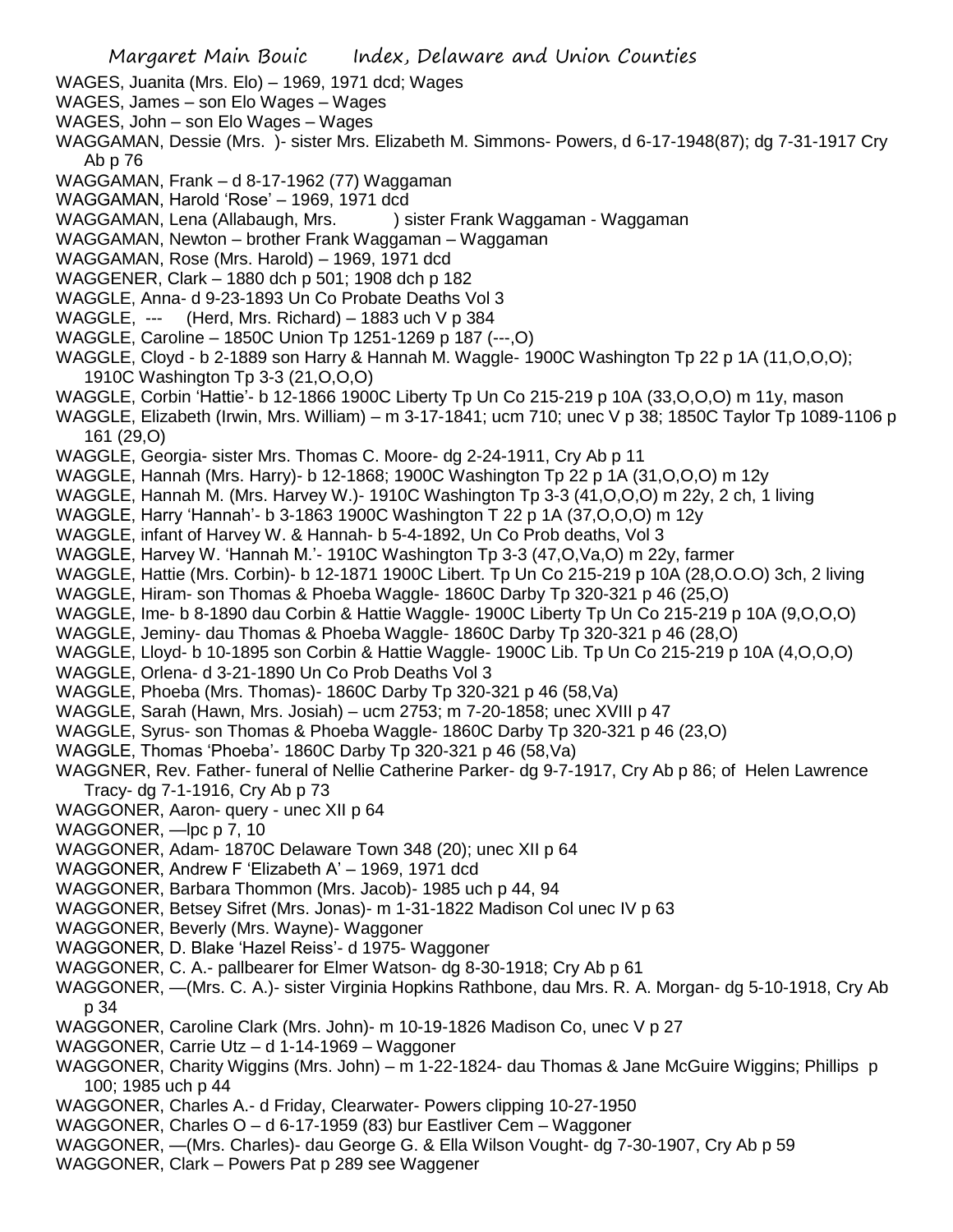- WAGGONER, Clifton b 1958 son Billy & Clenda P. Wagoner 1967 ucd
- WAGGONER, Cora (Phillips, Mrs. Hager B.)- m 1949- Waggoner
- WAGGONER, Curry- ch? John & Charity Wiggins Waggoner- 1985 uch p 44
- WAGGONER, Curtis Bryan- b 4-14-1994 son Greg & Tina Vollrath Waggoner- Waggoner
- WAGGONER, David- 1870C Delaware Town 243 (28\*)
- WAGGONER, David F.- son D. Blake & Hazel Reiss Waggoner- Waggoner
- WAGGONER, Durward b 1955 son Billy & Glenda P. Waggoner 1967 ucd
- WAGGONER, Edgar- 1870C Delaware Town 348 (20)
- WAGGONER, Ed Sterling- son D. Blake & Hazel R. Reiss Waggoner- Waggoner
- WAGGONER, Electa Smith (Mrs. James) m 8-26-1852 dcm
- WAGGONER, Eliza (Gipson, Mrs. Robert) m 1-1-1843 dcm
- WAGGONER, Elizabeth Pabst 8 p 4,6; query, une XII p 64
- WAGGONER, Elizabeth A (Mrs. Andrew F) 1969, 1971 dcd
- WAGGONER, Elizabeth (Slater, Mrs. George)- m 2-13-1834 dcga p 63 Ohio State Gaz.
- WAGGONER, Elizabeth Wolf (Mrs. Philip) b 1770 d 1833 dau Jacob & Margaret Hope Wolf- Waggoner; 1985 uch p 44
- WAGGONER, Flora- 1870C Delaware Town 343 (3)
- WAGGONER, Flora Tod Elliott (Mrs. ) dau Samuel (J. W.) and Nancy Finley Elliot Maugans Anc p 161
- WAGGONER, ---- b 1-7-1877 Liberty Tp dau Frank & Mary Slain Waggoner- dcbirths
- WAGGONER, Frederick b Germany, naturalized 4-4-1840, delge 1994, X p 15; 1840C Brown Tp (40-50); 1835 men p 17 #84 p 26 Brown Tp
- WAGGONER, Fredricka- 1870C Delaware Town 348 (65\*)
- WAGGONER, Glenda P (Mrs. Billy) 1967 ucd
- WAGGONER, Gregory W. 'Tina M. Vollrath'- m 11-28-1992 son Wayne & Beverly Waggoner- Waggoner
- WAGGONER, Hannah- query unec XII p 64
- WAGGONER, Hans Jacob 'Maria Catharine Bauer' b 6-1-1732 Basil, Switz. d 5-29-1808 Pa m 8-15-1758 from Waggoner History by Mae Waggoner- son Martin & Maria Greider Waggoner; 1985 uch p 44
- WAGGONER, Harriet C.- 1870C Delaware Town 306 (30)
- WAGGONER, Hazel R. Reiss (Mrs D. Blake) b 3-25-1896 d 11-30-1991 (95) Fairfield Cem, West Lafayette, O.- dau D. B. & Emma Snyder Reiss- Waggoner
- 
- WAGGONER, Henry 'Margaret Palmer' b 1-19-1812 Marge Peterson letter
- WAGGONER, Horace Bailey son & Flora Tod Elliott—Maugans Anc p 161
- WAGGONER, Irene (Sparks, Mrs. James S.)- m 10-13-1947- Waggoner
- WAGGONER, Jacob 'Barbara Thommen'- 1985 uch p 44
- WAGGONER, James 'Electa Smith'- m 8-26-1852 dcm
- WAGGONER, James Pabst 8 p 6; query, unec XII p 64
- WAGGONER, John- 1870C Delaware Town 306 (3m)
- WAGGONER, John- delinquent Tax Delaware Tp #5- delge 1993, IX p 34
- WAGGONER, John 'Caroline Clark'- m 10-19-1826 Madison Co; unec V p 27
- WAGGONER, John 'Charity Wiggins' 'Sally Shaw' b 1791/2; m(1) 1-22-1824 (2) 12-27-1838;
	- d 1843; son Philip & Elizabeth Wolf Waggoner b Wirtemburg; natualized 9-18-1844; delge 1994, X p 15;
- Phillips p 100; hadc p 56 (1849 Troy Tp); 1985 uch p 44; 1835 men p 22 #63 p 35 Delaware Tp
- WAGGONER, John 'Margaret Scott' hadc p 48; Pabst Pion I p 53, 54; Powers p 151, 279, 280
- WAGGONER, John William- query unec XII p 64
- WAGGONER, Jonas 'Betsey Sifret'- m 1-31-1822 Madison Co, unec IV p 63
- WAGGONER, Joseph 'Rosina Slater' b 4-10-1829/8; m 3-20-1860 Peterson letter
- WAGGONER, Judy b 1958 dau Andrew F. & Elizabeth A. Waggoner' 1969, 1971 dcd
- WAGGONER, Katy- 1870C Delaware Town 343 (21)
- WAGGONER, Kitty- 1870C Delaware Town 348 (25)
- WAGGONER, Lori b 1962 dau Andrew F. & Elizabeth A. Waggoner 1969, 1971 dcd
- WAGGONER, Margaret (Easton, Mrs. Joseph) 1915 uch p 726 b 1832; m 12-24-1857 d 10-30-1914 dau John & Charity Wiggins Waggoner – Waggoner; 1985 uch p 44
- WAGGONER, Margaret Scott (Mrs. John) dau Robert & Hannah Scott Pabst Pion I p 53, 54
- WAGGONER, Margaret Palmer (Mrs. Henry) b 10-8-1820 dau John & Elizabeth Palmer -
- Peterson Letter
- WAGGONER, Maria Greider, (Mrs. Martin) b 12-26-1702 d at sea, black plague Waggoner; 1985 uch p 44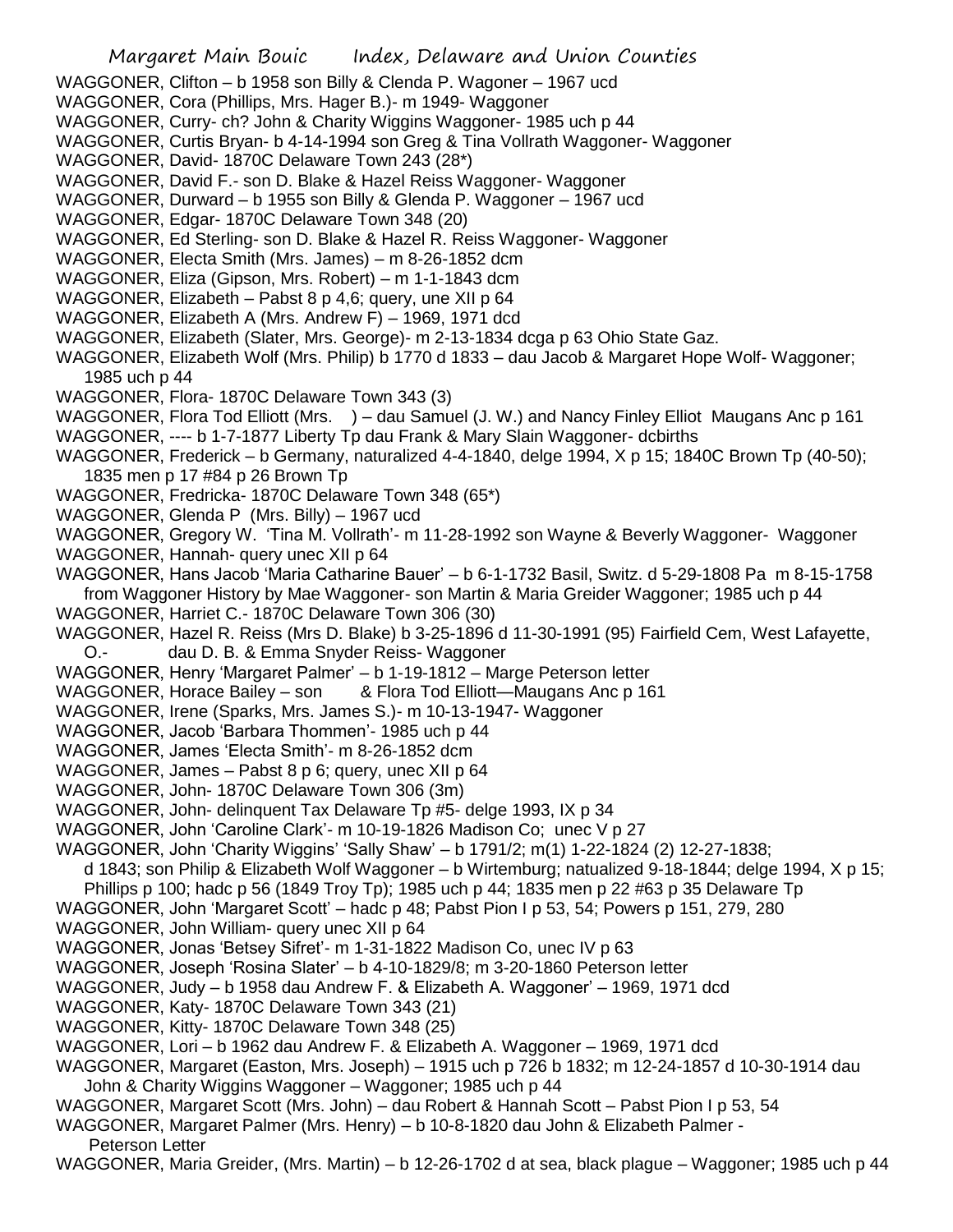WAGGONER, Maria Catharina Bauer (Mrs. Hans Jacob)- b 1742 Switz d 1809 Pa – Wagner Hist

- WAGGONER, Martin 'Maria Greider' b 12-26-1702 d at sea son Jacob & Barbara Thomen
- Waggoner History Mary Weaver letter; 1985 uch p 44
- WAGGONER, Mary- 1870C Delaware Town 348 (28)
- WAGGONER, Mary (Brown, Mrs. Adam)- W. Brown V. p 579
- WAGGONER, Mattie- 1870C Delaware Town 306 (10)
- WAGGONER, Mina- 1870C Delaware Town 343 (1)
- WAGGONER, Minnie- 1870C Delaware Town 306 (6)
- WAGGONER, Nick- 1870C Delaware Town 306 (31\*)
- WAGGONER, ---- b 7-15-1867 son Nichlas Waggoner- dcbirths
- WAGGONER, Nicholous- b12-25-1878 Delaware Town son Nicholous & Harriet Crook Waggoner- dcbirths
- WAGGONER, Orton- , Mrs. David Benton d at his home, dg 4-16-1912, Cry Ab p 117
- WAGGONER, Philip 'Elizabeth Wolf' b 1-30-1769 Pa d 1811 son Hans Jacob & Maria Catharina Bauer Waggoner- Waggoner 1985 uch p 44
- WAGGONER, Ralph son & Flora Tod Elliott Maugans Anc p 161
- WAGGONER, Rick b 1956 son Andrew & Elizabeth A. Waggoner 1969, 1971 dcd
- WAGGONER, Rosina Slater (Mrs. Joseph) m 3-20-1860 Peterson letter
- WAGGONER, Sabra Malony (Phillips, Mrs. Theophilus) dau Joh & Charity Wigins Waggoner Phillips p 100
- WAGGONER, Sally Shaw (Mrs. John) Waggoner
- WAGGONER, Timothy b 1965 son Andrew F. & Elizabeth A. Waggoner 1969, 1971 dcd
- WAGGONER, Tina Vollrath (Mrs. Greg)- dau Tom & Sarah Vollrath- Waggoner
- WAGGONER, Wayne- LibraryBoard Member, Madison Co, 1936-2002, unec XXII p 50
- WAGGONER, Wm. Henry- b 1-2-1876 iberty Tp son Frank & Mary Stains Waggoner- dcbirths
- WAGGOTT, John B 1850C Delaware Town 1260 p 92 (23,O)
- WAGGY, William 1908 dch p 407
- WAGLE, Archibald son Robert & Catharine Wagle 1850C Taylor Tp 1091-1108 (26,Va); 1870C Taylor Tp 213-204 p 26 (50.W Va)
- WAGLE, Catharine (Mrs. Robert) 1850C Taylor Tp 1091-1108 p 162 (56,Va); 1870C Taylor Tp 213-204 p 26, (73,W Va)
- WAGLE, Corban 'Phebe Carter' ucm 1764; m 1-26-1852; unec XIV p 66; 1850C Taylor Tp 1091-1108 p 162 (24,O)
- WAGLE, Eleanor dau Robert & Catharine Wagle 1850C Taylor Tp 1091-1108 p 162 (20,O)
- WAGLE, Eleanor 1850C Union Tp 1232-1250 p 183 (21,O)
- WAGLE, Hannah dau Robert & Catharine Wagle 1850C Taylor Tp 1091-1108 p 162 (18,O)
- WAGLE, John- Account W. Little 1829, Cry Ab p p 14
- WAGLE, Michael son Robert & Catarine Wagle 1850C Taylor Tp 1091-1108 p 162 (15,O)
- WAGLE, Phebe Carter (Mrs. Corban) ucm 1764; m 1-26-1852
- WAGLE, Robert 'Catharine' 1850C Taylor Tp 1091-1108 p 162 (53,Va); 1870C Taylor Tp 213-204 p 26
- WAGLE, Sarah dau Robert & Catharine Wagle 1850C Taylor Tp 1091-1108 p 162 (7 ,O); 1 870C Taylor Tp 213-204 p 26 (27,O)
- WAGLER, Glenda- dau Ivan & Loretta Wagler- Mennonite volunteer- Wagler
- WAGNEN, Ella M.- Grad Delaware H. S. 1885; delge 1991 p 66
- WAGLER, Ivan 'Loretta'- Wagler
- WAGLER, John- 1826 Tax duplicate Thompson Tp; delge 1991 p
- WAGLER, Loretta (Mrs. Ivan)- Wagler
- WAGNER, hjt p 10; 1915 uch p 414
- WAGNER, --Family of Irene Bruner #642, delge 1995, X p 78
- WAGNER, Mrs. dau Mrs. Wm. Slough- dg 7-8-1902 Cry Ab p 143
- WAGNER, Mrs.- rooms for rent- dg 7-2-1907, Cry Ab p 52
- WAGNER, Ada Rebecca (Cofman, Mrs. Ray) b 3-14-1901; m 11-27-1923 Weiser p 643
- WAGNER, Ada Rae b 12-5-1936 dau Walter Frederick & Viola Etta Alspaugh Wagner Weiser p 662
- WAGNER, Adam b 12-15-1849 son Jacob & Anna Mary Hensel Wagner Weaver p 1
- WAGNER, Adam Yeager 'Susanna Wagner' b 3-7-1843; m 12-25-1866; d 5-2-1926 Weiser p 779
- WAGNER, Adeline (Mrs. )(Knight, Mrs. Wm)- m 1882- delge VIII, 1992 p 4
- WAGNER, Adia- d 8-16-1898 Un Co Prob Deaths Vol 3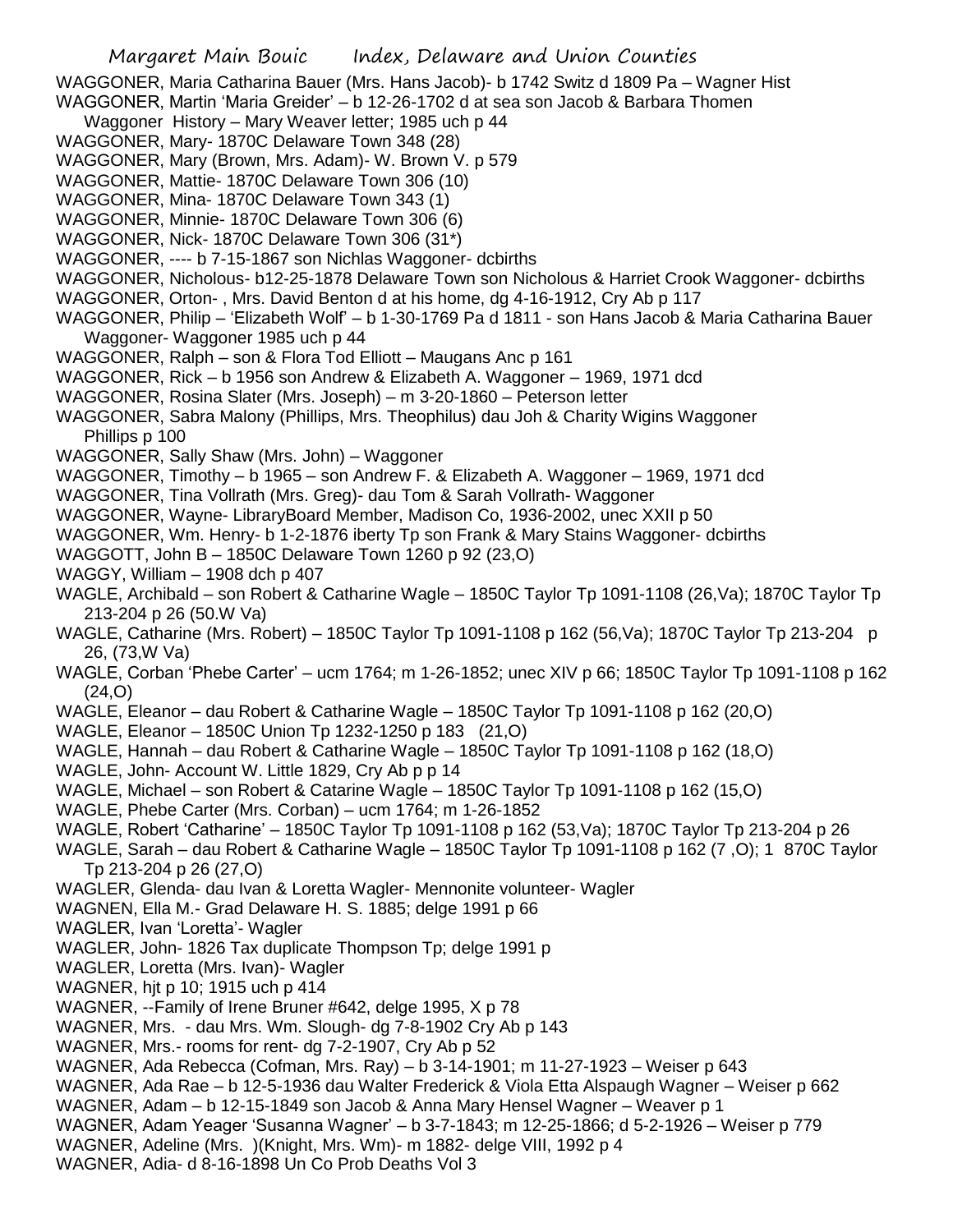- Margaret Main Bouic Index, Delaware and Union Counties WAGNER, A. E. 'Gertrude' – 1971, 1973 ucd WAGNER, Almira Bishop (Mrs. William) – b 7-4-1835; m 4-6-1854; ucm 2110; see Findley Bishop – unec VIII p 20; 1883 uch V p 327; 1860C Jerome Tp 161-162 p 24 (25,O); 1910C Jerome Tp 221-227 p 10B (78,O,Va,Va) wid 6 ch 5 living WAGNER, Amanda Brobeck (Mrs. James W) – ucm 5238; m 3-20-1873 WAGNER, Amos 'Clara' – McKitrick p 99 WAGNER, Andrew 'Anna Mary Soliday' – b 7-14-1769; m 1-29-1804; d 9-18-1837 Fairfield Co – Weaver p 1; dcc Mary Smeck Eagon 28 WAGNER, Ann- Un Co Probate deaths Vol 1 p 10 (1867-1876) WAGNER, Ann Dawson (Mrs. Thomas Duncan) – m 1-6-1951 – Weiser p 172 WAGNER, Anna Marie (Farrow, Mrs. William) – b 7 -1932; dau Walter Frederick & Viola Etta Alspaugh Wagner – Weiser p 662 WAGNER, Anna Maria (Shreyer, Mrs. Jacob) – dau Daniel & Sarah Elizabeth Ault Wagner b 8-5- 1846; m 1866; 1883 uch V p 448; Weaver (1251) WAGNER, Anna Mary Hensel (Anishensel)(Mrs. Jacob) – b Philadelphia Co. PA, 10-21-1807; d 7-6-1886 dau Jacob & Anna Young Anishensel – Weaver p 1; dcc Mary Smeck Eagon 15 WAGNER, Anna M – 1969-1971 dcd WAGNER, Anna (Gorden, Mrs. George C) – ucm 6761; m 8-5-1880 WAGNER, Anna (Gruber, Mrs. John Jacob)- m 1879 d 1904; dg 4-7-1916, Cry Ab p 46 WAGNER, Anna Mary Soliday (Mrs. Andrew) – b 10-21-1783; m 1-29-1804; d 5-20-1834 dau Johann Adam & Elizabeth Haumveller Solathe – Weaver p 1; dcc Mary Smeck Eagon 29 WAGNER, Anne Elizabeth (Robb, Mrs. Mahlon Keister) – b 10-26-1905; m 8-28-1930 – dau Curtis Yeager & Margaret Beater Wagner – Weiser p 781 WAGNER, Annette Jean Burkhammer (Mrs. Samuel Robert)- m 9-28-1985 dau Raymond V. Burkhammer-Wagner WAGNER, Archie- Grad Delaware H S 1886, delge 1991 p 20 WAGNER, Ardis Romaine (Rogers, Mrs. Raymond Robert) – b 4-27-1913; m 10-16-1928 div-McKitrick p 145, 146 WAGNER, Arlington- dg 1-10-1908 p 3; delge VIII, 1992 p 28 WAGNER, Arlyn – son Ida M. Kafer Wagner – Wagner WAGNER, Arthur E. 'Gertrude Stone'- m 8-17-1948 Mechanicsburg- Wagner WAGNER, Arthur H 'Cynthia Paver' – m 10-8-1874 ucm 5555; Wagner; mt 3 p 2,3; WAGNER, Augusta Elizabeth Muhlenberg (Mrs. Jesse L) – b 2-6-1890; m 9-4-1918 –dau William Frederick & Henrietta Augusta Muhlenberg Muhlenberg – Weiser p 172 WAGNER, Austin – 1860C Claibourne Tp 722 (15,O) WAGNER, Barbara- d 3-29-1895 Un Co Prob Deaths Vol 3 WAGNER, Barbara Geer (Mrs. William) – ucm 903; m 9-24-1843; unec VI p 4 WAGNER, Barbara A (Mrs. Keith A) – 1981 ucd WAGNER, Barbara Sue (Brookover, Mrs. Edward E II) – m 6-20-1981 – dau Gerald H. Wagner; Wagner WAGNER, Barbara Preiss (Geer, Mrs. Leonard) (Mrs.  $\qquad -1915$  uch p 664; 1880C Marysville 467-514 p 36 (73, Ger, Ger, Ger) WAGNER, Barbara Lee McCarthy (Mrs. William George) – m 6-15-1955 – Weiser p 781 WAGNER, Barbra (Mrs. William)- 1860C Darby Tp 363-364 p 52 (52,Bavaria) WAGNER, Barton Haupt – b 1-10-1955 – son William Muhlenberg & Gayle Ann Haupt Wagner – Weiser p 172
- WAGNER, Belle (Felkner, Mrs. Juide) Hutchisson p 26
- WAGNER, Benjamin Franklin 'Mary Casander Slone'- query Erma Wagner Adams- delge 1995, XI p 7
- WAGNER, Benjamin Sonday 'Ruth Gladys Confer' b 3-17-1899; m 6-18-1925 –Weiser p 137
- WAGNER, Bertha (Kaylor, Mrs. )- dau Samuel & Nancy Kendig Wagner- dg 1-7-1901; Cry Ab p 116
- WAGNER, Bertha (Runkle, Mrs. Maurice Brachbill) b 2-24-1881; m 3-29-1905; d 6-15-1954
- dau Adam Yeager & Susanna Wagner Wagner Weiser p 782
- WAGNER, Bessie (Herrick, Mrs. Justus)- d 5-13-1911 bur Del.dau N. Wagner- dg 5-16-1911, Cry Ab p 35
- WAGNER, Bessie (Williams, Mrs. Guerney) –dau John & Sarah Jane Phillips Wagner Wagner
- WAGNER, Berth b 1975 dau Keith A & Barbara A. Wagner 1981 ucd
- WAGNER. Betty I. (Mrs. Robert)- d 2-22-1982 (62) Wagner
- WAGNER, Betty (Ward, Mrs. Clarence) dau Victor D. & Grace McKitrick Wagner McKitrick p 99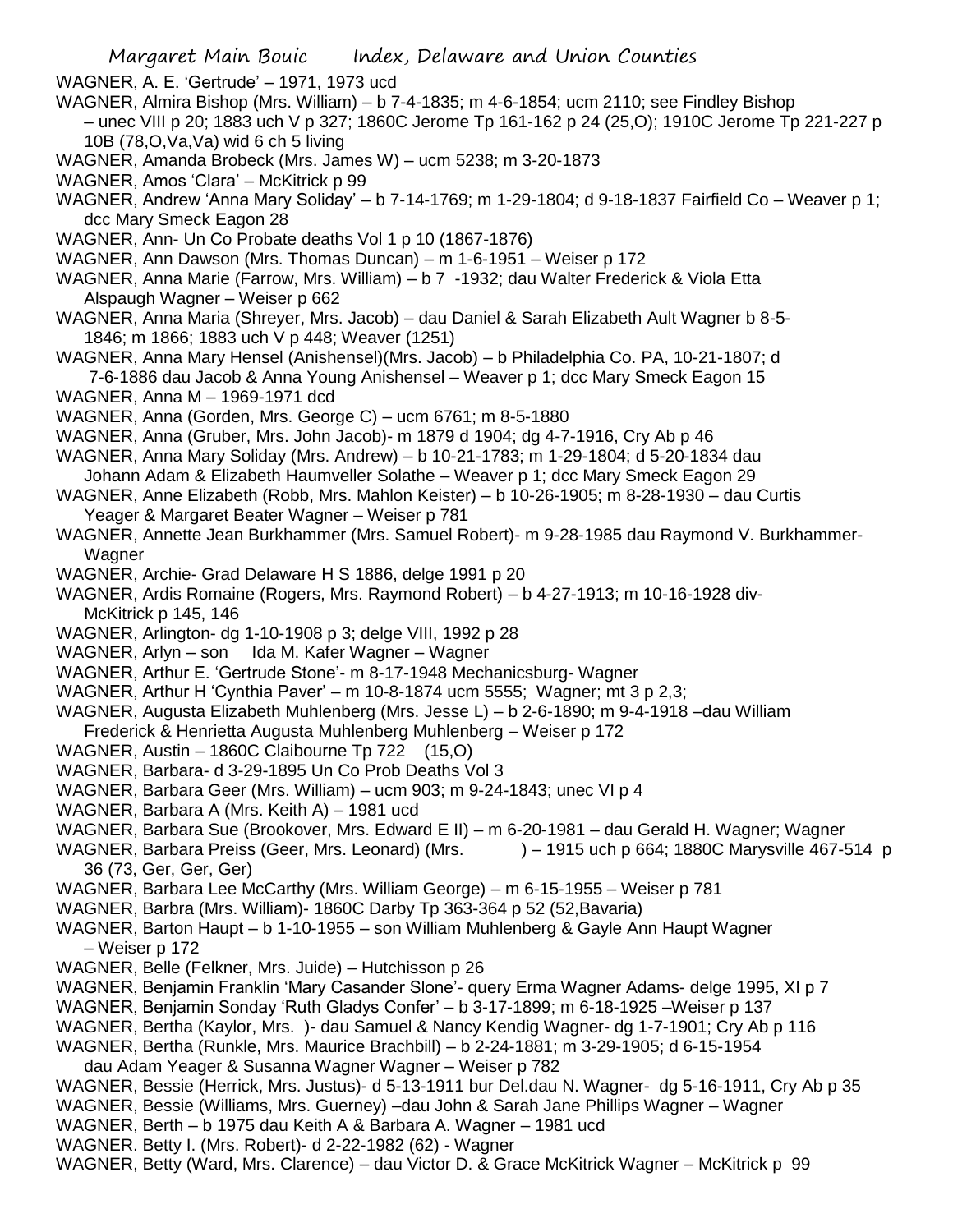- WAGNER, Brenda 1973 ucd
- WAGNER, Bret Christian b 12-24-1973 son Rev. James Wagner Wagner
- WAGNER, Brittney Marie b 2-4-1986 dau James Pierre & Katherine Suzanne Dellinger Wagner-St. Paul p 32, 38; Wagner
- WAGNER, Mrs. C. A. Pabst 8 p 31
- WAGNER, Carole L 1961 dcd
- WAGNER, Carolyn 1971, 1973 ucd
- WAGNER, Carolyn Leyerle (Mrs. Daniel Adolph)- Warrington p 13
- WAGNER, Carolyn Sue (Bennett, Mrs. William ) dau Arthur Wagner & Gertride Stone Wagmer– Wagner
- WAGNER, Carrie- dau Samuel & Nancy Kendig Wagner- dg 1-7-1901, Cry Ab p 116
- WAGNER, Carrie Walker (Mrs. John A) Weiser p 782
- WAGNER, Catherine (Weaver, Mrs. Samuel Martin) b 3-27-1835; m 8-14-1853; d 3-15-1902; New Millcreek Cem p 32 dau Jacob & Susan Macklin Wagner – Weaver (129); dcq Erma Fish :7; Roy Weaver:5 ped Fay Bouic 7; dcc Mary Bouic 19; 1985 uch p Maugans Anc p 6; dg 3-28-1901, Cry Ab p 131, 132; dg 3-26-
- 1907 Cry Ab p 31
- WAGNER, Charles- cemetery records, Plain City Cem.- unec VIII p 7
- WAGNER, Charles Curtis 'Elizabeth Anne Walker' b 2-8-1930; m 8-22-1953 son Charles H. & Fay Kisling Wagner – Weiser p 780
- WAGNER, Charles H 'Fay Kisling' 'Pauline Carner' b 2-16-1903 m (1) 8-23-1924 (2) 6-1-1955 son Curtis Yeager & Margaret Beates Wagner – Weiser p 780
- WAGNER, Charles Robert 'Janet Belle Wilson' b 12-14-1930; m 9-20-1952 son Walter Fredrick & Viola Etta Alspaugh Wagner – Weiser p 662
- WAGNER, Charles son & Nellie Eliza McIntire Wagner McIntire 17352
- WAGNER, Chas. B.- b 5-17-1879 Liberty Tp son Benj. F. & Marg Slane Wagner- dcbirths
- WAGNER, Charlesia Ann b 8-11-1957 dau Charles Robert & Janet Belle Wilson Wagner Weiser p 662
- WAGNER, Chris 'Koari'- son Robert E. & Betty I. Wagner- Wagner
- WAGNER, Christiana Louisa Zehnder (Cromer, Mrs. John)(Mrs. Frederick) b Ger 3-8-1805 m(1) 1825 (2) 1858 d 4-18-1891 (86-1-10); dg 5-1-1891, Cry Ab p 55
- WAGNER, Christian Frederick d 2-2-1870 (73-2-12) Wagner
- WAGNER, Cindy Kay (Ogden, Mrs. Thomas)- twin dau Frederick L. & Patricia Henault Wagner- Wagner
- WAGNER, Cindy (Mrs. Robert)- Wagner
- WAGNER, Cletus "C. P" 'Edna W. Schaefer'- m 8-26-1941 d 9-19-1987- Wagner
- WAGNER, Clifford Confer 'Doris Mildred Allwein' b 5-13-1927; m 9-9-1951 son Benjamin Sonday & Ruth Gladys Confer – Weiser p 137
- WAGNER, Clara (Mrs. Amos) McKitrick p 99
- WAGNER, Clara (Mrs.  $) d 2-2-1961$  mother of Mrs. Ray Buckingham Wagner
- WAGNER, Claudia b 9-1-1953/5 dau Loren & Margie Fullen Wagner Nash p 263
- WAGNER, Cletus "C. P." 'Edna Schaefer'- b 4-24-1898 m 8-26-41 d 9-19-1987 (89) Our Lady of Lourdes Cemson Frank X.,Sr. & Marie Suzy Wagner- Wagner
- WAGNER, Conrad 'Matilda' -d 2-10-1895 Un Co Prob. Deaths, Vol 3; 1880C Marysville 422-466 p 32 (32, Ger, Ger, Ger)
- WAGNER, Curtis 'Helen Gray Godcharles' Weiser p 756
- WAGNER, Curtis Yeager 'Margaret Beates' b 1-12-1871; m 9-9-1898; d 12-3-1958 son Adam Yeager & Susanna Wagner Wagner – Weiser p 780
- WAGNER, Cynthia Paver (Mrs. Arthur H) m 10-8-1874; ucm 5555 dau John & Marie Poling Paver 1883 uch V p 478
- WAGNER, Daniel Adolph 'Carolyn Leyerle'- Warrington p 13
- WAGNER, Daniel Carl 'Dorothy Ebbert Warrington'- b 7-27-1898 m 2-1924 son Daniel Adolph & Carolyn Leyerle Wagner- Warrington (5(1)) p 13
- WAGNER, David- Oak Grove Cem- Lake Ridge- delge VIII, 1992 p 26
- WAGNER, David son Curtis & Helen Gray Godcharles Wagner Weiser p 756
- WAGNER, David son Lawrence & Elva Wagner 1949 ucd
- WAGNER, David H. 'Martha A. Faulkner' ucm 3585; m 5-5-1964; unec IV p 18 permit; XXI p 18
- WAGNER, David 'Hatie A. Strawhacker'- m 7-18-1866 dcm 888; delge 1995, XI p 27
- WAGNER, David b 1842; d 9-18-1881 Oak Grove Cem Powell p 443; dcdeaths; 1908 dch p 407
- WAGNER, Deanna b 1964 dau Walter L. & Marillyn M. Wagner 1971, 1973, 1975, 1979, 1981 ucd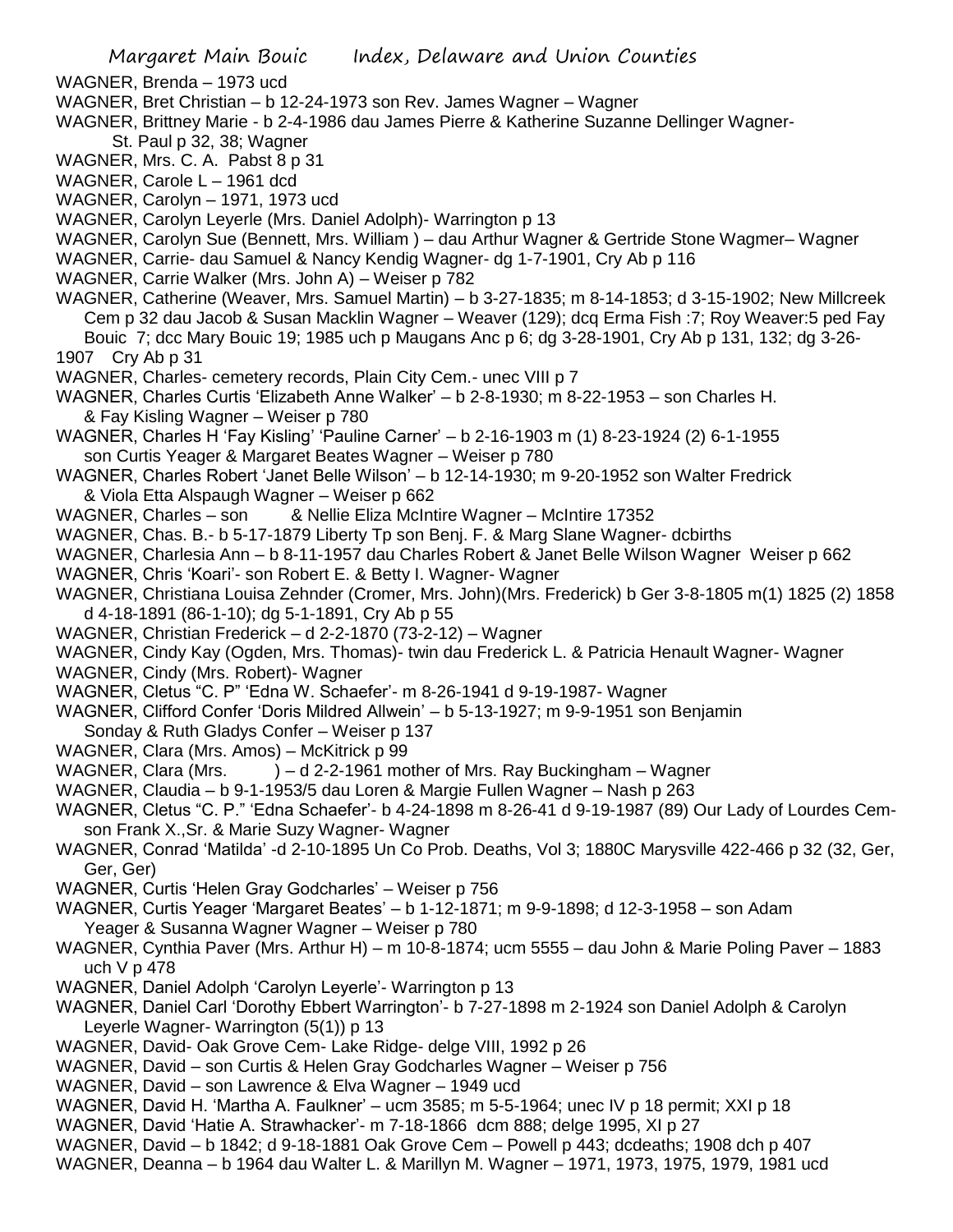WAGNER, Debra Wilcox (Mrs. William Charles)- Wagner

- WAGNER, Dessa Eichler (Mrs. Edward L) b 4-2-1891dau Frederick W. & Lilley May Strickland Eichler – Nash p 263
- WAGNER, Rev. Donald- Sunbury p 52, 53, 113
- WAGNER, Donald A b 9-23-1920 son Ernest A. & Marie Haupt Wagner Weiser p 781
- WAGNER, Donald Elvin 'Marianna' b 12-6-1914; m 5-27-1941 Weiser p 264
- WAGNER, Donald Elvin Jr. b 3-13-1944 son Donald Elvin & Marianna Wagner Weiser p 265
- WAGNER, Donna (Osborn, Mrs. ) dau Peter & Josephine Wagner Wagner
- WAGNER, Donna b 12-22-1943 dau Harold E. Wagner Weiser p 781
- WAGNER, Donna (Riedmiller, Mrs. Fred)- m 11-10-1947- Wagner
- WAGNER, Doris Mildred Allwein (Mrs. Clifford Confer) b 4-29-1929; m 9-9-1951 Weiser p 137
- WAGNER, Doris b 12-26-1940 dau Heinz & Suzanna Weithrecht Wagner Weiser p 194
- WAGNER, Doris R (Mrs. James R) 1975 ucd
- WAGNER, Doris (Mrs. Pearl 1949 ucd
- WAGNER, Doris Garvin (Mrs. Roger) McKitrick p 99
- WAGNER, Dorothy Ebbert Warrington (Mrs. Daniel Carl)- b 4-9-1907 m 2-1924 dau Charles Franklin & Lily E. McDannold Wagner- Warrington (5(1)) p 13
- WAGNER, Dorothy Glenn. Vail (Mrs. Lewis/Louis F) b 12-25-1906 m 3-26-1927 d 11-5-1981 (74) Oak dau Otway & Glenn Badger Vail- Wagner; 1979 ucd
- WAGNER, Dudley W b 2-22-1930 son Frederick E. & Margery W. Wright Wagner Weiser, p 781
- WAGNER, Edith (Buckingham, Mrs. Ray E.)- m 1929; 1976 dch p 363
- WAGNER. Edna W. Schaefer (Mrs. Cletus)- b 11-16-1902 Cleveland m 8-26-1941 d 6-1-1999 (96) Our Lady of Lourdes Cem., Marysville- Oakdale B-39-# ½- dau Henry & Mary Kopitzke Schaefer- Wagner
- WAGNER, Edward L 'Dessa Eichler' Nash p 263
- WAGNER, Elaine Annette b 3-26-1957 dau Henry H & Jean Irene Schoener Wagner Weiser p 418
- WAGNER, Eleanor Schenc (Mrs. Joseph B) m 8-21-1938 Weiser p 780
- WAGNER, Elizabeth Ann b -9-12-1959; d 9-14-1959 dau Charles Robert & Janet Belle Wilson Wagner Weiser p 662
- WAGNER, Elizabeth Ann (Jansing, Mrs. John Marcum)- b 2-26-1926 m 10-1-1949 dau Daniel Carl & Dorothy Ebbert Wagner- Warrington 6(1) p 13
- WAGNER, Elizabeth Anne Walker (Mrs. Charles Curtis) b 4-13-1930; m 8-22-1953 Weiser p 780
- WAGNER, Eliza Preston (Mrs. John H) –b 9-12-1820; m 5-27-1842 dau John & Nancy Cross Preston 1883 uch V p 324
- WAGNER, Elizabeth b 3-4-1845; d 2-14-1869 –dau Jacob & Anna Mary Hensel Wagner Weaver p 1
- WAGNER, Elizabeth (Schaaf, Mrs. Peter J)- m 7-3-1845 dcm
- WAGNER, Elmira (Mrs. William)- b 7-1835; 1900C Jerome Tp 347-359 p 15B (64,O,Va,O) m 47y, 6 ch
- WAGNER, Elva (Mrs. Lawrence)- 1949 ucd
- WAGNER, Emma Wagner (Mrs. Louis F) Wagner
- WAGNER, Emaline b 3-18-1839 (Hess, Mrs. Michael) m 12-24-1861; d 2-2-1925 dau John & Sarah Weiser Wagner – Wiser p 776
- WAGNER, Emma Carolyn (Hazel, Mrs. George H) –b 6-28-1876; m 3-27-1901 dau Adam Yeager & Susanna Wagner Wagner – Weiser p 782
- WAGNER, Eric Hicklen b 1-25-1959 son Charles Curtis & Elizabeth Anne Walker Wagner Weiser p 781
- WAGNER, Erma Irene (Brenneman, Mrs. Don)- 1985 uch p 17
- WAGNER, Ernest A 'Marie Haupt' –b 1-20-1897 son Harry A & Minnie A Wagner Weiser p 781
- WAGNER, Ernest Wagner
- WAGNER, Ethel (Mrs. Dr. John Robert) Wagner
- WAGNER, Ethel L (Mrs. ) (Smyres, Mrs. Richard P) m (2) 2-23-1974 Wagner
- WAGNER, Ethel Young (Mrs. Joseph) b 8-26-1895; m 1924 d 1-2-1972 bur. W. Mansfield- Wagner
- WAGNER, Etta May- b 12-4-1883 Kingston Tp dau Samuel & Lavian Worley Wagner- dcbirths
- WAGNER, Eugene 'Elizabeth Durbin' –b 9-22-1937 son Victor D. & Grace McKitrick Wagner McKitrick p 99

WAGNER, F. – Pabst 2 p 68

- WAGNER, Faye Kisling (Mrs. Charles H) b 9-2-1906; m 8-23-1924-Weiser p 780
- WAGNER, Flo Ann (Wright, Mrs. Frank) dau Hugh B. & Lillian Lawrence Wagner Wagner
- WAGNER, Florence (Kerns, Mrs. Kenneth) dau Hugh B. & Lillian Lawrence Wagner Wagner
- WAGNER, Florence R d 8-10-1962 bur. Oak Grove sister Laura Wagner Wagner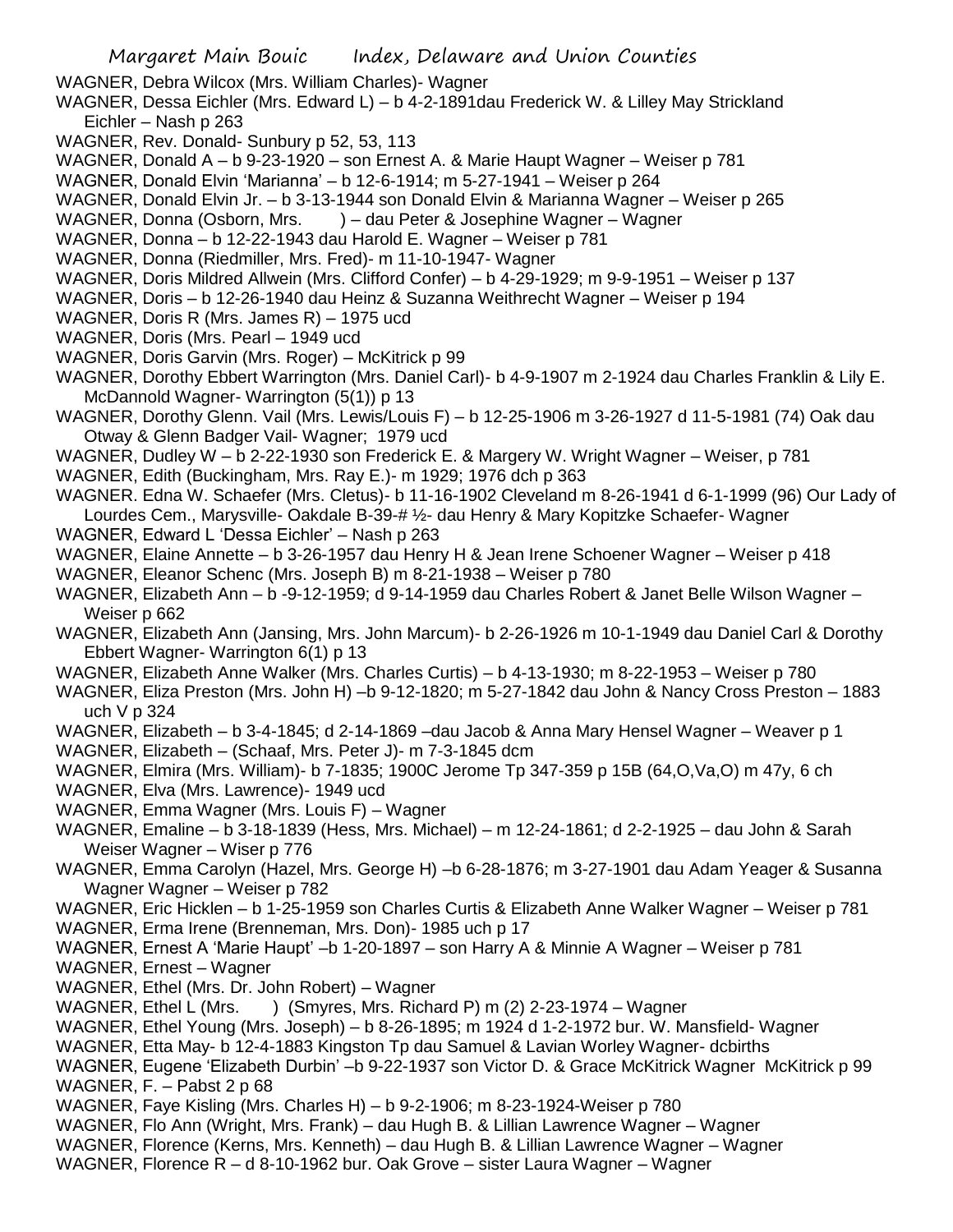- WAGNER, Forest Clare- b 4-25-1888 Sunbury son John & Ida Jane Zent Wagner– dcbirths; 1961,1969, 1971 dcd
- WAGNER, Frank Herahel- b 4-26-1881 Liberty Tp son Benj. Franklin & Mary Slane Wagner- dcbirths
- WAGNER. Frank X..Jr.- son Frank X. Sr. & Marie Suzy Wagner- Wagner
- WAGNER, Frank X., . 'Marie Suzy'- Wagner
- WAGNER, Fred, Sr. 'Christiana Louisa Zelander'- m(2) 1868; dg 5-1-1891, Cry Ab p 55
- WAGNER, Fred- father of Cindy Kay- Wagner
- WAGNER, Freda (Lackey, Mrs. Jock) dau & Nellie Eliza McIntire Wagner McIntire 351
- WAGNER, Frederick- dcw Bk 4 p 129 (15) witness of Frederick Bender
- WAGNER, Frederick 'Mary Oberholser' Wagner
- WAGNER, Frederick E. 'Margery W. Wright'- b 12-24-1899 m 11-2-1928 son Harry A. & Minnie A. Wagner - Weiser p 781
- WAGNER, Frederick L. 'Patricia Henault'- m 2-10-1959 Wagner
- WAGNER, Frederick 'Magdalene' dbg p 22; Powell p 101
- WAGNER, Frederic b 8-21-1840 son Jacob & Anna Mary Hensel Wagner Weaver p 1
- WAGNER, Friedrich Pabst 2 p 83
- WAGNER, Gayle Ann Haupt (Mrs. William Muhlenberg) m 9-28-1946 Weisr p 172
- WAGNER, Geneva Pauline (Cook, Mrs. Kenneth Lee) b 3-16-1931; m 7-2-1949 Weiser 713
- WAGNER, George Edward Robert b 9-19-1951 son Donald Elvin & Marianna Weiser Wagner – Weiser p 265
- WAGNER, George son John & Sarah Jane Phillips Wagner Wagner
- WAGNER, George A b 9-24-1912 son Curtis Yeager & Margaret Beates Wagner Weiser 781
- WAGNER, Gerald H Wagner
- WAGNER, Gertrude (Erhard, Mrs. Jacob Wilkinson) Weiser p 578
- WAGNER, Gertrude Meyers (Mrs. John Richard) m 3-11-1903 Weiser 783
- WAGNER, Gertrude "Dolly" Stone (Mrs. Arthur E.) b 3-25-1929 Irwin m 8-17-1948 d 10-23-2003 (75) dau Sam & Gerturde Gregg Stone - 1971, 1973 ucd
- WAGNER, Glenn son Joseph & Ethel Young Wagner Wagner
- WAGNER, Glennie (Mrs. John)- b 6-1874 1900C Jerome Tp 348-350 p 15B (25,O,o,O) m 8y; 1910C Jerome Tp 239-245 p 11A (35,O,O,O) m 16y no ch
- WAGNER, Glennis 1949 ucd
- WAGNER, Grace McKitrick (Mrs. Victor) b 1914 m 6- -1933 dau Wesley Sherican E Blance Carpenter McKitrick – McKitrick p 96, 99
- WAGNER, Greta b 1-26-1954 dau Thomas Duncan & Ann Dawson Wagner Weiser p 172
- WAGNER, Grethen Susanna b 12-23-1940 dau Frederick E. & Magery W. Wright Wagner- W p 781
- WAGNER, Harold E b 6-25-1916 son Ernest A & Marie Haupt Wagner Weiser p 781
- WAGNER, Harold E b 6-27-1902 son Harry A & Minnie A. Wagner Weiser p 781
- WAGNER, Harold Edward b 6-18-1947 son Harold E. Wagner Weiser p 782
- WAGNER, Harold H 'Louise M' 1961 dcd
- WAGNER, Harry A 'Minnie A' b 10-30-1873 d 3-1-1942 son Adam Yeager & Susanna Wagner –Weiser p 781
- WAGNER, Harry son Frederick & Mary Oberholser Wagner Wagner
- WAGNER, Hatie Strawhacker (Mrs. David)- m 7-18-1866 dcm, 888; delge 1995, XI p 27; query by Irene Bruner, delge 1995, XI p 84
- WAGNER, Hazel (Snook, Mrs. ) dau Joseph & Ethel Young Wagner Wagner
- WAGNER, Harriet Kruck (Mrs. Nicholas) m 5-26-1859 dcm -dau Mathias & Mary Ziegler Kruck dcq Ruth Heseltine: 7; dg 11-9-1892 Cry Ab p 106; sister Jacob Kriuck- dg 7-23-1905 Cry Ab p 32, 33; 1908 dch p 164, 178
- WAGNER, H. C.- delge 1995, XI p 5
- WAGNER, Helen D (McKitrick, Mrs. Edward C) McKitrick p 87
- WAGNER, Helen Marie dau Pearl & Doris Wagner 1949 ucd
- WAGNER, Heinz 'Suzanna Weitbrecht' b 2-16-1912; m 2-18-1940 Weiser p 194
- WAGNER, Helen (Fegley, Mrs. William) Weiser p 419
- WAGNER, Helen Gray Godcharles (Mrs. Curtis) dau William B. & Helen Margaret Murdock Godcharles Weiser p 756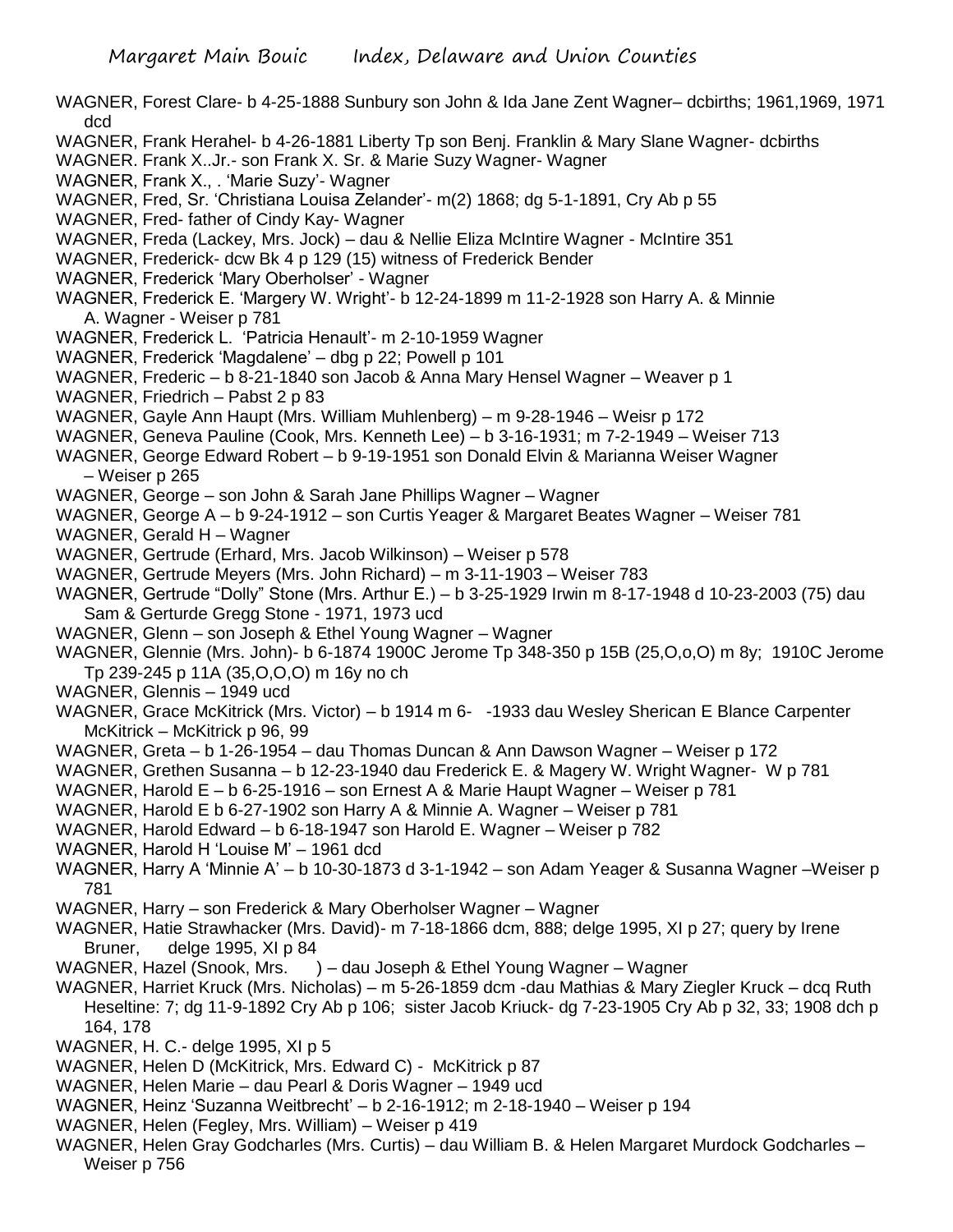- WAGNER, Henrietta Long (Mrs. )- dau John N. Long- dcw Bk 4 p 8(2)
- WAGNER, Henry H ,Jean Irene Schoener' b 5-28-1916; m 5-23-1944 Weiser p 418
- WAGNER. Henry 'Marsha'- son Fred & Pat Wagner- Wagner
- WAGNER, Hetty Wilson (Mrs. P. M.)- dau W,m. H. & Mary E. Orr Wilson- dg 7-1-1911, dg 7-14-1911, Cry Ab p 46. 48
- WAGNER, Hugh B. 'Lillian Lawrence' b 10-20-1884; m 11-5-1919 d 5-19-1966 bur. Hathaway son John & Sarah Jane Phillips Wagner – Wagner
- WAGNER, Ida Jane Zent (Mrs. John)- (29-1888) dcbirths, Forest Clare
- WAGNER, Ida M. Kafer (Mrs. ) d 9-17-1965 (85) bur. Oak Grove Wagner
- WAGNER, Ida (Swickard, Mrs. Cornelius C.)- m 10-1-1878 dg 4-17-1896, Cry Ab p 68
- WAGNER, Ida (Weaver, Mrs. Walter) b 12-18-1872; d 12-7-1952 bur. Radnor this should be Ida Reef Weaver (1297)
- WAGNER, Ivan Walker b 1-29-1955 son Charles Curtis & Elizabeth Ann Walker Wagner Weiser p 781 WAGNER, Jacob- consent- unec IV p 18
- WAGNER, Jacob 'Susan Macklin' 'Anna Mary Anihensil Wagner b12-4-1805 m 3-27-1834 d 1-21-1887 (81-
- 1- 8) bur Fairfield Co- son Andrew & Mary Soliday Wagner- Weaver p 1; dcc Mary Smeck Eagon 14; dg 3- 28- 1902. Cry Ab p 132 ped Fay Bouic 14; 1985 uch p 15
- WAGNER, Jacobina D (Schaaf, Mrs. Peter J) –b 1824 d 1904 dau John Wagner 1880 dch p 779; 1908 dch p 504, 505;
- WAGNER, James hjt p 194; 1883 uch IV p 468
- WAGNER, James A 1973 ucd d 8-24-1975 (83) bur. Piqua Wagner
- WAGNER, James P. 'Kathy Dellinger'- b 7-17-1961 d 12-4-2002 (41) Maple Grove Cem- twin son Frederick L.& Patricia Henault Wagner- Wagner
- WAGNER, James R 'Doris R' 1975 ucd
- WAGNER, James R 'Karen A' 1971 ucd
- WAGNER, James W 'Sue' 1971 ucd
- WAGNER, James S son William D & Almira Bishop Wagner 1883 uch V p 327
- WAGNER, Rev. James Wagner; 1985 uch p 47
- WAGNER, James W 'Amanda Brobeck' m 3-20-1873 ucm 5238
- WAGNER, Jane H. (Martin, Mrs. Robert Benton)- b 1837 d 1877 ped Marquita M. Berry Reeves #359 17; unec XII p 16
- WAGNER, Jane (Irene b 5-7-1947 dau Henry H & Jean Irene Schoener Wagner Weiser p 418
- WAGNER, Janet (Mrs. ) niece of Edgar G. Alcorn Alcorn
- WAGNER, Janet Belle Wilson (Mrs. Charles Robert) b 6-10-1930; m 9-20-1952 Weiser p 662
- WAGNER, Janet- dau Waldo & Patricia Dennison Wagner- Wagner
- WAGNER, Jason James ' Theresa'- b 9-14-1982 son James Pierce & Katherine Suzanne Dellinger Wagner-St. Paul p 32, 38
- WAGNER, J. B. W. 1860C Claibourne Tp 722 )66, Va)
- WAGNER, Jean Irene Schoener (Mrs Henry H) b 11-27-1918; m 5-23-1944 dau Andrew Wagner, G. & Emma Blanche Fritz Schoener – Weiser p 418
- WAGNER, Jennie (Mann, Mrs. )- dau Samuel & Nancy Kindig Wagner- dg 1-7-1901, Cry Ab p 116
- WAGNER, Jennifer dau Rev. James Wagner Wagner
- WAGNER, Jennifer b 1970 dau James R. & Karen A Wagner 1970 ucd
- WAGNER, Jeffrey Lee b 3-18-1953 son Clifford Confer & Doris Mildred Allwein Wagner Wagner
- WAGNER, Jessee L 'Augusta Elizabeth Muhlenberg' b 10-11883; m 9-4-1918; d 9-4-1941 Weiser p 172
- WAGNER, Jessica R.- dau Richard Steven Wagner- Wagner
- WAGNER, James Pierce 'Katherine Suzanne Dellinger'- b 7-17-1961 m 4-17-1982- St. Paul p 32, 38
- WAGNER, Jerry ch Lawrence & Elva Wagner 1949 ucd
- WAGNER, Father J. H.- conducted funerals, 1916, Cry Ab p 87, 88,95; 1917,Cry Ab p 16, 44, 59, 64, 81, 105, 4, 6, 38,39,45, 91, 98; 1918, Cry Ab p 8, 13, 26, 84, etc, etc
- WAGNER, Joanna Margaretta (Sprogle, Mrs. John Heinrich) –dau Michael Wagner dcq T Graham :407
- WAGNER, Jo Dee (Farmer, Mrs. Jim) dau Peter & Josephine Wagner Wagner
- WAGNER, Johannes Pabst 2 p 83
- WAGNER, John Powers Pat p 297
- WAGNER, John d 1962 age 67; Mlb p 157; 1908 dch p 509; hadc p 38
- WAGNER, John- pallbearer for Mrs. Phebe Jane Doughman- dg 1-31-1910. Cry Ab p 92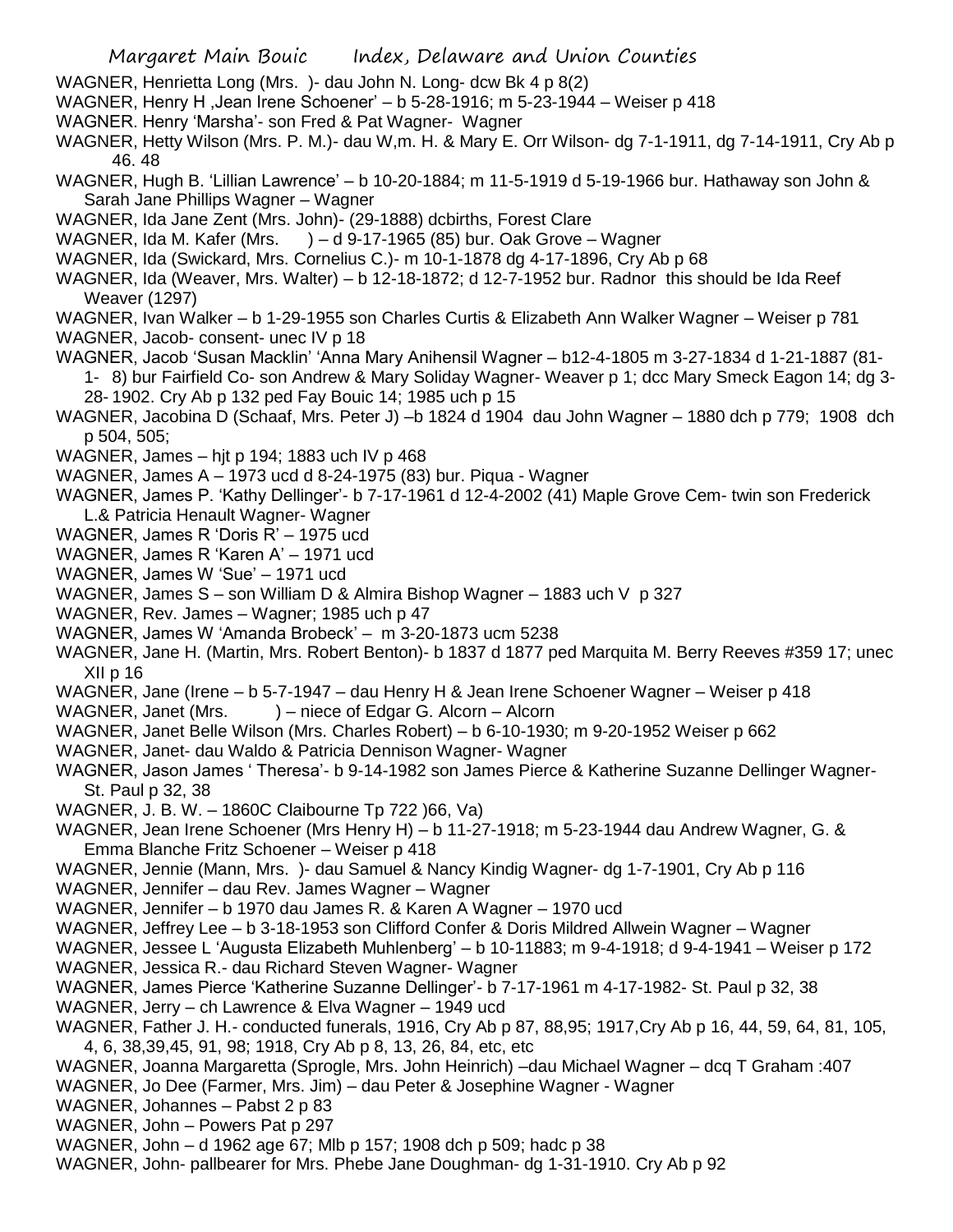- WAGNER, John A 'Carrie Walker' b 8-18-1907 son Harry A. & Minnie A. Wagner Weiser 781
- WAGNER, John b 12-7-1869 d 12-27-1869 son Adam Yeager & Susanna Wagner Wagner W p 780 WAGNER, John- parents of Benjamin Franklin Wagner- delge 1995, XI p 17
- WAGNER, John Calhoun 'Otilda Pickard' b 5-11- son John & Sarah Weiser Wagner Weiser p 776, 782 WAGNER, John – son & Barbara Preiss Wagner – 1915 uch p 664
- WAGNER, John H.- cemetery records, Plain City Cem, unec VIII p 7
- WAGNER, John 'Sarah Jane Phillips'- Wagner
- WAGNER, John 'Sarah Weiser' b 11-9-1806; d 2-4-1900 Weiser p 776
- WAGNER, John son Pearl & Doris Wagner 1949 ucd
- WAGNER, John F.- 1870C Liberty Tp, Delaware Co 406 (26\*)
- WAGNER, John G 'Madellyn Fawcett Whiting' b 10-10-1901 m (2) 10 -1959 d 7-10-1988 (86) Fla. Wagner
- WAGNER, John 'Glennie'- b 6-1874; 1900C Jerome Tp 348-360 p 15B (40,O,O,O) m 8y' 1910C Jerome Tp 239-245 p 11A (50,O,O,O) m 16y
- WAGNER, John Pickard 'Gertrude Meyers' b 3 -1880; m 3-11-1903 son John Calhoun Wagner – Weiser p 783
- WAGNER, Dr. John Robert 'Ethel' d 10-20-1962 (62) bur. Ind. Son Ernest Wagner Wagner
- WAGNER, John L son William D. & Amelia Bishop Wagner 1883 uch V p 327
- WAGNER, John 'Nancy A. Cross' b 4-3-1787; m 3- -1812; d 7-31-1854 son John Wagner 1883 uch V p 324, 327
- WAGNER, Joyce (Shriver, Mrs. John) b 3-4-1943 dau Victor D. & Grace McKitrick Wagner -McKitrick p 99
- WAGNER, Joseph B 'Eleanor Schenc'- b 7-11-1898 m 8-21-1938; d 6-1-1957 son Curtis Yeager & Margaret Beates Wagner –Weiser p 780
- WAGNER, Joseph 'Ethel Young' b 1-14-1903; d 5-3-1974 bur. W. Mansfield son Frederick & Mary Oberholser Wagner m 1924; Wagner
- WAGNER, Joseph- b 3-15-1847 d 3-15-1864- son Jacob & Anna Mary Anihensel Wagner-Weaver p 1
- WAGNER, Joseph- son Waldo & Patricia Dennison Wagner- Wagner
- WAGNER, Mrs. John Pabst 8 p 40
- WAGNER, Josephine (Mrs. Peter) (Shoup, Mrs. John)- Wagner
- WAGNER, J. T.- son William & Almira Bishop Wagner- 1860C Jerome Tp 161-162 p 24 (7/12,O)
- WAGNER, Justin A. b 11-29-1980 Bellefontaine d 7-5-1996 gunshot wound Maple Grove Cem- son Henry & Marsha Wagner- Wagner
- WAGNER, J. W.- son William & Almira Bishop Wagner- 1860C Jerome Tp 161-162 p 24 (14,O)
- WAGNER, Karen A. (Mrs. James) 1971 ucd
- WAGNER, Katherine (Bancroft, Mrs. Warren A)- McKitrick p 427
- WAGNER, Katherine Suzanne Dellinger (Mrs. James Pierce)- b 7-26-1961 m 4-17-1982 dau Lutrelle A. W. & Caroline Ann Holycross Dellinger- Wagner; St. Paul p 32, 38
- WAGNER, Kathleen (8-1962) dau Dr. John Robert & Ethel Wagner Wagner
- WAGNER, Keith A 'Barbara A' 1981 ucd
- WAGNER, Kenneth Eugene d 8-11-1976 (29) bur. Mt. Gilead son Peter & Josephine Shoup Wagner Wagner
- WAGNER, Koari (Mrs. Chris)- Wagner
- WAGNER, Laura, Miss-attended funeral of Mrs. Charles Elk- dg 11-28-1916, Cry Ab p 108
- WAGNER, Laura G d 4-5-1967 (83) bur. Oak Grove Pabst 7 p 21-Wagner
- WAGNER, Laura Pabst 8 p 30
- WAGNER, Lawrence 'Elva'- 1949 ucd
- WAGNER, Lee b 1966 son Walter L. & Marilyn M. Wagner 1971, 1973, 1975, 1979, 1981, 1983 ucd
- WAGNER, Len d 1-10-1960 (62) brother John Wagner Wagner
- WAGNER, Leonard 'Patricia Henderson' Weiser p 685
- WAGNER, Leonard- son William & Barbra Wagner- 1860C Darby Tp 363-364 p 52 (26,Bavaria)
- WAGNER, Levi b 1861 stepson Charles Huffman 1880C Union Tp 42 p 7 (18,O,O,O); 1900C Jerome Tp
- 176-185 (38,O,O,O); 1910C Jerome, Plain City 144-154 p 7B (48,O,US,O) farm manager
- WAGNER, Lillian Lawrence (Mrs. Hugh B) m 11-5-1919- Wagner
- WAGNER, Lillie May- b 2-8-1869 Scioto Tp dau John & Hester Wagner- dcbirths
- WAGNER, Lincold 'May'- 1910C Jerome Tp,Plain City 128-133 p 5B (47,O,pa,Us) m2, 13y; driver, oil co
- WAGNER, Lois (Miller, Mrs. John) b 9-8-1913; m 9-21-1944 dau Edward L & Dessa Eichler Wagner Nash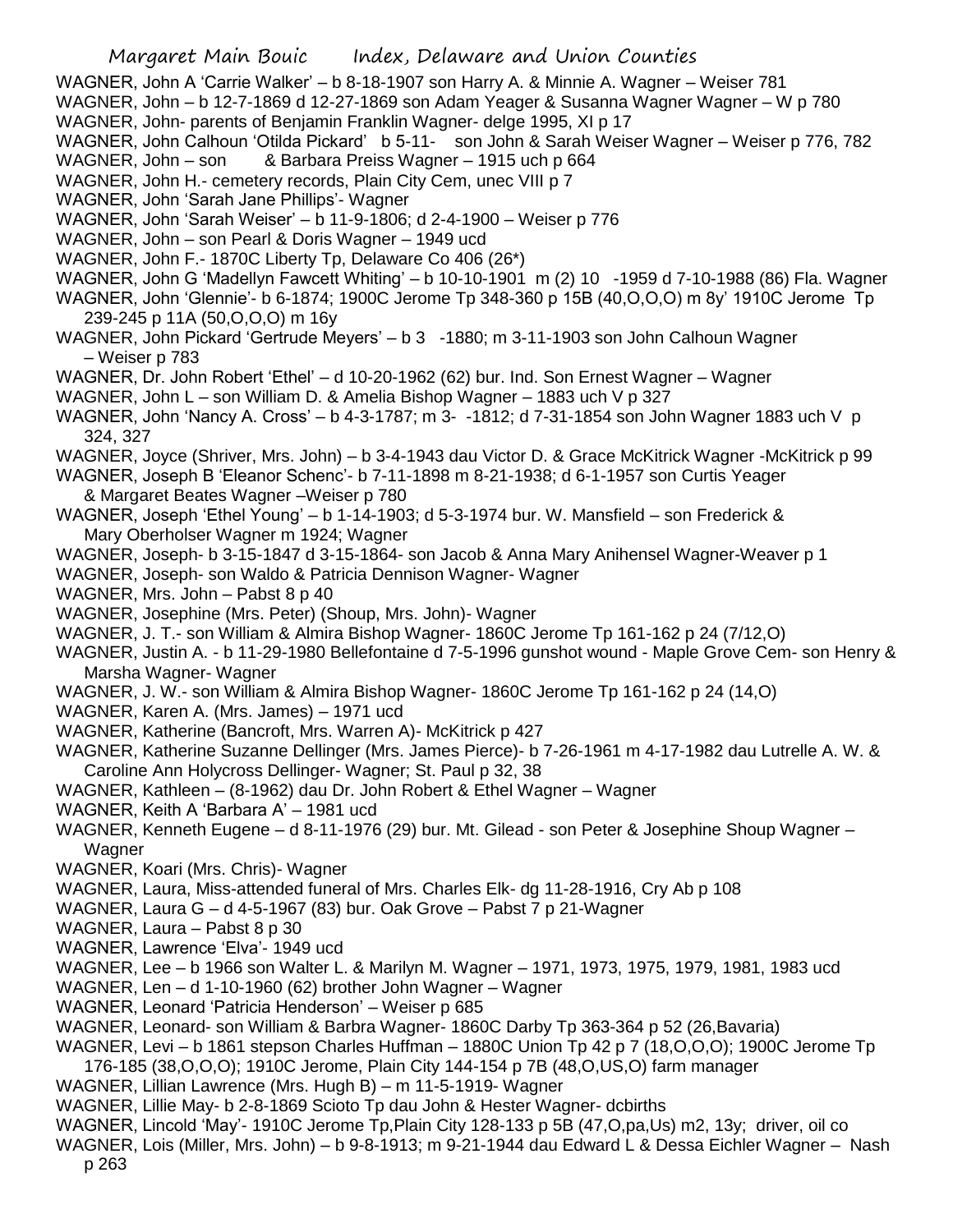- WAGNER, Loren ,Margie Fullen' b 2-10-1917; m 11-2-1941 son Edward L & Dessa Eichler Wagner Nash p 263
- WAGNER, Louisa M (Mrs. Harold H) 1961 dcd
- WAGNER, Louis F 'Dorothy Glenn Vail' m 3-26-1927; d 10-7-1979 b 8-28-1901 son Louis F. & Emma Wagner Wagner – bur. Oakdale – Wagner; 1979 ucd
- WAGNER, Louis F. 'Emma Wagner' Wagner
- WAGNER, Lucille Marie (Rogers, Mrs. Calvin Leo) b 4-17-1920; m 9-10-1948 –Weiser 250
- WAGNER, Lucile Hodges (Mrs. Frank) dau Alfred P & Eliza Miller Hodges McKitrick p 237
- WAGNER, Lucy (Norman, Mrs. George) Maugans Anc p 237
- WAGNER, Luella (Brutaker, Mrs. ) dau John Calhoun Wagner Weiser p 783
- WAGNER, Lulu- dg 2-4-1908 p 3; delge VIII, 1992 p 2
- WAGNER, Lydia Jane 1949 ucd
- WAGNER, Mable Dent (Stockwell, Mrs. Reid)- 1976 dch p 389
- WAGNER, Madelyn Fawcett (Whiting, Mrs. ) (Mrs. John G) m 10- -1959- Wagner
- WAGNER, Marcella Haupt b 3-3-1952 dau William Muhlenberg & Gayle Ann Haupt Wagner Weiser p 172
- WAGNER, Magdalene (Mrs. Frederick) b 9-25-1802; d 11-7-1855 Powell p 101; dbg p 22
- WAGNER, Margaret, Chillicothe, attended funeral of Frances Viola Elk- dg 11-24-1914, Cry Ab p 160
- WAGNER, Margaret Beates (Mrs. Curtis Yeager) b 12-12-1868; m 9-9-1898 Weiser p 780
- WAGNER, Margaret Ann (Davies, Mrs. Thomas)(Seiler, Mrs. Donald Levan) b 1-17-1927 m(1)
- 12-2-1944 div m (2) 5-31-1952 dau Charles H. & Fay Kisling Wagner Weiser p 780
- WAGNER, Marian (Weiser, Mrs. Donald D) b 7-15-1934- Weiser p 768
- WAGNER, Marianna Weiser (Mrs. Donald Elvin) b 2-20-1916; m 5-27-1941 dau Ernest Franklin & Mary P Bruce Weiser – Weiser p 264
- WAGNER. Marianne Stacey (McBride, Mrs. Harold Eugene)- dau Robert W. Wagner- Wagner
- WAGNER, Margaret (Easton, Mrs. Joseph) 1915 uch p 974
- WAGNER, Margie (Fullen, Mrs. ) (Mrs. Loren) Nash p 263
- WAGNER, Margery W. Wright (Mrs. Frederick E) b 6-17-1907; m 11-2-1928 Weiser p 781
- WAGNER, Marie Haupt (Mrs. Ernest A) Weiser p 780
- WAGNER, Marie Suzy (Mrs. Frank X.,Sr.)- Wagner
- WAGNER, Marilyn M (Mrs. Walter D) 1971, 1973, 1975, 1979, 1981, 1983 ucd
- WAGNER, Marsha "Susie" (Mrs. Henry)(Davidson, Mrs. Keith)- Wagner
- WAGNER, Martha A. Faulkner (Mrs. David H,) ucm 3585; m 5-5-1964; unec XXI p 18
- WAGNER, Mary A. (Reef, Mrs. John U.)- b 4-30-1838 m 8-14-1856 d 9-18-1910 dau Jacob & Mary Aneshemale Wagner- dcc Mary Smeck Eagon 7
- WAGNER, Mary C.- 1870C Liberty Tp Delaware Co 406 (19)
- WAGNER, Mary C. (Vance, Mrs. Raymond W.)- m 1-25-1942- Wagner
- WAGNER, Mary Elizabeth (Paver, Mrs. John)- b Va m 1802 d 4-12-1849 ped Burton Paver #654 9, unec XIX p 68; XX p 28
- WAGNER, Mary Helen Segner (Mrs. Robert) Wagner
- WAGNER, Mary (Heseltine (Mrs. W. M. )-dau Nicholas & Harriet Kruck Wagner dcq Robert Lacher 3
- WAGNER, Mary (Reef, Mrs. John)- dau Jacob & Anna Mary Hensel Wagner b 4-30-1838 Weaver p 1
- WAGNER, Mary Oberholser (Mrs. Frederick) Wagner
- WAGNER, Mary Ruth b 9-23-1945 dau Donald Elvin & Marianna Weiser Wagner Weiser p 265
- WAGNER, Mary Susanna (Northridge, Mrs. George A) b 10-3-1914 dau Harry A & Minnie A Wagner – Weiser p 782
- WAGNER, Mary R.W. 1860C Claibourne Tp 722 (39, Va)
- WAGNER, Mary M.- dau William & Barbra Wagner- 1860C Darby Tp 363-364 p 52 (19,Bavaria)
- WAGNER, Mary (Mrs. Richard) (Steward, Mrs. William)- Wagner
- WAGNER, Matilda (Mrs. Conrad) 1880C Marysville 422-466 p 32 (32, Ger, Ger, Ger); 1910C Paris Tp 94-95 (64,Ger,Ger,Ger) widow, no ch, sister Margaret Hurst
- WAGNER, Matilda Joy Siegfield (Mrs. Samuel Martin)-
- WAGNER, Matt- pallbearer for Jacob Hessnauer- dg 9-17-1918, Cry Ab p 64
- WAGNER, Matt H. 1908 dch p 116, 121
- WAGNER, May (Mrs. Lincold)- 1910C Jerome Tp Pl. City 128-133 p 5B (42,O,Pa,O) m 13y; 4 ch, 2 liv
- WAGNER, Michael dcq Thomas Graham 814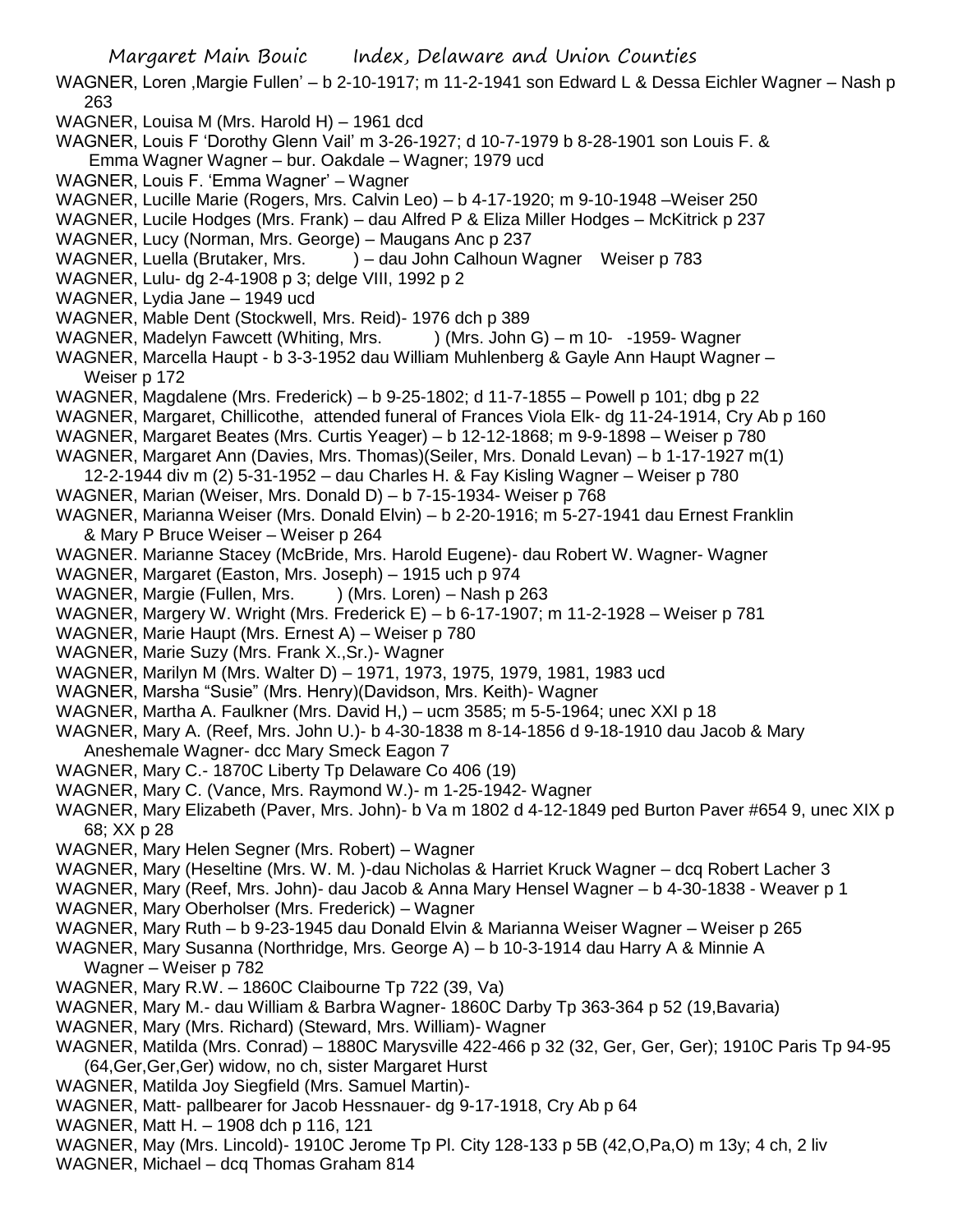Margaret Main Bouic Index, Delaware and Union Counties WAGNER, Mildred Estella – b 8-24-1877; d 4-12-1902 dau John Calhoun Wagner – Weiser p 783 WAGNER, Mildred S (Morris, Mrs. Elliot)(Kitchen, Mrs. Dr. James) – b 8-19-1901 m(1) 6- -1924 (2) 10-19-1934 dau Curtis Yeager & Margaret Beates Wagner – Weiser p 780 WAGNER, Minnie A (Mrs. Harry A) – Weiser WAGNER, Minnie – dau William D & Almira Bishop Wagner – 1883 uch V p 327 WAGNER, Molly (Miller, Mrs. )- dau John G. Wagner- Wagner WAGNER, Myrta (Tway, Mrs. Corydon)- DAR p 8 WAGNER, Mr. & Mrs.- parents of Bessie Wagner Herrick- dg 5-16-1911, Cry Ab p 35 WAGNER, Mrs. N.- sister Mrs. Eliza Courter- dg 1-18-1916 Cry Ab p 10 WAGNER, Nancy – step-dau Charles Huffman – 1880C Union Tp 42 p 7 (22, O, O O) WAGNER, Nancy A. Cross (Mrs. John) – b Md 4-1-1788; m 1812 d 7-11-1869; uch V p 324 WAGNER, Nancy J – dau William D. & Almira Bishop Wagner – 1883 uch V p 327 WAGNER, Nancy Jane Kisling (Francis, Mrs. Robert Edgar) – b 8-23-1925; m 5-22-1944 dau Charles & Fay Kisling Wagner – Weiser p 780 WAGNER, Nancy Kendig (Mrs. Samuel)- m 1843; dg 1-7-1901, Cry Ab p 116 WAGNER, Nancy Marie – b 4-26-1945 dau Henry H & Jean Irene Schoener Wagner – Weiser p 418 WAGNER, Nellie Eliza McIntire (Mrs.  $) - b 8-22-1890$ ; d 7-21-1920 dau Edward T & Martha Isabelle Miller McIntire – McIntire 1735 WAGNER, Nellie (Noseworthy, Mrs. Allan) – dau James A. Wagner – Wagner WAGNER, Nellie E. (Shelson, Mrs. William E) – b 4-11-1904 dau Harry A & Minnie A. Wagner – Weiser p 782 WAGNER, Nellie Nora – b 12-8-1878; d 8-31-1881 dau Adam Yeager & Susanna Wagner Wagner - Weiser p 782 WAGNER, Nicholas 'Harriet Kruck'- m 5-26-1859 dcm; dcq Ruth Heseltine 6; 1908 dch p 120 WAGNER, Norman- son Lincold & May Wagner- 1910C Jerome Tp,Plain City 128-133 p 3B (4,O,O,O) WAGNER, Olive Eliza (Cheesebrough, Mrs. Nicholas Vincent) – Asp p 87 WAGNER, Orland J 'Zelma' – d 9-12-1979 (73) bur. Trenton Cem – 1961, 1969, 1971 dcd WAGNER, Otilda Pickard (Mrs. John Calhoun) – Weiser p 782 WAGNER, Pam (Peltonen, Mrs. )- dau Waldo & Patricia Dennison Wagner- Wagner WAGNER, Patricia Dennison (Mrs. Waldo)- Wagner WAGNER, Patricia Henault (Mrs. Frederick L.)- dau Robert Henault- Wagner WAGNER, Patricia Henderson (Mrs. Leonard) – dau Dudley Kahle & Irene Henderson – Weiser p 685 WAGNER, Pauline Carner (Mrs. Charles H) – b 1-12-1910; m 6-1-1955 – Weiser p 780 WAGNER, Pearl 'Doris' – son Lydia Jane Wagner – Wagner WAGNER, Peter 'Josephine' – Wagner WAGNER, Phyllis W (Bierly, Mrs. Stanley C) – b 11-26-1913 m 6-13-1936 – Weiser p 615 WAGNER, H. Ray- teacher Rosedale School- unec XXII p 19 WAGNER, Raymond- b 8-17-1883 Delaware Town son Mathias & Mary A. Smith Wagner- dcbirths WAGNER, Rebecca "Becky" (Hardman, Mrs. Tracy A.)- dau Frederick L. & Patricia Henault Wagner- Wagner WAGNER, Rebecca (Hutchins, Mrs. Peter)- dau Robert E. & Betty I. Wagner- Wagner WAGNER, Regina (Klinger, Mrs. Harry) – Weiser p 311 WAGNER, Dr. Renee A. (Baker, Mrs. Dr. Scott)- anethitist at Marysville Hospital WAGNER, Richard E 'Violet' – 1973, 1975, 1979 ucd WAGNER, Richard (13-1962) son Dr. John Robert & Ethel Wagner – Wagner WAGNER, Richard – 1860C Claibourne Tp 722 (21,O) WAGNER, Richard B – son Ethel B. Wagner – Wagner WAGNER, Richard – son Louis F. & Dorothy Glenn Vail Wagner – Wagner WAGNER, Richard (11-1962) son Dr. John Robert & Ethel Wagner – Wagner WAGNER, Richard 'Mary''Vi'- Wagner WAGNER, Richard Steven- b 11-19-1951 d 6-17-1999 (47) Ariz. -son Richard & Mary Wagner- Wagner WAGNER, Rita- dau Waldo & Patricia Dennison Wagner- Wagner WAGNER, Robert E. 'Betty I. ''Franziska'- d 3-23-1999 Fla (79) - Wagner WAGNER, Robert J. 'Cindy'- son Robert E. & Betty I. Wagner- Wagner WAGNER, Robert 'Mary Helen Segner' – Wagner WAGNER, Robert W.- parents of Marianne Stacey Wagner- Wagner WAGNER, Roger – b 1953 son A. E. & Gertrude Wagner – 1971, 1973 ucd WAGNER, Roger 'Doris Garvin' – b 12-21-1944 son Victor D & Grace McKitrick Wagner- McKitrick p 99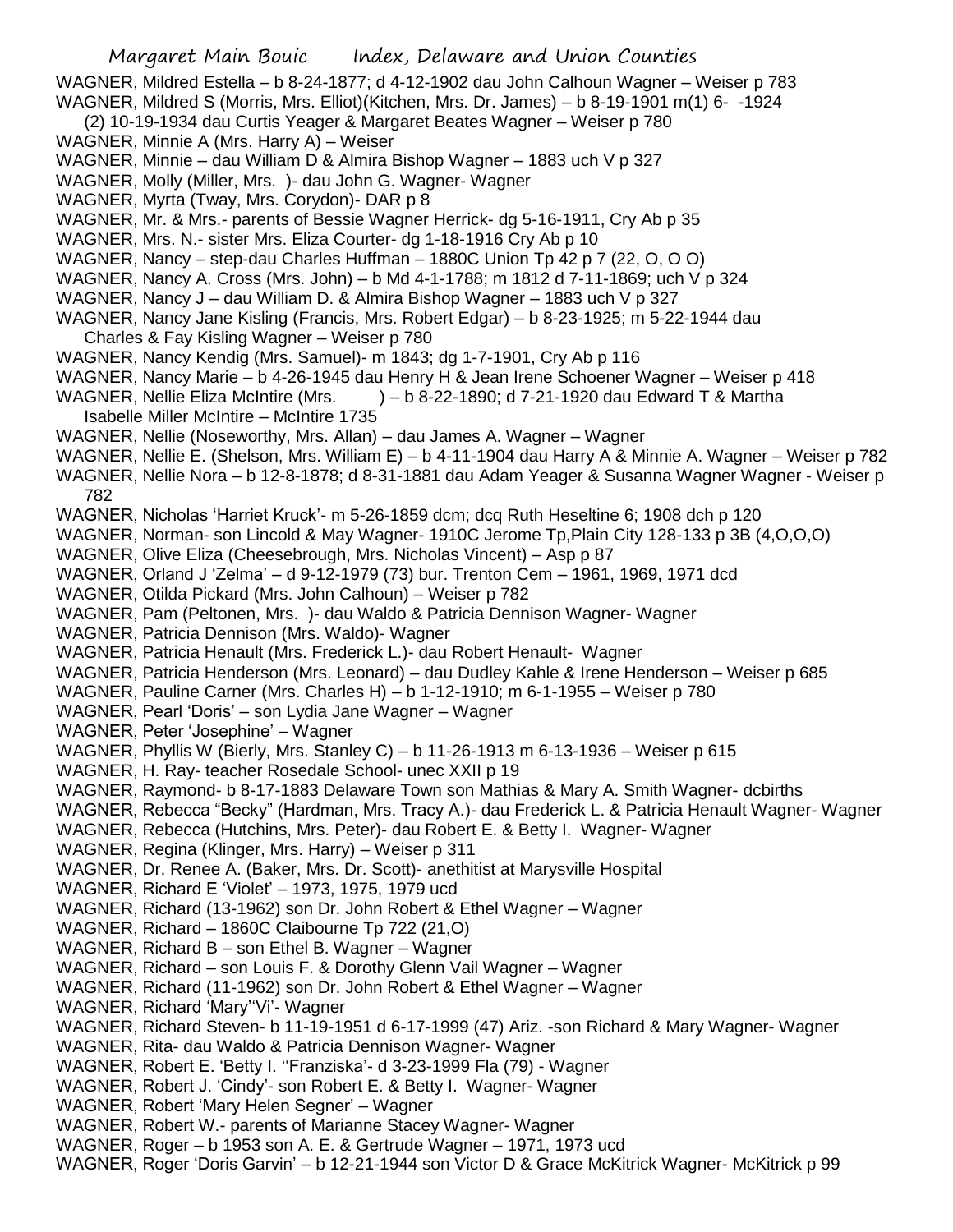WAGNER, Roger 'Sharon Louise Kleiber '- b 8-4-1953 m 4-17-1982 St. Paul p 82- son Arthur & Gertrude Stone Wagner- Wagner; 1971 1973, 1983 ucd

- WAGNER, Ruth Bush(Mrs. William) b 10-13-1867 dau George David & Phebe Stoddard Bush– Asp 929-1
- WAGNER, Ruth Gladys Confer (Mrs. Benjamin Sonday) b 10-23-1900; m 6-18-1925 dau
- Wellington Jacob & Bessie Fister Confer Weiser p 137
- WAGNER, Ruth Ann dau Pearl & Doris Wagner 1949 ucd
- WAGNER, Ruth M (Kindell, Mrs. Newton Stuart) Maugans Anc p 36
- WAGNER, S. A.- son Samuel & Nancy Kendig Wagner- dg 1-7-1901, Cry Ab p 116
- WAGNER, S. A.- pallbearer for David B. Shattuck- dg 3-29-1910, Cry Ab p 111
- WAGNER, Sabra M. (Phillips, Mrs. Theopolis)- b 12-24-1826 Coshocton, O; m 1847 d 10-19-1896 (69-7- 21) Oller Cem- dg 1-15-1897, Cry Ab p 100
- WAGNER, Sallie (Contini, Mrs. Daniel)- dau Robert E. & Betty I. Wagner- Wagner
- WAGNER, Samuel- d 2-2-1902 (85) dcdeaths; dg 1-3-1902 p5c1 p 22, 25; delge VII, 1991 p 22, 25
- WAGNER, Samuel 'Nancy Kendig'- b 1816 m 1843 d Thursday- dg 1-7-1901, Cry Ab p 116
- WAGNER, —(Ternbaugh, Mrs. J. B.)- dau Samuel & Nancy Kendig Wagner- dg 1-7-1901, Cry Ab p 116
- WAGNER, Samuel Robert 'Annette Jean Burkhammer'- m 9-28-1985 son Frederick & Patricia Henault Wagner- Wagner
- WAGNER, Sara Ellen b 7-18-1947 dau Joseph B. & Eleanor Schenc Wagner Weiser p 780
- WAGNER, Sarah Isabelle- d 11-24-1887 (24-7-15) Powell, b Union Co. dcdeaths
- WAGNER, Sarah Sabina (Houser, Mrs. Daniel Fye) b 7-27-1867; m 3-21-1894 d 12-27-1950
- dau Adam Yeager & Susanna Wagner Wagner Weiser p 779
- WAGNER, Sarah Jane Phillips (Mrs. John) Wagner
- WAGNER, Sarah Souders (Mrs.) dau Thomas Tobias & Margaret Rebecca Weiser Souders Weiser p 738
- WAGNER, Sarah Weiser (Mrs. John) b 6-17-1816; d 3-9-1904 dau Benjamin & Maria Bevan Weiser Weiser p 776
- WAGNER, Sarah A. (Gordon, Mrs. George) dau William & Almira Bishop Wagner 1883 uch V p 327
- WAGNER, Sharon Louise Kleiber (Mrs. Roger)-b 10-6-1955 m 4-17-1982- St. Paul p 82; Wagner; 1983 ucd WAGNER, Steve- d 6-28-1999 Oakdale — 290-SW 1/4
- WAGNER, Susan Macklin (Mrs. Jacob) m 3-27-1834; d 1-20-1936 dau Philip & Catherine Charlotte Miller Macklin; ped Fay Bouic 15 – Weaver p 1; 1985 uch p 15
- WAGNER, Susan (Riglin, Mrs. Michael Edward)- b 7-14-1936; m 10-15-1955 dau Charles H. & Fay Kisling Wagner – Weiser p 781
- WAGNER, Sue (Mrs. James ) 1970 ucd
- WAGNER, Susan b 1962 dau James W. & Sue Wagner 1971 ucd
- WAGNER, Susanna (Wagner, Mrs. Adam Yeager) b 1-27-1842; m 12-25-1866; d 11-7- dau John & Sarah Weiser Wagner – Weiser p 776, 779
- WAGNER, Susanne b 3-1-1952 dau Joseph B & Eleanor Schenc Wagner Weiser p 780
- WAGNER, Susanne b 6-3-1952 dau Thomas Duncan & Ann Dawson Wagner Weiser p 172
- WAGNER, Suzanna Weitbrecht (Mrs. Heinz) b 2-27-1919; m 2-18-1940 dau Eberhard & Emilie Henrietta Schwab Weitbrecht – Weiser p 194
- WAGNER, Teresa Sue Fox (Mrs. Richard Steven) m 10-8-1977 dau John R. Fox Wagner
- WAGNER, Timothy Duncan b 9-17-1958 son Thomas Duncan & Ann Dawson Wagner Weiser p 172
- WAGNER, Thomas Duncan 'Ann Dawson' b 5-31-1926; m 1-6-1951 son Jesse L. & Augusta Elizabeth Muhlenberg Wagner – Weiser p 172
- WAGNER, Todd b 1971 son Keith A. & Barbara A Wagner 1981 ucd
- WAGNER, Tom Wagner
- WAGNER, Dr. Tom, dentist- 1985 uch p 127
- WAGNER, Tommy son Lawrence & Elva Wagner 1949 ucd
- WAGNER, Tona b 1960 dau Walter L & Marilyn M. Wagner 1971, 1973, 1975 ucd Tonya
- WAGNER, Viola Etta Alspaugh (Mrs. Walter Frederick) b 4-17-1909; m 10-28-1929 dau Samuel
- Solomon & Alma Viola Stickey Alspaugh Weiser p 660
- WAGNER, Violet (Mrs. Richard) 1973, 1975, 1979 ucd
- WAGNER, Victor D 'Grace McKitrick' son Amos & Clara Wagner McKitrick p 95, 99
- WAGNER, Waldo 'Patricia Dennison'- Wagner
- WAGNER, Walter L 'Marilyn M' 1971, 1973, 1979, 1981 ucd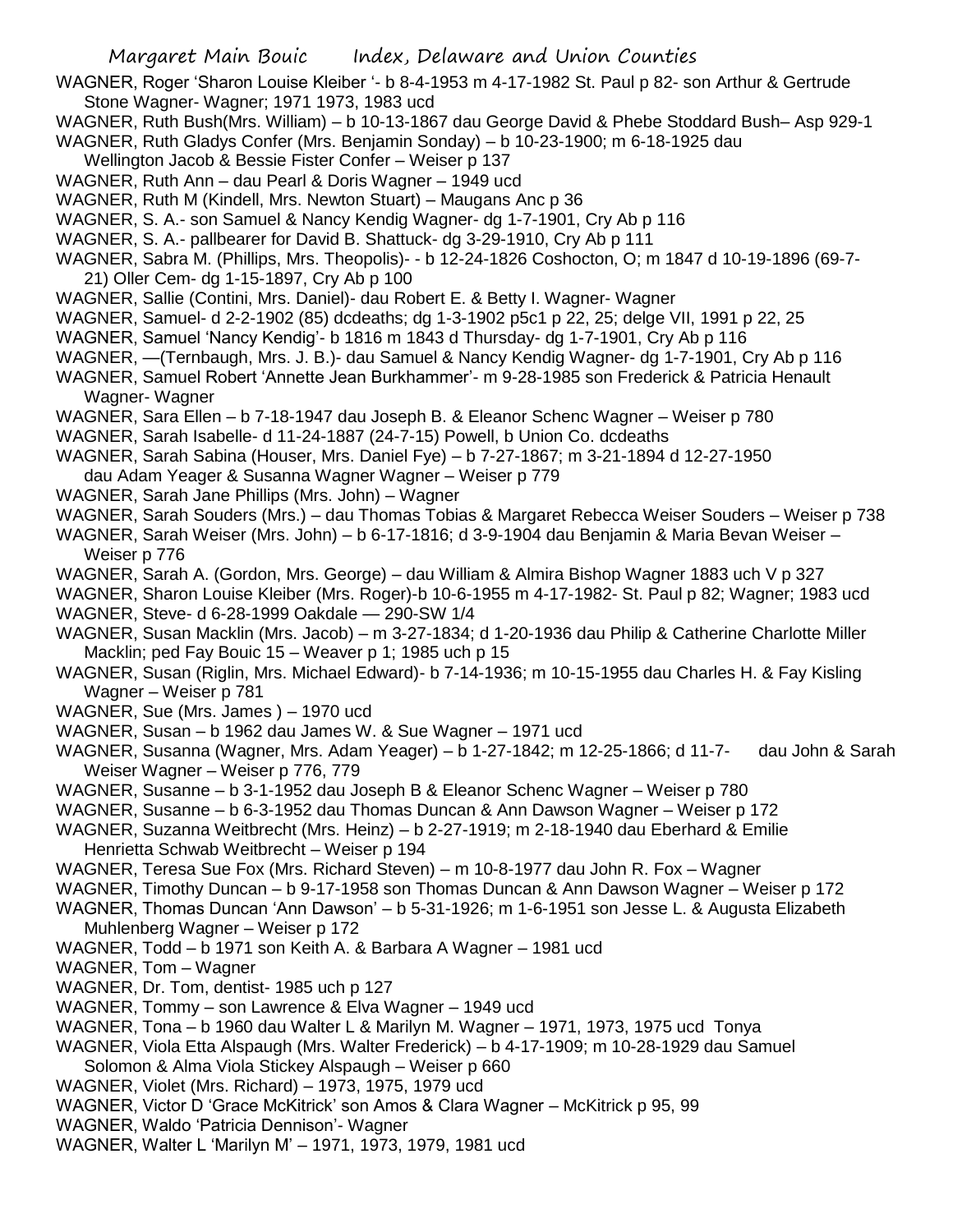WAGNER, Wendy Anne Dittrick (Mrs. Robert Louis) (Harris, Mrs. Ben Ross)- m 7-23-1966 m2-14-1982 dau Douglas H. Sr. & Christine Dittrick- Dittrick

- WAGNER, Wendy b 1970 ch Keith A. & Barbara A. Wagner 1980 ucd
- WAGNER, Walter Frederick 'Viola Etta Alspaugh' b 8-16-1909; m 10-28-1929 Weiser 661
- WAGNER, William 'Barbara Geer' ucm 903; m 9-24-1903; unec VI p 4
- WAGNER, William 'Barbra'- 1860C Darby Tp 363-364 p 52 (60,Bavaria)
- WAGNER, William Charles 'Debra Wilcox'- b 12-6-1955 d 2-2-1995 (39) son Waldo & Patricia Dennison Wagner- Wagner
- WAGNER, William son Curtis & Helen Gray Godcharles Wagner Weiser p 756
- WAGNER, William D 'Almira Bishop' –b 3-4-1831 ucm 2110; m 4-6-1854 d 1-29-1905 Un Co Prob Deaths, Vol 3; son John & Nancy A.Cross Wagner – 1883 uch V p 327; unec VIII p 20
- WAGNER, William D. Jr. son William D. & Almira Bishop Wagner 1883 uch V p 327
- WAGNER, William 'Elmira'- 1900C Jerome Tp 347-359 p 15B (69,O PaO) m 47y, farmer
- WAGNER, William Jr.- b 3-1862 son William & Elmira Wagner- 1900C Jerome Tp 347-359 p 15B (38,O,O,O) day laborer
- WAGNER, William 'Ruth Bush' Asp (929-1)
- WAGNER, William George 'Barbara Lee McCarthy' b 7-25-1935; m 6-15-1957 son Charles H. & Fay Kisling Wagner – Weiser p 781
- WAGNER, William Muhlenberg 'Gayle Ann Haupt' b 8-6-1921; m 9-28-1946 son Jesse D & Augusta Elizabeth Muhlenberg Wagner – Weiser p 172
- WAGNER, William Muhlenberg, Jr. son William Muhlenberg & Gayle Ann Haupt Wagner b 8-2-1949- Weiser p 172
- WAGNER, William son Pearl & Doris Wagner 1949 ucd
- WAGNER, —Wilson (Mrs. P. M.)- dau William H. Wilson- dg 7-11-1911, Cry Ab p 46
- WAGNER, Zeda Pabst 2 p 83, 84
- WAGNER, Zelma Rosanne Jordan (Dickerson, Mrs. )(Mrs. Orland J) b 8-7-1912 W. Va d 3-26-2004 Delaware, O. dau Ahaz & Ola Jordan- Wagner; 1961, 1969, 1971, 1980 dcd
- WAGNOR, b 4-18-1869 Delaware Town son David & K. Wagnor- dcbirths
- WAGONDEN, Henry- letter 1844- unec X p 53
- WAGONER, –family of Penny Nethero # 427; unec XXIII p 21
- WAGONER, Almira (Mrs. William)- 1870C Jerome Tp 93 p 13 (34,O); 1880C Jerome Tp 98-100 p 11 (44, O,Pa,Md)
- WAGONER, Ann- dau William & Almira Wagoner- 1870C Jerome Tp 93 p 13 (14,O)
- WAGONER, Barbara (Mrs. William) 1850C Darby Tp 1605-1625 p 238 (43, Germany)
- WAGONER, Barbara dau William & Barbara Wagoner 1850C Darby Tp 1605-1625 p 238 (14,O)
- WAGONER, Benjamin F. 'Mary C. Slane'- m 6-28-1869 dcm; delge p 5
- WAGONER, Byron brother Worth Wagoner Wagoner
- WAGONER, Calvin 'May Jane' "Jennie" Warrington- Warrington (5(8)) p 1
- WAGONER, Catherine Ann Rhoades (Mrs. John) ucm 1440; m 7-20-1849; unec VII p 46, XIII p 20
- WAGONER, Catherine dau Frederick & Magdalena Wagoner 850C Brown Tp 2912 p 160 (19, O)
- WAGONER, Charity Wiggins (Mrs. John)- Millcreek Tp. unec VIII p 71
- WAGONER, Clark brother Worth Wagoner Wagoner
- WAGONER, David son Frederick & Magdalena Wagoner 1850C Brown Tp 2912 p 160 (8,O)
- WAGONER, ---- b 4-18-1869 dau D. & K. Wagoner- dcbirths
- WAGONER, Elisabeth (Mrs. Joseph) 1850C Jerome Tp 1819-1840 p 266 (28, Md)
- WAGONER, Frances (Mrs. Peter)- d 11-2-1851 (22-4-2) Eversole Cem p 2; 1850C Jerome Tp 1815-1836 p 265 (22,O)
- WAGONER, Francis M.– son Joseph & Elisabeth Wagoner 1850C Jerome Tp 1819-1840 p 266 (10,O)
- WAGONER, Frederick 'Louisa Kromer' m 3-3-1858 dcm
- WAGONER, Frederick 'Mary Woerz' m 4-20-1856 dcm
- WAGONER, Frederick 'Magdalena' 1850C Brown Tp 2912 p 160 (53, Germany)
- WAGONER, Frederick son Frederick & Magdalena Wagoner 1850C Brown Tp 2912 p 160 (16, O)
- WAGONER, George L 'La Vinnie' d 1-25-1962 (69) bur. Painesville son John Wagoner Wagoner
- WAGONER, Henry Baker 1883 uch IV p 501
- WAGONER, Hattie E. Hines (Mrs. Worth) d 3-24-1984 (88) Greenlawn Cem- dau Henry & Elizabeth Conklin Hines- Wagoner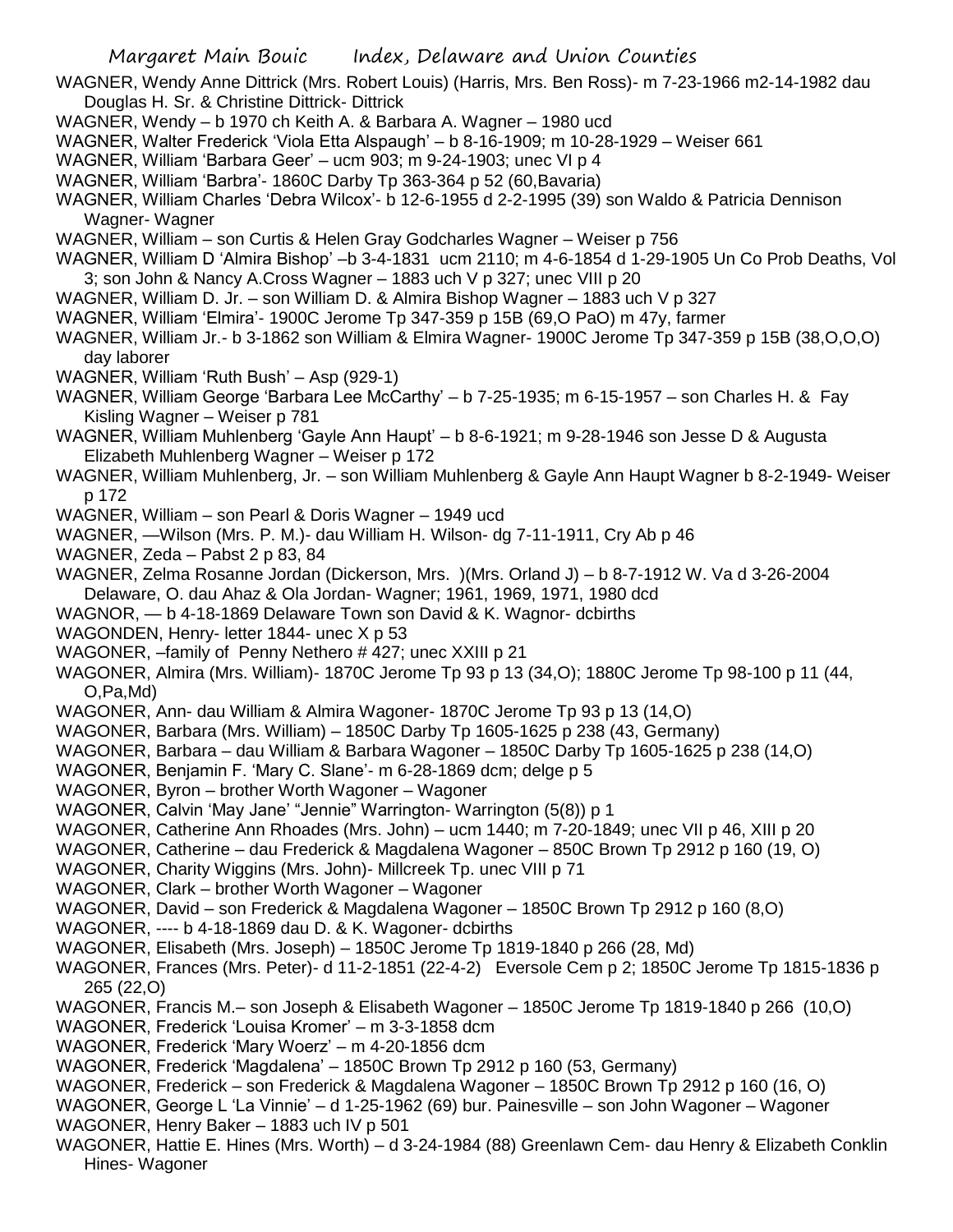Margaret Main Bouic Index, Delaware and Union Counties WAGONER, Herniett- 1870C Genoa Tp 360 (5) WAGONER, Ina – dau George L & La Vinnie Wagoner – Wagoner WAGONER, James T.- son William & Almira Wagoner- 1870C Jerome Tp 93 p 13 (5,O); 1880C Jerome p 98- 100 p 11 (15,O,O,O) WAGONER, John- account William Llittle- delge 1999 p 12 WAGONER, John – d 8-1-1850 (22-2-28) Eversole Cem p 2; mt 8-14-1850; unec VI p 65 WAGONER, John 'Catharine Ann Rhodes' – ucm 1440; m 7-20-1849; unec VII p 46, XIII p 20 WAGONER, John 'Charity Wiggins'- Millcreek Tp. unec VIII p 71 WAGONER, John 'Nancy' – b 1787; 1850C Jerome Tp 1814-1835 p 265 (63, Md); query by William H, Scott; unec XIV p 26 WAGONER, John- son William & Almira Wagoner- 1870C Jerome Tp 93 p 13 (10,O); 1880C Jerome Tp 98- 100 p 11 (19,O,O,O) WAGONER, John – son William & Barbara Wagoner – 1850C Darby Tp 1605-1625 p 238 (3,O) WAGONER, John – son Peter & Frances Wagoner – 1850C Jerome Tp 1815-1836 p 265 (6/12,O) WAGONER, Joseph 'Elisabeth' – 1850C Jerome Tp 1819-1840 p 266 (36, Pa) WAGONER, James B – son Joseph & Elizabeth Wagoner – 1850C Jerome Tp 1819-1840 p 266 (1,O) WAGONER, La Vinnie (Mrs. George L) – Wagoner WAGONER, Lawrence – brother Worth Wagoner – Wagoner WAGONER, Leonard – son William & Barbara Wagoner – 1850C Darby Tp 1605-1625 p 238 (11,O) WAGONER, Levi – 1870C Allen Tp 101-96 p 7(8,O) probably son of Lydia WAGONER, Lina (Leonard, Mrs. Martin) – 1883 uch V p 455 WAGONER, Louisa Kromer (Mrs. Frederick) – m 6-3-1858 dcm WAGONER, Magdalena (Mrs. Frederick) – 1850C Brown Tp 2912 p 160 (48, Ger) WAGONER, Margaret (Epasman?, Mrs. )- d 1903901814 (82-2-4) dau John & Charity Wiggins Wagoner- unec VIII p 71 WAGONER, Margaret – dau William & Barbara Wagoner – 1850C Darby Tp 1605-1625 p 238 (15, Ger) WAGONER, Maria – dau William & Barbara Wagoner – 1850C Darby Tp 1605-1625 p 238 (9,O) WAGONER, Marsha (Barger, Mrs. ) –dau Worth & Hattie Wagoner – Wagoner WAGONER, Martha J – dau Joseph & Elisabeth Wagoner – 1850C Jerome Tp 1819-1840 p 266 (12,O) WAGONER, Mary Ann (Brown, Mrs. Philip H) – m 3-12-1862 dcm WAGONER, Mary C. Sane (Mrs. Bnejmain F.)- m 6-28-1869 WAGONER, Mary (Pease, Mrs. Levi)- m 1-18-1849 ucm 1376, unec VII p 40 WAGONER, Mary Woerz (Mrs. Frederick) – m 4-20-1856 dcm WAGONER, Mary (Rose, Mrs. Levi) – ucm 1376; m 1-18-1849 WAGONER, Mary A – dau Joseph & Elisabeth Wagoner 1850C Jerome Tp 1819-1840 p 266 (7,O) WAGONER, Matilda – b 8-1845 d 1-12-1923 (78 y) b. Germany Oakdale 3518 (C124); 1900C Marysville 44- 44 p B2 (54,Ger,Ger,Ger)- housekeeper WAGONER, May Jane "Jennie"(Mrs. Calvin)- b 5-5-1886 dau Henry Monroe & Martha Jane Funk Warrington-Warrington 5(8) p1 WAGONER, Minnie- dau William & Almira Wagoner- 1870C Jerome Tp 93 p 13 (3,O); 1880C Jerome Tp 98- 100 p 11 (13,O,O,O) WAGONER, Nancy E – dau Joseph & Elisabeth Wagoner – 1850C Jerome Tp 1819-1840 p 266 (4,O) WAGONER, Nancy – 1870C Allen Tp 101-96 p 7 (13,O); probably dau Lydia Wagoner WAGONER, Nancy J.- 1860C Jerome Tp 161-162 p 24 (2,O) WAGONER, Nancy (Mrs. John) – query by William H,. Soctt, Jr.- unec XIV p 26; 1850C Jerome Tp 1814-1835 p 265 (62, Md) WAGONER, Nancy- dau William & Almira Wagoner- 1870C Jerome Tp 93 p 13 (12,O); 1880C Jerome Tp 98- 100 p 4 (21,O,O,O WAGONER, Peter 'Frances' – 1850C Jerome Tp 1815-1836 p 265 (27, O) WAGONER, Ralph – son John Wagoner – Wagoner WAGONER, Rev. – 1883 uch V p 465 WAGONER, Ruth (Ahlfos, Mrs. ) – sister Worth Wagoner – Wagoner WAGONER, Samuel- absent debtor- unec XII p 53 WAGONER, Sarah Ann (Covey, Mrs. Samuel H.)- b 3-3-1825 d 4-16-1877, ped Linda L. Barbee Thompson 25 ,# 662 WAGONER, Sarah A.- dau William & Almira Wagoner- 1880C Jerome Tp 98-100 p 11 (23,O,O,O)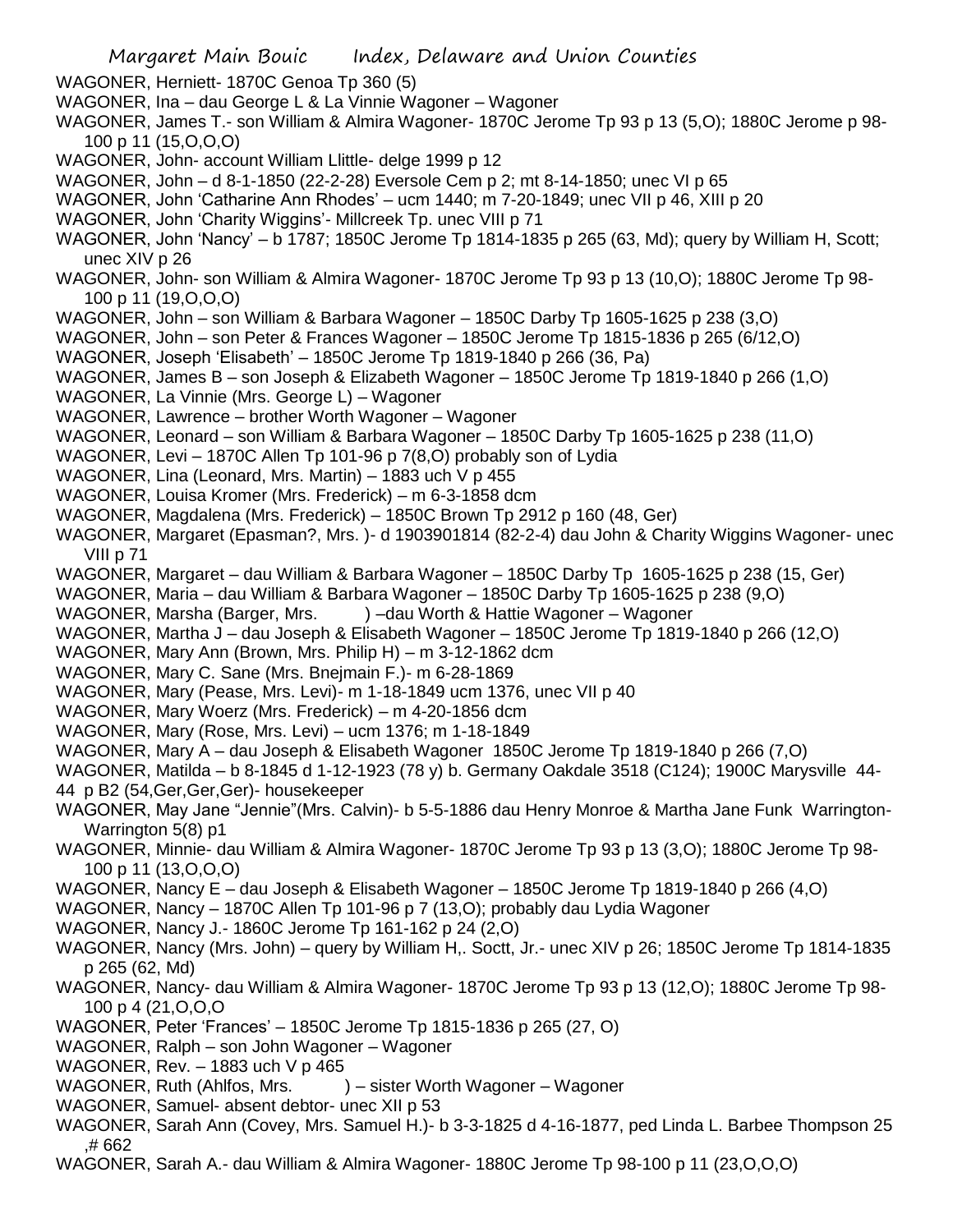WAGONER, William 'Almira'- 1870C Jerome Tp 93 p 14 (39,O); 1880C Jerome Tp 98-100 p 11 (49,O, Pa, Md) WAGONER, William 'Barbara' – 1850C Darby Tp 1605-1625 p 238 (50, Germany)

WAGONER, William D.- son William & Almira Wagoner- 1870C Jerome Tp 93 p 13 (8,O); 1880C Jerome Tp 98-100 p 11 (17,O,O,O); 1910C Jerome Tp 221-227 p 10B (48,O,O,O)

WAGONER, William – son John & Nancy Wagoner – 1850C Jerome Tp 1815-1835 p 265 (20, O)

WAGONER, Worth 'Hattie E. Hines' – d 9-20-1972 (75) bur. Delta – Wagoner

WAGONSELLER, Elizabeth (Donovon, Mrs. John) – 1905 dch p 668

WAGSTAFF, Heather Jeanette- b 11-22-1983 dau Reginald William & Karen Elaine Koegler Wagstaff, St. Paul p 34

WAGSTAFF, Karen Elaine Koegler (Mrs. Reginald William)- b 10-12-1950 m 11-13-1977 dau Paul William & Harriet Cathryn Nicol Koegler- St. Paul p 34

WAGSTAFF, Ralph 'Thelma Brintlinger'- Wagstaff

WAGSTAFF, Reginald William 'Karen Elaine Koegler Wagstaff'- b 9-28-1941 m 11-13-1977- St.Paul p 34

WAGSTAFF, Ryan- b 7-10-1989 son Reginald William & Karen Elaine Koegler Wagstaff- St. Paul p 34

WAGSTAFF, Scott- g 8-29-1977 d 12-12-1977 son Reginald William & Karen Elaine Koegler Wagstaff- St. Paul p 34

WAGSTAFF, Suzann Kristen- b 7-2-1979 dau Reginald William & Karen Elaine Koegler Wagstaff - St. Paul p 34

WAGSTAFF, Thelma Brintlinger (Mrs. Ralph)- b 3-13-1906 d 7-28-1992, Naples, Fla.- Walnut Grove Cem-dau Edward & Grace Flowers Brintlinger- Wagstaff

WAGSTAFF, Dr. W. H.- pallbearer for Permelia Huitchinson- unec V p 63

WAHALATER, Ralph E.- b 12-4-1888 Delaware Town son Wm. & Jane Cunningham Wahalater- dcbirths

- WAHL, Alice Ruth (McKitterick, Mrs. William George) b 2-27-1907; m 7-26-1939 dau Francis & Millie Abram Wahl – McKitrick p 426
- WAHL, Caroline b 1857; d 1886 Oak Grove Cem Powell p 443
- WAHL, b 3-18-1882 Delaware Town dau Charles P. & Rosa E. Lenhard Wahl- dcbirths

WAHL, Charles Fred- b 6-13-1895 (3-4-28) Delaware O.- son Charles Wahl- dcdeaths

WAHL, Charles- son Mrs. Dorothy Fredrica Hamm- dg 2-9-1909. Cry Ab p 9; pallbearer for Mrs. M. Pehrsondg 1-31-1910, Cry Ab p 92; for J.H. Lenhart- dg 3-23- 1917 Cry Ab p 35

WAHL, David- son Mrs. Dorothy Fredrica Hamm- ddg 2-9-1909. Cry Ab p 9

WAHL, Elizabeth Lenhaart (Mrs. Charles)- d at home of dau Mrs. Sadie Neff- dau John H. Lenhart dg 3-20- 1917 Cry Ab p 35; Powers clip.- attended funeral of Mrs. E.Kelper, dg 1-12-1904 Cry Ab p 218

WAHL, —(Mrs. David)- dau Thomas & Margaret Foley- dg 4-30-1918, Cry Ab p 31

WAHL, Dorothy Fredrica (Mrs. Charles Fredrick) (Humm, Mrs. Frederick )- Oak Grove Cem dg 2-19-1909 Cry Ab p 12

WAHL, Emma (Fister, Mrs. Thomas) – Weiser p 137

WAHL, Father – b 1831; d 1870 Oak Grove Cem – Powell p 443

WAHL, F. M.- Joseph Powers d at his home, dg 12-22-1911, Cry Ab p 79

WAHL, Francis 'Millie Abram' – McKitrick p 426

WAHL, John d Marion, Tuesday (35) bur Marion; dg 1-26-1906, Cry Ab p 76

WAHL, Mary- dau Mrs. Dorothy Fredrica Hamm, dg 2-9-1909, Cry Ab p 9

WAHL, Millie Abram (Mrs. Francis) – McKitrick p 426

WAHL, Minnie- b 9-7-1887 Delaware Town dau Charles & Elizabeth Tenhaart Wahl- dcbirths

WAHL, Sadie (Frantz, Mrs. )- dau Charles & Elizabeth Lenhart- - dg 1-3-1903 p5c3; delge VII p 25; Powers

WAHLACTER, Caroline- In Memoriam. Rebecca Lodge, dg 10-20-1893, Cry Ab p 136

WAHLACTER, William= pallbearer for Mrs. Catherine Zimmer- dg 4-11-1911, Cry Ab p 26

WAHLBERG, Anders Carl- b 10-4-1995 son Thomas & Beth Wahlberg- Wahlberg

WAHLBERG, Annika Ruth- b 9-24-1997 dau Thomas & Beth Wahlberg- Wahlberg

WAHLBERG, Beth (Mrs. Thomas)- Wahlberg

WAHLBERG, Thomas 'Beth'- Wahlberg

WAHLATER, Crist H- Oak Grove Cem – Powell p 443

WAHLATER Sophia H – Oak Grove Cem – Powell p 443

WAIBEL, ----(Johnson, Mrs. Dan)- dau John Waibel- Waibel- parents of Benjamin & Thad Michael

WAIBEL, John- parents of Mrs. Dan Johnson- Weibel

WAID, Margaret M. C. (Lyon, Mrs. Herron)- m slip, unec VIII p 35

WAIGHT, — (Mrs. John)- d car accident- dg 8-26-1913, Cry Ab p 54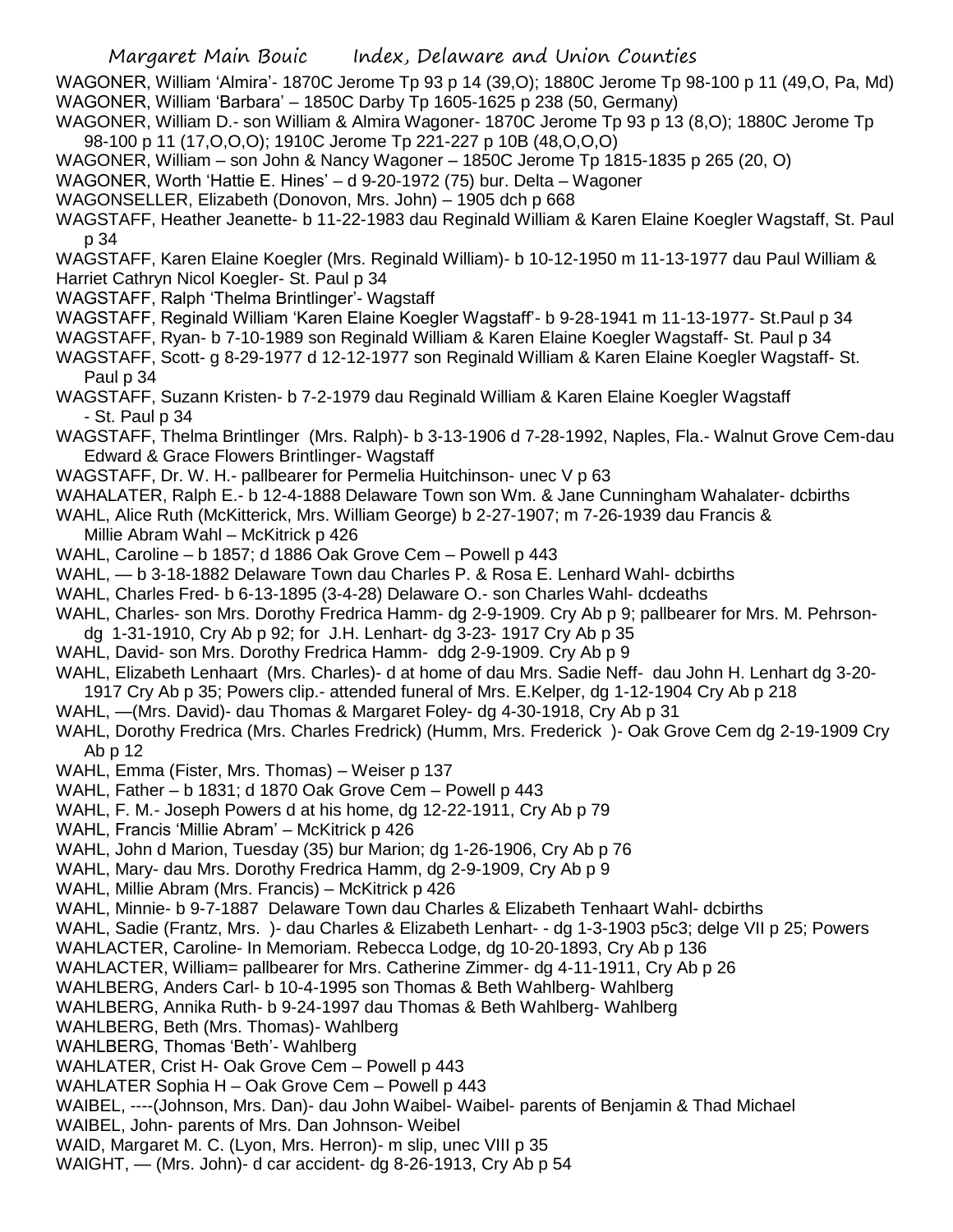- WAIGHT, Silas 1820C Union Tp 64 (26-45)
- WAILTY, b 7-24-1867 Kingston Tp dau John C. & Lavina Wailty- dcbirths
- WAIMER, Mary (Rason, Mrs. Luellen) m 6-7-1835 dcm
- WAINFOR, Bertha Adams (Mrs. ) dau Ludwig & Caroline Braemer Adams see Andrews
- WAINFOR, Connie (Speyer, Mrs. David) (Crist, Mrs. )- dau Murray & Josephine Barks Wainfor- Wainfor; 1985 uch p 132
- WAINFOR, Elsworth 'Kathryn Beard'- parents of Murray Wainfor- Wainfor
- WAINFOR, Josephine Barks (Mrs. Murray)- m 12-25-1938 Wainfor; 1985 uch p 132
- WAINFOR, Kathryn Beard (Mrs.Elsworth)- Wainfor
- WAINFOR, Murray "Doc" Josephine Barks'- b 1-8-1917 m 12-25-1938 d 8-26-2005 (89) Prospect Cem- son Elsworth & Kathryn Beard Wainfor- Wainfor; 1985 uch p 132
- WAINFOR, Nancy (Shaffer, Mrs. Rex)- dau Murray & Josephine Barks Wainfor- Wainfor
- WAINRIGHT, Blayze- b 6-12-2003- son Jesse & Naidee Mason Wainwright- Wainwright
- WAINRIGHT, Jesse 'Naidee Mason'- parents of Blayze Wainwright- Wainwright
- WAINRIGHT, Naidee Mason (Mrs. Jesse)- Wainwright
- WAINRIGHT, Mary (Shephard, Mrs. Rev. Jeremiah) Asp p 38
- WAINWRIGHT, Rev. Dr.- dcga p 48
- WAINWRIGHT, Blayze b 6-12-2003 son Jesse & Naidee Wainwright- Wainwright
- WAINWRIGHT, Jesse 'Naidee'- Wainwright
- WAINWRIGHT, Naidee (Mrs. Jesse)- Wainwright
- WAIT, Able E 'Almeda' 1840C York Tp 272 (20-30); 1850C York Tp 436-443 p 37 (40, Mass)
- (Abel Waites, member York McKendree Church), unec XXI p 39; unec II p 43, query Todd Bolen WAIT, Addison – 1908 dch p 407
- WAIT, Almeda (Mrs. Able E) 1840C York Tp 272 (20-30); 1850C York Tp 436-443 p 67 (39, NY)
- WAIT, Alonzo A 'Mary Devall' m 8-10-1842; ucm 806; 1850C York Tp 427-434 p 66 (37, Mass);
	- appraiser unec XII p 56; query Todd Bolen, unec II p 43
- WAIT, Abel (Wattes) 1883 uch V p 525, 532
- WAIT, Alonzo A.- land grant, Auditor, 100 acres, 1839, unec XVIII p 6
- WAIT, Amanda Dunham (Mrs. Reuben)- d 1846 York Tp unec II p 43
- WAIT, Amanda (Mrs. Reuben)- d 7-24-1861 (60-5-4) R13 L138; York Cem p 32
- WAIT, Amos A. 'Mary J. Brooks'- m 6-29-1840 ucm 806; unec V p 60
- WAIT, Anne dau Able E. & Almeda Wait 1850C York Tp 436-443 p 67 (12, O)
- WAIT, Charlotte –dau Alonso & Mary Devall West 1850C Claibourne Tp 427-434 p 66 (4/12, O)
- WAIT, Clarissa (Crane, Mrs. Lewis)- m 2-1-1827 Madison Co, unec V p 27
- WAIT, Cornelius E. D.- land grant, auditor, 70 acres, 1849; unec XVIII p 6
- WAIT, Cornelius 'Mary Ann S. . Miller' m 1-8-1850; ucm 1493; unec VII p 59; XIII p 20; 1850C York Tp 443- 440 p 67 (29, NY)
- WAIT, Rev. C. F. performed marriage March 1845; unec VI p 31, 32, 69, VII p 18, 25, 34, 40, 46, 54, VIII p 3,
- XI p 16; XIII p 20, XIV p 17, 18, XV p 30, 39; XVII p 6, 42, 54; XVIII p 8, 47, 56; XIX p 43, 55
- WAIT, Rev. E,- funeral of Harriett R. Dunlap- dg 3-12-1897 Cry Ab p 5?
- WAIT, Cyrus F- 1883 uch V p 197 Waite; 1840 Union Tp 590 (50-60)
- WAIT, George W 'Hester Sherman' ucm 4254; m 10-9-1867; unec XXIII p 53
- WAIT, George son William & Mary Wait 1860C Leesburg Tp 607-578 p 80 (17, O)
- WAIT, Harriet R dau Able E. & Almeda Wait 1850C York Tp 436-443 p 67 (2,O)
- WAIT, Harriet dau William & Mary Wait 1860C Leesburg Tp 607-578 p 80
- WAIT, Hester Sherman (Mrs. George W) ucm 4254; m 10-9-1867; unec XXIII p 53
- WAIT, Jacob son William & Mary Wait 1860 C Leesburg Tp 607-578 p 80 (8, O)
- WAIT, James 'Nancy Smith' dcga p 36, Del Patron & Franklin Chronicle
- WAIT, Laura E.- d 6-29-1841 (11m25d) York Cem p 29, R9 L119 dau A. E. & I-
- WAIT, Louisa E dau Able E. & Almeda Wait 1850C York Tp 436-443 p 67 (7, O)
- WAIT, Lucy (Armistead, Mrs. William) m 8-11-1819 onwq I
- WAIT, Lucinda dau Alonso & Mary J. Devall Wait 1850C York Tp 427-434 p 66 (3, O)
- WAIT, Lucinda M (Rea, Mrs. John W) ucm 830; m 10-20-1842; unec V p 60; 1850C York Tp 402-409 p 6(30, O)
- WAIT, Malissa 1860C Leesburg Tp 380 (20, O)
- WAIT, Margaret dau Alonzo & Mary Devall Wait 1850C York Tp 427-431 p 66 (6, O)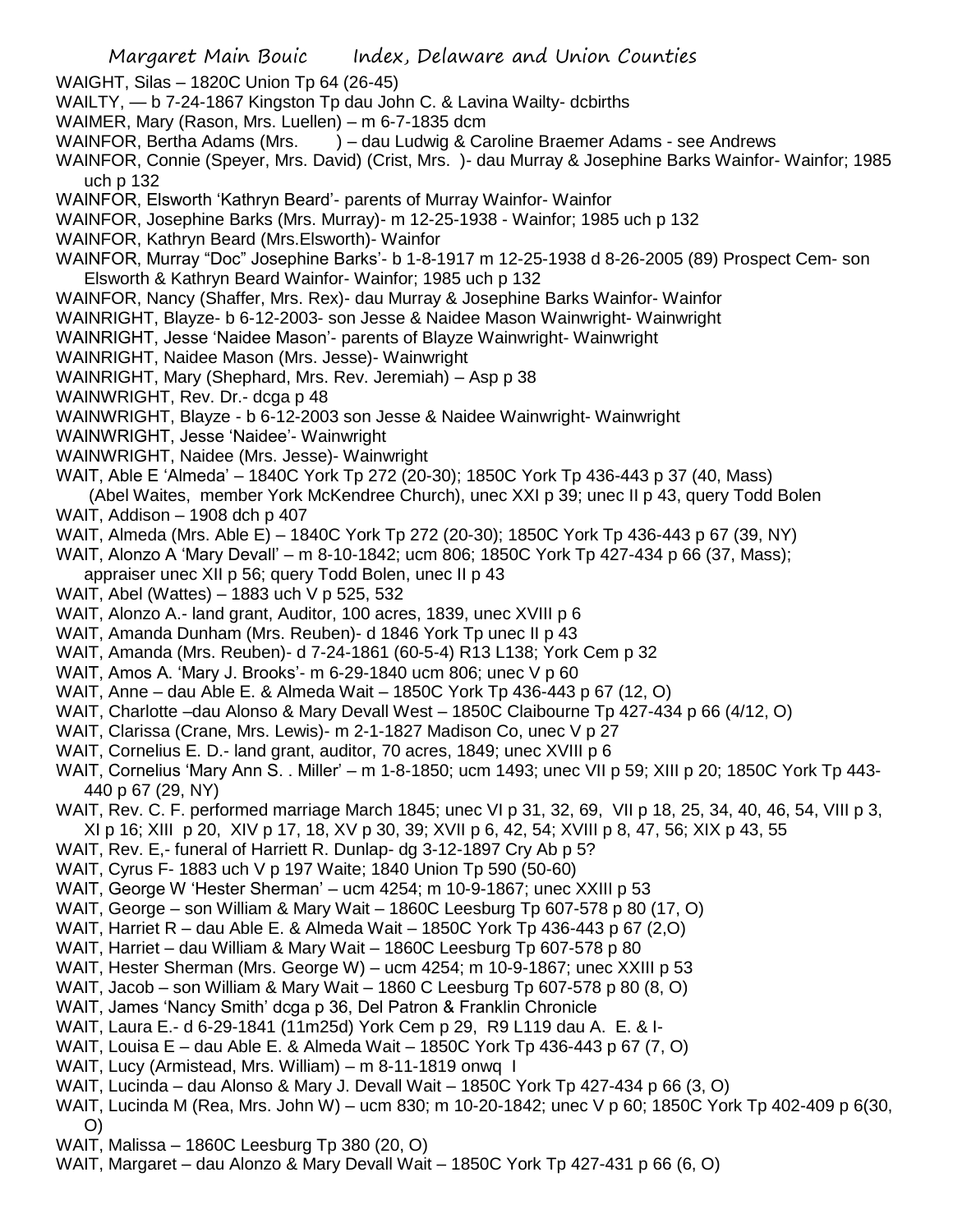- WAIT, Mary- 1870C Scioto Tp 485 (17)
- WAIT, Mary Devall (Mrs. Alonzo A) ucm 806; m 8-10-1842; 1850C York Tp 427-431 p 66 (31, NY)
- WAIT, Mary Ann S. Miller (Mrs. Cornelius) m 1-8-1850; ucm 1493; unec VI p 59; 1850C York Tp 433-440 p 67 (22, Mass)
- WAIT, Mary F.- d 9-25-1897 (59) Delaware; Oak Hill Cem; dcdeaths
- WAIT, Mary Jane- York Tp; unec IV p 34
- WAIT, Mary J. Brooks (Mrs. Amos A.)- m 6-29-1840 ucm 830 unec V p 60
- WAIT, Mary (Mrs. William)- 1860C Leesburg Tp 607-578 p 80 (39, O)
- WAIT, Mr. Performed marriage 3-28-1850; unec V p 32
- WAIT, Nancy Smith (Mrs. James)- heir of Frederick Smith- dcga p 36
- WAIT, Nebraska ch William & Mary Wait 1860C Leesburg Tp 607-578 p 80 (4, O)
- WAIT. Letter 1839. unec XVII p 64
- WAIT, Reuben 'Amanda'– d 1-11-1853 (81y21d) York Cem p 32, 13 L138; 1880 dch p 216; 1850C York Tp 433-440 p 67 (70, NY); 1840C York Tp 277 (60-70)
- WAIT, Reuben N. 'Lucinda Allis' 'Amanda Dunham- query Todd Bolen, unec II p 43
- WAIT, Sarah M (Spoon, Mrs. Thomas) m 4-12-1837; ucm 408; unec III p 29
- WAIT, Sarah (Williams, Mrs. John F. P.) m 3-3-1866; dg 7-14-1893 Cry Ab p 129
- WAIT, Warren son William & Mary Wait 1860C Leesburg Tp 607-578 p 80 (14, O)
- WAIT, William 'Mary' 1860C Leesburg Tp 607-578 p 80 (45, Vt)
- WAITE, Anna Rose (Shreckengast, Mrs. Huston)- b 7-9-1874; d 6-8-1925 dau William M & Mary Jane Brungart Waite – Weiser p 603
- WAITE, Betsey Hakes (Mrs. Reuben S. F.) b 7-15-1831 dau Jabez Hakes Asp 380-4
- WAITE, Boyd 'Helen Davis' son Samuel A. & Jane Wohlfert Waite Weiser p 602
- WAITE, Catharine Frederica (Mathews, Mrs.John B) b 2-26-1826; m 9-16-1845 d 6- -1893 dau Robert N. & Margaretta Sarah Oakley Waite – Weiser p 203
- WAITE, Charles Albert 'Mary Geisel'- b 2-7-1897 son Samuel A & Jane Wohlfert Waite-Weiser p 603
- WAITE, Clarence b 5-3-1912 son Thomas N. Waite Weiser p 603
- WAITE, Clary Phifer (Mrs. Selah)- m 10-23-1823 Madison Col unec IV p 22
- WAITE, Clyde M 'Elsie Stover' b 3-11-1882; d 12-12-1941 son Willliam M. & Mary Jane Brungart Waite Weiser p 602
- WAITE, Dolly J b 6-13-1886; dau William M. & Mary Jane Brungart Waite Weiser 603
- WAITE, Elsie Stover (Mrs. Clyde M) b 4-17-1886; Weiser p 603
- WAITE, Ethel (McKibben, Mrs. Joseph Allison) m 12-20-1919 Weiser p 582
- WAITE, Esther (Swartz, Mrs. Kennety) b 11-24-1920 dau Clyde M. & Elsie Stover Waite –Weiser p 603
- WAITE, Cynthia E. Nash (Mrs. William) dau Thomas B. & Rachel M. Moore Nash Nash p 211, 222
- WAITE, Elizabeth (Mrs. George)- partition, unec VIII p 45
- WAITE, George Adam 'Mary Kreamer' b 1866; d 9-28-1924 son William M. & Mary Jane Brungart Waite Weiser p 602
- WAITE, George 'Elizabeth' partition, unec VIII p 45
- WAITE, Helen Davis (Mrs. Boyd) Weiser p 602
- WAITE, Helena A. (Mrs. Taylor)- b April 1849; 1900C Tp 137-147 p 6A (Mich, Mich, Pa)
- WAITE, Irene Como (Mrs. LeRoy) Weiser p 603
- WAITE, Jane Wohlfert (Mrs. Samuel A) Weiser p 602
- WAITE, Jay son George Adam & Mary Kreamer Waite Weiser p 602
- WAITE, John William 'Lori Ann Minshall'- m 10-24-1987 -son Mrs. Ruth Waite- Cardio-Pulmonary services,Marysville Hospital- Waite
- WAITE, Kate Haas (Mrs. Thomas N) Weiser p 602
- WAITE, Leroy son Leroy & Irene Como Waite Weiser p 603
- WAITE, LeRoy 'Irene Como' son Thomas N. Waite Weiser p 603
- WAITE, Lori Ann Minshall (Mrs. John W. )- dau Arby W. Minshall- nurse Marysville hospital- Waite
- WAITE, Lula Annie (Frederick, Mrs. William) b 2-27-1899 –dau Samuel A. & Jane Wohlfert Waite Weiser p 603
- WAITE, Lois (Hakes, Mrs. Jabez C) m 11-20-1856 Asp 380-2
- WAITE, Lloyd E Pabst 4; 27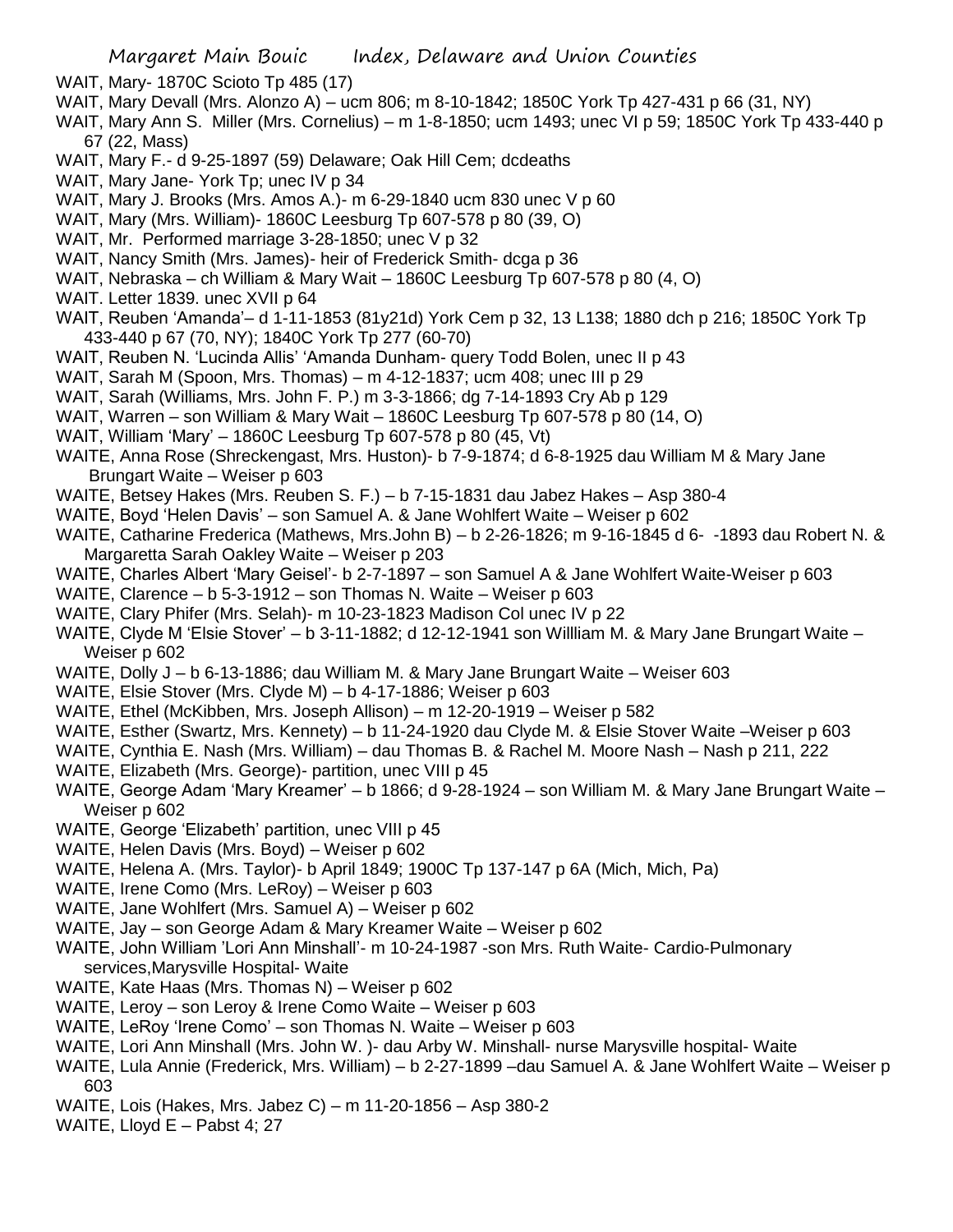WAITE, Margaretta Sarah Oakley (Mrs. Robert N) (Perkins, Mrs. William Lee) – b 5-7-1808 m (1) 5-10-1825 (2) 1-12-1837; d 2-1-1874 dau Daniel & Catharine Frederica Kunze Oakley – Weiser p 203

WAITE, Mary (Mrs. )- d Saturday at home of niece Mrs. H. A. Sstokes- dg 9-28-1897 Cry Ab p 129

WAITE, Mary Jane Brungart (Mrs. William M) – b 8-29-1847; m 12-25-1865; d 1920 – dau George & Anna Maria Wohfert Brungart – Weiser p 602

- WAITE, Mary Kreamer (Mrs. George Adam) Weiser p 602
- WAITE, Mary Lucretia (Gilbert, Mrs. Charles) Weiser p 602 dau Samuel A. & Jane Wohlfert Waite
- WAITE, Mary Geisel (Mrs. Charles Albert) Weiser p 603
- WAITE, Mayme Stratoon (Mrs. Thomas N) Weiser p 603
- WAITE, Mazie M b 2-8-1872; d 2-25-1894 Pa. dau William M. & Mary Jane Brungart Waite Weiser p 602
- WAITE, Mildred (Orndorf, Mrs. Orvis) b 7-14-1903 dau Clyde M. & Elsie Stove Waite- Weiser p 603
- WAITE, Reuben S. F. 'Betsy Hakes' Asp (380-4)
- WAITE, Rev. 1915 uch p 237; 1883 uch V p 428
- WAITE, Robert N 'Margaretta Sarah Oakley' m 5-10-1825; d 8-31-1833 Weiser p 203
- WAITE, Samuel A 'Jane Wohlfert' b 5-13-1868 son William M. & Mary Jane Brungart Waite- Weiser p 602
- WAITE, Sarah (Maine, Mrs. Clark) Asp (537)
- WAITE, Selah 'Clary Phifer'- m 10-23-1823 Madison Co unec IV p 64
- WAITE, Taylor 'Helena A.'- b March 1847 m 32y; 1900C Tp 137-147 p 6A (53,O,Vt,O)
- WAITE, Thomas N 'Mayme Stratoon' 'Kate Haas' son William M. & Mary Jane Brungart Waite- Weiser p 603
- WAITE, Verna dau Thomas N. Waite Weiser p 603
- WAITE, Virginia dau LeRoy & Irene Como Waite Weiser p 603
- WAITE, William M. 'Mary Jane Brungart' b 8-22-1843; m 12-25-1865; d 10-28-1906- Weiser p 602
- WAITE, William H. son William M. & Mary Jane Brungart Watie Weiser p 603
- WAITE, William 'Cynthia E. Nash' Nash p 211, 222
- WAITE, Zeph- b July 1869 son Taylor & Helen A. Waite- 1900C Claib. Tp 137-147 p 6A (30,Ind,O,Mich)
- WAITLEY, dg 1-3-1902 p5c3, delge VII, 1991 p 25
- WAITLEY, Alva B.- 1870C Berkshire Tp 207 (8)
- WAITLEY, Elfie A.- 1870C Berkshire Tp 207 (2)
- WAITLEY, Frederick C.- 1870C Berkshire Tp 207 (4)
- WAITLEY, George R.- 1870C Berkshire Tp 207 (9m)
- WAITLEY, John C. 'Sarah L.' 1870C Berkshire Tp 207 (27\*)
- WAITLEY, John 'Sarah S. Page' m 4-28-1961 dcm
- WAITLEY, Sarah L. (Mrs. John C.)- 1870C Berkshire Tp 207 (30)
- WAITLEY, Sarah S. Page (Mrs. John) m 4-28-1861 dcm
- WAITMAN, Jennie d Saturday, funeral Sidney Monday- dg 10-15-1912, Cry Ab p 163
- WAITS, Bertha M. (Mrs. Levin R.)- 1910C Jerome Tp Pl City 107-112 p 5A (20,O,O,O)
- WAITS, Henry 1908 dch p 490, 598
- WAITS, Levin R. 'Bertha M.'- 1910C Jerome Tp Pl City 107-112 p 5A (24,O,O,O) barber
- WAKE, Wanda (Barker, Mrs. John)- m 1945 parents of Eupha Jane Kestyo & Spencer Wake- Wake
- WAKEFIELD, Betty M. Kuehner (Mrs. Edward) b 4-25-1924 d 5-4-2000 (76) Union Cem, Columbus- dau Harry & Nora Washburn Kuehner- Wakefield; 1980 dcd
- 
- WAKEFIELD, Ed, 'Betty M. Kuehner' Wakefield; 1980 dcd
- WAKEFIELD, Hiram A. 'Samanth Chadwick' 7-30-1840dcm
- WAKEFIELD, J. W.- unvmec p 39
- WAKEFIELD, K. D. (Wright, Mrs. Charles D.)- m 11- 7049
- WAKEFIELD, Margaret (Womer, Mrs. Rev. N. Wayne)- dau Rev. T. G. Wakefield- dg 6-14-1904 Cry Ab p 251;
- WAKEFIELD, Samantha Chadwick (Mrs. Hiram A) m 7-30-1840 dcm
- WAKEFIELD, Rev. T. G.- father of Margaret Womer- dg 6-14-1904 Cry Ab p 251
- WAKEFIELD, Rev. Thomas 1908 dcg p 273; 1915 uch p 217, 221; hjt p 43; 1883 uch V p 188
- WAKEFIELD, Mrs. W. E.- dau Emanuel & Marguerite Deming Dellinger- dg 9-11-1908, 9-22-1908, Cry Ab p 153, 158
- WAKEMAN, Ailene (Elliott, Mrs. Tom) dau Grover & Ruth M Jones Wakeman Wakeman
- WAKEMAN, Jean (Bell, Mrs. David)- b 12-20-1941- St. Paul p 61
- WAKEMAN, Geraldine (Sharp, Mrs. William) dau Grover & Ruth M. Jones Wakeman
	- Wakeman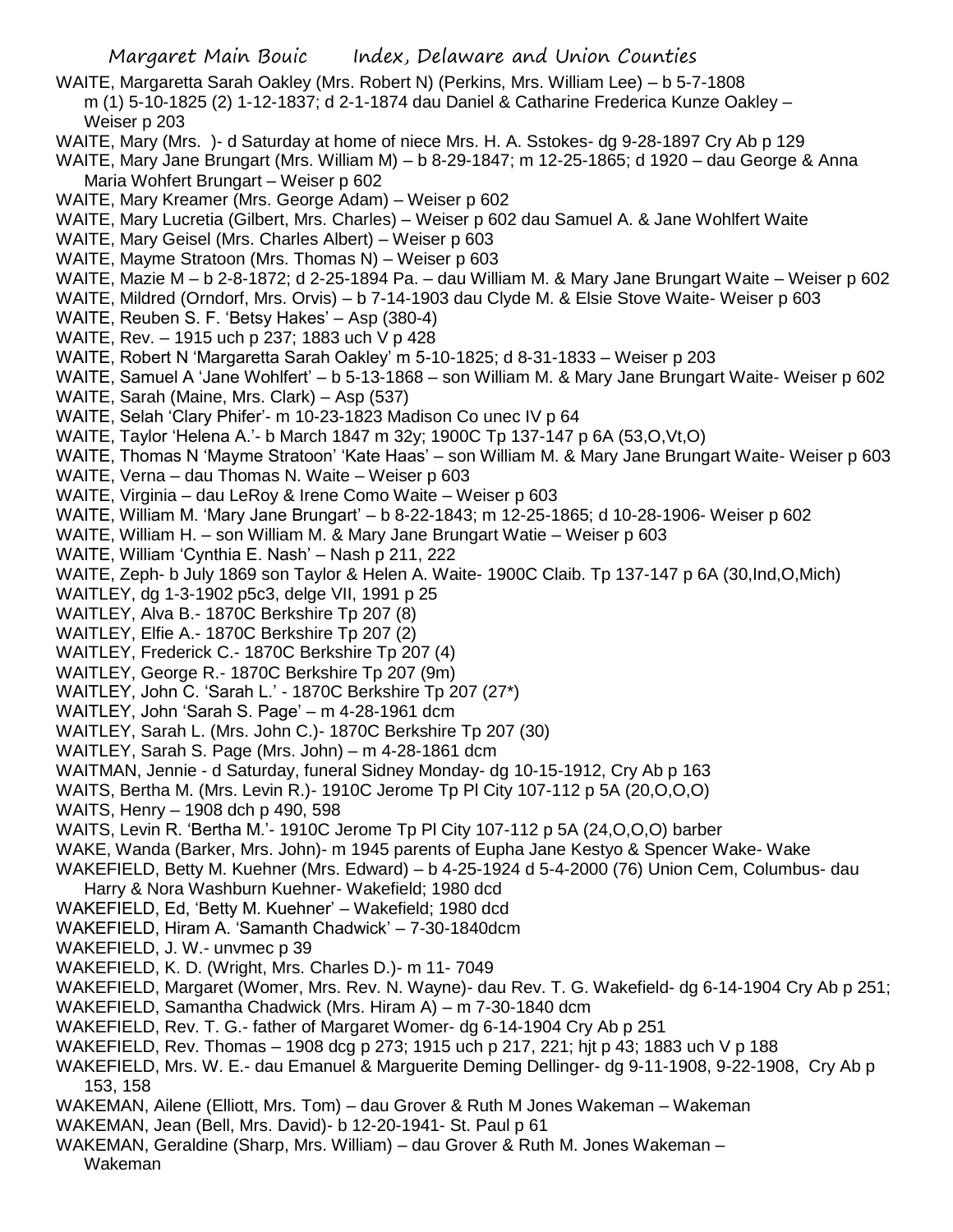- WAKEMAN, Grover 'Ruth M. Jones' m 1-31-1913; d 4-19-1978 (91); dpc p 63, 73; Sand p 5 Wakeman; pallbearer for Miss Jennie Tracy, dg 11-12-1912, Cry Ab p 170, for Mrs. Harry Firman- dg 12- 24- 1918 Cry Ab p 108, for William Jones, dg 3-31-1914 Cry Ab p 107 WAKEMAN, Jean (Bell, Mrs. David E) – b 12-20-1941 Rausch (134341), III p 271 (Bell) WAKEMAN, Marilyn (Schoetinger, Mrs. Frank) – dau Grover & Ruth M. Jones Wakeman – Wakeman WAKEMAN, Martha (Welsh, Mrs. Paul)- dau Grover & Ruth M. Jones Wakeman – Wakeman WAKEMAN, Ruth M. Jones (Mrs. Grover) – m 1-31-1913 dau Frank J. Jones, dg 10-25-1918, dg 12-24-1918, Cry Ab p 84, 108 WAKEMAN, Terry A – 1971, 1973 ucd WAKERMIRE (?) Samuel hadc p 29 (1849 Harmony Tp) WAKER, Steve G. – 1980 dcd WALACE, F. Archibald- b 7-1-1869 Oxford Tp son John & Mary E. Walace- dcbirths WALACE, John- b Scotland d 2-17-1881 (74y2m) Troy Tp- dcdeaths WALACE, Marg J. Bailey- b 8-17-1870 Troy Tp dau J. John & Elen Bailey Walace- dcbirths WALAMBRE, Sarah B. Lavoy (Mrs. Stephen T) – ucm 2912; m 9-6-1859; mt 9-7-1859 WALAMBRE, Stephen T 'Sarah B. Lavoy' – ucm 2912; m 9-6-1859; mt 9-7-1859 WALBERRY, Barbara J (Mrs. James M) – 1971, 1980 dcd WALBERRY, Gary – b 1969 son James M. & Barbara J. Walberry – 1971, 1980 dcd WALBERRY, James M. 'Barbara J' – 1971, 1980 dcd WALBERRY, Scott – b 1965 – son James M. & Barbara J. Walberry – 1971, 1980 dcd WALBERT, Abigail J. Slough (Mrs. Benevel)- m 12-9-1869 dcm 807- delge 1999 p 39 WALBERT, Benevel'Janette' – 1908 dch p 407; Co A. 96th O.V.I., delge 1999 p 82, 2001, XVII p 4; 1870C Delaware Tp 276 (28\*) WALBERT, Eleanor- sister Maud Walbert- dg 5-1-1896 Cry Ab p 69 WALBERT, Ellenora- b 10-6-1870 Delaware Town dau Bendwell & Abigal J. Slouht Walbert- dcbirths WALBERT, Frank- brother Maud Walbert- dg 5-1-1896, Cry Ab p 69 WALBERT, Isaac – 1908 dch p 407 WALBERT, Janette Slough (Mrs. Benevel)- dcbirths (Mathias E.); 1870C Delaware Tp 276 (20) WALBERT, Mary Margaret – b 1873; d 1905- Powell p 44 WALBERT, Mathias E.- b 9-9-1871 son B. & Jenetta Slough l Walbert- dcbirths WALBERT, Maude- b 4-2-1875 Delaware Tp dau Benent & Abigail Walbert- dcbirths, d (21y) dg 5-1-1896 Cry Ab p69 WALBERT, —(Mrs. M. E.)- d today (31) bur St. Mary Cem- dg 11-21-1905, 11-24-1905, Cry Ab p 64; 3rd ch of Mr. And Mrs. Fennel WALBERT, R.- Co. F. Delaware 96th O.V.I. p 43; Reunion at his home 1899; delge VIII p 43 WALBERT, William – 1908 dch p 407 WALBOLT, Byron – Walbolt WALBOLT, Gwendolyn – dau Byron Walbolt WALBORN, Catharine (Breitenbach, Mrs. Philip – b 10-19-1759; d 7-4-1823 – Weiser p 809 WALBORN, Elizabeth (Etschberger, Mrs. John Peter) – b 2-4-1802; m 1812; d 11-15-1885- Weiser WALBORN, Dean – son Evan & Dorotha Walborn – 1949 ucd WALBORN, Dorotha (Mrs. Evan) – 1949 ucd WALBORN, Evan 'Dorotha' – 1939 ucd 1949 ucd WALBORN, Fred- son Evan & Dorotha Walborn – 1949 ucd WALBORN, Mary (Mrs. Ramon)- Walborn WALBORN, Phyllis – dau Evan & Dorotha Walborn – 1949 ucd WALBORN, Ramon – ch Evan & Dorotha Walborn- 1949 ucd
- WALBORN, Rodney- son Evan & Dorotha Walborn 1949 ucd WALBORN, Ramon 'Mary'- parents of Teressa L. Dilard- Walborn
- WALBORN, Teressa L. (Dilard, Mrs. Douglas D.)- dau Ramon & Mary Walborn- Walborn
- WALBRIDGE, Amos 'Margaret'- b 12-15-1727 m ca 1750; son Amos & Theodia Porter Walbridge- dcc Ruth Gast Wolfinger 106
- WALBRIDGE, Amos 'Theodia Porter' b 4-9-1693 m 1719 son Henry & Anna Amos Walbridge- dcc Ruth Gast Wolfinger 212
- WALBRIDGE, Anna Amos (Mrs. Henry)- m 12-25-1682- dcc Ruth Gast Wolfinger 425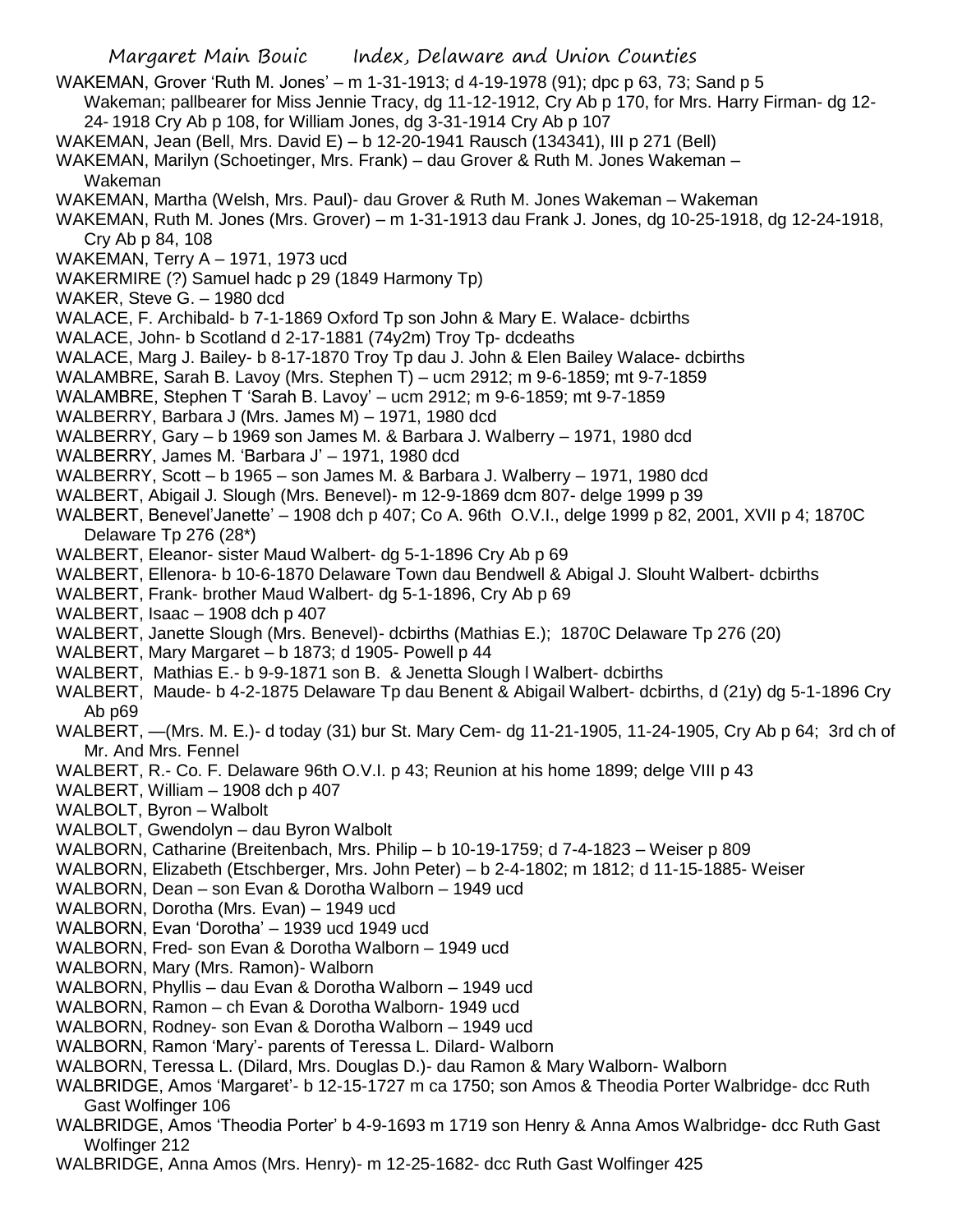- Margaret Main Bouic Index, Delaware and Union Counties WALBRIDGE, Elizabeth (Dannor, Mrs. Lawrence) – ucm 794; m 5-18-1842; unec V p 59 WALBRIDGE, Eunice (Ford, Mrs. John) - Powers Pat p 106 WALBRIDGE, Henry 'Anna Amos'- m 12-25-1682 d 7-25-1729 dcc Ruth Gast Wolfinger 424 WALBRIDGE, Margaret (Mrs. Maj. Amos) - b 1727 m ca 1750 d 8-13-1794; dcc Ruth Gast Wolfinger 107 WALBRIDGE, Nancy (Worley, Mrs. William)- m 9-11-1815 Madison Co. unec IV p 22 WALBRIGHT, Theodia (Bridge, Mrs. Bazaleel, Sr.- b 6-22-1768 m 1793/4 d 8-19-1921; dcc Ruth Gast Wolfinger 53 WALBRIGHT, Theodia Porter (Mrs. Amos)- b 8-16-1679 m 1719 d 12-26-1760 dau Experience & Abigail Williams Porter - dcc Ruth Gast Wofinger 213 WALBOU, Barbara – 1850C Allen Tp 1478-1497 p 220 (60, Pa) WALBURG, Larry – b 1971 son Robert L & Mary Walburg – 1980 dcd WALBURG, Mary (Mrs. Robert L) – 1969, 1971, 1980 dcd WALBURG, Robert L 'Mary M' – 1969, 1971, 1980 dcd WALBURGER, Bunsel, lived with John Craidler- 1860C Darby Tp 257-258 p 37 (17,Bavaria) WALBURGER, Mary- lived with John Craidler- 1860C Darby Tp 257-258 p 37 (14,Bavaria) WALBURN- Bob 'Mary' – 1961 dcd WALBURN, Mary (Mrs. Bob) – 1961 dcd WALCH, Aaron- first election 10-11-1808 NY; delge 1994, x p 10 WALCH, Asahel & Co. account W. Little, 1829; delge 1999 p 11 WALCH, Edmond- d 12-25-1893 (73) b Ireland- dcdeaths WALCOTT- American Patriot vs Hessian Mercenary- unec XXII p 38 WALCOTT, Eddit- d 121-224-1874 (1y10d) dcdeaths WALCOTT, Clara Butler (Mrs. Minor) – ucm 114; 1883 uch III p 287; license 1826 WALCOTT, James, 1908 dch p 134 WALCOTT, Lucy (Thrall, Mrs. Linus) - - 1883 uch III p 287; license 1826 WALCUT, Alsolon- b 2-15-1872 Liberty Tp son James W. & Almira Hendren Walcut- dcbirths WALCUT, William H – 1915 uch p 328 WALCUTT, Almira- 1870C Liberty Tp Delaware Co 395 (30) WALCUTT, Amelia (Slyh, Mrs. Henry F.)- b 1839 d 1912 ped John Robert Gray #23, unec III p 35 WALCUTT, Charles- 1870C Liberty Tp Delaware Co 395 (4) WALCUTT, Frank- 1870C Liberty Tp Delaware Co 395 (5) WALCUTT, George- 1870C Liberty Tp Delaware Co 395 (14) WALCUTT, James- d 7-9-1899; Un Co Probate Deaths, Vol 3; 1870C Liberty Tp Delaware Co 395 (2) WALCUTT, James W.- 1870C Liberty Tp Delaware Co 395 (39\*) WALCUTT, J.- Ledger, Joslin- delge 1993, IX, p 63 WALCUTT, John W - Powers Pat p 162 WALCUTT, Louisa- 1870C Liberty Tp Delaware Co 395 (7) WALCUTT, Maggie M.- b 12-1855, 1900C Darby Tp Unionville 21-22 p B1 (44,O,Va,Maine); 1910C Darby Tp, Unionville. 5-5 p 1A (53,O,Va,O) m 21y WALCUTT, Margaret- 1870C Liberty Tp Delaware Co 395 (18) WALCUTT, Robert 'Susanna Legg' – 1880 dch p 669 WALCUTT, Susanna Legg (Mrs. Robert) – 1880 dch p 669 WALCUTT, Tabitha (Peters, Mrs. J. S.) – 1880 dch p 669 WALD,  $Mr. -$  dpc  $p \, 92$ WALD, Hazel M.- d Wed 7-22-1953, Oak Grove Cem; Powers clipping WALD, —(Weidaw, Mrs. Wayne)- dau Hazel M. Wald- Powers clipping WALD, —(Schafer, Mrs. D. W.)- dau Hazel M. Wald- Powers clippping WALD, — (Brown, Mrs. Ernest0- dau Hazel M. Wald- Powers Clipping WALDECK, Teresa – 1979, 1981 ucd WALDEN, Adam 'Mary'- b 6-1864 son Wesley & Elizabeth Walden- 1870C Union Tp 16 p 3 (4,O); 1880C Milford 58 p 35 (14,O,Va,O); 1900C Union Tp 204-211 p 10B (35,O,Va,O) m 3y; mulatto WALDEN, Albert- son Ruben & Mary Walden- 1870c Liberty Tp Un Co 269-269 p 33 (7,O) WALDEN, Alice (Banks, Mrs. Washington P) ucm 6374; m 11-26-1878 (Colored) or Waldon WALDEN, Berdina Brewer (Mrs. Glen Wayne) – m 6-16-1935 – Weiser p 69 WALDEN , Bertha (Mrs. Franklin Pierce)(Shoap, Mrs. Jesse) – b 1-10-1888 m (1) 1-2-1910 (2) 9-18-1921 –
	- dau John & Mary Ellen Deppen Fritchie Weiser p 69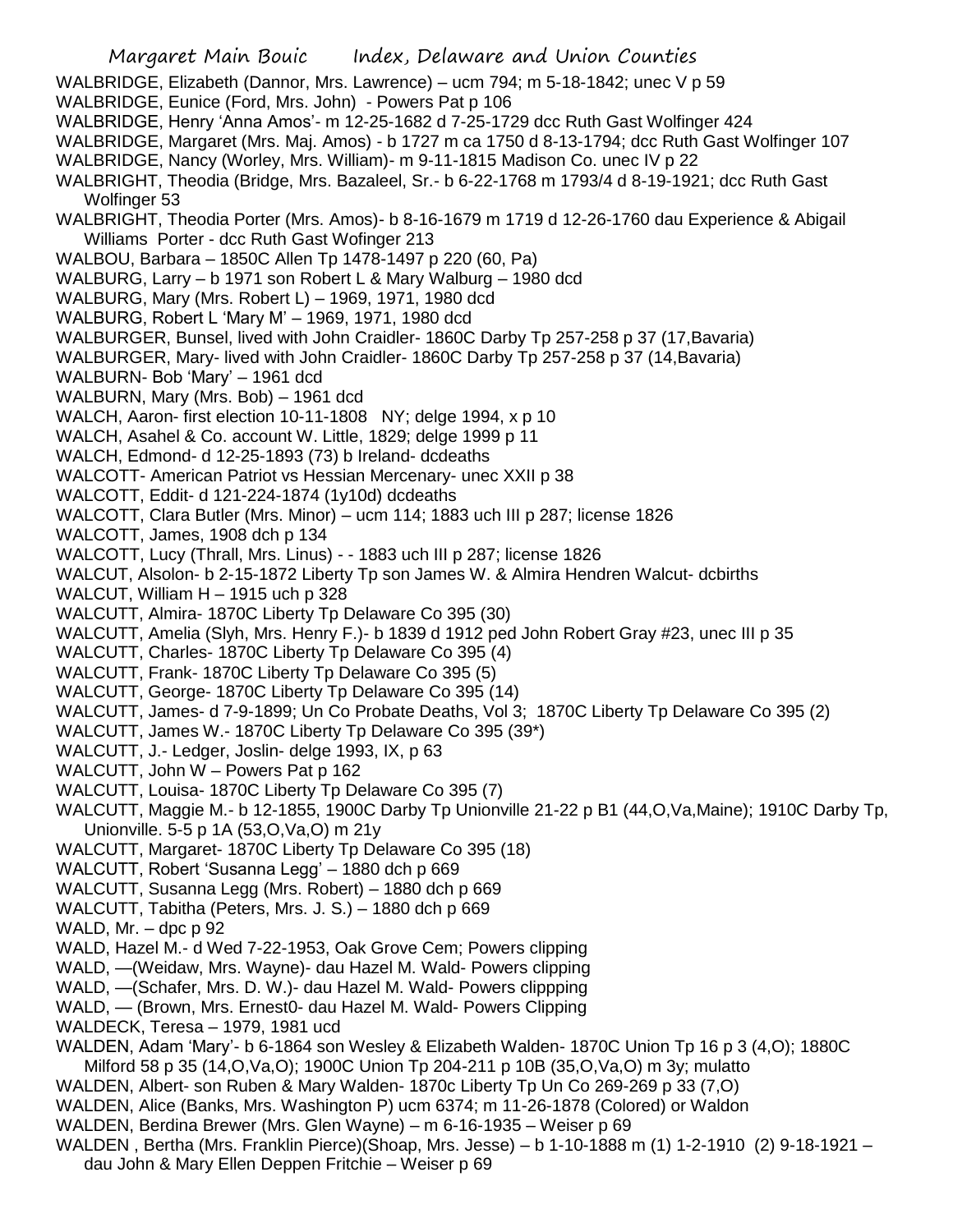WALDEN Betty Jean – b 11-13-1939 – dau Glen Wayne & Berdina Brewer Walden – Weiser p 69 WALDEN Beulah (Mrs. Gerald G) – 1969, 1971, dcd

- WALDEN Beulah (Mitchell, Mrs. ) dau John Ernest & Mildred Marie Male Walden Walden
- WALDEN Beverly Louise b 6-7-1941 du Leonard Fritchie & Elsie Blair Walden Weiser 69 WALDEN Carrie Maudeline – b 5-17-1913; d 8-23-1951 – dau Franklin Pierce & Bertha Fritchie

Walden – Weiser p 69

WALDEN Carrie Louise (Nash, Mrs. George W) – m 1963; d 1894 – bur. Vevay Indiana – Nash p 30 WALDEN, D. D.- performed m. unec XX p 43

WALDEN Donna /Denora (Brooks, Mrs. ) – dau John Ernest & Mildred Male Marie Walden – Walden WALDEN, Dr. E. H.'Kate H.'- 1870C Milford 46 p 5 (38,Ct)

- WALDEN Elisha Nash p 30
- WALDEN, Elizabeth (Mrs. James W.)- 1880C Milford 58 p 35 (56,O,Va,Va) mulatto
- WALDEN, Elizabeth (Mrs. Wesley)- 1870C Union Tp 16 p 3 (41,O)
- WALDEN, Ella- dau Dr. E. H. & Kate H. Walden- 1870C Milford 46 p 5 (5,O)
- WALDEN Elsie Blair (Mrs. Leonard Fritchie) m 12-24-1938 Weiser
- WALDEN Ernest Leuwellan b 9-1-1927 d 2-2-1996 (68) son John Ernest & Mildred Marie Male Walden Walden
- WALDEN Franklin Pierce 'Bertha Fritchie' m 1-2-1910; d 1-3-1918 Weiser p 69
- WALDEN Gerald G 'Beulah' 1969, 1971 dcd
- WALDEN Glen Wayne 'Berdine Brewer' b 12-29-1911; m 6-16-1935 son Franklin Pierce & Bertha Fritchie Walden – Weiser
- WALDEN, Gwendolyn- d 1936 dau John Earnest & Mildred Marie Male Walden- Walden
- WALDEN, Hanna J.- dau James & Elizabeth Walden- 1880C Milford 58 p 35 (16,O,Va,O) mulatto

WALDEN Harley L - 1969 dcd

- WALDEN, H. S.- d 2-17-1888; Un Co Probate Deaths, Vol 3
- WALDEN, Isabel- dau Wesley & Elizabeth Walden- 1870C Union Tp 16 p 3 (8,O)
- WALDEN Jacob 1820C Kingston Tp
- WALDEN, James W.- d Thursday, railroad accident, mt 1-26-1898, unec XIX p 54
- WALDEN, James W. 'Elizabeth; 1880C, Milford 53 p 35 (50, Va, Va, Va); mulatto, clerk, grocery
- WALDEN Janet Maudeline b 4-2-1943 dau Glen Wayne & Berdine Brewer Walden Weiser p 69
- WALDEN, Jimmy Lewis- b 10-4-1939 son Leonard Fritchie & Elsie Blair Walden- Weiser, p 69
- WALDEN, John Ernest 'Mildred Marie Male'- m 5-20-1922 d 4-30-1975 (89) Oak Grove Cem- Walden
- WALDEN, Judy Ellen- b 8-19-1946 dau Leonard Fritchie & Elsie Blair Walden- Weiser p 69
- WALDEN, Karen (Mrs. William)- Walden
- WALDEN, Kate H. (Mrs. Dr. E. H.)- 1870C Milford p 58 p35 (30.O)
- WALDEN, Katie dau William & Karen Walden- Waden
- WALDEN, Larry Eugene- b 8 -8-1941 son Glen Wayne & Berdine Brewer Walden- Weiser p 69
- WALDEN, Leonard Fritchie 'Elsie Blair'- b 9-6-1915 m 12-24-1938 son Franklin Pierce & Bertha Fritchie Walden- Weiser p 69
- WALDEN, Linda Sue- b 7-8-1944 dau Glen Wayne & Berdina Brewer Walden- Weiser p 69
- WALDEN, L. J.- John Alexander died in his home- dg 3-29-1910, Cry Ab p 100
- WALDEN, Llewellyn- son John Walden- Walden
- WALDEN, Margret -dau James W. & Elizabeth Walden- 1880C Milfod 58 p 35 (20,O,Va,O)
- WALDEN, Mary (Mrs. Adam)- b 1-1873 1900C Union Tp 204-211 p 10B (27,O,O,O) m 3y, no ch
- WALDEN, Mary (Mrs Ruben)- 1870C Liberty Tp Un Co 269-269 p 33 (45,NC) mulatto
- WALDEN, J. Mary- dau Wesley & Elizabeth Walden- 1870C Union Tp 16 (15,O)
- WALDEN, Mary Louise- b 12-6-1935 dau Glen Wayne & Berdina Brewer Walden- Weiser p 69
- WALDEN, Mary P,- Un Co Probate Deaths Record, Vol II p 32 (1879-1886)
- WALDEN, Merrill Wayne- b 3-3-1937 son Glen Wayne & Berdina Brewer Walden- Weiser p 69
- WALDEN, Mildred Marie Male (Mrs. John Ernest)- b 2-22-1895 m 5-20-1922 d 10-9-1963-Walden WALDEN, Parthena- Un Co Probate Deaths Record, Vol II p 21 (1879-1886)
- 
- WALDEN, Phyllis (Ransaw, Mrs. )- dau John Ernest & Mildred Male Marie Walden- Walden
- WALDEN, Ronnie Dean- b 8-31-1938 son Glen Wayne & Berdina Brewer Walden- Weiser p 69
- WALDEN, Ruben 'Mary'- 1870C Liberty Tp Un Co 269-269 p 33 (60,Va) farmer
- WALDEN, Ruby Grace (Blair, Mrs. Paul)- b 11-8-1916 m 4-10-1933 dau Franklin Pierce & Bertha Fritchie Walden- Weiser p 69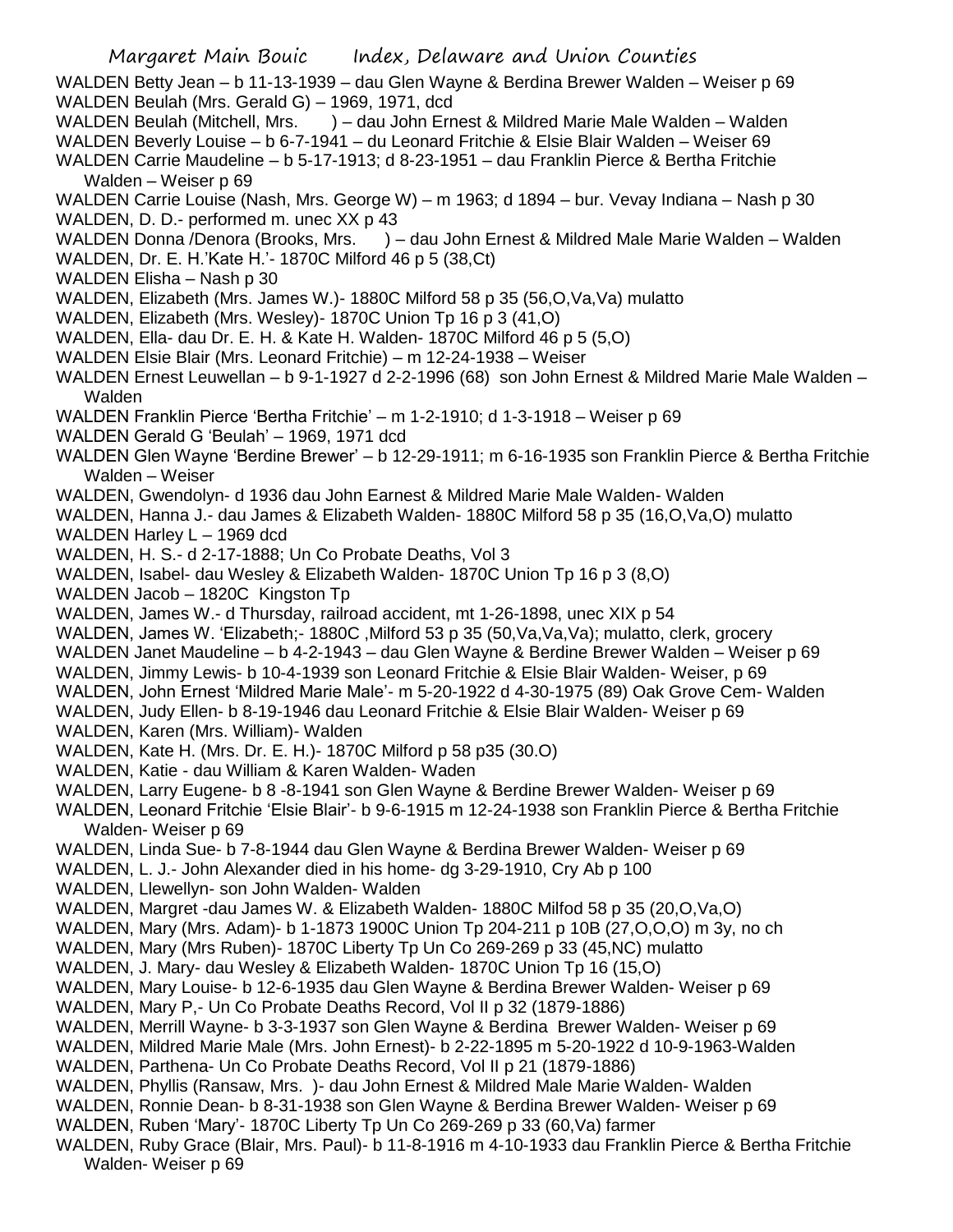## Margaret Main Bouic Index, Delaware and Union Counties

- WALDEN, Shirley (Sharpe, Mrs. )- dau John Ernest & Mildred Male Marie Walden- Walden
- WALDEN, Sylvanus- d Sunday, infirmary, interment infirmary, dg 8-5-1912, Cry Ab p 146
- WALDEN, Thone- dau James W. & Elizabeth Walden- 1880C Milford 58 p 35 (18,O,Va,O) mulatto
- WALDEN, Twila (Maiden, Mrs )- dau John Ernest & Mildred Marie Male Walden- Walden
- WALDEN, Viva Jo- b 10-1-1958 dau Leonard Fritchie & Elsie Blair Waden- Weiser p 69
- WALDEN, Wesley 'Elizabeth'- 1870C Union Tp 16 p 3 (29,Va)
- WALDEN, William 'Karen'- parents of Katie Walden- Walden
- WALDEN, Willie- son Dr.E. H. & Kate H. Walden- 1870C Milford 46 p 5 (7,O)
- WALDER, --- Pabst 2 p 9
- WALDER, Harriett (Slack, Mrs. Claude Faye)- m 5-15-1915, Freshwater p 110
- WALDER, Louisa- Pabst 2 p 14
- WALDER, Mary Ann- town lot- unec XI p 11
- WALDERON, Frankie- b 6-15-1893 dau --- & Mable Andrix Walderon- dcbirths
- WALDIE, Mrs.George- Pabst 8 p 40
- WALDIE, Natalie Ann- dau George A. Waldie- Waldie
- WALDING, Eliza Myers (Mrs. Uriah)- m 6-25-1840 dcm
- WALDING, Uriah 'Eliza Myers'- m 6-25-1840 dcm
- WALDMAN, Lucas Allan- b 9-27-2001 son of Michelle Waldman- Waldman
- WALDMAN, Michelle- mother of Lucas Allan Waldman- Waldman
- WALDO, Clara M.- b 1852 d 11-9- 1960 Oak Grove Cem- dau G. H. & H. L. Waldo, Powell p 443; dg 11-16- 1860
- WALDO, Fannie- b 1856- Oak Grove Cem- Powell p 443
- WALDO, Frank A.- son Had & Leah Kehl Waldo- Weiser p 547
- WALDO, Fred A.- son Had & Leah Kehl Waldo- Weiser p 547
- WALDO, George H., Squire- d Tuesday, dg 11-9-1906 p 130 (77), Cry Ab p p 130; brother Judy H. A, and Mrs. M. A. Ledy; 1870C Delaware Town 283 (40\*); uncle of Alfred Ledy- dg 6-26-100 Cry Ab p 25; 1908 dch p 121; dpc p 76, 66
- WALDO, G. H. 'H. L.'- parents of Clara Waldo- dg 11-16-1860, Cry Ab p 13
- WALDO, H. A.- son Had & Leah Kehl Wado- Weiser p 547
- WALDO, Had 'Leah Kehl'- Weiser p 547
- WALDO, ----(Ackman, Mrs. )- ch Had & Leah Kehl Wado- Weiser p 547
- WALDO, Hank- 1870C Delaware Town 309 (65\*)
- WALDO, Harriet- b 1820 d 1887 Oak Grove Cem, Powell p 443; 1870C Delaware Town 283 (49)
- WALDO, Haschell- b 1805 d 1871 Oak Grove Cem, Powell p 443
- WALDO, H. L. (Mrs. G. H.)- dg 11-16-1860. Cry Ab p 13
- WALDO, Jadutham 'Nancy Newland'- m 7-24-1828 Madison Co unec V p 28
- WALDO, Jess- b Md d 6-28-1912 (74y) Oakdale Cem 2466 (charity)
- WALDO, Juliette J. Peterson (Mrs. Marvin H.)- m 11-8-1866 dcm 988, delge 1995, XI p 75; Pabst 3 p 16
- WALDO, Leah Kehl (Mrs. Had) dau Frank & Abbie Mowery Kehl- Weiser p 547
- WALDO, Maria- b 1806 d 1876 Oak Grove Cem, Powell p 443; 1870C Delaware Town 309 (65)
- WALDO, Marian H.- Pabst 3 p 16
- WALDO, Marvin H. 'Juliette J. Peterson'- m 11-8-1866 dcm 988; delge 1995, XI p 75; Pabst 3 p 6; 1908 dch p 407
- WALDO, Nancy Newland (Mrs. Jadutham)- m 7-24-1828 Madison Co. unec V p 28
- WALDO, Orilla (Woods, Mrs. Isaac )- m 1-9-1833 Madison Co. unec VII p 9
- WALDO, Phebe Ann (Doan, Mrs. Dan)- see Asp 880
- WALDO, Rene- ch Frank A. Wado- Weiser p 547
- WALDON, John- pallbearer for Solomon Sheets, dg 4-17-1917, Cry Ab p 42
- WALDON, Mary- dg 1-7-1908 p 5, delge VIII, 1992 p 28
- WALDON, Michael- Citizenship intent, from Great Britian- unec IX p 41
- WALDON, Wesley S.- b 7-19-1902 Franklin Co, son John & Mary Andricks Waldon- dcbirths
- WALDORF, Charles Alfred- b 12-5-1898 Liberty Tp d 1-1954 Walnut Grove Cem- son Charles G. & Mary Bumgartner Waldorf- dcbirths; Waldorf
- WALDORF, Charles G.- Waldorf
- WALDORF, Helen Mae, Liberty Rebekah lodge 1921, unec XVII p 14; Waldorf
- WALDORF, Mary M. (Mrs. )- d 6-6-1960 (86) Walnut Grove Cem- Waldorf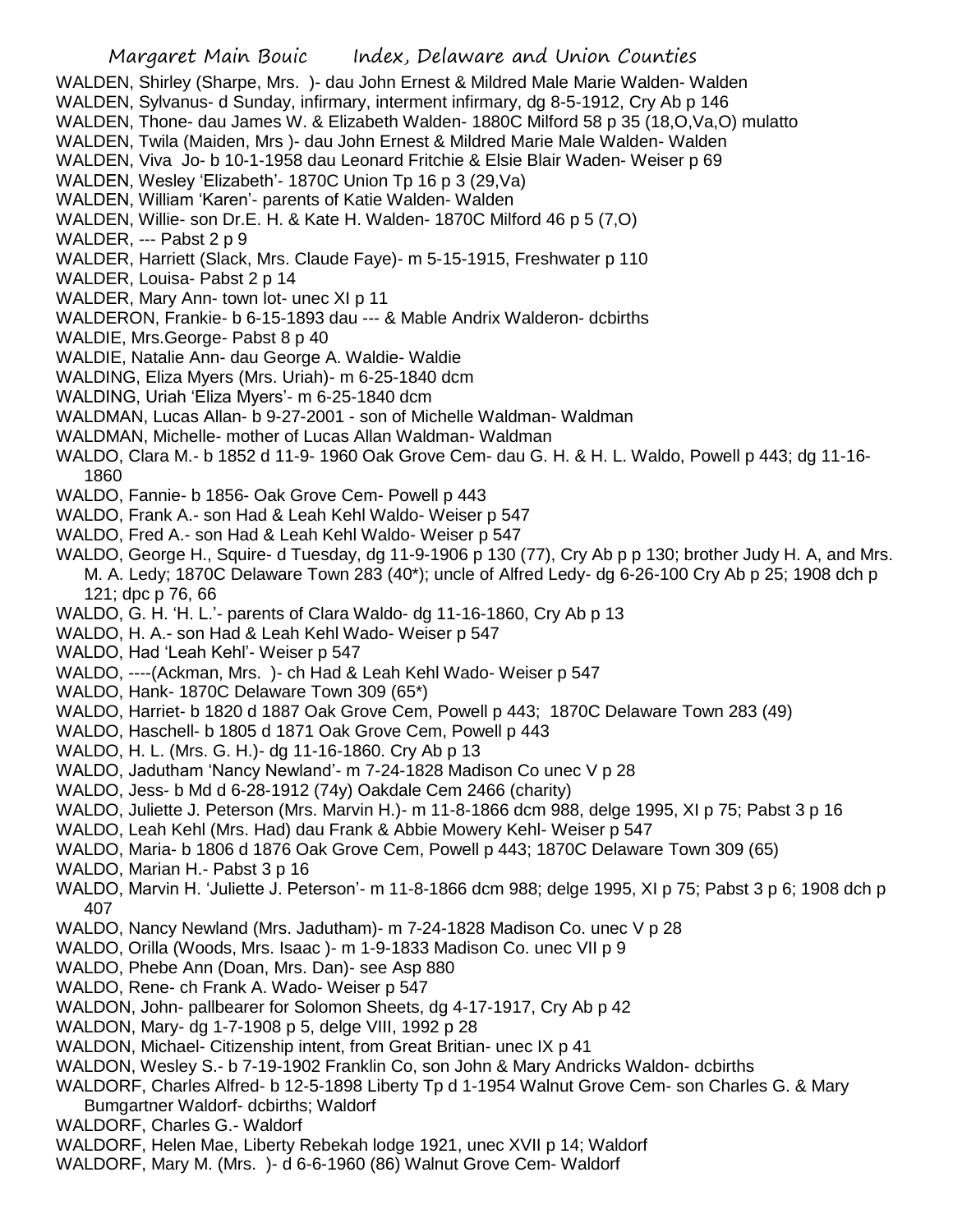- WALDREN, Cornelius 'Fanny Thurston'- m 1867, delge 1994, X p 75
- WALDREN, Fanny Thurston (Mrs. Cornelius)- m 1867, delge 1994, X p 75
- WALDREN, Harry- b 10-1-1883 son Emmerson & Mattie Linnaberry Waldren- dcbirths
- WALDREN, Richard- Court of Common Pleas Journal 1837; delge VIII, 1992 p 36
- WALDREN, Virginia (McGonigle, Mrs. R. Mart)- m 6-6-1908, Giffen (1647)
- WALDREN, William vs Joseph Potter- Court of Common Pleas; delge VIII, 1992 p 67
- WALDRON, searched at Del. Library by Rachel Sheets Zook, delge p 27, XX, p C36; Richard & Beth Cooverdelge 2003, XX p C36 Waldron, ---- 1915 uch p 399
- WALDRON, Abram- brother Isaac & Jacob Waldron- Waldron 1
- WALDRON, Adeline- adopted dau of Mrs. L. B. Waldron- dg 9-1-1908, Cry Ab p 153
- WALDRON, Alice Louise- b 11-14-1913 dau Louis Fetcher & Clara Emogene Weiser Waldron- Weiser p 259
- WALDRON, Angeline Stark (Mrs. Delacy)- m 1-1-1863 dcm dau Oliver & Eliza Patrick Stark- 1908 dch p 779; dumch p 250; hadc p 105; 1870C Kingston Tp 386 (29)
- WALDRON, Anna Marie Crouch (Mrs. John Russel.)- b 6-26-1912 d 2-5-1994 (81) Greenmound Cem- dau Marion & Lula Swain Crouch- Waldron; Maugans Anc p 172; 1961, 1969, 1971 dcd
- WALDRON, Annie (Maine, Mrs. Charles)- Asp (557c)
- WALDRON, family of Arlene Perkins #156; unec IX p 2, XI p 14
- WALDRON, Arthur Louis 'Donna Lou Ethel'- b 3-26-1928 m 2-9-1948 son Harry Alexander & Lulu Mae Shambaugh Waldron- Weiser p 259
- WALDRON, Babel (Mrs. John)- parents of Infant, d Thursday; dg 4-12-1904 Cry Ab p 239
- WALDRON, Barbara Ann (Thurston, Mrs.Daniel Green)- m 11-9-1862 dcm, dg 9-6-1907, Cry Ab p 68; Thurston p 3
- WALDRON, Barbara- dau George & Catherine Waldron- 1850C Brown Tp 2866 o 158 (6,O)
- WALDRON, Belle (Maine, Mrs. Harry)- Asp (557j)
- WALDRON, Bertha- 1870C Kingston Tp 286 (5)
- WALDRON, Bertha Jane- dau Harrison & Sarah Waldron- Pabst 2 p 33
- WALDRON, Bertha (Spangler, Mrs. Benjamin )- Waldron p 2; Pabst 2 p 38; Secretary Waldron Reunion, delge 1994, X p 64
- WALDRON, Blanche Estella Sheets (Mrs. Herman)- b 8-14-1876 m 5-16-1895 d 12-9-1925 dau Silas & Ruth Walker Sheets- Maugans Anc p 171, 172
- WALDRON, Caroline- dau Richard & Jane Ostrander Waldron- 1880 dch p 570; Pabst 2 p 18, 32; 1850C Kingston Tp 3247 p 172 (19,O)
- WALDRON, Caroline (Strain, Mrs. Samuel)- Waldron 2
- WALDRON, Catharine Woodcock (Mrs. George) d 1-1-1888 (81-11-29) Brown Tp, b Penn- dau Cornelius Margaret Miller Woodcock-dcdeaths; dcq Marguerite Waldron Sheets 5; dg 1-6-1888, delge 1994, X p 55; 1850C Brown Tp 2861 p 158 (43,Pa); 1870C Brown Tp 250 (63)
- WALDRON, Christoval- dau Homer & Emma Owen Waldron- 1908 dch p 780
- WALDRON, Clara Emogene Weiser (Mrs. Louis Fetcher)- b 11-12-1876 m 6-9-1904 dau Stephen Peter & Mary Emogene Haughawout Weiser - Weiser p 258
- WALDRON, Clara- will of Josephine Miller, , 1st cousin, once removed, delge 2003, XX D45
- WALDRON, Clarabel- b 2-12-1934 dau Harry Alexander & Lulu Mae Chambaugh E. Waldron- Weiser p 258
- WALDRON, Cornelius- Co F. 96th O.V.I.; dg 6-29-1900; son George & Catherine Waldron- 1850C Brown Tp 2866 p 158 (10,O); 1870C Kingston Tp 386 (29\*); Road taxes 1895; delge VIII, 1992 p 43; 2001, XVII p 4, 2004 p 11, 74
- WALDRON, Cornelius 'Frances Hannah Thurston'- Thurston p 3
- WALDRON, Cornelius 'Nancy Weiant- dcq Marguerite Waldron Sheets 8; Waldron 1; 1908 dch p 402, 427, 779; Pabst 2 p 34; hadc p 105; 1820C Kingston Tp
- WALDRON, Dan Richard-b 10-30-1951 son Arthur Louis & Donna Lou Ethel Wood Waldron-Weiser p 258 WALDRON, Daniel- query from Kevin Knotts- unc XIII p 4
- WALDRON, Daniel 'Eliza Bowman'- ped Arlene Wood Perkins #156 26, unec IX p 43
- WALDRON, DeLacy 'Angeline Stark'- m 1-1-1863 dcm; son William & Mary Wheeler Waldron- 1908 dch p 103, 779; dumch p 250, hadc p 105
- WALDRON, Delesse- 1870C Kingston Tp 386 (36)
- WALDRON, Deila- dau William Waldron- Waldron p 1
- WALDRON, Donna Lou Ethel Wood (Mrs. Arthur Louis)- b 6-3-1930 m 2-8-1948- Weiser p 258
- WALDRON, Ed- son Jonas Waldron- Waldron 1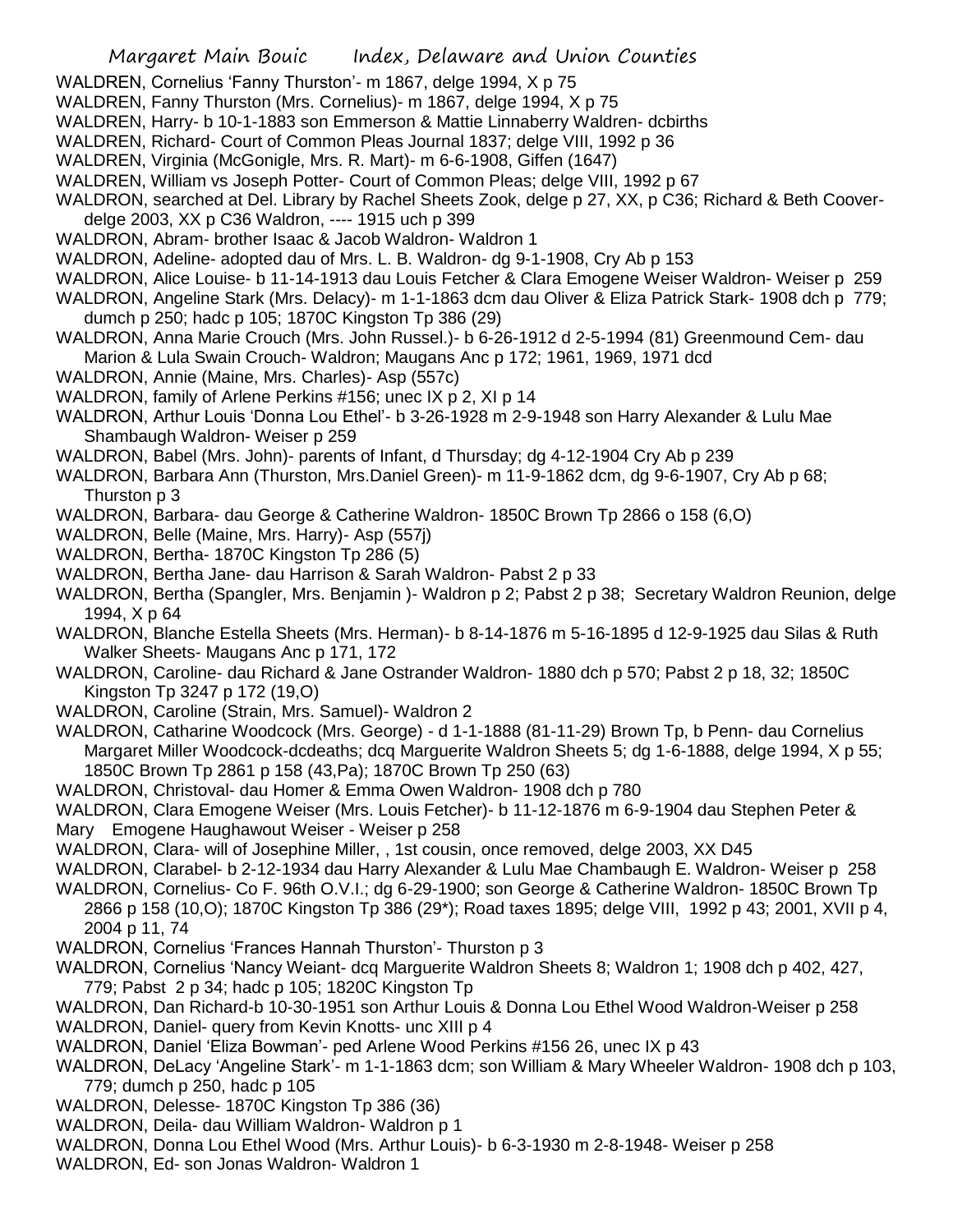WALDRON, Edward C.- b 1859 Old Blue Cem; Powell p 146; Pres. of Waldron Reunion, 1900; delge 1994, X p 28; 1870C Kingston Tp 384 (11); pallbearer for John F. Heaslett, dg 5-27-1913, Cry Ab p 38; for Milton

- Heaslett- dg 1-22-1915, Cry Ab p 8
- WALDRON, Eliza- 1870C Kingston Tp 385 (34)
- WALDRON, Eliza Gregg (Mrs. Jonas)- m 6-25-1840 dcm
- WALDRON, Eliza Bowman (Mrs. Daniel)- ped Arlene Wood Perkins #156 27; unec IX p 43
- WALDRON, Eliza- d 1862 (1) Old Kilb Cem p 4; dau H. & E. Waldron
- WALDRON, Eliza Myers (Mrs. Uriah) b 10-29-1836 m 5-11-1854 d 11-21-1909 (73y22d) dg 4-13-1903, Cry Ab p 179; dg 11-25-1909, Cry Ab p 75
- WALDRON, Ella- d 11-13-1863 (4-11-26) Old Eden cm- Powell p 70 dau J. & E.
- WALDRON, Elnora (Sarver, Mrs. James Monroe)- b 5-15-1860 d 4-4-1920 dau Daniel & Eliza Bowman Waldron- ped Arlene Wood Perkins #156 13; unec IX p 43; ped Barry R. Richardson # 742 29. unec XXI p 25
- WALDRON, Emerson- 1870C Kingston Tp 385 (15)
- WALDRON, Emma Owen (Mrs. Homer O).- consent unec IV p 65; dg 8-21-1891, Cry Ab p 65
- WALDRON, Eugena- 1870C Kingston Tp 386 (2)
- WALDRON, Fanny- 1870C Kingston Tp 386 (23)
- WALDRON, Fletcher- son Jonas Waldron- Waldron p 1; Pabst 2 p 19
- WALDRON, Frances Hannah Thurston (Mrs. Cornelius)-dau Vinal & Ann L. Plant Thruston-Thurston p 3

WALDRON, Frank E.- b 1863 d 1943 Old Blue Cem; Powell p p 146- son Jonas Waldron; Waldron 1; 1870C

- Kingston Tp 384 (6); pallbearer for John F. Heaslett- dg 5-29-1913; Cry Ab p 38
- WALDRON, Genette- 1870C Brown Tp 250 (18)
- WALDRON, George 'Catherine Woodcock'- b eastern Peru d 8-12-1880 (84-10-24) Brown Tp- son Cornelius & Nancy Wiant Waldron; dcq ; dcq Marguerite Waldron Sheets 4; dg 7-22-1880 (85), delge VIII, 1992 p 52; War of 1812, delge 1994, X p 34; Waldron p 2,4; 1880 dch p 571; 1908 dch p 381, 461; hadc p 20; CCC Brown Tp); 1835 men p 34 #37 p 60 Kingston Tp; 1840C Brown Tp ; 1850C Brown Tp 2861 p 158 (55,NY); 1870C Brown Tp 250 (73\*);
- WALDRON, George W./H- son George & Catherine Woodcock Waldron- 1850C Brown Tp 2861 p 158 (3,O); 1870C Brown Tp 250 (22); dg 4-27-1917, Cry Ab p 46
- WALDRON, Grace- b 12-29-1894 Brown Tp dau Emmerson & Mattie Linnaberry Waldron- dcbirths
- WALDRON, Harrison 'Sarah E. Alexander'- b 6-20-1836 m Oct 1863 d 7-7-1909 (73y17d) Old Blue Cem-Powell p 142- son Richard & Jane Ostrander Waldron- dg 7-9-1909, 7-13-1909, Cry Ab p 45m 46; 1880 dch p 570; hmp p 76, picture 77, 174; Pabst 2 p 18, 22, 32, 33, 38; 1850C Kingston Tp 3198 p 170
	- (14,O); 1870C Kingston Tp 386 (34\*); dcw B 4 p 373 (39)
- WALDRON, Harry- d 10-28-1959 bur Wilson Cem near Chatham- Waldron
- WALDRON, Harry Alexander 'Lulu Mae Shambaugh' b 1-28-1906; m 7-6-1927 –son Louis Fletcher & Clara Emogene Weiser Waldron – Weiser p 258
- WALDRON, Harry- grandson Uriah Waldron- Waldron p 4
- WALDRON, Hazel Beatrice d (5mo, 13 d) dau Homer & Emma Waldron- dg 8-21-1891, Cry Ab p 65
- WALDRON, Herman- 1870C Kingston Tp 385 (8m)
- WALDRON, Herman 'Blanche Estella Sheets' m 5-16-1895 Maugans Anc p 171
- WALDRON, H. D. 1915 uch p 266
- WALDRON, Helen Clayton (Mrs. Robert Kenneth) b 3-23-1912; m 6-6-1948 Weiser p 258
- WALDRON, Homer 'Emma Owen' son DeLacy & Angeline Stark Waldron 1908 dch p 780; unec IV p 65; dg 8-21-1891, Cry Ab p 65; dg 6-15-1912, Cry Ab p 163
- WALDRON, Howard O.- 1870C Kingston Tp 386 (5)
- WALDRON, Hosea d 1-15-1898 (5m2d) dcdeaths- son Herman & Blanche Estella Sheets Maugans Anc p 171
- WALDRON, infant, Kingston Tp dau R. & Fannie Waldron- dcbirths
- WALDRON, Isaac brother Abram & Jacob Waldron Waldron p 1
- WALDRON, Jacob 'Thamer' Pabst Pion II p 209, 213, 221
- WALDRON, Jacob son Cornelius Waldron Waldron p 1
- WALDRON, Jacob brother Adam & Isaac Waldron Waldron p 1
- WALDRON, Jane- d 3-10-1880 (81y20d) Kingston Tp, b NY; 1870C Orange Tp 428 (73\*)
- WALDRON, Jane Ostrander (Carney, Mrs. James)(Mrs. Richard) 1880 dch p 570; Pabst 2 p 17
	- b 1800; d 1880 Old Blue Cem Powell p 144; 1850C Kingston Tp 3247 p 172 (50, NJ)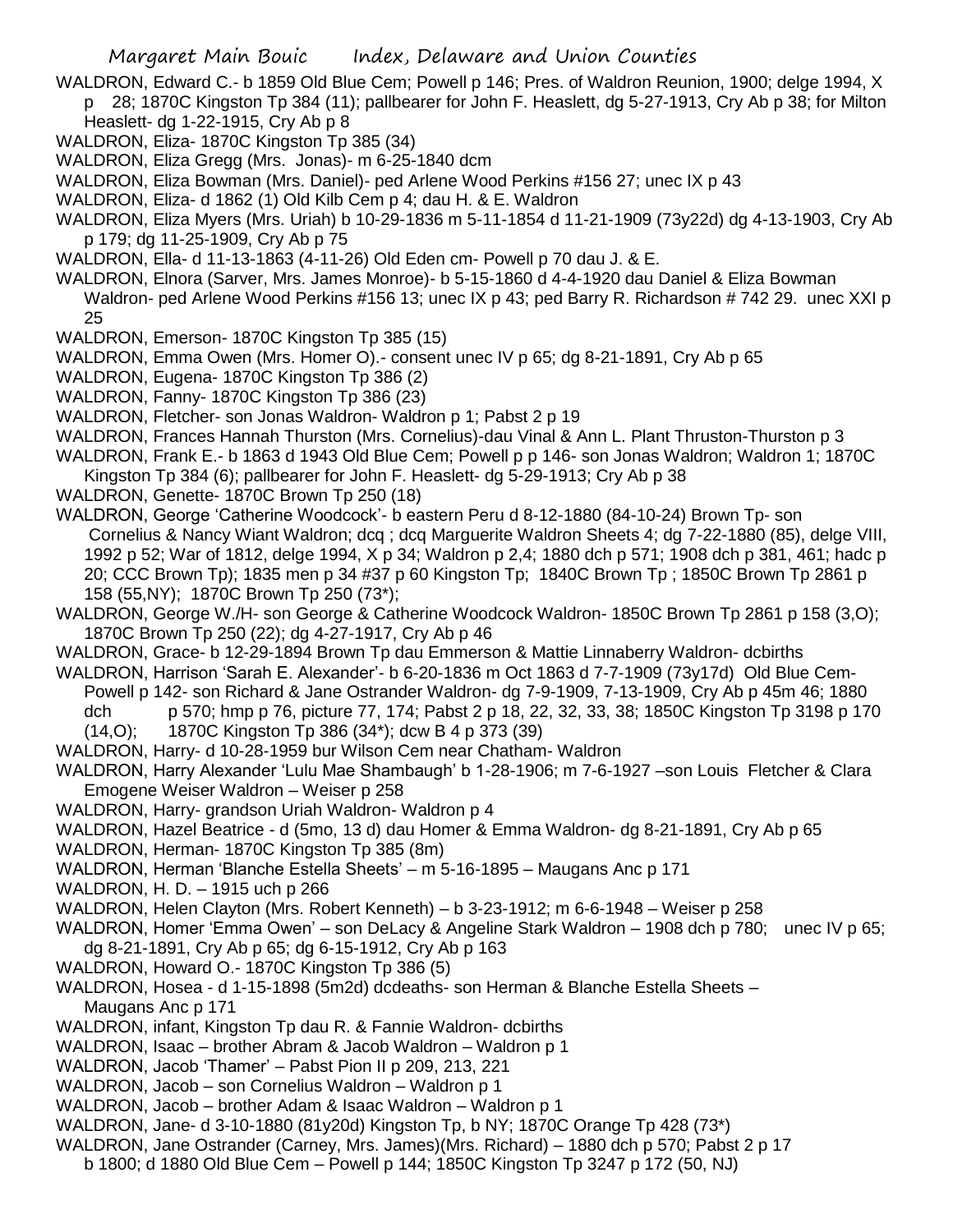WALDRON, Jane K. Matheny (Mrs. Jonas) – b 1831 m 11-24-1847 dcm d 1896 Old Blue Cem; Powell p 146; Pabst p 2 p 19; 1850C Kingston Tp 3294 p 173 (23, Va); 1870C Kingston Tp 282 (42)

WALDRON, Jennet (Jennitt) – dau Jonas Waldron - 1850C Kingston Tp 3294 p 173 (9, O)- Pabst 2 p 19

WALDRON, Jeanette (Hanson, Mrs. John)– dau George & Katherine Waldron- dg 4-27-1917, Cry Ab p 46; Waldron p 4

WALDRON, Jeannette (Ryder/Rider, Mrs. Daniel) – m 5-17-1866 dcm 840; delge 1995, XI p 26; Waldron p 1

WALDRON, J. A. – 1908 dch p 446

WALDRON, John – Waldron p 1

WALDRON, John A – hadc p 95 (Brown Tp); 1870C Brown Tp 250 (14)

- WALDRON, John- son Daniel Waldron- query from Kevin Knotts, unec XIII p 4
- WALDRON, John 'Lyda Ayres' son George & Catherine Woodcock Waldron dcq Mary Vergon
- Sonner 2; dcbirths- Mary Frances; dg 4-27-1917, Cry Ab p 46
- WALDRON, John R. 'Anna Marie Crouch'- d 1979- Waldron
- WALDRON, John R.- 1940 draft, 98-121, delge 1995, XI p 82
- WALDRON, John son William & Sarah Waldron 1850C Kingston tp 3293 p 173 (11, O)
- WALDRON, Jonas 'Eliza Gregg' m 6-25-1840 dcm
- WALDRON, Jonas 'Jane K' –son Cornelius Waldron b 1815/6; d 5-17-1896 (80) Old Blue Cem Powell p 146; dg 8-4-1896 Cry Ab p 49; Pabst 2 p 19, 22; hmp picture p 74; 1880 dch p 217, 571; 1908 dch p 103, 461, dcw Bk 4 p 108 (13) wit; 1850C Kingston Tp 3294 p 173 (34, NY); 1870C King. Tp 383 (53\*)
- WALDRON, Katherine (Mrs. George)- dg 4-27-1917, Cry Ab p 46
- WALDRON, Lavernna- b 2-20-1833 d 4-19-1917 (84-1-29) dau George & Katherine Waldron, dg 4-27-1917, Cry Ab p 46
- WALDRON, Lavinnie dau George & Catherine Waldron Waldron p 4
- WALDRON, Lavina- 1870C Brown Tp 250 (36)
- WALDRON, —(Mrs. L. B.)- d Friday- dg 9-1-1908, Cry Ab p 153
- WALDRON, Lester 'Marguerite Ebenhack' son Herman & Blanche Estella Sheets Waldron d 5-
- 22-1971 (74) bur. Green Mound Cem 1969 dcd; 1961 dcd; Waldron p 4
- WALDRON, Lester 'Marguerite Ebenhack'- b 10-4-1896 d 1971 son Hermon & Blanche Sheets Waldron-Waldron; dcbirths
- WALDRON, L. J.- d Saturday (94-5-22) Oak Grove Cem, dg 12-17-1918, Cry Ab p 106
- WALDRON, Louis Emanuel b 10-8-1873; d 3-13-1975 bur. Delaware, O son Stephen Peter & Mary Emogene Haughawout Weiser Waldron – Weiser p 258 this is wrong – Weiser
- WALDRON, Louis Fletcher 'Clara Emogene Weiser' b 6-17-1871; m 6-9-1904 d 1-2-1927 Weiser p 258 WALDRON, Lulu Mae Shambaugh (Mrs. Harry Alexander) - b 1-30-1907; m 7-6-1927 – Weiser p 258
- WALDRON, Lyda Ayres (Mrs. John) dau John T. & Amanda Neff Ayres dcq Marguerite Waldron Sheets 3; 1850C Brown Tp 2861 p 158 (18, O)
- WALDRON, Lyda Ayers (Mrs. John Andres)- (28-1887)- dcbirths, Maery Frances
- WALDRON, Lydia- d 1-18-1966 (80) bur Greenmound, Kilb, Waldron
- WALDRON, Mary Frances- b 4-24-1887 dau John Andrew & Lyda Ayers Waldron- dcbirths
- WALDRON, Margaret (Sheets, Mrs. George) Marguerite dau John & Lyda Ayres Waldron dcq Marguerite Waldron Sheets 1; Waldron p 4
- WALDRON, Margaret (Reed, Mrs. James) Waldron p 4
- WALDRON, Marguerite Ebenhack (Mrs. Lester) –b Ross Co d 1-31-1984 (86) Green Mound Cem- Waldron; 1961, 1969, 1971, 1980 dcd
- WALDRON, Mariah d 3-20-1843 (6y, 6m) dau William & Sarah Waldron Stark Cem Powell p 202
- WALDRON, Mariah dau William & Mary Wheeler Waldron 1908 dch p 779
- WALDRON, Marjorie M b 1-25-1921 d 1-23-1993 (71) Green Mound Cem- dau Lester & Marguerite Ebenhanck Waldron- Waldron; 1961, 1969, 1971, 1980 dcd
- WALDRON, Martha (Drew, Mrs. David)- b 10-28-1759 m 112-21-1780 d 5-29-1855- French Bible- unec VIII p 18
- WALDRON, Mary (Elliott, Mrs. Benjamin F) m 10-27-1868 dcm 533- dau William & Mary Wheeler Waldron 1908 dch p 779; Pabst 2 p 38; Waldron p 1; delge 1998, XIV p 6
- WALDRON, Mary Pabst 7 p 30
- WALDRON, Mary Wheeler (Mrs. William) dau Thomas Wheeler 1908 dch p 779
- WALDRON, Maria dau William & Mary Wheeler Waldron 1908 dch p 779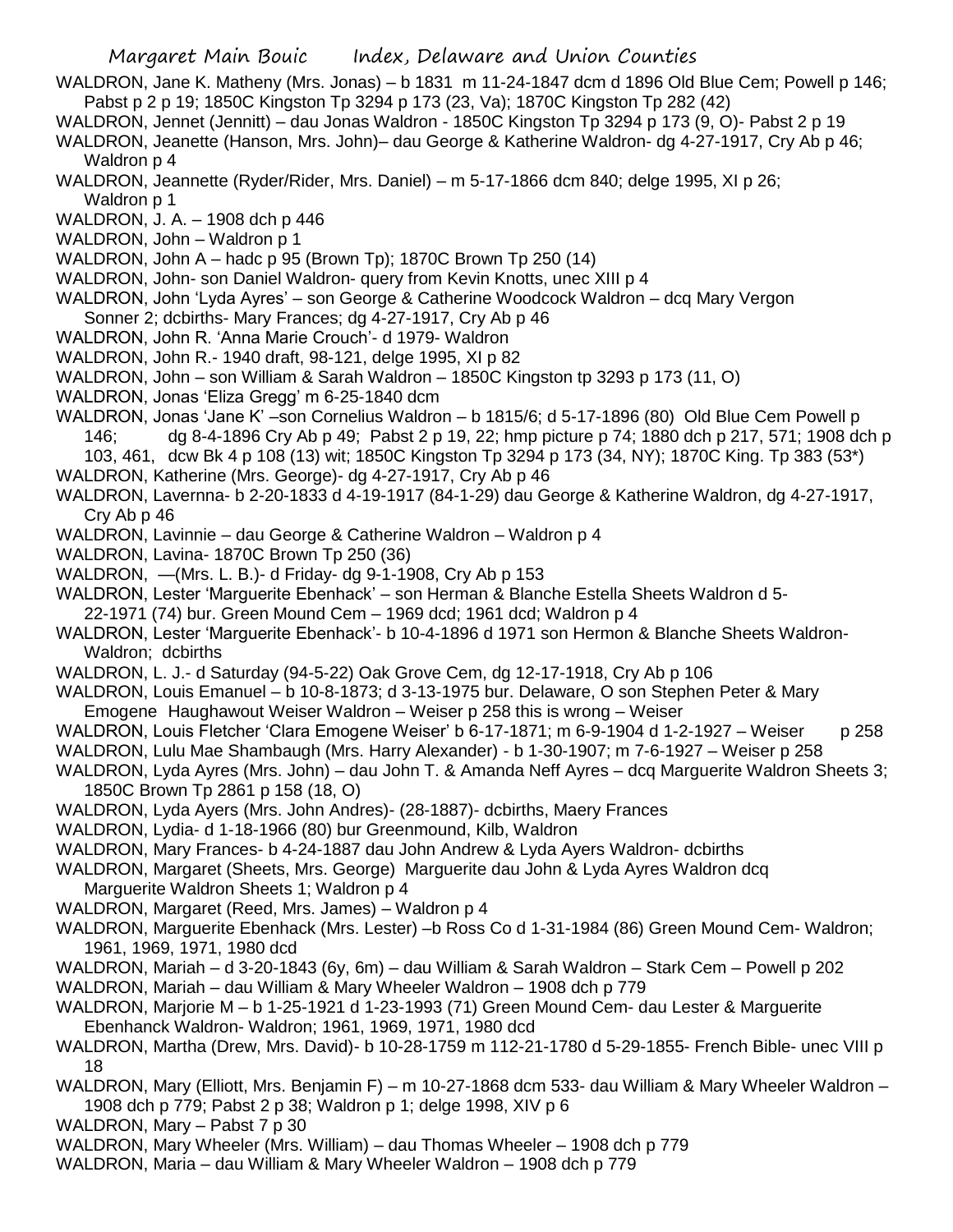Margaret Main Bouic Index, Delaware and Union Counties WALDRON, Mary C – dau George & Catherine Waldron – 1850C Brown Tp 2861 p 158 (12, O) WALDRON, Mary Waters (Mrs. )- dau Hosea Waters- dg 9-10-1901. Cry Ab p 98 WALDRON, Mary – dau William & Sarah Waldron – 1850C Kingston Tp 3293 p 173 (6, O) WALDRON, Mart (McGonigle, Mrs. ) –dau George Waldron – Waldron p 4 WALDRON, Minnie J. (Mrs. W. T.) – Pabst 3 p 31 WALDRON, M. J.- d 1-1-1892 (60-4-2) Brown Tp b Sunbury- dcdeaths WALDRON, Myrtle – d 1-28-1965 (82) bur. Green Mound – dau John & Lyda Ayres Waldron dcq Marguerite Waldron Sheets 1; Pabst 7 p 30; Waldron p 4; 1961 dcd WALDRON, Nancy Weiant (Mrs. Cornelius) – dcq Maarguerite Waldron Sheets 9; 1908 dch p 779; Waldron p 1 WALDRON, ----------(Hendrickson, Mrs. D. A.) – 1908 dch p 367 WALDRON, Nancy – 1850C Kingston Tp 3294 p 173 (85, NY) WALDRON, Nancy Jennett – granddau William Gregg – dcw Bk 3 p 360 WALDRON, Nellie- b 3-12-1877 Kingston Tp dau Cornelius & Fanny H. Thurston Waldron- dcbirths WALDRON, Nora - Pabst 2 p 34 WALDRON, Ona – b 1868; d 1908 Old Blue Cem – Powell p 146 WALDRON, Philander – d 8-1-1901 (73-3-27) b Kingston Tp, Trenton Tp - son George & Catherine Waldron; dg 8-6-1901 Cry Ab p 93 – Waldron p 4; dcdeaths; 1850C Brown Tp 2861 p 158 (23, O); hadc p 105 WALDRON, Rebecca- b Va. d 2-2-1905 (74-3-2) Sunbury O. - dcdeaths WALDRON, Rebecca Reed (Mrs. ) –dau Robert & Rebecca Conner Reed – 1880 dch p 814 WALDRON, Reuben-d 1875 (53) Liberty Tp Un Co Probate Death Records- Vol I p 58 (1867-1878); mt 3 p 29 WALDRON, Richard 'Jane Ostrander' – d 12-6-1867 (69-2-19) Old Blue Cem – Powell p 144 son Cornelius Waldron – 1850C Kingston Tp 3247 p 172 (51, NJ); 1880 dch p 5701 571, 572; 1908 dch p 278, 461; Waldron p 2; will dcw Bk 4 p 373 (39); 1835 men p 35 #61, Kingston Tp WALDRON, Robert Kenneth 'Helen Clayton' b 8-1-1912; m 6-6-1948 son Louis Fletcher & Clara Emogene Weiser Waldron – Weiser p 258 WALDRON, Russell 'Anna Marie Crouch' – d 10-24-1979 (74) bur. Green Mound – son Herman & Blanche Estella Sheets Waldron –1961, 1969, 1971 dcd; Maugans Anc p 172- Waldron p 4 WALDRON, Sarah E.- Berlin Tp, Tax duplicate, transferred to Wm. F. Gould- delge 1995, XI p 78 WALDRON, Sarah (Mrs. Harrison)- 1870C Kingston Tp 386 (30) WALDRON, Sarah (Mrs. William) – b Pa d 10-19-1871 (63-3-9) Stark Cem – Powell p 202; dcdeaths; – 1850C Kingston Tp 3293 p 173 (40, Pa); 1870C Kingston Tp 386 (62)l dg 4-15-1912, Cry Ab p 163 WALDRON, Sarah Jane (Hendrickson, Mrs. Dr. Hugh) – m 9-22-1864 dcm- dau Richard & Jane Ostrander Waldron -Fowler p 100; Waldron p 2; 1880 dch p 570; Pabst 2 p 18 WALDRON, Sarah E. Alexander (Mrs. Alexander Harrison) – Pabst 2 p 19, 33, 38 b 1840; d 1927 Old Blue Cem Powell p 142 WALDRON, Sophronia Taylor (Mrs. Ed)- b 1-19-1868 m 10-31-1900 d 1-10-1909 (40-11-21)- dg 1-22-1909, Cry Ab p 6 WALDRON, Thamer (Mrs. Jacob) – Pabst Pion II p 221 WALDRON, Uriah 'Eliza Myers'– b 11-7-1830 m 5-11-1854 d 4-6-1903 (72-4-29); dg 4-13-1903 Cry Ab p 179 son George & Catherine Waldron – Pabst 2 p 34; Waldron p 4; 1850C Brown Tp 2861 p 158 (20, O); hadc p 105; 1870C Kingston Tp 385 (39\*); road taxes 1899, delge 2004 p 11 WALDRON, V – CCC (Brown Tp) WALDRON, Viola Taylor (Mrs. )- dau Nelson & Mary J. Maxwell Taylor- dg 3-17-1896 Cry Ab p 65 WALDRON, —(Mrs. Wilbur)- d Springfield- dau Mr. & Mrs. Jas. Boord- dg 5-28-1918, Cry Ab p 39 WALDRON, William- 1870C Kingston Tp 386 (3) WALDRON, William D-son William & Sarah Waldron – 1850C Kingston Tp 3293 p 173 (17, O) WALDRON, William Finch – son Harrison & Sarah Alexander Waldron – 1908 dch p 427; Pabst 2 p 33; WALDRON, William F. 1870C Kingston Tp 384 (19) WALDRON, William 'Mary Wheeler' – son Cornelius & Nancy Weiant Waldron – 1880 dch p 571, 572; 1908 dch 461, 779; dcw Bk 4 p 373 (39) exec WALDRON, William 'Sarah' – b NY d 6-29-1888/3 (79-5-6) Stark Cem – Powell p 202; dcdeaths; 1835 men p 35 #68 p 61 Kingston Tp; – 1850C Kingston Tp 3293 p 173 (46, NY); 1870C Kingston Tp 386 (65\*); dg 10- 15-1812, Cry Ab p 163 WALDRON, William Steven – b 8-19-1948 – son Arthur Louis & Donna Lou Ethel Wood Waldron

– Weiser p 258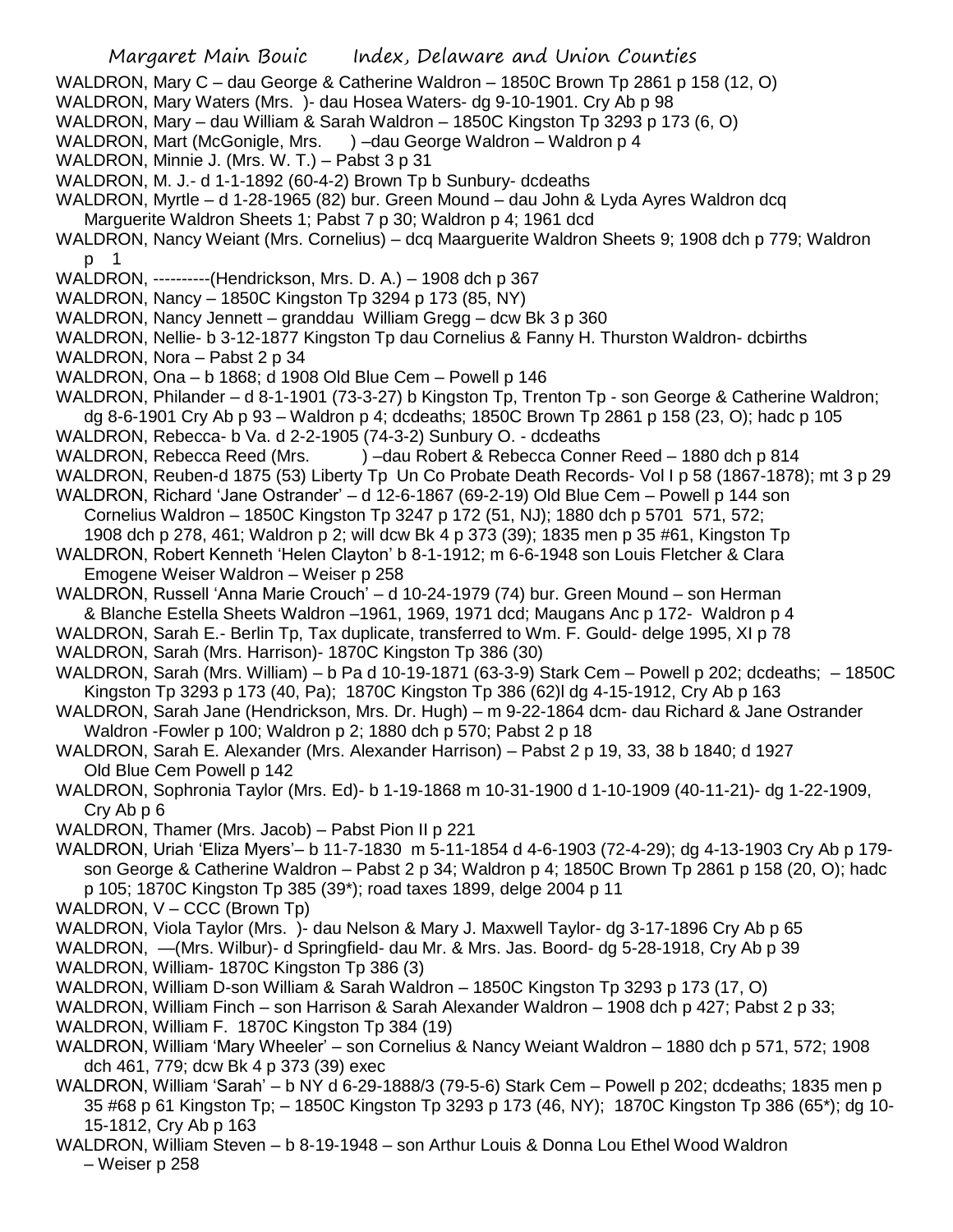- WALDRON, W. T. 'Minnie J' Pabst 2 p 30
- WALDRON, W. Pabst Pion II p 2, 3
- WALDRON, W. F.- Waldron reunion at their home next year- delge 1994, X p 28
- WALDVOGEL, Margaret Kuster- dau Peter & Elizabeth Stoll Eberhardt- query by Cifford Henke, delge VII,
- 1991 p 65
- WALDVOGEL ---------1980 dcd
- W(B?)ALDWIN, Jonas- delinquent land 1820-1822; delge 1994, X p 73
- WALEN, Robert 1980 dcd
- WALER, Mrs. J. E.- dau John G. Schock- dg 12-29-1916 Cry Ab p 115
- WALERS, Elizabeth (Bacon, Mrs. George) ucm 2364; m 12-11-1855
- WALES, Alphana- Un Co Probate Court Deaths, Vol II p 40 (1879-1886)
- WALES, Alnora Holt (Mrs. James Cooley)- m 7-12-1868 d 6-6-1880 dg 11-16-1894, Cry Ab p 185
- WALES, Bertha- b 7-8-1872 d 3-12-1874 dau James Cooley & Elnora Holt Wales- dg 11-16-1894, Cry Ab p 185
- WALES, Emira Back (Mrs. )- sister Robert T. Black, dau Isaac Black- query from Mary Jane Saylor- delge VII, 1991 p 53 WALES, Emira Black- query by Mary Jane Saylor, delge VIII, 1992 p 33
- WALES, Fred L.- b 10-17-1878 d 1-29-1880 son James Cooley & Elnora Holt Wales- dg 11-16-1894, Cry Ab p 185
- WALES, James Cooley 'Alnora Holt''Mary C. Owens'- b 10-16-1842 Licking Co m 7-12-1868 m(2) 1889 d 10- 9-1894 (70) Condit- dcdeaths; dg 11-16-1894, Cry Ab p 185
- WALES, Lydia- b 1-5-1874 dau James Cooley & Alnora Holt Wales- dg 11-16-1894, Cry Ab p 185
- WALES, Martha (Thornton, Mrs. Lewis A) m 11-14-1894 –Asp (1796)
- WALES, Mary Cooley- b Berlin Tp d 10-9-1902 (60-0-17) Trenton Tp dcdeatjs
- WALES, Mary C. Owens (Mrs. James Cooley)- m 1889 dg 11-16-1894, Cry Ab p 185
- WALES, May (Scott, Mrs. William Allen) m 8-10-1957 Weiser p 456
- WALEVER, David 1820C Genoa Tp
- WALFE, Bertha , graduated Watkins 1932, unec VIII p 28
- WALFORD, Charles E.- Un Co Probate Deaths Vol I p 52 (1867-1878)
- WALFORD, Jacob- Court of Common Pleas- 843; delge VIII, 1992 p 66
- WALFORD, Jessee- baptism 6-14-1870 Liberty Tp Church- unec XXII p 40
- WALFORD, Killed, 66th Reg20-1862, Cry Ab p 22
- WALFORER, Calvin 'Elizabeth' 1880C Allen Tp 167-179 p 17 (30, O, O, O)
- WALFORER, Elizabeth (Mrs. Calvin) 0 1880C Allen Tp 167-179 p 17 (29, O, O, O)
- WALFORER, Mary –dau Calvin & Elizabeth Walforer –1880C Allen Tp 167-179 p 17 (1, O, O, O)
- WALIZER, Clifford b 3-14-1908 son Newton & Sarah Malizza Kehl Walizer Weiser 535
- WALIZER, Jennie Delilah (Shreckenggast, Mrs. Emery) b 4-29-1904 dau Newton & Sarah Malizza Kehl Walizer – Weiser p 535
- WALIZER, Lillian (Bottdorf, Mrs. Ross) b 7-23-1903 dau Newton & Sarah Malizza Kehl Walizer Weiser p 535
- WALIZER, Mary Luella b 4-12-1911 dau Newton & Sarah Malizza Kehl Walizer Weiser 535
- WALIZER, Newton,'Sarah Malizza Kehl'- m 8-9-1900 Weiser p 535
- WALIZER, Sarah Malizza Kehl (Mrs. Newton) b 4-28-1877; m 8-9-1900 dau Zwingli & Pricilla Tyson Kehl – Weiser p 535
- WALK, A. J. delinquent land, Union Tp. unec XIII p 47
- WALK, Anna Tiffany (Mrs. Oron) Walk
- WALK, Anthony- surveyor, unec II p 19
- WALK, Anthony- original owner, Union Tp. unec VIII p 48, XII p 65; XIV p 35 d0elinquent land
- WALK, Arthur- son William & Virginia Walk- 1860C Union Tp 631-637 p 88 (14,O)
- WALK, Brenda Sue (Squires, Mrs. Jeffrey Lee)– b 1964 m 1990 dau Charles A. & Judith A. Walk Walk; unvmec p 21, 22; 1967, 1971, 1979, 1981, 1983 ucd
- WALK, Calvin Harrison 'Mamie Spencer' b 11-11-1889; m 1948; d 6-4-1977 son Oron & Anna Tiffany Walk, bur. Milford Center – 1975 ucd; - Walk
- WALK, Charles A 'Judith A son Harold & Letha Walk- Walk; unvmec p 17, 18, 23, 31; 1967, 1971, 1979, 1981, 1983 ucd
- WALK, Charles Darrell 'Shirley Ann Kuhns' b 1953 son Charles A. & Judith A. Walk m 10-7- 1978 – 1967, 1971, ucd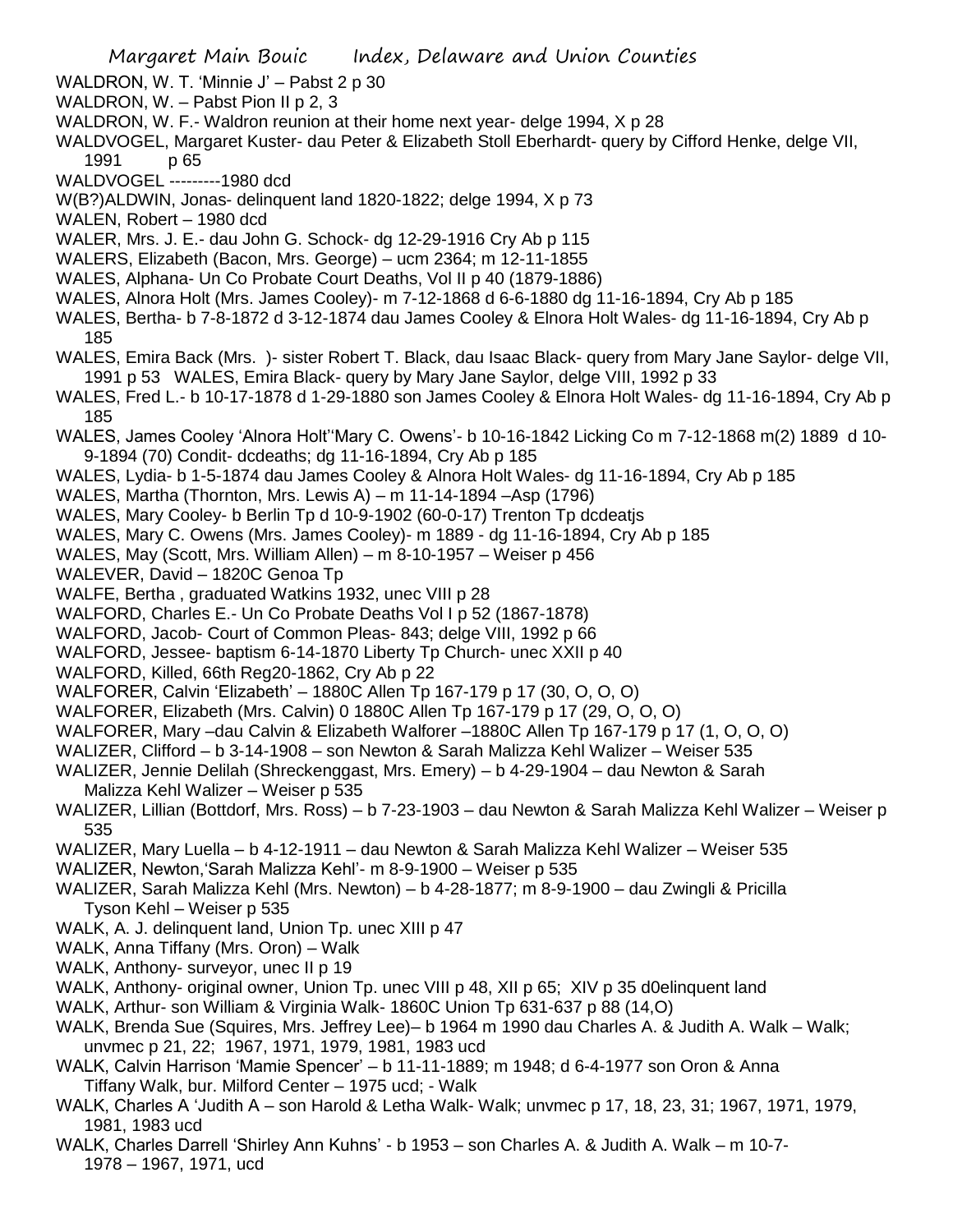WALK, Connie Marie (Miller, Mrs. Jeffrey James) –b 1961 m 9-26-1987 – dau Harold Leland. & Judith Ann Flowers Walk – Walk; unvmec p 22; 1967, 1971, 1973, 1975, 1979, 1983 ucd

- WALK, Cornelius- son William & Virginia Walk- 1860C Union Tp 631-637 p 88 (16,O)
- WALK, Daniel Scott b 5-17-1948 son Kenneth Carles & Martha Viola Sweeney Walk Weiser p 330
- WALK, Dara E.- dau Henry & Francis Walk- 1860C Union Tp 630-636 p 88 (2,O)
- WALK, Darrell 'Roxanne'- son Charles & Judith A. Walk- Walk, parents of Megan Nicole
- WALK, Dora- mt 1-12-1876, mt 3 p 20, teacher
- WALK, Dwayne 'Kathy Picklesimer' b 1961 m 7-1-1989 son Charles A. & Judith A. Walk Walk; unvmec p 22; 1967, 1971, 1979 ucd
- WALK, Elizabeth 1979 ucd
- WALK, Dr. Everett G.- son Dr. George & Maudelle Germond Walk- Powers clipping
- WALK, Flora Darlene b 7-23-1946 dau Kenneth Carles & Martha Viola Sweeney Walk Weiser p 330
- WALK, Francis (Mrs. Henry)- 1860C Union Tp 630-636 p 88 (29,O)
- WALK, Francis- dau William & Virginia Walk-1860C Union Tp 631-637 p 88 (5,O)
- WALK, Dr. George E. 'Maudelle Germond'- grad OWU; Powers clipping
- WALK, Goldie Marie (Popielak, Mrs. Theodore "Ted") –b 7-21-1911 Unionville m 9-12-1964 d 6-28-1996 (84) Unionville Cem- dau Calvin Harrison & Marie Spencer Walk – Walk
- WALK, Harold A 'Letha' m 5-28-1932 d 6-13-1984 (74) Unionville Cem- Walk; unvmec p 17, 18, 19, 20, 31; 1967, 1971, 1979, 1981 ucd
- WALK, Harold Leland 'Judith Ann Flowers' m 12-6-1959 son Harold A. & Letha Walk- Walk; 1967, 1971, 1973 ucd
- WALK, Harrison 'Mamie Spencer'- Walk
- WALK, Henry 'Francis'- 1860C Union Tp 630-636 p 88 (26,O) farmer
- WALK, Irena V.- dau Henry & Francis Walk- 1860C Union Tp 630-636 p 88 (6/12,O)
- WALK, Isaac- son William & Virginia Walk- 1860C Union Tp 631-637 p 88 (19,O) farm hand
- WALK, Jackie (Calle, Mrs. ) dau Calvin Harrison Walk Walk
- WALK, Jane (Stillings, Mrs. George)- lic 9-13-1859 ucm 2921; unec XIX p 17
- WALK, Jenna Christine- dau Darrell & Roxanne Vaughn Walk- Walk (2-1998)
- WALK, Judith Ann Flowers. (Mrs. Harold Leland) Walk; 1967, 1971, 1973, 1979, 1981 ucd
- WALK, Judith A. (Mrs. Charles A) 1967, 1975, 1979, 1981 ucd
- WALK, Kathy Picklesimer (Mrs. Dwayne)- m 7-1-1989- d Willard Picklesimer- Walk
- WALK, Kelly Ann (Molden, Mrs. Dale) b 1963 (2) ch Harold L. & Judith Ann Flowers Walk Walk; 1967, 1971, 1973, 1975, 1979 ucd
- WALK, Kenneth Carles 'Martha Viola Sweeney' b 6-15-1920; m 6-15-1943- Weiser p 330
- WALK, Lorri Dollarus b 11-9-1944 dau Kenneth Carles & Martha Viola Sweeney Weiser p 330
- WALK, Lelan 'Judith A' 1975, 1979, 1981 ucd
- WALK, Letha (Mrs. Harold A) Walk; 1967, 1971, 1979, 1981 ucd
- WALK, Mamie Spencer (Easterday, Mrs. George)(Huffman, Mrs. James)(Mrs. Harrison)- b 2-11-1896 d 2-8- 1986 Milford Cem- dau Levi & Catherine Moyer Spencer- Walk; 1971 ucd
- WALK, Margaret (Gordon, Mrs. )- dau Dr. George E. & Maudelle Germond Walk- Powers Clipping
- WALK, Marsha Lyn (Shanklin, Mrs. Thomas Edward) b 1970 m 9-30- dau Charles A & Judith A. Walk Walk; 1971, 1979, 1981 ucd
- WALK, Martha Viola Sweeney (Mrs. Kenneth Carles) b 7-1-1924; m 6-15-1943 dau Flora Mae Koppenhaver Johnson Crossley – Weiser p 330
- WALK, Mary- dau William & Virginia Walk- 1860C Union Tp 631-637 p 88 (6,O)
- WALK, Maudelle Germond (Mrs. Dr. George E.)- d Thursday- Powers clipping 5-1-1947
- WALK, Megan Nicole- g 8-2-1988 dau Darrell & Roxanne Vaughn Walk- Walk
- WALK, Oron 'Anna Tiffany' Walk
- WALK, Pamela b 1965 dau Charles A. & Judith A. Walk 1967, 1971 ucd
- WALK, Rhuhama (Mrs. William)- 1860C Union Tp 632-638 p 88 (22,O)
- WALK, Rose Eileen (Davenport, Mrs. Roger) dau Harold A. & Letha Walk Walk
- WALK, Roxanne Vaughn (Mrs. Darrell)- dau Richard & Loretta Vaughn- Walk
- WALK, Shirley Kuhns (Mrs. Charles Darrell) m 10-7-1978 dau Jake Kuhns Walk
- WALK, Stacey (Dodge, Mrs. Wayne)- parents of
- WALK, Virginia (Mrs. William)- 1870C Union Tp 631-637 p 88 (42,O)
- WALK, William- suit against him- unec XI p 12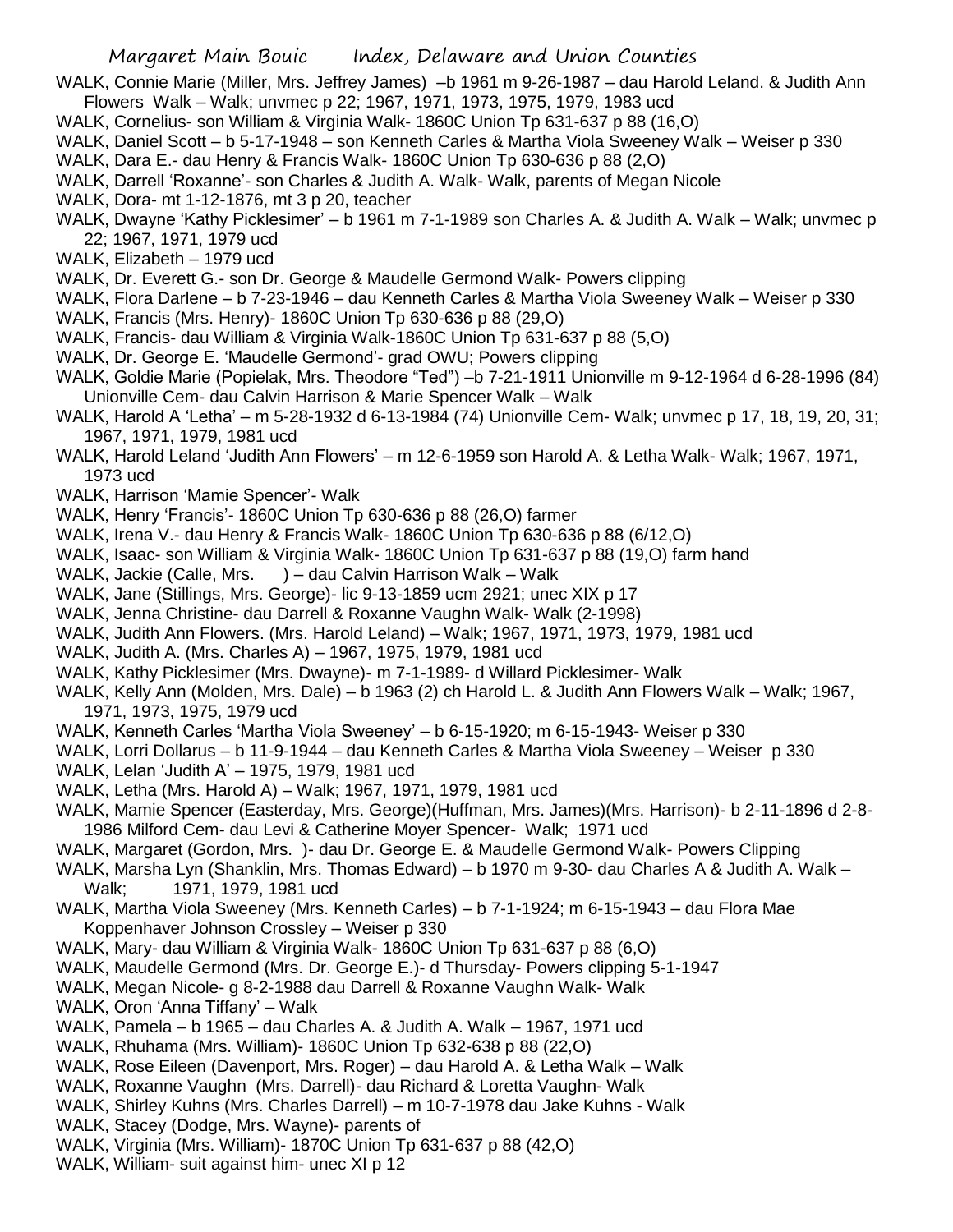- WALK, William 'Virginia- 1840C Union Tp (30-40); 1860C Union Tp 631-637 p 88 (50,Va) farmer
- WALK, William 'Rhuhama' 1860C Union Tp 632-638 p 88 (24,O) farmer
- WALING –see Walling
- WALKE see Walk much of this information from Anna Mitchel Walke, Marysville
- WALKE, family of Arthur Tobias Keckley, Jr.- unec X p 61
- WALKE, Adelaine/Adelaide Hammond (Mrs. Cornelius) ucm 3541; m 2-20-1864; unec XXI p 29; 1870C Union Tp 74-76 p 10 (20,O); 1880C Union Tp 128 p 23 (34, O, O, O); 1910C Milford (46,O,-,Ct) m 46y, 7 ch, 5 living
- WALKE, Alice J (McMillan, Mrs. Edward C) ucm 4755; m 8-11-1870
- WALKE, Anna- query James & Rebecca Wells Hackley- unec III p 33
- WALKE, Alice Thompson (Mrs. Frank)- b 10-1872 d 1934 Walke; 1900C Union Tp 176-182 p 9B (27,O,O,O) m 11y, 3 ch; 1910C Union Tp 162-162 p 7B (39,O,O,O) m 21y, 4 ch
- WALKE, Ama- 1910C Milford 57-61 p 3A (41,O,NY,O) 4 ch 2 living, laundress at home
- WALKE, Anna Armistead (Mrs. Anthony) Anna Walke letter
- WALKE, Anna Elizabeth Mitchel (Mrs. Charles Edward) b 2-12-1924 d 2-25-2002 (78) Milford Cem- dau Nathaniel & Nellie Lyons Mitchel – Walke
- WALKE, Anna Margaret Goldsberry (Mrs. James)- b 1899 d 3-20-1982 (82) Mitchell Cem- dau Wesley Jefferson & Mary Yealey- 1985 uch p 60; Walke
- WALKE, Annie 1967, 1971, 1973 ucd
- WALKE, Anthony- land grant U.S. Patent 1815, 3337 acres, unec XIX p 6
- WALKE, Anthony 'Mary Moseley son Anthony & Anna Armistead Walke Anna Walke letter
- WALKE, Anthony 'Anna Armistead' son Thomas & Mary Lawson Walke Anna Walke letter
- WALKE, Anthony 'Susan Carmichael' son William & Mary Calvet Walke Walke letter
- WALKE, Anthony son William & Rhuhama Hammond Walke 1883 uch V p 161, 452; 1870C Union Tp 139- 137 p 19 (9,O); 1880C Union Tp 52 p 8 (19, O, O, O)
- WALKE, Arthur H son Artmeas & Jane E. Walke 1880C Union Tp 131 p 24 (5, O, O, O)
- WALKE, Arthur W 'Jennie E. Blake' b 5-1846 ucm 4406; m 7-23-1868 d 12-8-1907 Un Co Deaths Prob Vol 3; unec XIV p 6 parents of Lida F.; 1900C Union Tp 45-49 p 3A (54,O,Va,Va) m 31y, farmer
- WALKE, Artmeas 'Jane E' 1880C Union Tp 131 o 24 (34, O, Va, O)
- WALKE, Arthur son William & Virginia Evans Walke 1850C Union Tp 1386-1404 p 207 (4, O)
- WALKE, Asa B.- b 12-1896 son Walter & Catherine Peifer Walke- 1900C Union Tp 175-181 p 9B (3,O,O,Pa); 1910C Union Tp 67-67 p 3B (15,O,O,O)
- WALKE, Brenda b 1964 dau Charles A. & Judy Walke 1973, 1975 ucd
- WALKE, Carrie (Baker, Mrs. ) b 5-1890; dau Frank & Alice Thompson Walke Walke; 1900C Union Tp 176-182 p 9B (10,O,O,O); 1910C Union Tp 162-162 p 7B (20,O,O,O)
- WALKE, Catherine "Katie" Peifer (Mrs. Walter) b 10-1875 d 7-13-1968 (93) dau Augustus & Melina Peifer bur. Milford Center- Walke; 1900C Union Tp 175-181 p 9B (24,Pa,Pa,Pa) m 5 y 3 ch; 1910C Union Tp 67- 67 p 3B (35,O,Pa,Pa)- m 15y 5ch
- WALKE, Charles Edward 'Anna Elizabeth Mitchel' b 3-30-1924 son Henry Jacob & Lena Frances Huffman Walke- Walke
- WALKE, Charles Edward Jr. b 8-6-1952 son Charles Edward & Anna Elizabeth Mitchel Walke Walke
- WALKE, Charles Allen 'Judy' 1973, 1975, 1983 ucd
- WALKE, Cornelius 'Adelaide Hammond' son William & Virginia Evans Walke 1883 uch IV p 513; 1850C Union Tp 1386-1404 p 207 (6, O); 1870C Union Tp 74-70 p 10 (26,O); 1880C Union Tp 128 p 23 (35, O, Va, O); 1910C Milford (65,O,Va,Va)- m 46y
- WALKE, Dana d 10-20-1893 (3y 8 m) Oakdale Cem 967 (D144)
- WALKE, David Leroy 'Gina Louise Taylor' div b 2-16-1951 son Charles Edward & Anna Elizabeth Mitchel Walke- Walke
- WALKE, Dora Brown (Mrs. John W) 1949, 1959 ucd; m 1943 Walke
- WALKE, Dorothy J. 1967, 1971, 1973, 1979, 1981 ucd
- WALKE, Dwayne b 1961 son Charles A. & Judy Walke 1973, 1975 ucd
- WALKE, Edna E.- b 2-1882 dau Isaac & Estheer M. Abraham Walke- 1900C Allen Tp 120-124 p 6A (18,O,O,O); 1910C Allen Tp 56-57 p 319 (28,O,O,O)
- WALKE, Elizabeth (Mrs. Henry) 1959 ucd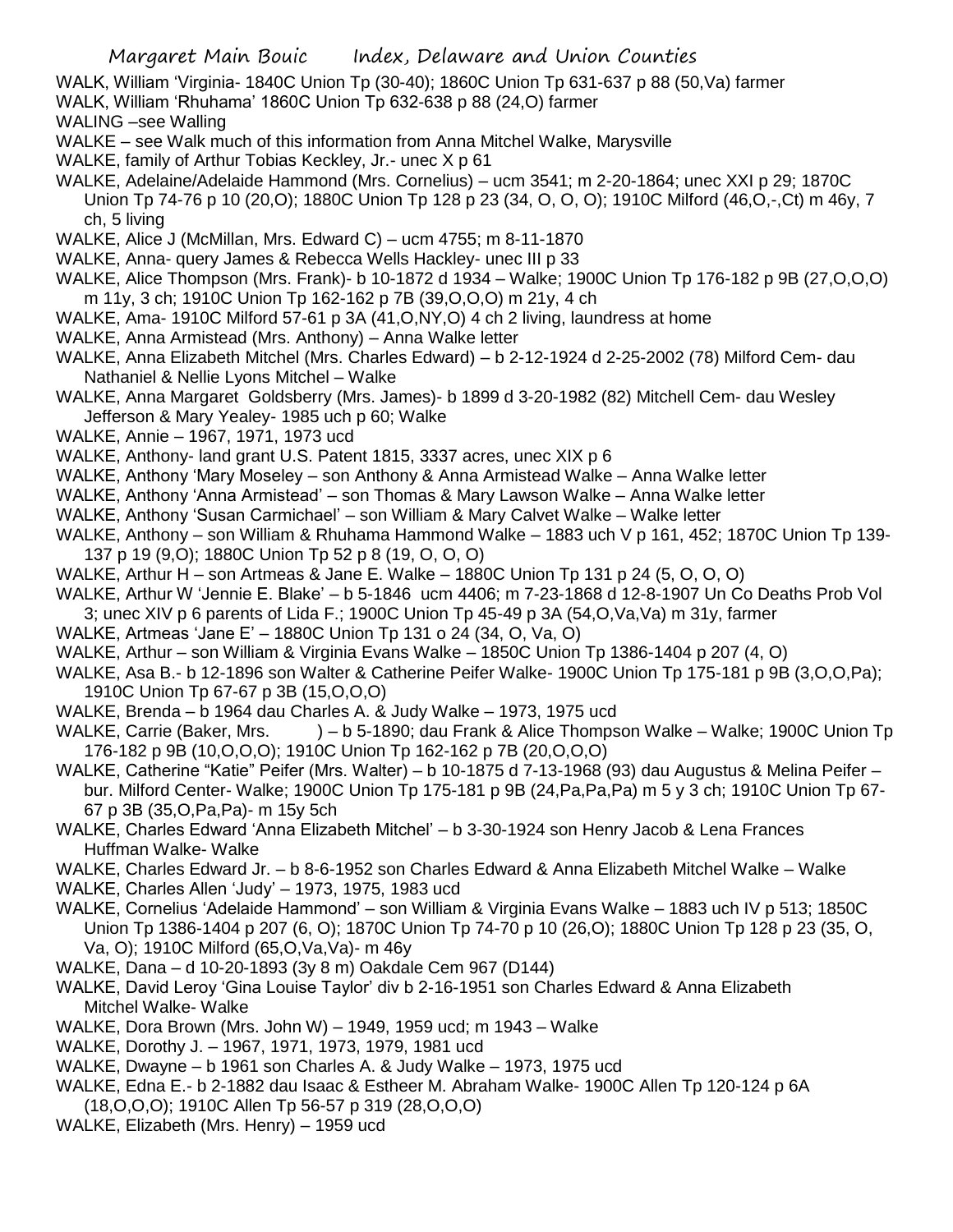- WALKE, Esther M. Abraham (Mrs. Isaac E. ) m 1-28-1868 ucm 4330 d 2-26-1926 (83y) Oakdale 3795 (B50) dau Robert B. & Margaret J. Coe Abraham; 1883 uch V p 471, 472; 1870C Allen Tp 159-152 p11 (27, O);1880C Allen Tp 125-134 p 13 (36, O, Va, O); 1900C Allen Tp 120-121 p 6A (57,O,Va,O) m 32y, 7 ch; 1910C Allen Tp 56-57 p 3A (67,O,Va,O) m 42y 7 ch 6 living
- WALKE, Fannie- 1870C Union Tp 138-137 p 19 (18,O)
- WALKE, Frances (Mrs. John)- Duncan McArthur estate- unec VI p 24, VIII p 36; uccp p 40, JB4 p 231, uccp p 24 JB2 p 4,5
- WALKE, Frank 'Gretchen Mullin''Alice Thompson'- b 1-8-1867; d 9-27-1962 bur. Milford son Cornelius & Adaline Hammond Walke; 1870C Union Tp 74-73 p 10 (3,O); 1880C Union Tp 128 p 23 (13, O, O, O); 1900C Union Tp 176-182 p 9B (32,O,O,O); 1910C Union Tp 162-162 p 7B (43,O,O,O) m 21y, farmer
- WALKE, Gina Louise Taylor (Mrs. David Leroy)- Walke
- WALKE, Gretchen Mullin (Young, Mrs. Herbert)(Mrs. Frank) dau Charles & Clara Smith Mullin – b 10-12-1909; d 8-1-1964 – Walke
- WALKE, Harold 'Letha'- 1973, 1975 ucd
- WALKE, Harriet (Evilsizor, Mrs. )- dau Walter & Catherine Peifer Walke Walke
- WALKE, Hazel (Black, Mrs. )– b 10-1804 dau Frank & Alice Thompson Walke Walke; 1900C Union Tp 176-182 p 9B (32,O,O,O) m 11y; 1910C Union Tp 162-162 p 7B (43,O,O,O) m 21y, farmer
- WALKE, Helen- dau Walter & Catherine "Katie" Walke- 1910C Union Tp 67-67 p 3B (9,O,O,O)
- WALKE, Henry A. son William & Virginia Evans Walke 1840C Union Tp 584 (5-10) 1850C Union Tp 1386-1404 p 207 (16, O)
- WALKE, Henry Jacob 'Lena Frances Huffman' b 10-16-1897; d 5-16-1978 bur. Milford; son Walter & Catherine Peifer Walke – 1967, 1971, 1973, 1975 ucd; 1900C Union Tp 175-181 p 9B (2,O,O,Pa); 1910C Union Tp 67-67 p 3B (12,O,O,O)
- WALKE, Henry P. son Artmeas & Jane E. Walke 1880C Union Tp 131 p 24 (7, O, O, O); 1900C Union Tp 45-49 p 3A (27,O,O,O) cook
- WALKE, Henry 'Elizabeth' 1949, 1959 ucd
- WALKE, Isaac 'Esther M. Abraham' m 1-28-1868 ucm 4330; son William & Virginia Evans Walke unec XXIII p 78; 1883 uch IV p 507, 511, 513, 535, V p 471, 472; 1850C Union Tp 1386-1404 p 207 (9, O); 1870C Allen Tp 159-152 p 11 (32, O); 1880C Allen Tp 125-134 p 13 (39, O, O, O); 1900C Allen Tp 120- 124 p 6A (59,O,O,O) m 32y; 1910C Allen Tp 56-57 p 3A (64,O,O,O) m 42y, farmer
- WALKE, James 1850C Union Tp 1226-1244 p 182 (1, O)
- WALKE, Jane (Stillings, Mrs. George)- 1883 uch V p 458; ucm 2921 m 9-14-1859 mt 9-21-1859
- WALKE, Jane Elizabeth Blake (Mrs. Arthur/Artmeas) b 7-1850 m 7-23-1868 ucm 4406; unec XIV p 6 1880C Union Tp 131 p 24 (30, O, Vt, Va); 1900C Union Tp 45-49 p 3A (50,O,Vt,/Va); 7 ch, 5 living; 1910C Union Tp 233-233 p 10B (60,O,Bt,Va) wid, 7 ch, 3 living
- WALKE, Jane dau William & Virginia Evans Walke 1850C Union Tp 1386-1404 p 207 (12, O)
- WALKE, Jane dau John & Dora Brown Walke 1959, 1959 ucd (14)
- WALKE, Jerry Allan 'Lois Fay Wright' b 6-2-1947 son Charles Edward & Anna Elizabeth Mitchel Walke – Walke; 1983 ucd
- WALKE, Jesse L 'Anna' d 1-24-1963 (87) bur. Milford Center son Cornelius & Adelaide Hammond Walke 1880C Union Tp 128 p 23 (5, O, O, O)
- WALKE, John A –son John W. Walke Walke
- WALKE, John Arthur 'Loiuse' 1949 ucd
- WALKE, John 'Frances'- Duncan McArthur estate- unec VI p 24, VIII p 36; uccp p 40 JB 4 p 231; uccp p 24, JB2 p 4,5
- WALKE, John W 'Margaret Butler''Dora Brown' b 2-14-1833 m (2) 1943 son Arthur & Jane Elizabeth Blake
- Walke 1949, 1959 ucd; Walke; 1910C Union Tp 233-233 p 10B (27,O,O,O)
- WALKE, Juanita Jane (Haynes, Mrs. )- dau John W. Walke Walke
- WALKE, Judy (Mrs. Charles) 1973, 1975 ucd
- WALKE, Junxes (?) son William & Virginia Evans Walke 1850C Union Tp 1386-1404 p 207 (1,O)
- WALKE, Katherine 1967 ucd
- WALKE, Latica Kay b 1968 dau Jerry Allan & Lois Fay Wright Walke Walke; 1979 ucd
- WALKE, Lena Frances Huffman (Mrs. Henry Jacob) dau Joseph Washington & Elnora Hackley Huffman – Walke
- WALKE, Leroy son Isaac & Esther M. Abraham Walke 1880C Allen Tp 125-134 p 13 (6,O)
- WALKE, Letha (Mrs. Harold)- 1973, 1975 ucd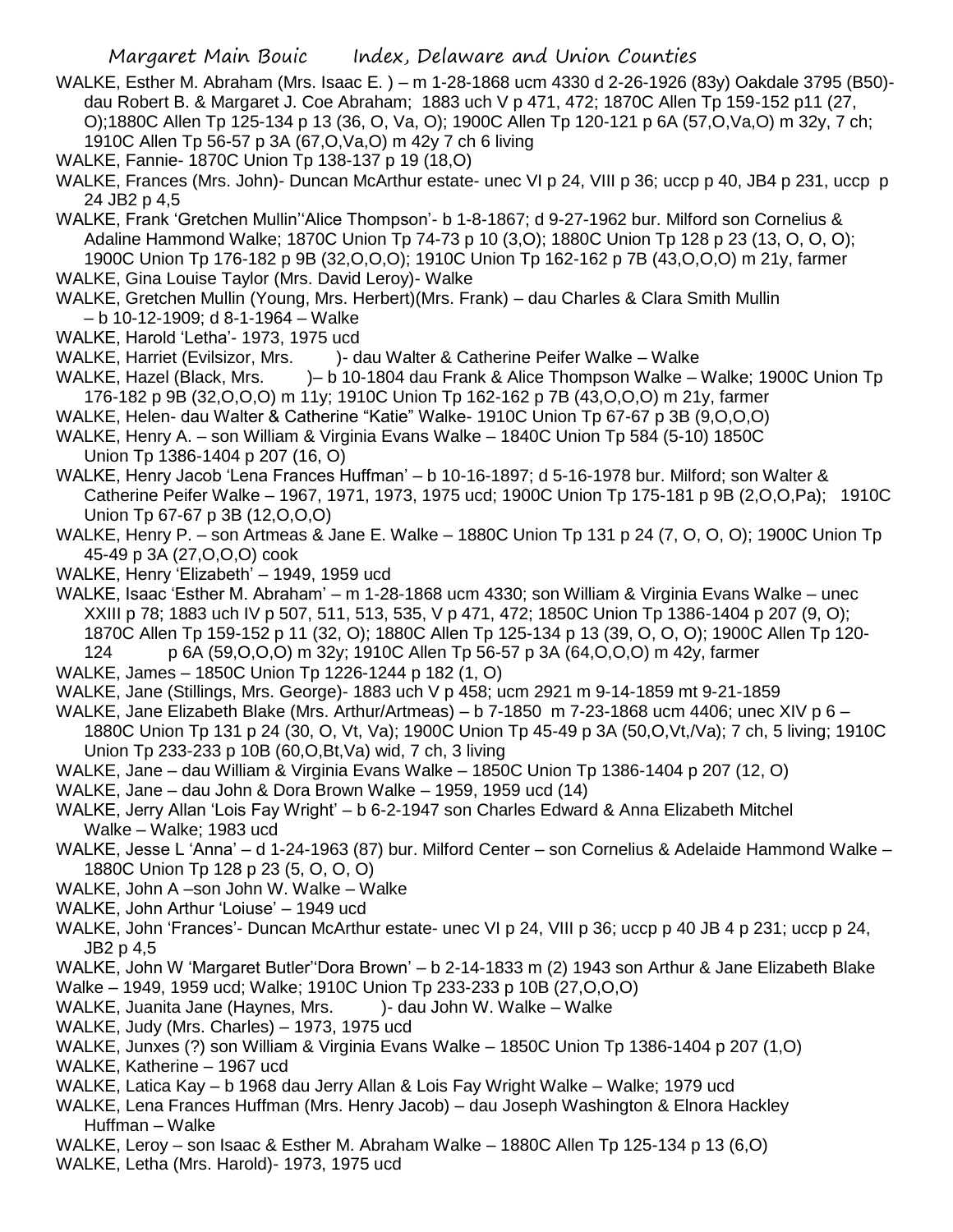- WALKE, Linda Deere Vance (Mrs. Robert Eugene) Walke; 1983 ucd
- WALKE, Lois Fay Wright (Mrs. Jerry Allan) 1979 ucd; Walke
- WALKE, Lois (Welch, Mrs. )- dau Walter & Catherine Peifer Walke Walke; 1900C Union Tp 175-181 p 9B (0/12,O,O,Pa); 1910C Union Tp 67-67 p 3B (10,O,O,O)
- WALKE, Lora May dau David Leroy & Gina Louise Taylor Walke Walke
- WALKE, Lotta –dau William & Rhuhama Hammond Walke–1870C Union Tp 139-137 p 19 (4,O); 1880C Union Tp 52 p 9 (14, O, O, O)
- WALKE, Louise (Mrs. John Arthur) 1949 ucd
- WALKE, Luanne (Czarnecki, Mrs. Marc) dau Charles Edward & Anna Elizabeth Mitchel Walke-Walke
- WALKE, Lyda F. b 8-15-1878 dau Artmeas/Arthur & Jane E. Walke unec XIV p 6; 1880C Union Tp 131 p 24 (1, O, O, O)
- WALKE, M.- son Cornelius & Adelaide Hammond Walke- 1910C Milford (26,O,O,O) m 4y
- WALKE, Margaret Butler (Mrs. John W) Walke
- WALKE, Margaret dau Isaac & Esther M. Abraham Walke 1880C Allen Tp 125-134 p 13 (8,O, O, O)
- WALKE, Martha 1949 ucd
- WALKE, Marsha b 1970 dau Charles A. & Judy Walke 1973, 1975 ucd
- WALKE, Mary dau Isaac & Esther M. Abraham Walke 1870C Allen Tp 159-152 p 11 (1,O); 1880C Allen Tp 125-134 p 13 (12, O, O, O); 1900C Allen Tp 120-124 p 6A (31,O,O,O)
- WALKE, May A.- d 8-14-1909 (40y 9m) Oakdale Cem 2217 (50B)
- WALKE, Babe b 6- -1870 dau Isaac & Esther M. Abraham Walke 1870C Allen Tp 1159-152 p 11
- WALKE, Mary Calvert (Mrs. William) Anna Walke letter
- WALKE, Mary Moseley (Mrs. Anthony) Anna Walke letter
- WALKE, Mary Lawson (Mrs. Thomas) Anna Walker letter
- WALKE, Minnie (Hardman, Mrs. Wesley) ucm 5673; m 3-30-1875; mt 3 p 11
- WALKE, Nellie (McCarty, Mrs. ) dau Walter & Catherine Peifer Walke Walke
- WALKE, Nevada dau Isaac & Esther M. Abraham Walke 1880C Allen Tp 125-134 p 13 (10, O, O, O)
- WALKE, Olive- dau Frank & Alice Thompson Walke- 1910C Union Tp 162-162 p 7B (6,O,O,O)
- WALKE, Opal (Bryan, Mrs. ) b 9-1896- dau Frank & Alice Thompson Walke- Walke; 1900C Union Tp 176-182 p 9B (3,O,O,O); 1910C Union Tp 162-162 p 7B (13,O,O,O)
- WALKE, Orran son Cornelius & Adelaide Hammond Walke 1870C Union Tp 74-73 p 10 (4,O); 1880C Union Tp 128 p 23 (14, O, O, O); see Walk
- WALKE, Orrin G.- d 1908 Un Co Probate, Deaths, Vol 3
- WALKE, Rhuhama Hammond (Mrs. William) –ucm 2851; m 3-28-1859; unec XIX p 7; 1870C Union Tp 138- 137 p 19 (31,O); 1880C Union Tp 52(43,O. NY, Conn)
- WALKE, Robert Eugene II 'Linda Deere Vance' b 8-13-1948 son Charles Edward & Anna Mitchell Walke Walke; 1983 ucd
- WALKE, Ruby Jane (Hoffman, Mrs. Richard Havard) dau Charles Edward & Anna Elizabeth Mitchel Walke Walke
- WALKE, Sanford son Isaac & Esther M. Abraham Walke 1880C Allen Tp 125-134 p 13 (1, O, O, O); 1900C Allen Tp 120-124 p 6A (21,O,O,O)
- WALKE, Sarah (Keckley, Mrs. )- dau Arthur & Jane E. Walke- 1900C Union Tp 45-49 p 3A (14,O,O,O); 1910C Union Tp 233-233 p 10B (24,O,O.O)
- WALKE, S. R. 1908 dch p 487
- WALKE, Susan V –dau William & Virginia Evans Walke 1850C Union Tp 1386-1404 p 207 (17,O)
- WALKE, Susan Carmichael (Mrs. Anthony) Anna Walke letter
- WALKE, Tonya Renay dau Jerry Allan & Lois Fay Wright Walke b 1970; 1979 ucd; Walke
- WALKE, Thomas 'Mary Lawson' Anna Walke letter
- WALKE, Virginia Evans (Mrs. William) 1840C Union tp 584 (20-30); 1850C Union Tp 1386-1404 p 207 (37,O)
- WALKE, Walter 'Catherine "Katie" Peifer' –b 11-1870 son Cornelius & Adelaide Hammond Walke 1880C Union Tp 128 p 23 (11, O, O, O); 1900C Union Tp 175-181 p 9B (29,O,O,O) m 5y; 1910C Union Tp 67-67 p 3B (40,O,O,O) m 15y
- WALKE, Wilbur- son Anna Walke- 1910C Milford 57-61 (illegibe)
- WALKE, William- uccp p 15 appr. JB 2 p 351
- WALKE, William 'Virginia Evans' son Anthony & Susan Carmichael Walke- 1840C Union Tp 584 (30-40); 1850C Union Tp 1386-1404 p 207 (43, Va)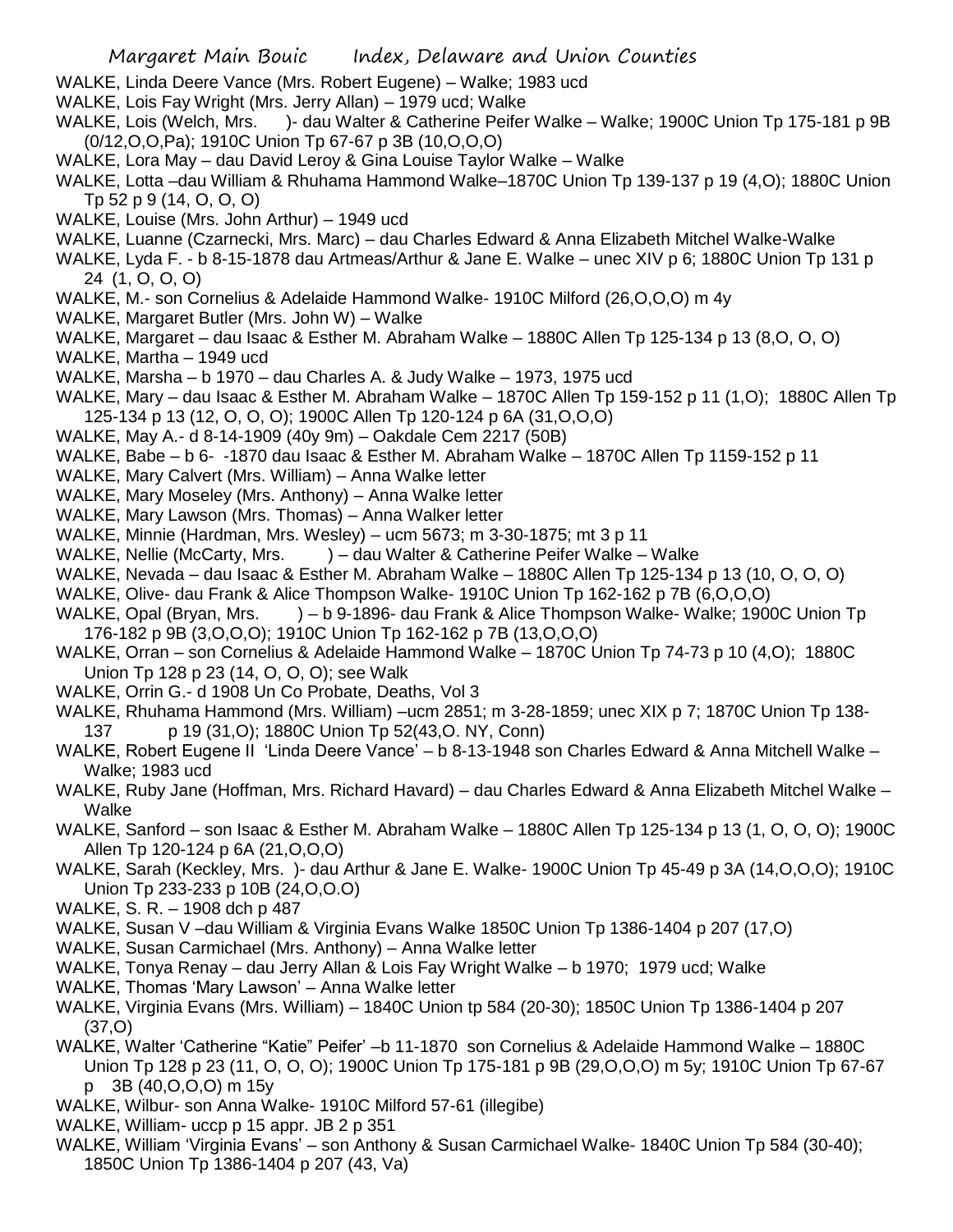- WALKE, William 1883 uch IV p 501, 534 son William & Rhuhama Hammond Walke 1870C Union Tp 138- 137 p 19 (7,O,O,O); 1880C Union Tp 52 p 9 (16, O, O, O)
- WALKE, William 'Rhuhama Hammond' m 3-28-1859; ucm 2851; unec XIX p 7; 1870C Union Tp 138-137 (34,O); 1880C Union Tp 52 p 9 (44, O, O, O)
- WALKE, William –son William & Virginia Evans Walke–1850C Union Tp 1386-1404 p 207(14, O)
- WALKE, William 'Mary Calvert' son Anthony & Mary Moseley Walke Anna Walke letter
- WALKENSHAW, C. E. 'Sarah Ann Fletcher'- d Pa; dg 6-29-1909. Cry Ab p 41
- WALKENSHAW, Sarah Ann Fletcher (Mrs. C. E.)(Crouch, Mrs. William Albert)- b 10-24-1840 Zanesville d 6- 19-1909(68-7-26) Baptist Cem, Horseshoe Pike- dg 6-29-1909 Cry Ab p 41
- WALKER, research at Delaware Lib. by Linda Turner- delge 2004 p 43; by Judy/Glenn Lutzweit, delge 1995, XI p 83
- WALKER, --------Cherington p 7; Fowler p 33; 1pc p 7; Nash p 184
- WALKER, —family of Bonnie Jay Headington #330, unec XI p 25; family of Nona Henry # 115, unec V p 13; family of Larry Baughman- unec XXIII p 21
- WALKER, Abigail Rose (Mrs. Lucius) m 10-14-1860 dcm
- WALKER, Abraham- d 2-15-1900. Cry Ab p 9 -son David, brother Joseph & Cornelius- dg 1-7-1910,. Cry Ab p 84
- WALKER, Abram- 1870C Trenton Tp 508 (9)
- WALKER, Ada E (Lane, Mrs. Charles R) d age 84; bur. Trenton Cem Walker
- WALKER, Ada Pabst 7 p 31
- WALKER, Mrs. A. d 10 -1856; mt 10-8-1856; 1880 dch p 264
- WALKER, A. B. Madison Countian living in Iowa- unec VIII p 31
- WALKER, Adaline (Thorp, Mrs. ) (Mrs. Pinckney) m (2) 7-6-1858 dcm; 1837 d 1884 Oak Grove Cem – Powell p 443
- WALKER, Addie Florence (Wingate, Mrs. Albert Douglas)- m 121-25 -1890 unec VI p 47
- WALKER, Adele Rockwell (Ickes, Mrs. Donald) b 5-6-1917; m 6-20-1942 dau Allan Lee & Florence Rockwell Connelly Walker – Weiser p 206
- WALKER, Adolpha- 1870C Thompson Tp 495 (31)
- WALKER, Albert- d 1-29-1893 (66) son William & Susan Markley Walker- dg 2-3-1893, Cry Ab p 113
- WALKER, Alex- delinquent tax, 1822- delge 1994, X p 40, 79
- WALKER, Alex- 1870C Delaware Town 326 (23\*)
- WALKER, Alexander- d 9-2-1895 Un Co Probate Deaths, Vol 3
- WALKER, Alexander, War of 1812; delge 1994, X p 34
- WALKER, Alexander 'Mary Adolphia Utley' m 11-28-1858 dcm; 1883 uch IV p 535; son Alexander & Margaret Cain Walker b 3-16-1821
- WALKER, Alexander Stephen- b 1-19-1986 son Steve & Cathy Hall Walker- Walker
- WALKER, Alex B. 'Barbara' 1971, 1980 dcd; Sbc p 47
- WALKER, Alexander- 1870C Thompson Tp 495 (49\*)
- WALKER, Alexander 'Elizabeth Scott'- b 12-15-1779 m 12-22-1803 d 10-19-1848 Ky- ped Florence Elizabeth Reed Lane 20; unec XXIII p 9
- WALKER, Alexander 'Margaret Cane or Cain' d 4-19-1827; 1883 uch V p 654; 1830C Sunbury Tp; Pabst 5 p 3; bur. Sunbury Cem- Powell p 30
- WALKER, Alexander dcq Bernice Utley Webb 28; 1880 dch p 834; 1908 dch p 407, 412;
- 1820C Haromont Tp;1835 men p 33 #63 p 57 Harmony Tp
- WALKER, Alexander 'Mary Adolphia Utley.'- b 3-16-1821 m 11-28-1858 dcm- son Alexander & Margaret Cain Walker- 1883 uch IV p 535; 1880C Leesburg Tp 269-269 p 188 (59.O,O,O)
- WALKER, Alfred Raymond 'Dorothy Lucile Mettler' b 4-5-1906; m 3-3-1928 son William & Dora Fritche Walker – Weiser p 65
- WALKER, Adelaide Elliott (Mrs. Hobart Alexander) Weiser p 204
- WALKER, Alexander- Tax duplicate, Sunbury Tp, delge VII p 48
- WALKER, Alexander Stephen- b 1-19-1986- son Steve & Cathy Hall Walker- Walker
- WALKER, Alice- d 4-2-1984 (91) Dublin Cem- Walker
- WALKER, Alice (Garee, Mrs. ) dau Ida Mae Walker Walker
- WALKER, Alice- dau George & Catherine Walker- 1860C Darby Tp 459-461 p 65 (8,O)
- WALKER, Alice M. (Mrs. Harley D) m 62y- Walker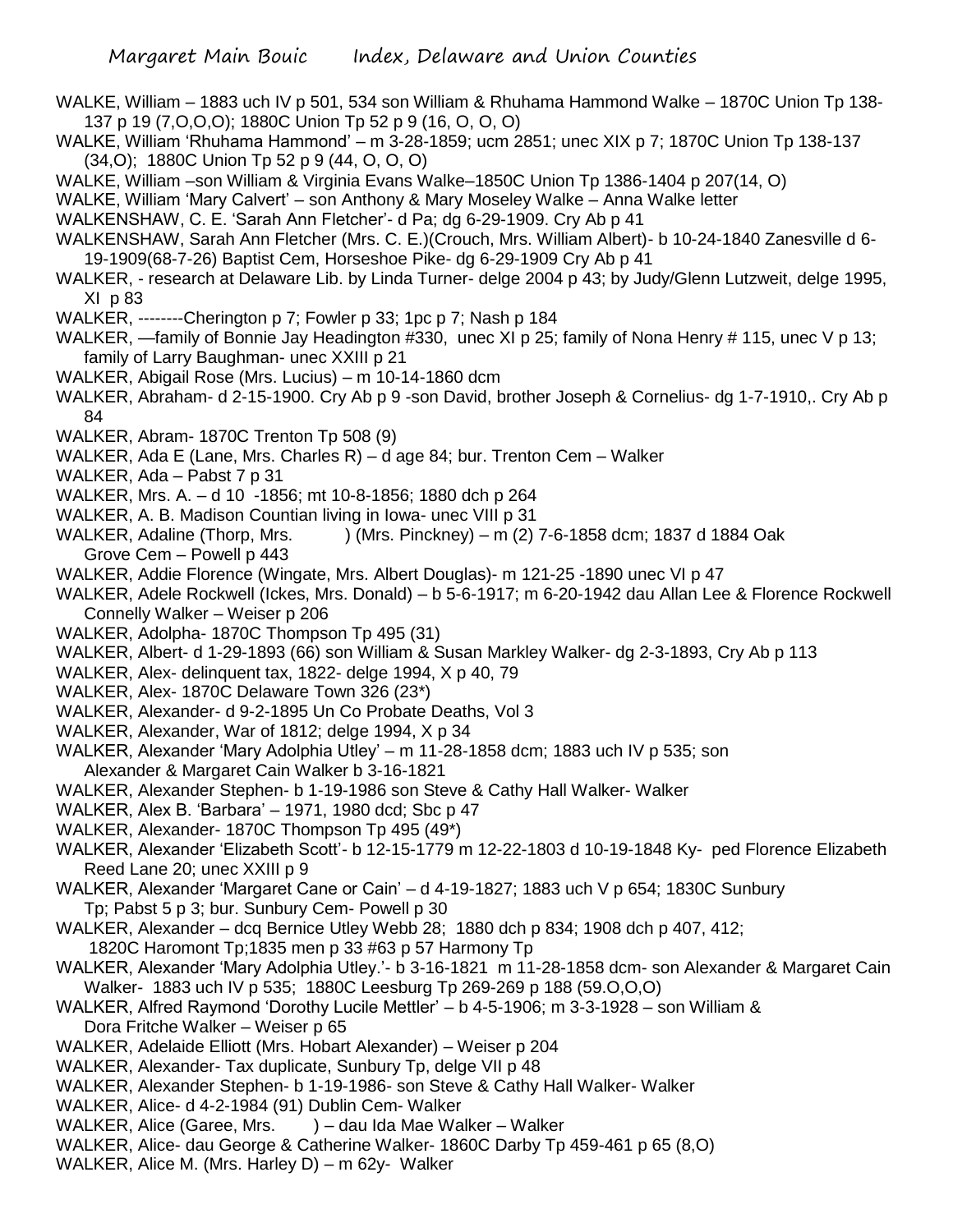- WALKER, Alice Marie (Mateer, Mrs. Gary Lee) b 5-22-1942; m 6-4-1960; McKitrick p 337
- WALKER, Alice (Horn, Mrs. Walter or Walton) m 11-19-1879; ucm 6502
- WALKER, Allan Lee 'Florence Rockwell' b 10-1-1882; m 6-17-1916 son Jerome & Helen Elisa Oakley Walker – Weiser p 206
- WALKER, Allan Lee 'Ruth Eleanor Hansen' b 4-20-1921; m 3-24-1945 son Allan Lee & Florence Rockwell Walker – Weiser p 206
- WALKER, Allen Justin- b 6-25-1983 (2-1985)- son Allie & Jerrie Walker- Walker
- WALKER, Allie 'Nellie Hagar' Walker-
- WALKER, Allie 'Jerrie'- Walker, son Alvin J. Waler- parents of Jacob Lee Walker- Walker
- WALKER, Alton M son Otis Merle & Mabel Iona Hupp Walker Walker
- WALKER, Alvin J. son Holly B. & Grace Headlee Walker Walker
- WALKER, Alma Solden (Mrs. Glen Harvey) m 1940 Maugans Anc p 173
- WALKER, A. M. (Webster, Mrs. R. J.)- m 3-8-1870 dcm 45; delge 1999 p 41
- WALKER, Amy Francis (Brown, Mrs. Enry Moore) b 10-13-1876 d 9-12-1937 dau Jerome & Helen Eliza Oakley Walker – Weiser p 206
- WALKER, Andrew son Andrew & Margaret Walker 1850C Delaware Town 948 p 76 (12, O)
- WALKER, Andrew 'Margaret' 1835 men p 17 # 74 p 25, Brown Tp; 1850C Brown Tp 2949 p 162 (48, Va); dpc p 75
- WALKER, Andrew b 5-27-1797; d 6-27-1799 son Jon & Mary Walker Maugans Anc p 170
- WALKER, Angeline (Searles, Mrs. Warren V) m 12-10-1865 dcm; dau Isaac & Susanna Walker
- 1880 dch p 835; 1850C Trenton Tp 875 p 72 (10, O)
- WALKER, Anita Kay dau Raymond & Murfield Walker Walker
- WALKER, Ann E.- 1870C Thompson Tp 495 (9)
- WALKER, Ann (Bennett, Mrs. William F.)- b 9-10-1838 m 3-8-1866 dcm 796 d 2-18-1915 dau Robert & Sarah Walker; delge 1995, XI p 13; dg 2-26-1915, Cry Ab p 20
- WALKER, Ann (Knoll, Mrs. Nicholas) b 1941; m 1964 Maugans Anc p 173
- WALKER, Anna (Mills, Mrs. John) 1961 dcd; Powell p 310
- WALKER, Ann (McKittrick, Mrs. Robert) d age 85 Reading, Pa McKitrick p 408
- WALKER, Ann E (Conklin, Mrs. Charles S) m 2-9-1854 dau Anthony & Mary Walker 1850C Delaware Town 948 p 76 (20, O)
- WALKER, Anna Ashburn (Mrs. Judge William R.)- 1985 uch p 111
- WALKER, Anna (Campbell, Mrs. Andrew J) ucm 5045; m 1-17-1872
- WALKER, Anna Jones (Mrs. James H) dau Francis & Mary Bebb Jones 1908 dch p 558
- WALKER, Anna Katherin Rubey (Mrs. John II) b 1817 d 1907 dau Michael & Catherine Martyl Rubey- ped Verna Forbes Willson, 11, unec XI p 52
- WALKER, Anna (McKittrick, Mrs. Samuel) m 6-29-1825; d 1-27-1850 McKitrick p 372, 373
- WALKER, Anna (Willey, Mrs. ) dau Kenneth E. & Carolyn Hartman Walker Walker
- WALKER, Anna Zeigler (Mrs. Clay) dau Frederick & Sarah Beber Ziegler 1908 dch p 739
- WALKER, Anthony 'Mary' m July 1829, dcga p 46, Del Pat & Fr Chron; 1880 dch p 200, 319, 320, 546; 1908 dch p 76, 109, 869; Common Pleas Journal, 1854, delge 1993, IX p 18; Pabst 8 p 9, 44; delge 1994, X p 11; merchant Delaware, 1820-1830, delge 1993, IX p 53; 1850C Delaware Town 948 p 75 (40, Mi);
- WALKER, Anthony Scott d 2-24-1974 twin son Raymond & Murfield Walker Walker
- WALKER, Anthony b 1787; d 1855 Oak Grove Cem Powell p 444; 1976 dch p 12; dcga p 29l candidate for sheriff; delge VII, 1991 p 27; 1835 men p 24 164 p 39 Delaware Tp; father of Helen Walker Culbertson, dg 6-27-1905, Cry Ab p 33
- WALKER, April Barnett b 1967 dau John R. & Mildred J. Bennett Walker Walker; 1967, 1971, 1973, 1975, 1983 ucd
- WALKER, Father A. O. 1880 dch p 403; 1908 dch p 253
- WALKER, Ardith Parks (Mrs. Donald Eugene) m 11-19-1948 Weaver (129415)
- WALKER, Aubrey- brother Harley D. Walker- Walker
- WALKER, Augustus son Anthony & Mary Walker 1850C Delaware Town 948 p 76 (10, O)
- WALKER, Augustus C.- 4th O.V.I. Oak Grove Cem, delge VII, 1992 p 25
- WALKER, Augustus P 1908 dch p 407
- WALKER, -----------(Grabes, Mrs. Eugene) dau Holly B. & Grace Headlee Walker Walker
- WALKER, Barbara Rice (Mrs. John)- ped Verna Forbes Willson 21; unec XI p 52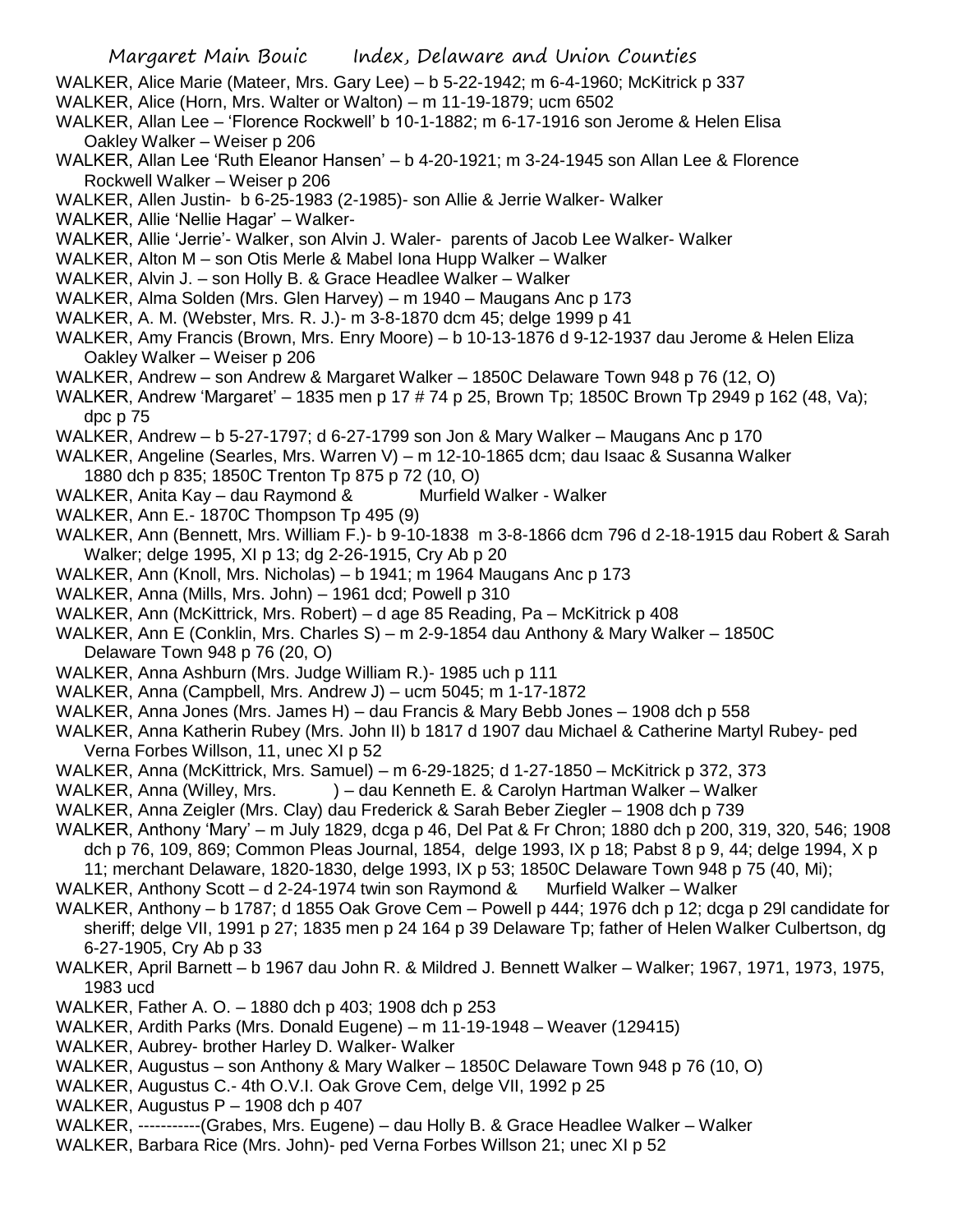- WALKER, Barbara (Staub, Mrs. Edmund) b 7-7-1911; m 5-16-1931 dau Hobart Alexander & Jessie Olcott Walker – Weiser p 205
- WALKER, Barbara A. dau Andrew & Margaret Walker (Hackett, Mrs. Thomas) m 10-14-1852 dcm; dg 10-15-1852, Wight p 78; 1850C Brown Tp 2949 p 162 (19, O)
- WALKER, Barbara L (Mrs. James E) 1980 dcd
- WALKER, Barbara (Mrs. Alex B) 1971, 1980 dcd
- WALKER, Barclay Walker
- WALKER, Bart D son Delano L & Marjorie Walker b 1960; 1961, 1969, 1971, 1980 dcd
- WALKER, Becky b 1970 dau Don & Lois Walker 1975 ucd
- WALKER, Benjamin- Revolutionary Ancestor of Neds family- 1985 uch p 103
- WALKER, Benjamin- delinquent tax, 1822, non-resident- delge 1994, X p 74
- WALKER, Benjamin 'Hannah Linton'- m 10-21-1819 Madison Col unec IV p 51
- WALKER, Benjamin 'Lottie A. Hough'- m 10-15-1963 dcm
- WALKER, Benjamin b 1978 son Richard & Jane Sue Walker 1979, 1981 ucd
- WALKER, Benjamin Rufus'Minnie Ellen Aiken'- Walker
- WALKER, Bernard J. 'Leona Evans' div ' ' son Otis Merle & Mabel Iona Hupp Walker; Bovey 4; opc 801; McKitrick p 270
- WALKER, Bernard H. 'Cora Emma Ward' m 10-16-1940 Weaver (129411)
- WALKER, Bertha E.- d 11-1-1904 (25-11-12) Sunbury- dcdeaths
- WALKER, Bessie (Meola, Mrs. )- dau Benjamin Rufus & Minnie Ellen Aiken Walker- Walker
- WALKER, Beth- dau Kermit Walker- Walker
- WALKER, Bethany Marie b 12-24-1979 dau Charles V. & Cynthia L. Hesson Walker 1981, 1983 ucd-**Walker**
- WALKER, Betty (Mrs. John N) 1961 dcd
- WALKER, Betty Jane Whisman (Mrs. Leonard) Wallker
- WALKER, Betty Jane Ayres (Mrs. John William) b 10-16-1931; m 10-23-1949 Weiser p 66
- WALKER, Beulah (Mrs. Robert E) 1979 ucd
- WALKER, Rev. Bill- founder of Faith Baptist Temple, Paver-Barnes Rd.- Walker
- WALKER, Blanche Shirk (Mrs. Grover C) b 2-12-1894; m 1914; d 9-25-1976 dau Elwood & Sarah Skidmore Shirk – bur. Oakdale Cem - Walker
- WALKER, Blair 'Rhea Blanche Ross' m 4-17-1948 Weiser p 417
- WALKER, Blanche (Gallant, Mrs. Ellis F.)- 1976 dch p 376
- WALKER, Bonita (Mrs. Chris) 1979 ucd
- WALKER, Bradley Dean b 10-27-1956 son Philip Leon & Carollyn Downton Walker Weiser p 67
- WALKER, Brad 'Brenda' grandson Henry Walker Walker
- WALKER, Brenda (Mrs. Brad) Walker
- WALKER, Brian (Bryan) b 1959 son Mary J. Walker 1967, 1973, 1975 ucd
- WALKER, Brian Paul b 7-12-1978 son Stephen Walker
- WALKER, Bruce Dale b 10-6-1957 son Philip Leon & Carolyn Downton Walker Weiser p 67
- WALKER, Burton E 'Patricia' 1961, 1969, 1971, 1980 dcd WALKER, Mrs. C. A. 1908 dch p 178
- WALKER, Cadamus 'Ellen Field' ucm 1536; m 6-2-1850 ucm 1536; unec VII p 60, XIV p 17;
- 1850C Claibourne Tp 204 p 32 (24, England)
- WALKER, Cadwallader 1883 uch V p 498
- WALKER, Capt. 1883 uch IV p 439
- WALKER, Carl son Harlow L. & Carole Walker 1961 dcd (2)
- WALKER, Carmon J. Walker
- WALKER, Carol (Mrs. Delano L) 1969, 1971 dcd
- WALKER, Carol (Douglas, Mrs. Frank)- sister Kermit Walker- Walker
- WALKER, Carol (Mrs. John)- Walker
- WALKER, Carole (Mrs. Harlos L) 1961 dcd
- WALKER, Caroline- 1870C Berkshire Tp 219 (54\*)
- WALKER, Caroline- b Rhode Islard d 3-27-1903 (88) Galena- dcdeaths
- WALKER, Caroline (Willard, Mrs. Charles) m 9-8-1847 dcm; dg 9-17-1847, Wight p 26
- WALKER, Carolyn Hartman (Mrs. Kenneth)(Zimmerman, Mrs. ) d (64); Pabst 8 p 27, 30, 31; Walker
- WALKER, Caroline (Mrs. Richard K) 1850C Trenton Tp 846 p 71 (32, RI); hadc p 54
- WALKER, Carolyn- dau Virginia Tharp Ballard, step-dau Stanley Ballard- 1985 uch p 7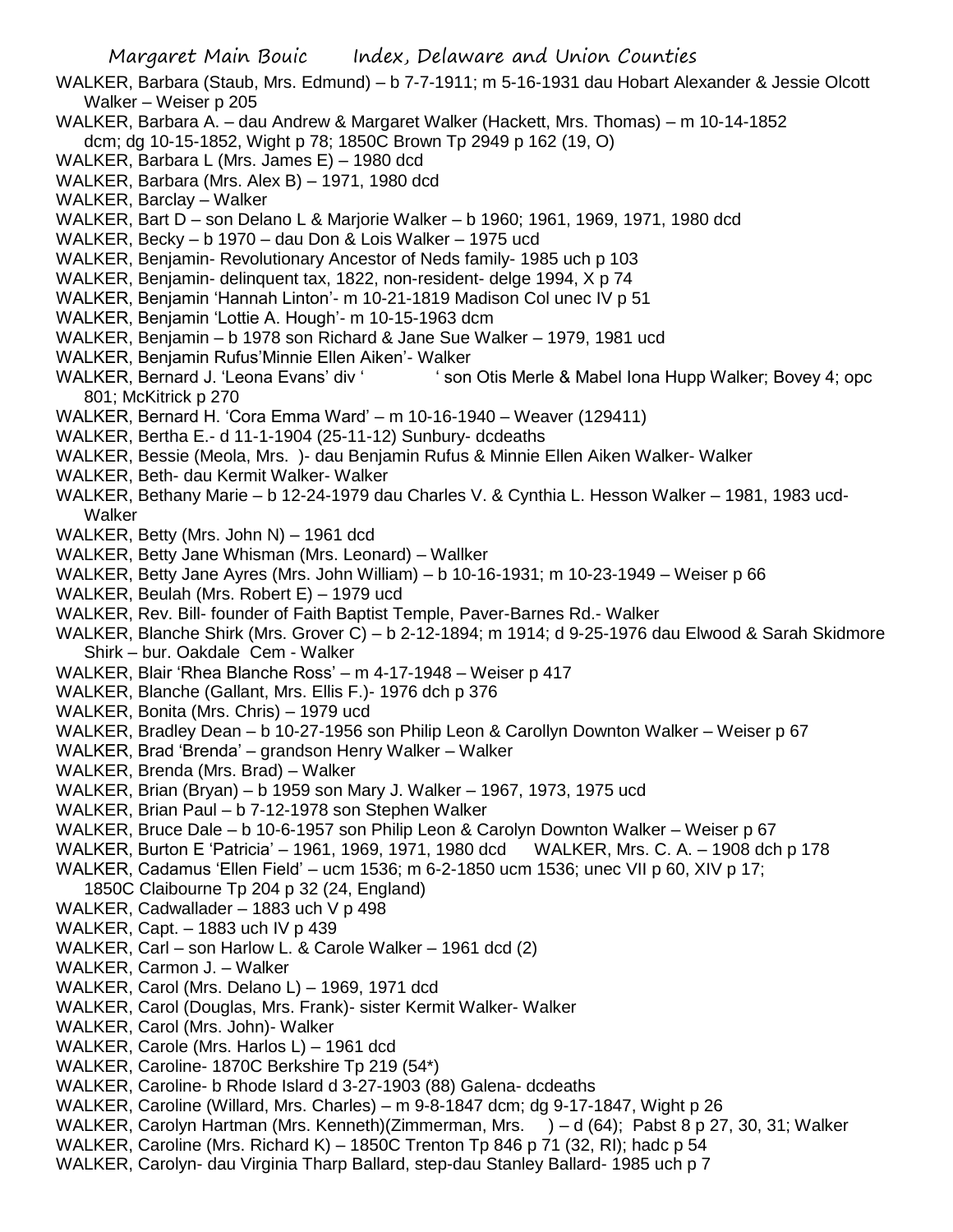- WALKER, Carolyn Sue Bateman (Mrs. Robert Edwin) m 10-3-19 dau Mrs. Esther Bateman Walker
- WALKER, Carol Sue Hunter (Mrs. John Ronald m 6-8-1974 dau Richard W. Hunter Walker WALKER, Carolin (Frasier, Mrs. Clyde) – Weiser p 611
- WALKER, Carrie b dau Curtis Walker- admitted 10-19-1884 (7y) return to paremts 1-2-1885
- WALKER, Carrie Ines Maine (Mrs. John L) Asp 23971 b 1872; d 1954; Marlborough p 184
- WALKER, Carrie Main (Mrs. )- dau Mrs. Marion Main- dg 6-10-1904, Cry Ab p 251
- WALKER, Carrie (Wagner, Mrs. John A) Weiser p 782
- WALKER, Catherine- 1870C Trenton Tp 508 (2)
- WALKER, Catherine dau Isaac & Susanna Walker 1850C Trenton Tp 875 p 72 (20, O)
- WALKER, Catherine Dutcher (Mrs. Cornelius) m 2-15-1848 dcm; 1870C Trenton Tp 508 (45)
- WALKER, Catherine Carpenter (Mrs. William) m 8-22-1839 dcm; dcw Bk p 362
- WALKER, Catharine (Ellis, Mrs. Elijah)- m 10-1-1837 Madison Col unec IX p 5
- WALKER, Catharine Henson (Mrs. Henry)- m 3-16-1865 dcm
- WALKER, Catherine 1850C Delaware Town 1043 p 82 (18, O)
- WALKER, Catherine 1850C Trenton Tp 885 p 72 (26, NY)
- WALKER, Catherine (Priest, Mrs. ) dau Ida Mae Walker Walker
- WALKER, Cathianna dau Harlos L. & Carole Walker 1961 dcd (3)
- WALKER, Cath(e)rine (Mrs. )- b 4-1834; to US 1844; 1860C Darby Tp 459-461 p 65 (29,Scotland); 1900C Darby Tp Unionville 38-29 p A2 (66,Scotland,Scot,Scot) wid, 6 ch 3 living
- WALKER, Cathy Jean b 3-6-1950 dau Randall Oakley & Mary Ruth Moult Walker Weiser 205
- WALKER, Cathy Hall (Mrs. Steve)- parents of Alexander Stephen Walker- dau Robert & Teresa Hall- Walker
- WALKER, C. D. d 8- -1967 (85) brother George Walker
- WALKER, Charity Dove (Mrs. Elijah)- b 1816 d 1890, ped Tracy L. English # 31 21, unec III p 56
- WALKER, Charlene (Neds, Mrs. Adrian)- parents of Eugene Neds- 1985 uch p 103
- WALKER, Lt. Charles b 1840; d 1862 Oak Grove Cem. son Anthony, dg1-16-1863, dg 1-23-1863, Cry Ab p 28; 5th O.V.I. delge VIII, 1992 p 25; Powell p 444; 1908 dch p 407
- WALKER, Charles son Anthony & Mary Walker 1850C Delaware Town 948 p 76 (12, O)
- WALKER, Charles C- b 5-26-1857; d 9-14-1857 son Robert & Sarah
- WALKER, Charles 'Edna Scott'- Walker; parents of Nancy Walker
- WALKER, Charles 'Eva Overfield' Walker
- WALKER, Charles son Joseph Walker Walker
- WALKER, Charles L son Rev. Frank L & Nann Walker Walker
- WALKER, Charles P.- 1870C Porter Tp 455 (6)
- WALKER, Charles P. -heir of John Walker, tax duplicate, Trenton Tp 1890;91, delge 1999 p 79
- WALKER, Charles 'Phyllis'- son Pearl & Doris Andrews Walker- Walker
- WALKER, Rev. Charles R Walker
- WALKER, Charles R. 'Eunice'- b 1866 d 11-14-1918 York Cem C49 p 81
- WALKER, Charles R. 'Eva'- 1910C Liberty Tp un Co 220 (41,ILL,O,O) m 19y, farmer
- WALKER, Charles V 'Cynthia L'- b 1951 son Loris B. & Frances C. Moats Walker Walker; 1959, 1967, 1971, 1973, 1975, 1979, 1981 ucd
- WALKER, Charles Sargent b 1878; d 1905 bur. Delta O. son Octavious Augustus & Margaret Rowland Walker – Maugans Anc p 174
- WALKER, Charles W 'Helen Sink' –d 12-9-1978 (60) bur. Oakdale Walker
- WALKER, Charles W nephew Edith A. Walker Walker
- WALKER, Charlotte b 1840; d 1860 Oak Grove Cem Powell p 443; dau William Walker; 1850C Delaware Town 1139 p 86 (11, O)
- WALKER, Charlotte A. Hough (Mrs. Benjamin B) d Wednesdau (76y) dg 12-4-1914, Cry Ab p 162; dau Orsamus Daniel & Coringha Charlotte Thrall Hough – 1880 dch p 684; 1908 dch p 713; Monnett p 17
- WALKER, Charlotte Carter (Mrs. Isaac) ucm 2170; m 9-13-1854, m slip unec VIII p 20
- WALKER, Charlotte Ferguson (Mrs. Elton)- d Sat. Columbus State Hospital; dg 3-4-1913, Cry Ab p 20
- WALKER, Charlotte Pearce Pabst 8 p 4
- WALKER, Charlotte b 1973 dau Richard & Janet Sue Walker 1979, 1981, 1975, 1983 ucd
- WALKER, Charlotte (Mrs. Samuel)- 1870C Liberty Tp Un Co 91 p 11 (34,O)
- WALKER, Christy son Holly B. & Grace Headlee Walker Walker
- WALKER. Chris 'Jody'- son Ronald & Virginia Streng Walker- Walker
- WALKER, Chris 'Nancy'- son Helen Walker- Walker; parents of Melissa Nicole Walker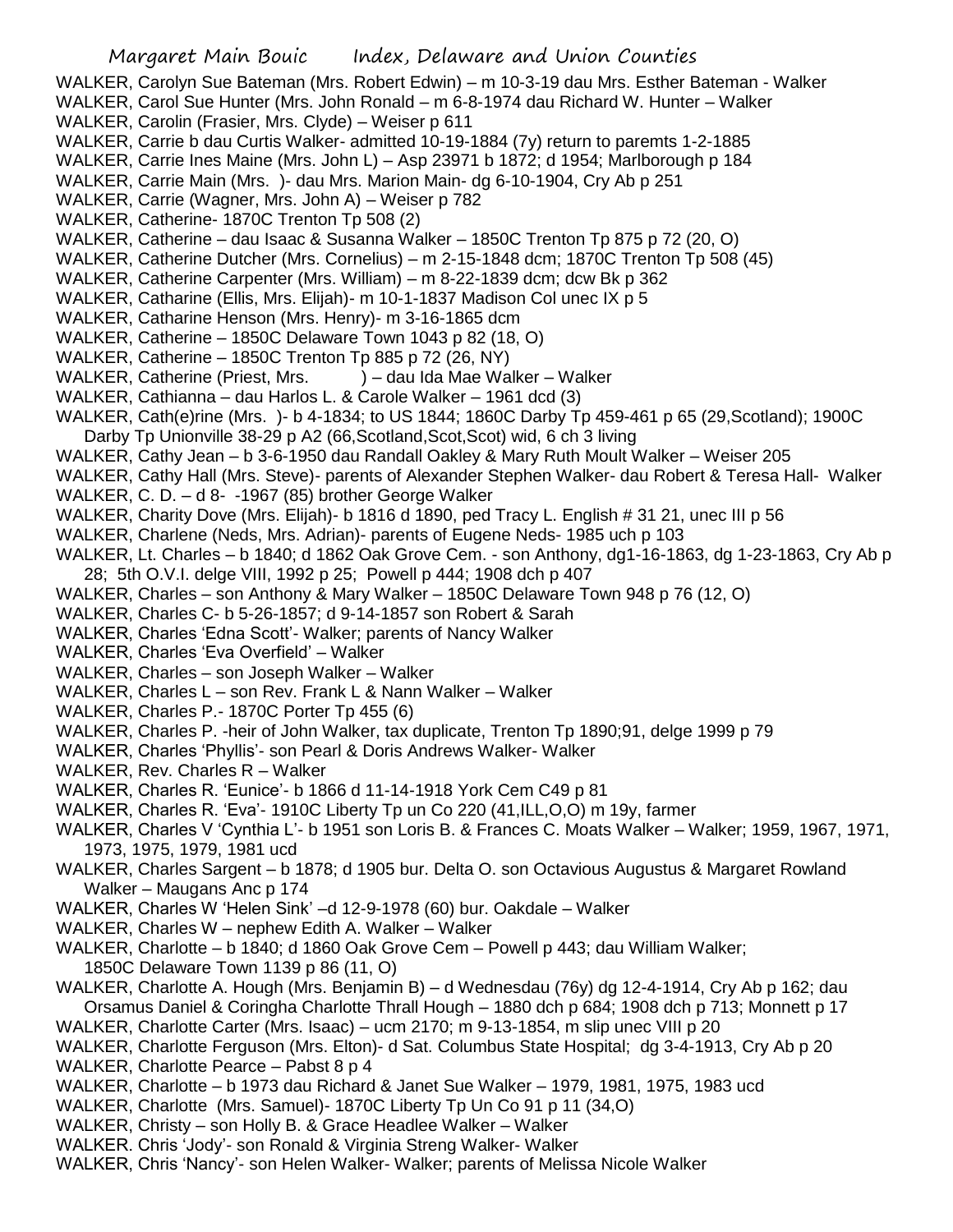- WALKER, Chris b 1966 ch Wilbur F. & Marden J. Walker 1980 dcd
- WALKER, Chris 'Regena' 'Bonita' 1971, 1973, 1975, 1979 ucd
- WALKER, Christine dau Raymond & Murfield Walker Walker
- WALKER, Christine (McNett, Mrs. ) dau George & Lena Walker- Walker
- WALKER, Christy B.- ch Holly B. & Grace Headlee Walker- Walker
- WALKER, Chuck 'Lissa'- 1980 dcd
- WALKER, Clara M (Wilcox, Mrs. ) dau Charles & Eva Overfield Walker Walker; 1910C Liberty Tp Un Co 220 p 9A (12,O,O,O)
- WALKER, Clarence R 'Virginia' 1961 dcd
- WALKER, Clarence son Clarence R. & Virginia Walker 1961 dcd (18)
- WALKER, Clarence Allen 'Edna Louise Quate' b 9-16-1904; m 9-6-1936 son William & Dora Fritche Walker Weiser p 65
- WALKER, Clarence- son Thomas & Rebecca Ann Bailey Walker- Powers clipping (Rebecca)
- WALKER, Clarissa M. (Hamm, Mrs. John J.)- b 3-3-1841 m 5-12-161 d 4-1-1870; dcc Loyd Easton 11
- WALKER, Claud J 'Pauline' 1961 dcd
- WALKER, Clay 'Anna Zeigler' -1908 dch 739
- WALKER, Connie (Mrs. James) Walker
- WALKER, Cora Mae Freshwater (Mrs. David) 5-1-1870; d 1902 bur. Pa dau Elias & Martha Belle Kennedy Freshwater- Freshwater p 130, 131
- WALKER, Cora Emma Ward (Morris, Mrs. David)(Mrs. Bernard) m (1) 8-8-1922 (2) 10-16-1940 dau E. O. & Etta Catherine Sabins Ward – Weaver 129411
- WALKER, Cornelia Carey Thurston (Mrs. Henry Slade) b 4-22-1820 dau Charles & Margaret Fish Thurston Asp 187-5
- WALKER, Cornelius- 1870C Trenton Tp 508 (11)
- WALKER, Cornelius 'Catherine Dutcher' m 2-15-1848 dcm; 1870C Trenton Tp 508 (70\*); Tax duplicate, Sunbury Tp, delge VII, 1991 p 48; Common Pleas Journal, delge 1993, IX p 19
- WALKER, Cornelius son David, brother Abraham Walker; dg 1-7-1910 Cry Ab p 84; 1850C Trenton Tp 886 p 72 (48, NY)
- WALKER, Curtis 1883 uch IV p 520
- WALKER, Curtiss H son John & Elisabeth Pierce Walker dumch p 120; Children's Home Tape p 4; 1860C Liberty Tp Un Co 1053-1063 p 144 (12,O)
- WALKER, Cynthia L. Mrs. Charles V) 1979, 1981, ucd
- WALKER, Daisy (Hart, Mrs. Elbridge Joseph)(Rittenhouse, Mrs. Bernard) dau Alexander & Mary Woolan Walker – Newhouse p 42
- WALKER, Daisy Dell b 3-11-1875 dau Alexander & Mary Adolphia Utley Walker 1883 uch V p 448
- WALKER, Dale- son Benjamin Rufus & Minnie Ellen Aiken Walker- Walker
- WALKER, R, Dale son R. Gordon & Mary Jane Johnson Walker Maugans Anc p 138; Walker
- WALKER, Daniel 'Frances Adelia Maine' m 11-6-1853 Asp (1163)
- WALKER, Daniel Arthur 'Maybin Gardner' b 7-28-1898; m 9-22-1925 Nash p 330, 332
- WALKER, Daniel Arthur Jr. b 2-16-1931 son Daniel Arthur & Maybin Gardner Walker Nash p 330
- WALKER, Daniel D 'Sarah Crotinger' ucm 343; m 2-5-1835; unec III p 7
- WALKER, Daniel 'Ludi'- brother Lawrence M. Walker, Sr.- Walker
- WALKER, Daniel William ,Rose Ellen Nash' b 11-13-1863 d 5-6-1943 Nash p 329, 330
- WALKER, Danny Lee b 10-22-1953 son John William & Betty Jane Wyres Walker Weiser p 66
- WALKER, Darlene (Mrs. Donald)- Walker
- WALKER, David- Trenton Tp 1890/91 tax duplicate- delge 1999 p 79
- WALKER, David Gerald b 1-14-1949 son John William & Gertrude Millsap Walker Weiser p 67
- WALKER, David b 1968 son Alex B. & Barbara Walker 1979 ucd; 1980 dcd
- WALKER, David 'Cora Mae Freshwater' Freshwater p 130, 131
- WALKER, David son David David & Cora Mae Freshwater Walker Freshwater p 131
- WALKER, David son Cornelius Walker 1850C Trenton Tp 886 p 72 (19, O); 1870C TrentonTp 508 (40)
- WALKER, David 'Mary'- parents of David S. Walker- dg 1-11-1910. Cry Ab p 84
- WALKER, David (12-1980) son Ross W. & Judy Woods Walker Walker
- WALKER, David S. 'Rosa Needles'- b 3-1-1873 d 1-1-1910 (36-10-1) son David & Mary Walker- dg 1-11-1910, Cry Ab p 84
- WALKER, David Wells vs William Walker- Aug. 1844, unec X p 54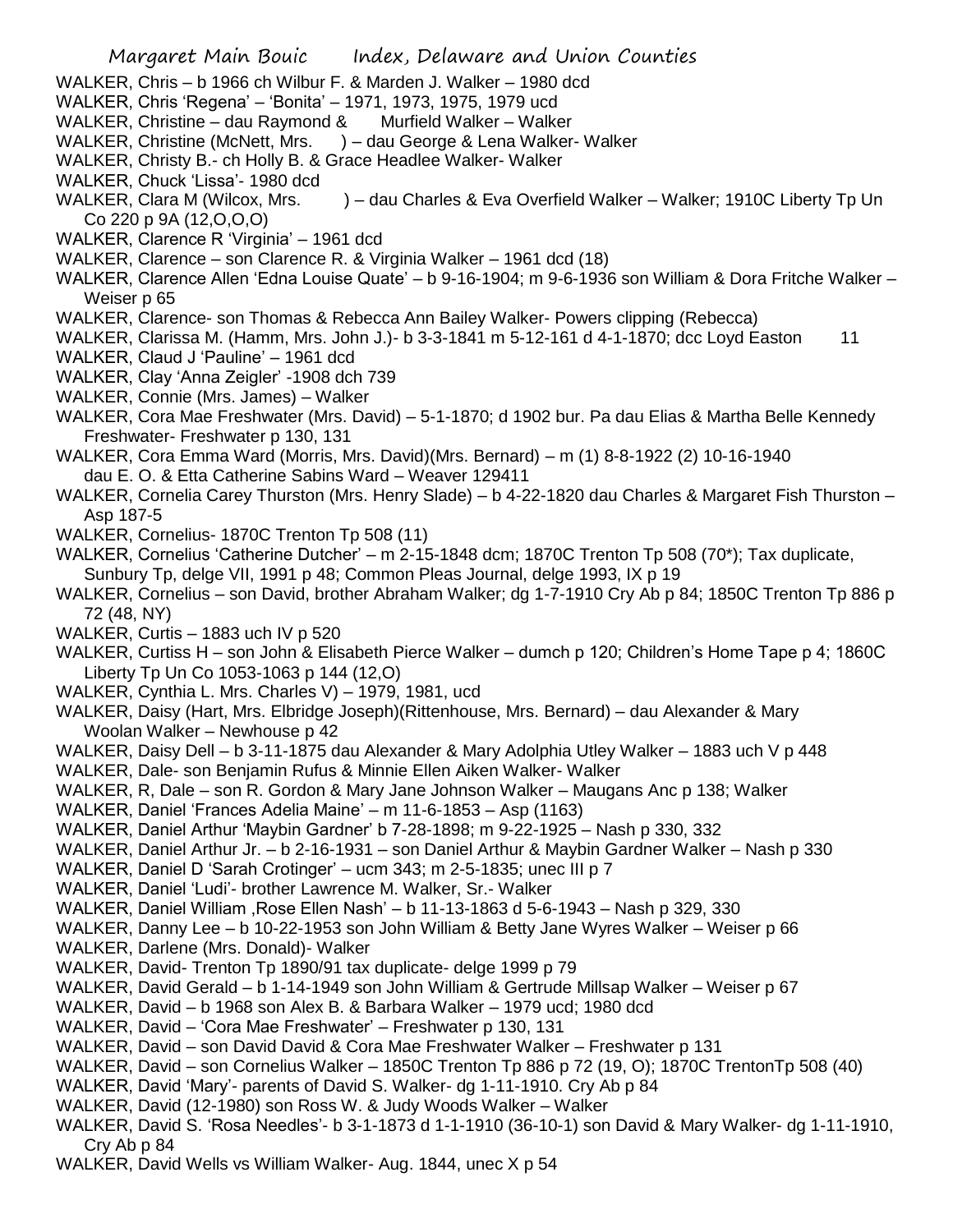- WALKER, Davis (7-1997)- son Jay & Kate Burkley- Walker
- WALKER, Dawn M ch Donald Eugene & Ardith Parks Walker Weaver 129411512
- WALKER, Dean 'Pearl Totten' son Pearl & Fannie Chambers Walker Maugans Anc p 138; Walker
- WALKER, Debra (Mrs. Marshall B.)- 1983 ucd
- WALKER, Delano L 'Marjorie' 'Carol' 1961, 1969, 1971, 1980 ded
- WALKER, Delno 'Ethel Freshwater' m 5-2-1882 son George & Orgina Reams Walker Freshwater p 211
- WALKER, Delores Ann (Farley, Mrs. Manuel)- dau Edward L. & Myrtha Clayton Walker- Walker
- WALKER, Delores June Castlebury (Mrs. Richard Allen) m 1955 Weiser p 66
- WALKER, Denise (Stillwell, Mrs. Tony)- dau Lawrence M. & Beatrice Walker- Walker
- WALKER, Dessie- 1880C Brown Tp (22), infirmary- delge 1994, X p 72
- WALKER, Dorset Parks (Mrs. Hobart Alexander)- Weiser p 204
- WALKER, Dianne Doris (Woods, Mrs. Clifford R) b 3-25-1946; m 11-14-1969 dau Harry & Golda Mae Freshwater Walker – Freshwater p 221
- WALKER, Diane (Mrs. Jeff)- Walker
- WALKER, Diane dau John N & Betty Walker 1961 dcd (11)
- WALKER, Diana Kay b 9-22-1951 dau John William & Betty Jane Ayres Walker Weiser p 66
- WALKER, Don 'Lois' 1975 ucd
- WALKER, Dolly (Mrs. James) Maugans Anc p 172
- WALKER, Donald 'Darlene'- brother Kermit Walker- Walker
- WALKER, Donald Eugene Morris 'Ardith Parks' adopted son Bernard H. & Cora Emma Ward Walker Weaver 12941151
- WALKER, Donald Eugene Jr. son Donald Eugene & Ardith Parks Walker Weaver 129411511
- WALKER, Donald son Levi S. & Lillie D. Maine Walker Asp 2397h-2
- WALKER, Donald L. 'Sylvia'- son R. Gordon & Mary Jane Johnson Walker- Walker
- WALKER, Donna dau Alton M. Walker Walker
- WALKER, Donna (Pack, Mrs. Ricky Joe)- Walker
- WALKER, Donna Marie b 4-17-1955 dau Murray Allen & Norma Jean Stephens Walker Weiser p 65
- WALKER, Dora Fritchie (Mrs. William) b 7-24-1878; d 1-16-1946 dau John & Mary Ellen Deppen Fritchie Weiser p 65
- WALKER, Doreen Hughs (Urton, Mrs. )- dau Alexander & Mary Wood Walkeer- Walker
- WALKER, Doris Andrews (Mrs. Pearl)(Youngblood, Mrs. ) dau Charles H. Andrews Andrews
- WALKER, Doris Hoff (Burns, Mrs. Herbert Walter) (Mrs. Rex)- b 12-2-1920 m(1) 2-3-1940 (2) 1-9-1988- St. Paul p 72
- WALKER, Dorothea (Mrs. B. Earl) 1961 dcd
- WALKER, Dorothy Lucile Mettler (Mrs. Alfred Raymond) b 11-13-1906; m 3-3-1928 Weiser p 65
- WALKER, Earl- son Benjamin Rufus & Minnie Ellen Aiken Walker- Walker
- WALKER, Earl son David & Cora Mae Freshwater Walker Freshwater p 131
- WALKER, B. Earl 'Dorothea' 1961 dcd
- WALKER, Ebenezer son Andrew & Margaret Walker 1850C Brown Tp 2949 p 162 (18, Va) hadc p 20; CCC (1849 Brown Tp)
- WALKER, Edith A (Mrs.) d 1-24-1968 (67) bur. Ky dau Mrs. Birdie Gardner Walker
- WALKER, Edith R. (Myers, Mrs. ) dau John W. Walker- dg 10-15-1918, Cry Ab p 77
- WALKER, Edna (Dunnegan, Mrs. )- sister Lawrence M. Walker, Sr.- Walker
- WALKER, Edna Louise Quate (Mrs. Clarence Allen) b 1-14-1915; m 9-6-1936 Weiser p 65
- WALKER, Edna Scott (Mrs. Charles)- Walker
- WALKER, Edward- 1870C Trenton Tp 508 (6)
- WALKER, Rev. E. F.- revival Condit Pres Ch- 86 new members- delge 2004 p 49
- WALKER, Ehi?- dau John & Elizabeth Walker- 1860C Liberty Tp Un Cp 1053-1063 p 144 (12,O)
- WALKER, Eli- 1870C Trenton Tp 508 (7)
- WALKER, Eli- D State Hospital- bur Johnstown- dg 1-9-1903. Cry Ab p 202
- WALKER, Elijah 'Charity Dove'- b ca 1814 d 1850, ped Tracy L. English #31 20, unec III p 56
- WALKER, Elijah Graham- b 12-31-1997 son Jay & Kate Burkley Walker- Walker
- WALKER, Eliza J dau Robert & Rachel Walker Harmony Chapel Cem Powell p 318
- WALKER, Elizabeth Anne (Wagner, Mrs. Charles Curtis) b 4-13-1930; m 8-22-1953- Weiser p 780
- WALKER, Elizabeth A (Mrs. Robert H) 1971, 1980 dcd
- WALKER, Elizabeth Pierce (Mrs. John) d age 57; dumch p 120; 1883 uch V p 408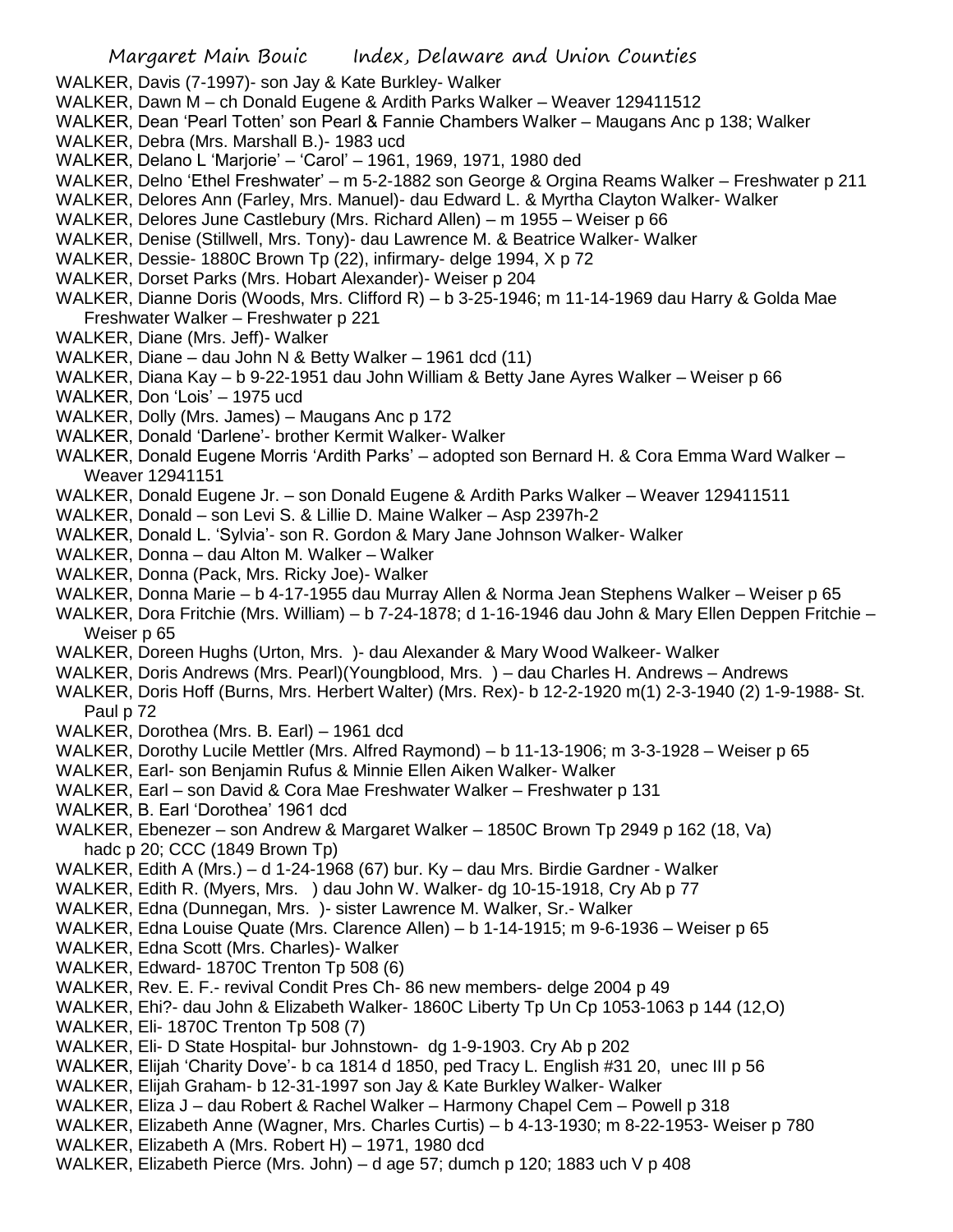- WALKER, Elizabeth dau John & Elizabeth Pierce Walker dumch p 120
- WALKER, Elizabeth Ann (Wanous, Mrs. Donald) adopted dau Bernard & Cora Emma Ward Walker Weaver 12941153
- WALKER, Elizabeth Ann (Roberts, Mrs. Marion) b 1-21-1961 dau Alexander & Mary Adolphia Utley Walker 1883 uch V p 448
- WALKER, Elizabeth (Mrs. James) (Sherman, Mrs. Eber)- dg 12-1-1908, Cry Ab p 171; 1883 uch V p 538
- WALKER, Elizabeth (Mrs. John)- 1860C Liberty Tp Un Co 1053-1063 p 144 (52,Ind)
- WALKER, Elizabeth Winchell (Mrs. Solomon) m 9-17-1846 dau Thomas Winchell 1883 uch V p 595, 654; 1860C Claibourne Tp 649-630 p 86 (32, NY)
- WALKER, Elizabeth (Embrey, Mrs. George) dau Solomon Walker 1915 uch p 893
- WALKER, Elizabeth (Neil, Mrs. Charles) b 10-21-1807; d 10-19-1894 dau John & Mary Walker – Maugans Anc p 170
- WALKER, Elizabeth (Duncan, Mrs. George) (Carey, Mrs. ) adopted dau Samuel & Mary Ann Watters Walker – Maugans Anc p 171
- WALKER, Elizabeth (Hager, Mrs. Bartholamew)- m 11-19-1846 Madison Co, unec X p 17
- WALKER, Elizabeth Haines (Mrs. Orvis) dau George B. & Emma J. Burkert Haines Weiser 602
- WALKER, Elizabeth (Mudd, Mrs. ) dau Joseph Walker Walker
- WALKER, Elizabeth (Norviel, Mrs. Robert) ucm 4150; m 3-1-1867 unec XXIII p 16
- WALKER, Elizabeth (Mrs. Samuel) 1850C Trenton Tp 824 p 69 (22, NY)
- WALKER, Elizabeth Scott (Mrs. Alexander)- b 4-6-1788 m 12-22-1803 d 10-22-1876, ped Florence Elizabeth Reed Lane 21
- WALKER, Ella Emily Maine (Mrs. William Dudley) b 12-9-1858; m 6-15-1881 dau Cyrus Wheeler & Julia Edgecomb Maine – Asp 1282
- WALKER, Ellen- 1870C Delaware Town 324 (25)

WALKER, Ellen Melissa – b 1850 dau John & Elizabeth Pierce Walker – dumch p 120; 1870C Liberty Tp Union Co 32 p 4 (21, O); 1880C Liberty Tp, Union Co 185-190 p 20 (31, O, O, MD); 1900C ib Tp 315 -323 p 14A (50,O,O,O); 1910C Lib. Tp 74 p 3B (60,O,Md,Md) div, 1 ch

- WALKER, Ellen Field (Mrs. Cadamus) ucm 1536; m 6-2-1850; unec VII p 60, XIV p 17; member Union Tp church, 1882- unec XXII p 40; 1850C Claibourne Tp 204 p 32 (25, England) – dau William & Mary Field
- WALKER, Ellen dau Robert F. & Jane Walker Walker; to be m 5-26-1985- to Bob McGrath; Walker

WALKER, Elouise (Groves, Mrs. Vincent) – m 3 -1941 dau Pearl & Fannie Chambers Walker

- Maugans Anc p 138; Walker
- WALKER, Emma- 1870C Genoa Tp 361 (19)
- WALKER, Emma (Dowell, Mrs. George)- parents of Stephen L. Dowell- Walker
- WALKER, Emma (Searles, Mrs. Miron)- m 1-1-1871 dcm 246; delge 1999 p 68
- WALKER, Emmaline (Mrs. Jacob)- b c 1814 ped Tracy L. English 31 23, unec III p 56
- WALKER, Estella Luetta (Disel, Mrs. Ammi) b 1869; d 1958 dau Octavious Augustus & Margaret Howland Walker – Maugans Anc p 174
- WALKER, Esther Marie (Geer, Mrs. Rollie) b 1915; m 1933 dau Silas Harvey & Eva Annette Sheets Walker Maugans Anc p 172, 173, 174
- WALKER, Ethel Freshwater (Mrs. Delno) b 6-4-1884 m 5-2-1882 dau David Leroy & Ida M. Hatch Freshwater – Freshwater p 211
- WALKER, Etta- d 11-1893 (39) bir Clide, Ohio
- WALKER, Eula (Gardner, Mrs. Frank) dau David & Cora Mae Freshwater Walker Freshwater p 131
- WALKER, Eunice- b 1870 d 3-18-1941 York Cem C49 p 81
- WALKER, Eva- d Tuesday (21) Bethlehem Cem, dg 7-13-1917, Cry Ab p 71
- WALKER, Eva Annette Sheets (Mrs. Silas Harvey) b 8-28-1880; m 1902; d 1929 dau Silas & Ruth Walker Sheets – Maugans Anc p 171, 172
- WALKER, Eva Overfield (Mrs. Charles B)- Walker; 1910C Liberty Tp Un Co 220 p 9A (49,ILL,O,O) m 19y, 3ch, 2 living
- WALKER, Everett- 1870C Delaware town 351 (16)
- WALKER, Fannie Chambers (Mrs. Pearly) b 3-10-1891; d 1958 dau Octavius Cicero & Mary Jane Havens Chambers – Maugans Anc p 138
- WALKER, Fannie (Keller, Mrs. ) dau Rev. Freank L & Nann Walker Walker
- WALKER, Fern (Fuller, Mrs. ) sister C. D. Walker Walker
- WALKER, Florence Rockwell Connelly (Mrs. Allan Lee) b 8-17-1888; m 6-17-1916 d 1-6-1957–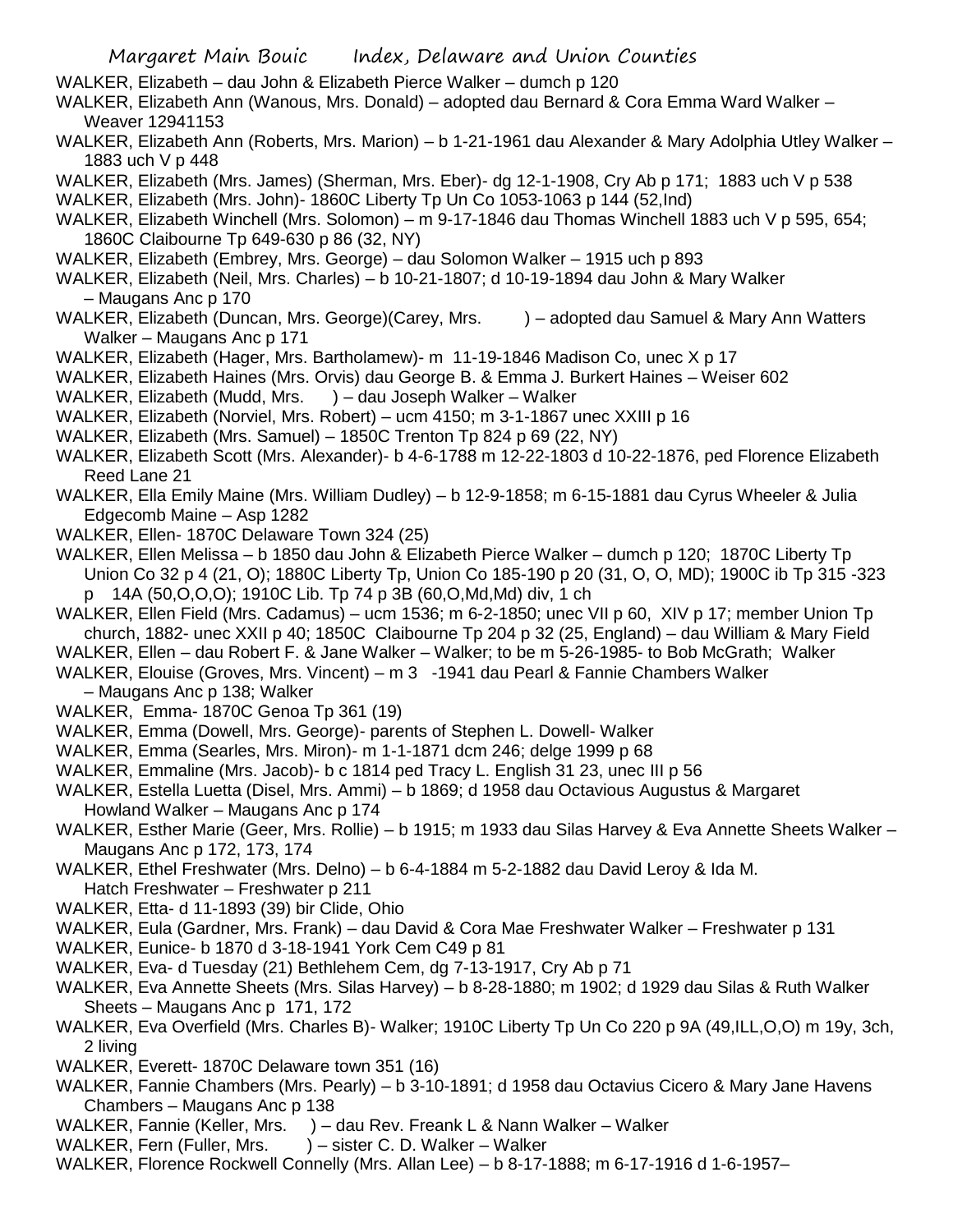Margaret Main Bouic Index, Delaware and Union Counties Weiser p 206 WALKER, Foster –b 12-1873 son Ellen Walker- grandson John Walker –1880C Liberty Tp, Union Co 185-190 p 20 (6,O,O, O); 1900C Liberty Tp Un Co 315-323 p 14A (26,O,O,O); 1910C Lib Tp 74 p 3B (36,O,O,O) paper hanger WALKER, Frances Thurston (Mrs. James Harvey) – m 11-29-1838; d 2-27-1858 (34-8-29) Old Eden Cem p 6– Powell p 65, 71; 1908 dch p 444; Thurston p 3; dau Daniel Greene & Frances Thayer Thurston– dg 2-18-1902, Cry Ab p 124; 1850C Brown Tp 2850 p 158 (27, O); dcw Bk 2 p 235 WALKER, Frances C. (Mrs. Loris C) – 1959, 1967, 1971, 1973, 1975, 1979, 1981, 1983 ucd WALKER, Frances Luella (Dunbar, Mrs. Vern) b 1883; d 9- -1967 dau Octavius Augustus & Margaret Rowland Walker – Maugans Can p 174 WALKER, Frances Adelia Maine (Mrs. Daniel) – b 8-11-1832; m 11-6-1853 d 2-19-1864 dau Aaron B. & Adaline Maine Maine – Asp 1163 WALKER, Frances- dau Francis & Elizabeth Soule Walker- query from Mildred E. McNeal- delge 1993, IX p 79 WALKER, Francis 'Elizabeth Soule'- qyer Mildred E. McNeal- delge 1993, IX p 79 WALKER, Francis – brother Henry Walker – Walker WALKER, Francis – son David & Cora Mae Freshwater Walker – Freshwater p 31 WALKER, Francis M.- Draft, 1940; 230-536 delge 1995, XI p 82 WALKER, Frank- pallbearer for Clyde Sill- dg 9-14-1917, Cry Ab p 89 WALKER, Frank E 'Helen' – d 2-2-1985 St. Mary Cem, Delaware- Walker WALKER, Frank 'Neva'- brother Lawrence M. Walker, Sr.- Walker WALKER, Rev. Frank L 'Nann' – d 4-27-1960 (70) bur. Oak Grove – Walker WALKER, ----(Mrs. Frank)- dau John & Elizabeth C. Worline Sharp- dg 4-10-1917 Cry Ab p 40 WALKER, Fred ,'Mary Etta Stalian' – d 12- -1961 Freshwater p 215 WALKER, French – brother C. D. Walker – Walker WALKER, Gabriel – 1880 dch p 797 WALKER, Rev. George – 1883 uch V p 395; M. E. Church at Newton- unec XVII p 39 WALKER, George – tax duplicate Porter Tp 1890/91; delge 1999 p 24; hadc p 115 (Porter Tp) WALKER, George A – b 1833; d 1856 Oak Grove Cem – Powell p 444 WALKER, George 'Catherine'- 1860C Darby Tp 459-461 p 65 (27,Pa) tanner & Currier WALKER, George – son Cornelius Walker – 1850C Trenton Tp 886 p 72 (16, O) WALKER, George- son Rev. Frank L & Nann Walker - Walker WALKER, George 'Lena' – d 11-6-1982 (98) Sunbury Cem- parents of Chrisine McNett- Walker WALKER, George E 'Jean' – 1980 dcd WALKER, George 'Maggie'- 1880C Taylor Tp 192-194 p 19 (25,O,O,O) WALKER, George W 'Margaret J. Thompson' – ucm 6650; m 1-29-1880 WALKER, George – 1883 uch IV p 460 WALKER, George Ray- 1850C Delaware Town 948 p 76 (16, O) WALKER, George Ray – b 4-16-1877; son Alexander & Mary Adolphia Utley Walker – 1883 uch V p 448; 1880C Leesburg Tp 269-269 p C188 (3,O,O,O); 1900C Leesburg Tp 204-212 p 9B (23,O,O,O) WALKER, George – brother C. D. Walker – 1969, 1971, dcd; Walker WALKER, George 'Orgina Reams' – Freshwater p 21 WALKER, George W.- son John W Walker- dg 10-15-1918, Cry Ab p 77 WALKER, Gertrude (Williams, Mrs. Fred) – 1915 uch p 677 WALKER, Gertrude Millsap (Mrs. John William) – b 11-24-1908; m 1-25-1926 – Weiser p 66 WALKER, Gilbert- 1870C Trenton Tp 408 (21) WALKER, Gladys (Miesse, Mrs. ) – dau Ida Mae Walker – Walker WALKER, Gladys – dau David & Cora Mae Freshwater Walker – Freshwater p 131 WALKER, Gladys (Grate, Mrs. )- sister Harley D. Walker- Walker WALKER, Glen Harvey 'Alma Solden' – b 1911; m 1940 son Silas Harvey & Eva Annette Sheets Walker Maugans Anc p 172, 173, 174 WALKER, Glenn (Kaylor, Mrs. Gordon)- sister Lawrence M. Walker, Sr- Walker WALKER, Glenn 'Wanda'- parents of Jay Walker- Walker WALKER, Golda Mae Freshwater (Mrs. Harry) – b 1909; m 1937 dau Harry Wilson & Mae Elizabeth Ross Freshwater – Freshwater p 221

WALKER, G. N.- 1915 uch p 266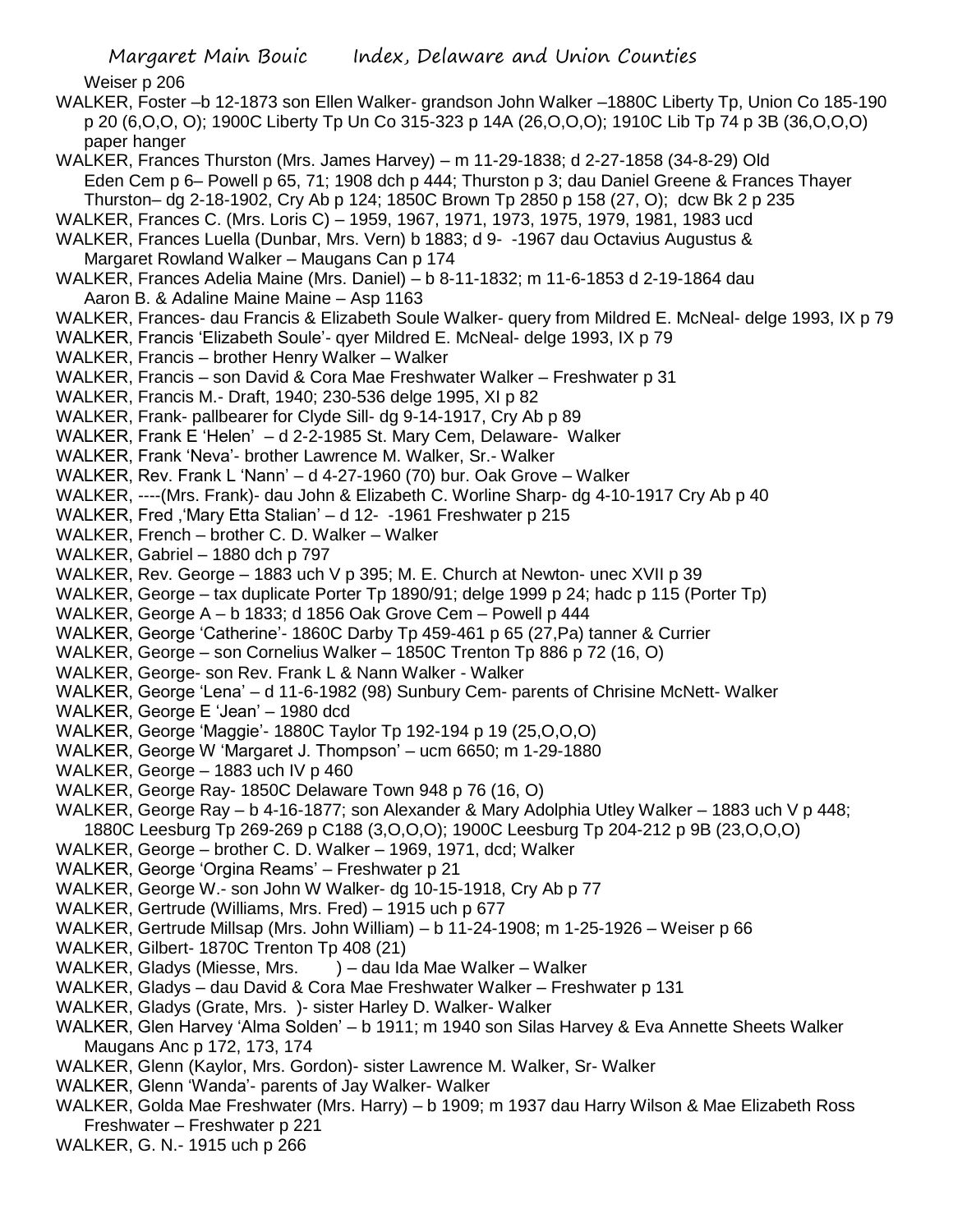- WALKER, R. Gordon 'Mary Jane Johnson' b 1-21-1917 d 12-30-2000 (83) Sunbury Mem. Pk.- son Pearl & Fannie Chambers Walker – 1969, 1971 dcd
- WALKER, Grace Carpenter (Mrs. Waldo F.)- d (61) Oak Grove Cem- Powers clipping
- WALKER, Grace Headlee. (Mrs. Holly B,.)- d 7-2-1986-Forest Grove Cem- Walker
- WALKER, Grace Thomas (Mrs. Sidney) –dau Joseph & Mary McBratney Thomas– Hoskins 5; Hoskins p 9 WALKER, Gretchen R. (Jones, Mrs. )- dau Holly B. & Grace Headlee Walker- Walker
- WALKER, Grover B. 'Blanche Shirk' b 1-13-1893; m 1914; d 8-30-1966 bur. Oakdale son Charles & Eva Overfield Walker - Walker; 1910C Liberty Tp Un Co 220 p 9A (17,O.O,O)
- WALKER, Gwendolyn (Bailey, Mrs. Marvin)- dau R. Gordon & Mary Jane Johnson Walker- Walker
- WALKER, Hannah Allen (Mrs. Thomas) 1883 uch V p 611
- WALKER, Hannah Barrett (Mrs. William) m 4-8-1824 dcga p 23 Del Pat & Franklin Chronicle
- WALKER, Hanna Hutchinson (Mrs. P) dau Edward & Abigail Formose Hutchinson Hutchisson p 72
- WALKER, Hannah Elizabeth Winchel (Mrs. Solomon) m 9-17-1846 dcm; 1870C Claibourne 23-32, p3 (42, NY)
- WALKER, Hannah Linton (Mrs. Benjamin)- m 10-21-1819 Madison Co unec IV p 51
- WALKER, Hannah M. (Lockwood, Mrs. David Alonzo) ucm 5029; m 12-1-1871; 1860C Liberty Tp Un Co 1053-1063 p 144 (15,O); 1870C Liberty p 32 p 4 (25, O)
- WALKER, Hannah Maria dau John & Elizabeth Pierce Walker dumch p 120
- WALKER, Hannah Mary Maine (Mrs. Williard) b 8-24-1834; m 2-14-1854 d 1-12-1904 dau Aaron B. & Adaline Maine ; Maine- Asp 1164
- WALKER, Hannah (Mrs. Solomon)- 1880C Claibourne Tp 45-47 p 19B (52,NY,NY,NY)
- WALKER, Harlow B. 'Carole' 1961 dcd
- WALKER, Harold J.- d 10-12-1986 (82) Sunbury Memorial Park- Walker
- WALKER, Harold John- b 3-5-1917- son John H. & Mary Almira VanHouten Walker- dcbirths
- WALKER, Harold son Levi B. & Lillie B. Maine Walker Asp 2397h-1
- WALKER, Harold brother Ada Walker Lane Walker
- WALKER, Harley D. 'Alice M. ' m 11-18-1985 d 11-30-1997 (81) Ft. Myers- Walker
- WALKER, Harriett dau Anthony & Mary Walker 1850C Delaware Town 948 p 76 (6, O)
- WALKER, Harriet Maine (Greenlee, Mrs. )(Mrs. James Harvey) m 5-12-1864 dcm; Maugans Anc p 175
- WALKER, Harriet (Fisher, Mrs. Jacob) m 5-5-1861 dcm; Fisher p 2
- WALKER, Harriet Pabst 8 p 6, 8
- WALKER, Harry 1961 dcd
- WALKER, Harry 'Golda Mae Freshwater' m 1937; Freshwater p 221
- WALKER, Harry H. brother Raymond C. Walker Walker
- WALKER, James Harvey 'Francis Thurston''Harriet Greenlee' m(1) 11-29-1838 dcm; m(2) 5-12-1864 dcm son John & Mary Walker; d 6-5-1871(52-11-6) Old Eden Cem; Powell p 65; Maugans Anc p 171, 175; dg 7-10- 1963 Cry Ab p 33p dg 2-18-1902 Cry Ab p 124; 1840C Brown Tp; Thurston p 3; 1908 dch p 556; 1850C Brown Tp 2850 p 158 (32, Va);
- WALKER, Hattie (Cherrington, Mrs. Thomas)- dg 2-9-1872 Cry Ab p 94
- WALKER, H. B. & Lewis- non resident, original owner F. Rickman- delge 1994, X p 74
- WALKER, Helen- dau H. R. & Lydia Walker- 1910C Dover Tp 32-32 p 2A (4,O,O,O)
- WALKER, Hellen M. (Culbertson, Mrs. Joseph P) m 11-17-1862 dcm d 6-21-1905 (75) dau Anthony & Mary Walker – dg 6-223-1905. Cry Ab p 33; 1850C Delaware Town 948 p 76 (18, O)
- WALKER, Helen L. Sink (Mrs. Charles W)(Grimes, Mrs. Harold W.). b 10–2-1917, Stout, O. m(2) 8-13- 1979 d 7-1-6-1995 (77) Oakdale Cem- dau Jonathan & Della Rowley Sink- Walker
- WALKER, Helen Eliza Oakley (Mrs. Jerome) b 1-11-1841; m 9-15-1868 d 11-8-1909 dau John Wilmot &
- Mary Randell Thomson Oakley Weiser p 204
- WALKER, Helen (Mrs. Frank E.)- Walker
- WALKER, Helen Levon (Grimes, Mres. )- dau Jonathan William & Della Rowley Sink, sister Maybelle Newhouse- 1985 ucd p 125
- WALKER, Helen (Myers, Mrs. )- dau Pearl & Doris Andrews Walker- Walker
- WALKER, Henrietta Mabel (Brown, Mrs. Franklin) b 1-17-1873; d 11-18-1927 dau Jerome & Helen Eliza Oakley Walker – Weiser p 205
- WALKER, Henry 'Catharine Henson'– m 3-16-1865 dcm; 1850C Delaware Town 1139 p 86 (15, O)
- WALKER, Henry 'Jane Robison'- m 2-28-1840 Madison Col unec IX p 31
- WALKER, Henry Slade 'Cornelia Carey Thurston' Asp (187-5)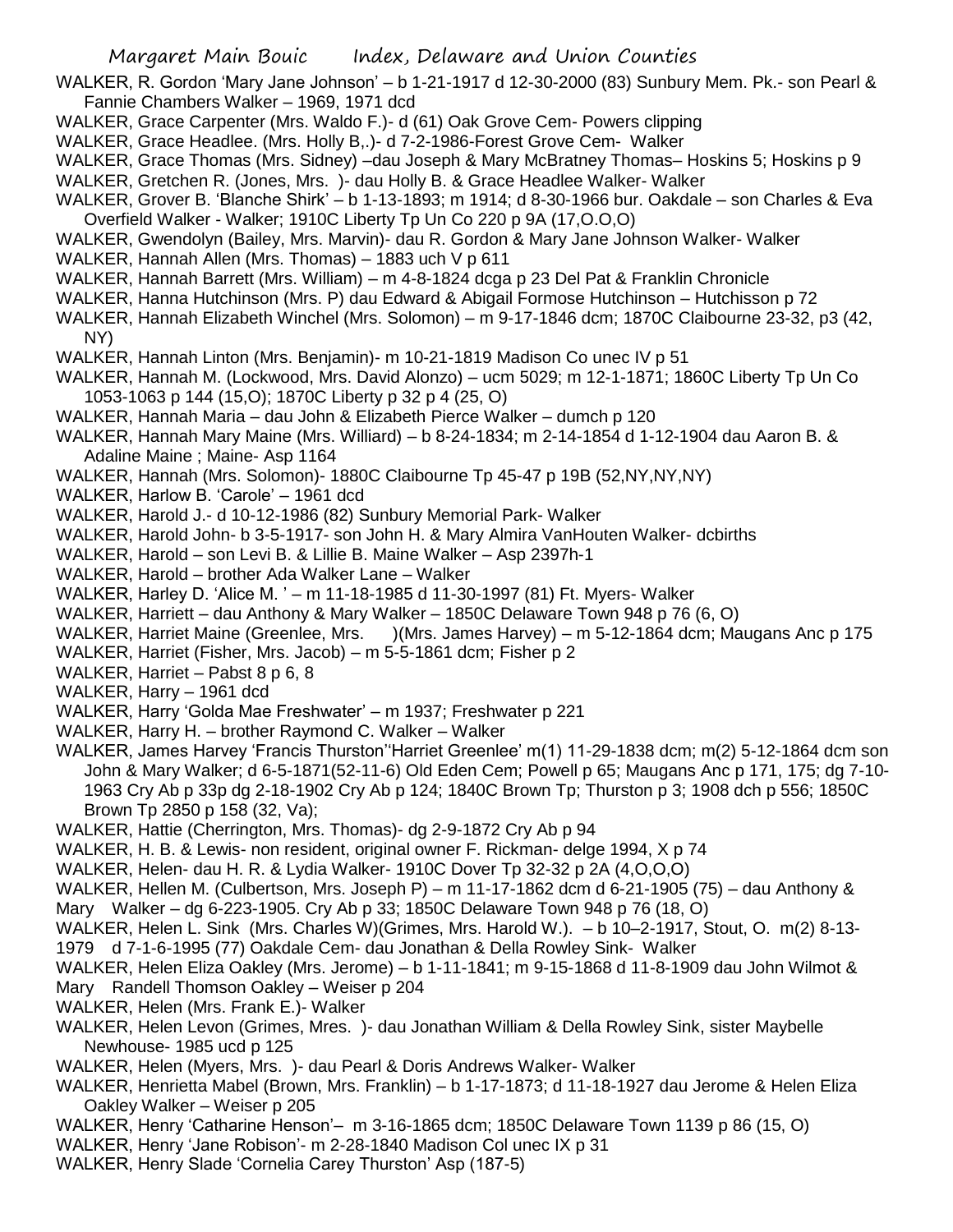WALKER, Henry 'Kathryn Slyh' – d 8-31-1981 (75) bur. Forest Grove – Walker

- WALKER, Herbert Alexander 'Adelaide Elliott' 'Deroset Parke' b 9-28-1899 son Hobart Alexander & Jessie Olcott Walker – Weiser p 204
- WALKER, Hobart Alexander 'Jessie Olcott' b 11-1-1869; m 4-12-1898 d 6-11-1955 son Jerome & Helen Eliza Oakley Walker – Weiser p 204
- WALKER, Holly B. 'Grace Headlee' son Allie & Nellie Hagar Walker d 6-19-1962 (61) bur. Forest Grove Cem – Walker

WALKER, H. R. 'Lydia'- 1910C Dover Tp 32-32 p 2A (50,O,O,O) m 25y, farmer

- WALKER, Ida M. (Mrs. )- sister Lewis Huff- dau L. C. & D. M. Huff- dg 7-2-1912 Cry Ab p 139
- WALKER, Ida Mae d 7-7-1962 (94) bur. Fancher Cem 1961 dcd; Walker
- WALKER, Ilo Maude dau Levi S. & Lillie D. Maine Walker Asp 2397h-3
- WALKER, Irene W (Freshwater, Mrs. John Clem) b 1882; m 6-7-1905; d 1915 Freshwater p 130, 131
- WALKER, Isaac, interpreter, Wyandot Tribe- delge VIII, 1992 p 51
- WALKER, Isaac- son Francis & Elizabeth Soule Walker- query Mildred E. McNeal- delge 1993, IX p 79
- WALKER, Isaac 'Marjorie Bruce' b 11-1-1677; d 2- -1774 Hutchisson p 38
- WALKER, Isaac 'Susanna' 1850C Trenton Tp 875 p 72 (52, NJ)
- WALKER, Isaac son Isaac & Susanna Walker 1850C Trenton Tp 875 p 72 (15, O)
- WALKER, Isaac 'Charlotte Carter' ucm 2170; m 9-13-1854. m slip, unec VIII p 20
- WALKER, Isaac son William Walker dcw Bk 1 p 36
- WALKER, Isabella b 1-11-1799; d 7-18-1844 dau John & Mary Walker Maugans Anc p 170
- WALKER, Isabelle (Wilcox, Mrs. ) sister Henry Walker Walker
- WALKER, Iva (Potts, Mrs. ) sister Raymond G. Walker Walker
- WALKER, Jack 'Lynn'- brother Kermit Walker- Walker
- WALKER, Jackson C. 'Narcissus Stevens'- ped Patricia A. Sonner Keltner 10; delge 1999 p 76
- WALKER, Jacob- 1860C Jackson Tp 1054-1069 (17,O)
- WALKER, Jacob 'Emmaline- b ca 1813, ped Tracy L. English #31 22, unec III p 56
- WALKER, Jacob Lee- b 6-112-1985 son Allie Walker- Walker
- WALKER, James- 1870C Trenton Tp 508 (4)
- WALKER, James- 1980 dcd
- WALKER, James hadc p 54 (Trenton Tp) 1835 men p 58 #44 p 107 Trenton Tp
- WALKER, James 1883 uch IV p 476, 541, V p 233 bur. Mitchell Cem
- WALKER, James 1850C Union Tp 1226-1244 p 182(1, O)
- WALKER, James A. son Henry & Kathryn Slyh Walker Walker
- WALKER, James vs Lanson Curtis, Sheriff sale- unec XII p 58
- WALKER, James son Clarence R. & Virginia Walker 1961 dcd (13)
- WALKER, James 'Connie' d 8-10-1970 (21) bur. Bucyrus nephew Mrs. & Mr. Cecil Bush; son Thomas Walker – Walker
- WALKER, James Dale b 1-28-1956 son John William & Betty Jane Ayres Walker Weiser p 66
- WALKER, James 'Dolly' son Walter Octavius & Natalie Sone Walker Maugans Anc p 172
- WALKER, James E 'Barbara L' 1980 dcd
- WALKER, James 'Elizabeth'- d 1862 dg 12-1-1908 Cry Ab p 171; 1883 uch V 538
- WALKER, Inf dau James Harvey & Frances Thurston Walker d 11-29-1849 (1/2 day) Old Eden Cem – Powell p 65
- WALKER, James son Henry & Kathryn Walker Walker
- WALKER, James M. b 1844; d 1877 Oak Grove Cem Powell p 44
- WALKER, James 'Opal' 1980 dcd
- WALKER, Jimmie 'Pam'-Walker
- WALKER, James P.'Janet Rausch; son Ronald & Virginia Streng Walker –Walker; 1959 ucd (16); 1949 ucd
- WALKER, James son William Walker 1850C Delaware Town 1139 p 86 (6,O); 1870C Del Tp 324 (26\*)
- WALKER, James W. 'Karen' –b Feb. 1928 d 11-8-2002 (74) bur Ariz.- son Kenneth & Carolyn Hartman Walker – Walker
- WALKER, James 'Janet Lee Rausch' m 8-31-1963 Rausch (14(10)32); Walker; 1980 dcd
- WALKER, James 1850C Delaware Town 1097 p 85 (40, O); John Davis, vs James Walker, Common Pleas Journal, delge VII p 64; Court of Common Pleas 1833, delge VIII, 1992 p 65
- WALKER, ----Rausch (Mrs. James P.)- dau Harold W. Rausch, parents of Jeffrey Paul Walker- Walker WALKER, James 'Sarah B. Maine' – m 9-1-1938 Asp (1031)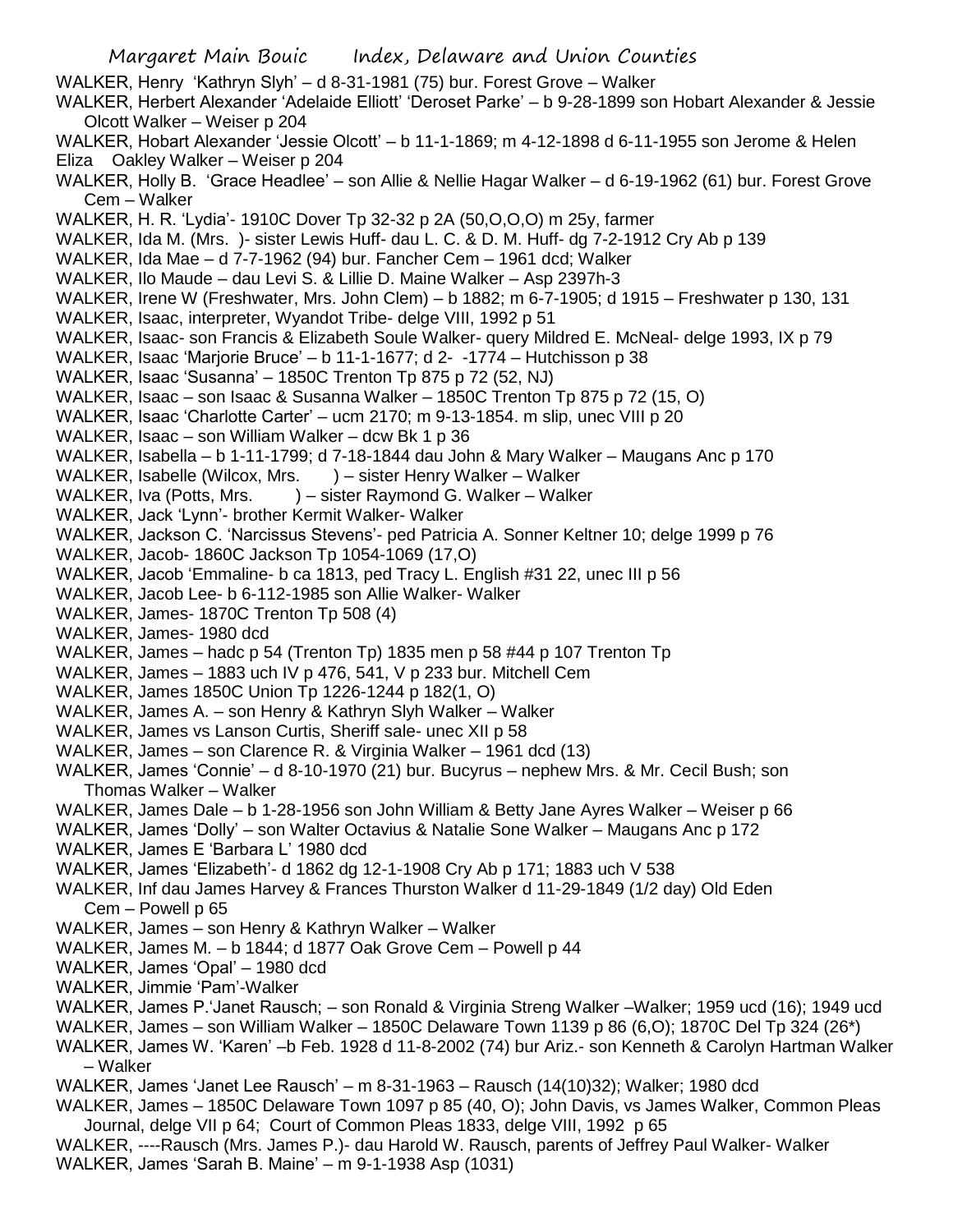- WALKER, Jamie dau James & Cheryl Walker- Walker; engaged to Nate Williams; 1980 dcd
- WALKER, Jane Auman (Mrs. Wesley) dau Hussell Frank Auman Weiser p 612
- WALKER, Jane (Mrs. Robert F) Walker
- WALKER, Jane b 1-29-1801; d 10-26-1878 dau John & Mary Walker Maugans Anc p 170
- WALKER, Mary Jane Johnson (Mrs. Gordon) 1969, 1971 dcd; Maugans Anc p 138
- WALKER, Jane (Mrs. John) b 3-25-1837; d 4-15-1911 Sunbury Cem Powell p 39; tax duplicate 1890/91, delge 1999 p 79; Porter Tp, delge 1999 p 24; 1870C Porter Tp 455 (33)
- WALKER, Jane Patrick (Mrs. John) m 10-5-1856 dcm
- WALKER, Jane Smith (Mrs. William) m Nov. 1829 d 12-1-1846 (38 yrs) dbg p 14; Pabst 8 p 44; Powell p 97; dcga p 40
- WALKER, Jane dau Isaac & Susanna Walker 1850C Trenton Tp 875 p 72 (13, O)
- WALKER, Jane Robison (Mrs. Henry)- m 2-28-1840 Madison Co. unec IX p 31
- WALKER, Janet Lee Rausch (Mrs. James) b 7-14-1943; m 8-31-1963 adopted dau Harold & Bertha Burns Rausch – Rausch 14(10)32; III p 291; Walker
- WALKER, Janet (Jones, Mrs. Theodore A) b 10-3-1926; m 9-3-1950 dau Daniel Arthur & Maybin Gardner Walker – Nash p 330, 332
- WALKER, Janet Sue Ridger (Mrs. Richard Ray) m 7-13-1969 dau Ralph Ridge Walker 1975, 1979, 1983 ucd
- WALKER, Janet- dau Ronald V. & Virginia Streng Walker- Walker
- WALKER, Jared- (4-1983)- son Allie & Jerrie Walker- Walker
- WALKER, Jason (8- 1983)- son Allie & Jerrie Walker- Walker
- WALKER, Jay A.- son Alexander & Mary Wood Walker- Walker
- WALKER, Jay 'Kate Burkley'- son Glenn & Wanda Walker- parents of Elijah Graham, Davis, Logan
- WALKER, Jean (Mrs. George E) 1980 dcd
- WALKER, Jean (Mrs. Roscoe) 1961 dcd
- WALKER, Jean b 4-14-1904 dau Randall Oakley & Mabel E. Condit Walker Weiser p 250
- WALKER, Jeanette Smith (Mrs. )- d Monday 4-1-1952- "Sweet Singing Smith Sisters"; Powers clipping,
- WALKER, Rev. J. B. dpc p 21
- WALKER, J. B.- letter 4-1-1852, unec II p 46
- WALKER, Jeffrey Alan b 8-30-1959 son John William & Betty Jane Ayres Walker Weiser 66 WALKER, Jeffrey Paul- b 7-7-1965 son James P. 'Janet P. Rausch'- Walker
- WALKER, Jennie- dau Milton R. & —Kerr Walker; dg 4-18-1893, 6-6-1893, Cry Ab p p 119. 124
- WALKER, Jennifer dau Chuck & Lisa Walker 1980 dcd
- WALKER, Jennifer b 1977 dau Richard & Janet Sue Ridge Walker 1979, 1981, 1983 ucd
- WALKER, Jerome 'Helen Eliza Oakley' b 8-5-1843; m 9-15-1868 d 6-19-1924 Weiser p 204
- WALKER, Jerusha- d 9-17-1859 (16y9m) dg 9-23-1859 Cry Ab p 8
- WALKER, Jesse 'Nancy Jane Kirkham'- m 10-8-1849 ucm 1459 unec VII p 46
- WALKER, Jessie Olcott (Mrs. Hobert Alexander) b 7-25-1874; m 4-12-1898- Weiser p 204
- WALKER, Jerusha b 1836; d 1852 Oak Grove Cem- Powell p 443
- WALKER, Jesse 'Nancy Jane Kirkman' ucm 1459; m 10-8-1849; unec XIII p 20
- WALKER, J. M. 1840C Allen Tp 667 (30-40)
- WALKER, Joan R 1981, 1983 ucd
- WALKER, Jo Ann b 1954 dau Ronald & Virginia Walker 1959, 1967, 1971, 1973, 1975 ucd- Walker
- WALKER, Joan(ie) b 1961 dau Ron & Pat Walker Walker, 1985 uch p 24; engaged to Tony Chapman; 1971, 1973, 1975, 1979 ucd
- WALKER, Jody ( Kyre, Mrs. Chris)- dau Ronald V. & Virginia Streng Walker- Walker
- WALKER, Joe- son Otis Merle & Mabel Hupp Walker- Walker
- WALKER, Joe b 1956 dau Robert H. & Elizabeth Walker 1971 dcd
- WALKER, Joseph son Otis Merle & Mabel Iona Walker Walker
- WALKER, Joel son William Walker dcw Bk 1 p 36
- WALKER, John- advertised letter, 7-31-1863 delge VII 1991 p 10
- WALKER, John- butcher, Unionville- unec VI p 70
- WALKER, John 1959, 1971 dcd
- WALKER, John 1870C Liberty Tp Union Co 32 p 4 (66,O). 1880 Lib. Tp 185-190 p 20 (75, O,O,O)
- WALKER, John- robbed, Cincinnati unec II p 46
- WALKER, John 1980 dcd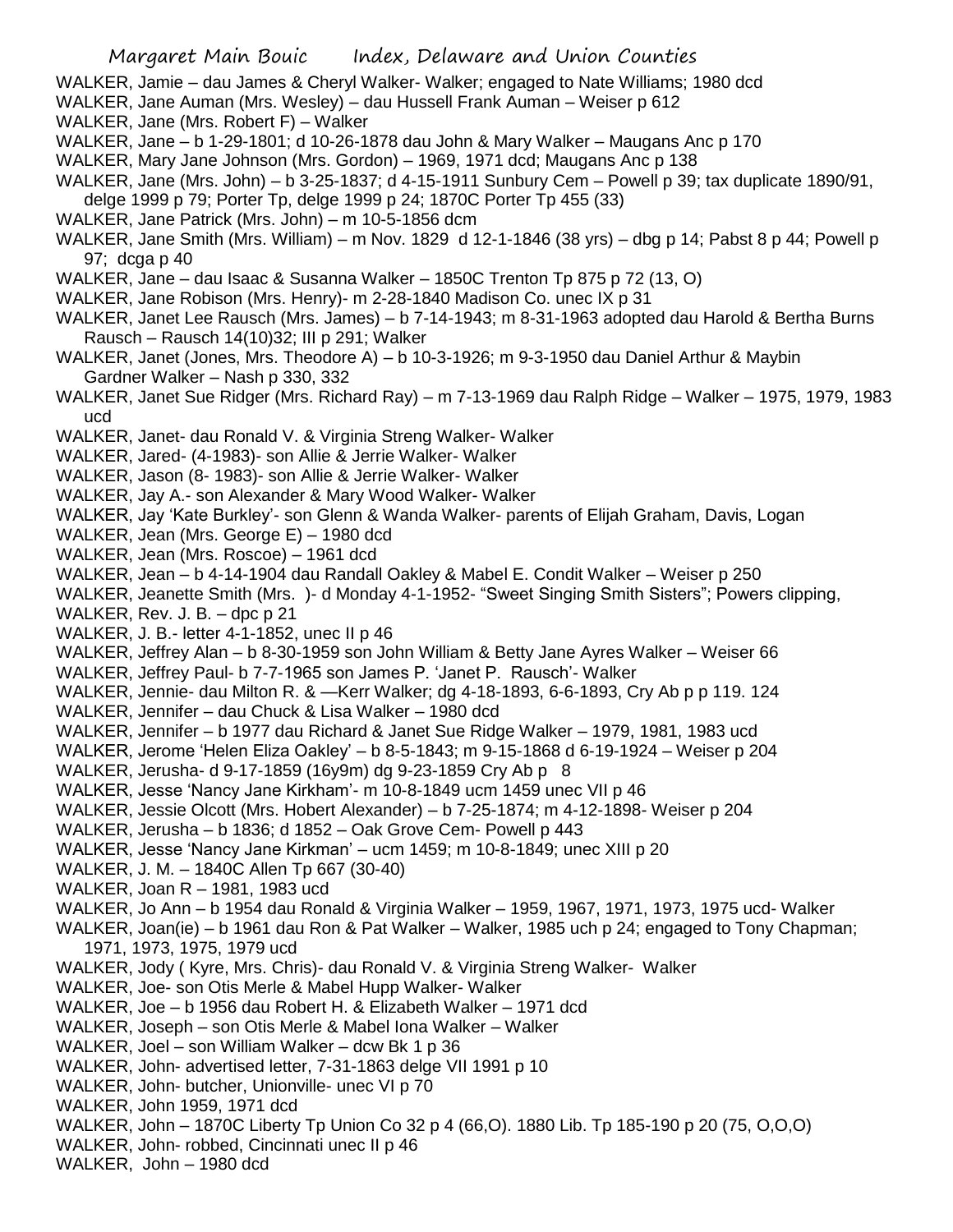- WALKER, John heirs- tax duplicate 1890/91, delge 1999 p 79
- WALKER, John- Un Co Probate Death Record, Vol II (1879-1886)p 34
- WALKER, John- Un Co Probate Death Record- Vol II (1879-1886) p 34
- WALKER, John- witness, Union Co Record- unec II p 37
- WALKER, John- pallbearer for Mrs. F. K. Baldwin- dg 3-26-1912, Cry Ab p 112
- WALKER, John A.- boarder, 1910C Darby Tp 1-1 (44,O,Scotland, O)
- WALKER, John son Andrew & Margaret Walker 1850C Brown Tp 2949 p 162 (7, O)
- WALKER, John II 'Anna Katherine Rubey'- son John & Barbara Rice Walker- ped Verna Forbes Wilson #285 10, unec XI p 52
- WALKER, John A.- b 10-24-1888 Marion Co. d 11-11-1896 (8y, 21d) Radnor- son Solomon Roseney Walkerdcdeaths; dg 12-18-1896 Cry Ab p 95
- WALKER, John A.- b 7-1866; son Cathrine Walker- 1900C Darby Tp, Unionville 38-39 p A2 (O,Pa,Scot)
- WALKER, John 'Barbara Rice'- ped Verna Forbes Willson 20; unec XI p 52
- WALKER, John D. 'Marjorie L.'- Walker, parents of Sondra K. Walker
- WALKER, John b 2-27-1845; d 12-18-1862 GAR Sunbury Cem Powell p 30; son Robert & Sarah Wheaton Walker
- WALKER, John b 12-9-1804; d 11-22-1824 son John & Mary Walker Maugans Anc p 170
- WALKER, John C.- b Springfield, Mo d 10-8-1901 (7-9-0) Troy Tp son J. C. Walker- dcdeaths
- WALKER, John 'Carol'- son Ronald V. & Virginia Streng'- Walker
- WALKER, John son Raymond G. Walker Walker
- WALKER, John R. son William Walker dcw Bk 1 p 36 dcga p 18 Del. Patron & Franklin Chronicle
- WALKER, John 'Elizabeth'- 1860C Liberty Tp un Co 1058-1063 p 144 (56,Md,) black
- WALKER, John 'Elizabeth Pierce' dumch p 120; 1883 uch V p 408 d age 82; 1870C Liberty Tp 32 p 4 (66, O)
- WALKER, John H. 'Mary Almira VanHouten'- (4-20-1905) dcbirths- Harold John
- WALKER, John Henry son John & Elisabeth Pierce Walker dumch p 120
- WALKER, —Main (Mrs. John L)- dau Marion Main- dg 1-5-1915 Cry Ab p 2, 6;
- WALKER, John W son Saulman & Rosanna Milligan Walker Milligan 35
- WALKER, -------(Perry, Mrs. Robert) dau Raymond G. Walker Walker
- WALKER, John Ronald 'Carol Sue Hunter' m 6-8-1974 son Ronald Walker Walker
- WALKER, John William 'Betty Jane Ayers' b 9-30-1927; m 10-23-1949 son John William & Gertrude Millsap Walker - Weiser p 66
- WALKER, John William 'Gertrude Millsap' b 4-25-1908; m 1-25-1926 son William & Daora Fritche Walker Weiser p 66
- WALKER, John Mather 'Mary Rambo' b 12-2-1923; m 9-7-1946 son Hobart Alexander Walker – Weiser p 204
- WALKER, John Franklin b 11-20-1946 son Randall Oakley & Mary Ruth Moult Walker Weiser p 205
- WALKER, John Ronald 'Carol Sue Hunter' m 6-8-1974 son Ronald Walker Walker
- WALKER, John Powers p 148
- WALKER, Rev. John ' Hunter'– b 1952 son Ronald & Virginia Walker Walker; 1959 ucd, 1967 ucd
- WALKER, John son Isaac & Susanna Walker 1850C Trenton Tp 875 p 72 (11, O)
- WALKER, John Van Horne Pabst 8 p 44
- WALKER, John son Rev. Frank L & Nann Walker Walker
- WALKER, John 'Polly' d 5-10-1859 (98 yrs) Old Eden Cem Powell p 65; hadc p 20; Maugans Anc p 149, 169, 170; 1835 men p 16 #45 p 24 Brown Tp; 1840C Brown Tp; CCC (L849 Brown Tp); 1850C Brown Tp 2849 p 158 (84, Ireland) 1835 men p 16 #45 p 24 Brown Tp
- WALKER, John b 2-10-1843; d 6-23-1863 son James Harvey & Frances Thurston Walker; dg 7-10-1863 Cry
- Ab p 33; 1850C Brown p 2850 p 158 (8, O); Maugans Anc p 171, 174; 1880 dch p 556 1908 dch p 445 WALKER, John Richard 'Mildred Bennett' – b 11–18-1939 m 40y d 6-20-2000 (60) Oller Cem- son Pearl &
- Doris Andrews Walker- Walker; 1967, 1971, 1973, 1975, 1979, 1981, 1983 ucd
- WALKER, John b 1761; d 1859 p Powell p 71
- WALKER, Jon (John H) –b 1974 son John H. & Mildred Bennett Walker Walker; 1973, 1975, 1983 ucd WALKER, John – d 9- -1918 (79) Walker
- WALKER, John L 'Carrie Ines Maine' b 1870; d 1952; Mlb p 184; Asp (2397i)
- WALKER, John 'Jane' b 10-13-1827; d 1-19-1879 (52-3-6) Sunbury Cem Powell p 37; 1870C Porter Tp 455 (43)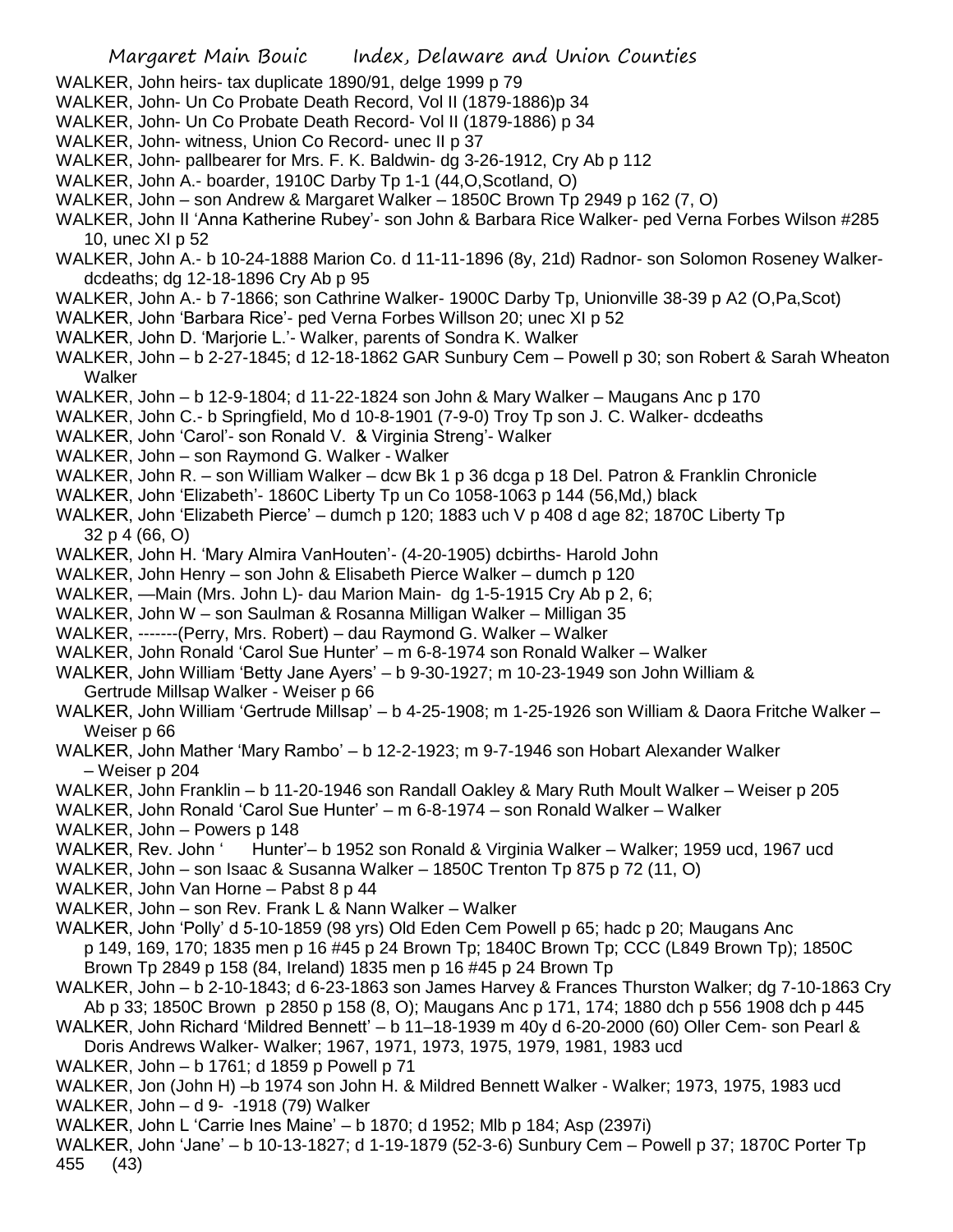- WALKER, John 'Jane Patrick' m 10-5-1856 dcm
- WALKER, John N 'Betty' 1961 dcd
- WALKER, John Peter 'Sarah E. Hicks'- m 9-13-1845 Madison Co, unec X p 17
- WALKER, John Riley 'Sarah Ann Walker'- b 1842 d 1913 son Elijah & Charity Dove Walker- ped Tracy L. English #31 10, unec III p 56
- WALKER, John W.- d 12-18-1862, Columbia, Ky; Co H. 121st Reg. O.V.I.; ; delge 1994, X p 78
- WALKER, John W. b cable chain; son Curtis Walker admitted 10-17-1884 (8y) indentured 1-2-1885 returned to parents.
- WALKER, John W.- d Monday (79-11-15); dg 10-15-1918, Cry Ab p 77; Civil War Co d 177th Illinois Volunteers;
- WALKER, Joseph- Un Co Probate Death Records, Vol II (1879-1886) p 10
- WALKER, Joseph 1980 dcd; Joseph- unclaimed letter 1845- unec XI p 15
- WALKER, Joseph 1850C Millcreek Tp 2013-2034 p 293 (52, England); 1870C Millc. Tp 82-82 p 10 (72,O)
- WALKER, Joseph- Tax duplicate, 1890/91 Porter Tp, delge 1999 p 24; 1870C Porter Tp 455 (1)
- WALKER, Joseph- unec II p 25, Uunion Co Record Book 1810
- WALKER, Joseph- d Monday, Sunbury- dg 1-7-1910, Cry Ab p 840 son David, brother Corneius, etc
- WALKER, Joseph 'Margaret Warren' m 11-26-1838 dcm
- WALKER, Joseph see Joe son Otis Merle & Mabel Iona Walker Walker
- WALKER, Joseph Paul 'Edith' d 8-3-1963 (62) bur. Ky son Joseph Walker Walker
- WALKER, Joseph –Sunbury p 133 Walker
- WALKER, Josephine (Osborne, Mrs. William) (Ford, Mrs. Charles) b 8-2-1914; m(1) 8-15-1930 (2)1-28-1949 dau William & Lora Fritche Walker – Weiser p 67
- WALKER, Josette (Sharrick, Mrs. Raymond)- dau Alexander & Mary Wood Walker- Walker
- WALKER, Joy Lindsey- b 1-21-1983 dau Rev. John Walker- Walker
- WALKER, Joyce (Bailey, Mrs. )- dau Harley D. & Alice M. Walker- Walker
- WALKER, Juanita 1979 ucd
- WALKER, Judi- dau Ronald V. & Virginia Streng Walker- Walker
- WALKER, Judy Mae (Bray, Mrs. Thomas)- b 11-14-1941; m 8-22-1964 dau Harry & Golda Mae Freshwater Walker – Freshwater p 221
- WALKER, Judith dau Ronald & Virginia Walker 1959 ucd (11) 1967, 1979 ucd
- WALKER, Judy Woods (Mrs. Ross W) Walker
- WALKER, Julia- 1870C Porter Tp 455 (4)
- WALKER, Julia Ann (English, Mrs. Henry Wilburn)- b 1870 d 1938 dau John Riley & Sarah Ann Walker ped Tracy L. English # 31, 15, unec III p 56
- WALKER, Julia (Barkus, Mrs. Samuel) m 1-23-1845 dcm
- WALKER, Karen (Mrs. James W.)- Walker
- WALKER, Kate (Bean, Mrs. Byron) Maugans Anc p 100; m 2-20-1878; Bean (11218)
- WALKER, Kate Burkley (Mrs. Jay)- dau Walter & Martha Burkley- Walker
- WALKER, Kathleen (Mrs. Robert B.)- Walker
- WALKER, Kathryn (Roby, Mrs. )- sister Rev. Frank L. Walker Walker
- WALKER, Kathryn M. Slyh (Mrs. Henry) b 7-9-1907 d 6-6-1988 (80) Forest Grove Cem- dau Alva & Anna Bailey Slyh- Walker
- WALKER, Kathy (Galvin, Mrs. )- dau Robert V. & Mary R. Walker- Walker
- WALKER, Kenneth 'Carolyn Hartman' d 8-10-19 (67) Walker
- WALKER, Kenneth E. pallbearer , dg 7-19-1918 o 48m dg 8-29-1918, Cry Ab p 87;dg 11-12-1918, Cr p 84; dg 7-14-1814m Cry Ab p 136m dg 9-7-1915m Cry Ab p 75; cousin Paul D. Siegfried, dg 8-29-1918
- WALKER, Kermit "Cub" 'Patricia' d 2-12-1988 (62) Sunset Cem- Walker
- WALKER & KILBOURNE- Common Pleas Journal 10-1-1846, delge VII 1991 p 45
- WALKER, L. 1860C Claibourne Tp 766 (30, O)
- WALKER, L 1880 dch p 203; 1908 dch p 81, 87
- WALKER, Lafayette son Catherine Walker 1850C Trenton Tp 885 p 72 (2, O)
- WALKER, Laurie ( 1968) dau Rev. Charles R. Walker Walker
- WALKER, Laura M. 1961 dcd
- WALKER, Laurie Jane b 10-13-1969 dau Lawrence Henry & Sharon Leigh Owens Walker Freshwater p 221
- WALKER, Laura (Beem, Mrs. B. F.) b 9-13-1855; m 12-28-1876 dau Thomas & Hannah Allen Walker -1915 uch p 950; 1883 uch V p 611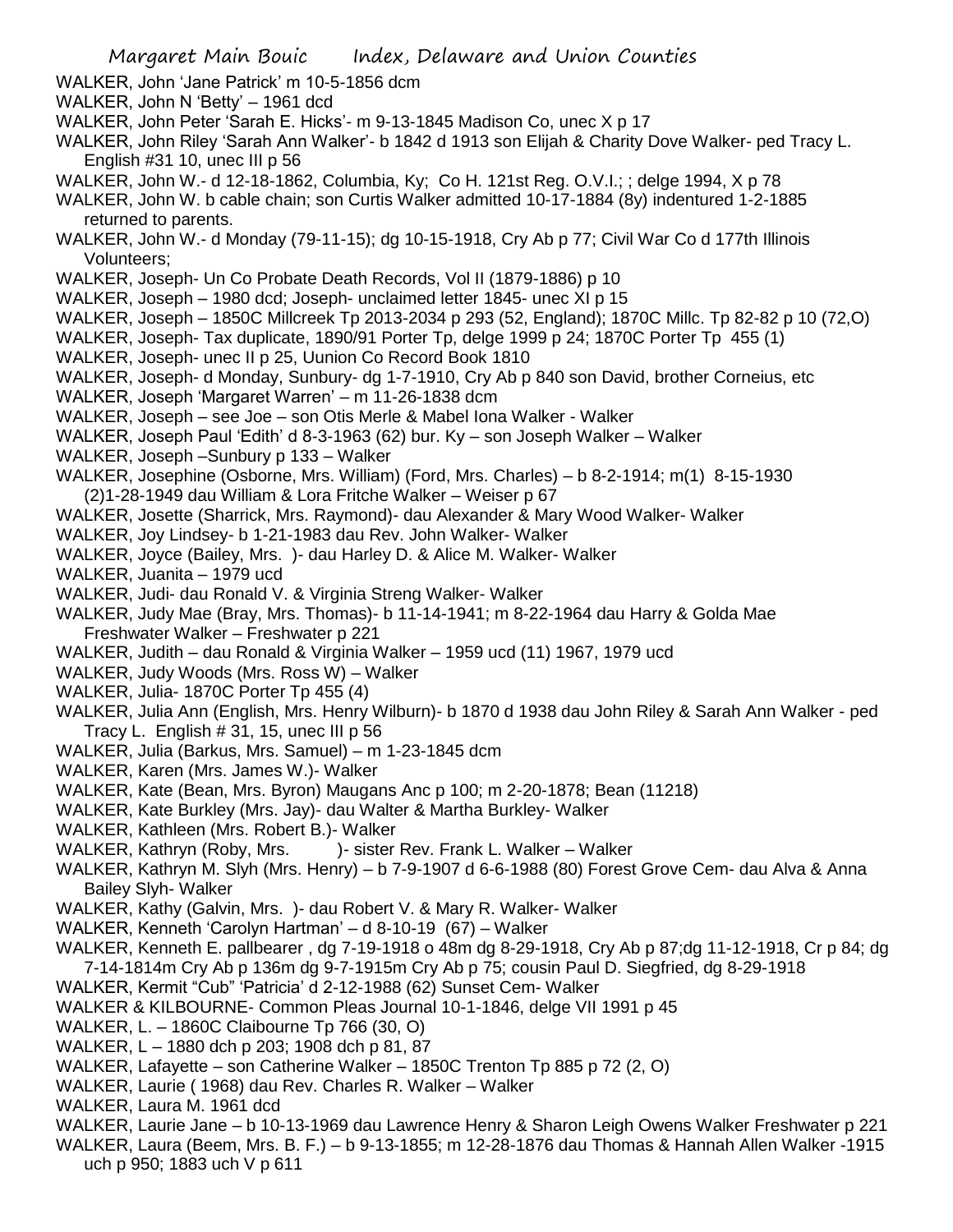WALKER, Lawrence Henry 'Sharon Leigh Owens' b 1-14-1939; m 1962 son Harry & Golda Mae Freshwater Walker – Freshwater p 221

- WALKER, Lawrence M. Sr. 'Beatrice' 'Mae'- d 3-6-1999 (66) Brandon, Fla- Walker
- WALKER, Leigh Ann b 11-14-1963 dau Lawrence Henry & Sharon Leigh Owens Walker –Freshwater p 221
- WALKER, Lavana Sue (Yutsy, Mrs. Daniel J) b 1-8-1941; m 6-26-1959 dau Alfred Raymond & Dorothy Lucile Mettler Walker – Weiser p 66
- WALKER, Leona E. (Barry, Mrs. Ervin C.)- d 7-16-1997 (79) dau Grover & Blanche Walker- Walker
- WALKER, Leona Mae (McIntire, Mrs. Mac)– dau Saulman & Rosanna Milligan Walker Milligan 34
- WALKER, Leona Evans (Mrs. Bernard)(Smart, Mrs. Asa Robert) b 2-23-1914 dau George &
- Jessie McKitrick Evans Bevey 4; opc 728; McKitrick p 270; W. Smart (117523) 1961 dcd WALKER, Lerim (?) dau L. Walker – 1860C Claibourne Tp 766 (4, O)
- WALKER, Leonard 'Betty Jane Whisman' d 1-6-1974 (49) bur. Urbana son Otis Merle & Mabel Iona Walker – Walker
- WALKER, Leona Evelyn (Harry, Mrs. Ervin) dau Grover C. & Blance Shirk Walker Walker
- WALKER, Lena (Mrs. George) d 10-10-1961 (73) bur. Sunbury Cem- Walker
- WALKER, Leon Otis b 8-12-1910 son William & Dora Fritche Walker Weiser p 67
- WALKER, Leona Marie b 5-12-1916; d 1918 dau William & Dora Fritche Walker Weiser p 67
- WALKER, Leora Lorene (Hughes, Mrs. Charles Edward)- m 6-19-1982 dau Robert H. Walker- Walker
- WALKER, Leroy 'Winnie'- brother Lawrence M. Walker- Walker
- WALKER, Leslie S. (Fischer, Mrs. Danny F.)- m 7-2-1983 dau Raymond Walker- Walker
- WALKER, Levi S 'Lillie D. Maine' Asp (2397h)
- WALKER, Lewis son Ida Mae Walker Walker
- WALKER, Lewis M.- bond from Samuel Tyler- unec X p 7
- WALKER, Lillie D. Maine (Mrs. Levi S) dau Marion & Isabelle Maine; Maine Asp 2397h; dg 6-10-1904, Cry Ab p 251
- WALKER, Lisa b 1964 dau Wilbur R. & Marden J. Walker 1980 dcd
- WALKER, Lissa (Mrs. Chuck) 1980 dcd
- WALKER, Lizzie (Roberts, Mrs. Marion) m 10-21-1878 ucm 6345
- WALKER, Logan (3-1997)- son Jay & Kate Burkley Walker- Walker
- WALKER, Lois M (Mrs. Don) 1975, 1983 ucd
- WALKER, Loisa dau William Walker 1850C Delaware Town 1139 p 86 (20, O)
- WALKER, Louisa, Miss Pabst 8 p 46
- WALKER, Lora b 1964 dau Robert H & Elizabeth A. Walker Leora 1971, 1980 dcd
- WALKER, Loretta 1969, 1971 dcd
- WALKER, Lori (Roberts, Mrs. Ed)- dau Kermit Walker- Walker
- WALKER, Loris G 'Frances D. Moats' b 7-13-1909 m 8-23-1933 son William & Ida Mae Huff Walker -Walker; 1959, 1967, 1973, 1975, 1983 ucd- Walker
- WALKER, Lorraine S (Mrs. ) Walker
- WALKER, Lottie A. Hough (Mrs. Benjamin Blake) m 10-15-1863 dcm; Walker
- WALKER, Louisa America (Reed, Mrs. Enos)- b 3-18-1842 Iowa m 4-2-1862 d 1-22-1911 dau Samuel Scott & Sarah Ann Allen Walker- ped Florence Elizabeth Reed Lane 5; unec XXIII p 9
- WALKER, Louisa (Mrs. William) d 3-6-1827 (32 yrs) dbg p 14; Powell p 97
- WALKER, Louisiana- 1870C Porter Tp 455 (11)
- WALKER, Lucy Margaretta (Evans, Mrs. Alfred F) b 7-17-1878; m 9-30-1903; d 9-30-1944 dau Jerome & Helen Eliza Oakley Walker – Weiser p 206
- WALKER, Lucy, Miss Pabst 8 p 44
- WALKER, Lucy, M. Pabst 8 p 44
- WALKER, Lucy M. (Martin, Mrs. Alexander C.)- m Wednesday, last dau William Walker- dg 7-20-1844, Wight p 15
- WALKER, Lura (Harris, Mrs. ) dau Ida Mae Walker Walker
- WALKER, Lucius 'Sarah Fields' ucm 1838; m 8-1-1852; unec VII p 57, XV p 19
- WALKER, Lucius 'Abigail Rose' m 10-14-1960 dcm
- WALKER, Lucius Pabst 8 p 44
- WALKER, Ludi (Mrs. Daniel)- Walker
- WALKER, Lue J 1959 ucd
- WALKER, Lydia (Mrs. H. R.)- 1910C Dover Top 32-32 p 2A (44,o,O,O) m 25y 4 ch, 2 living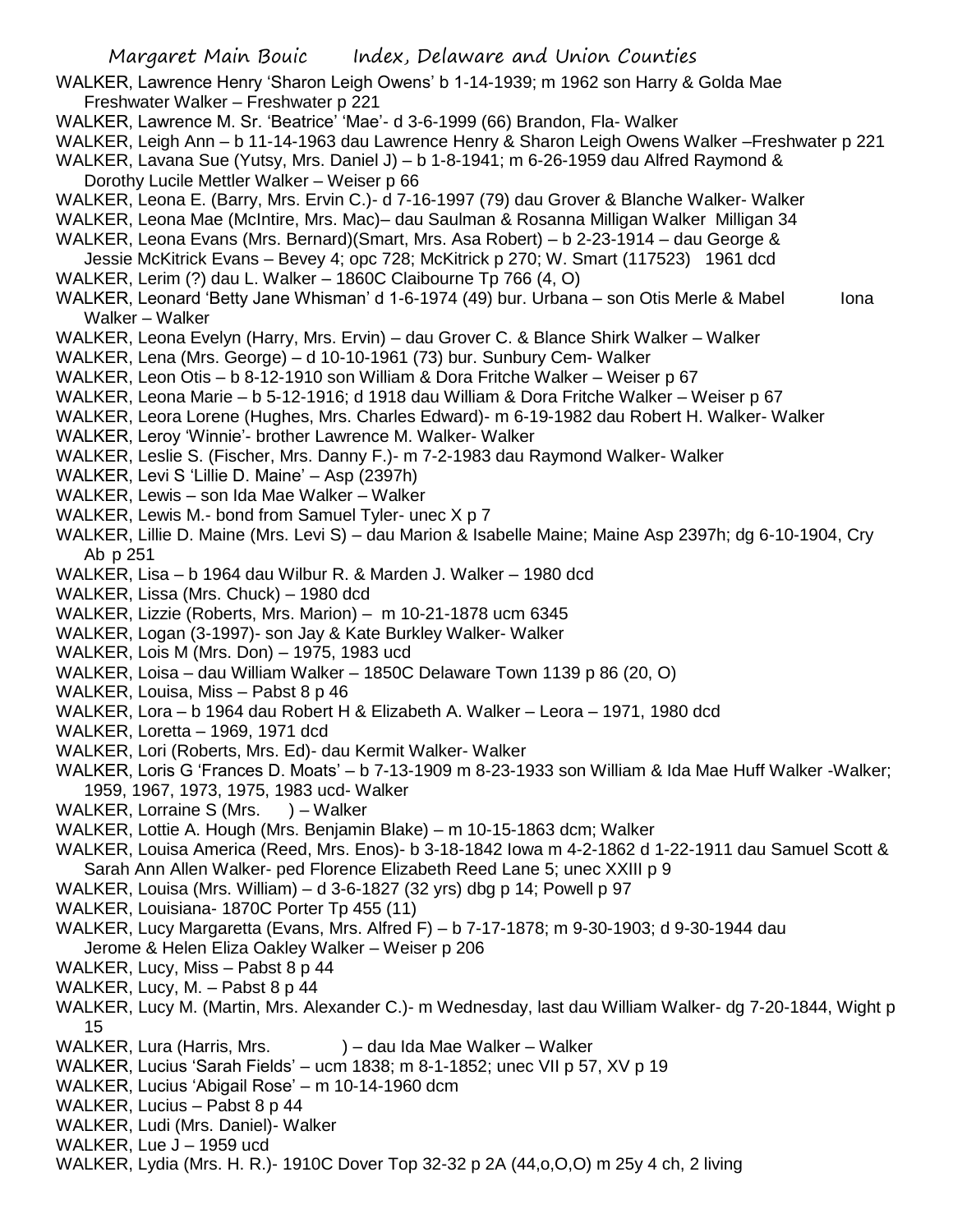WALKER, Lydia (Landon, Mrs. Charles)- m 8-11-1868 dcm 494; delge 1998, XIV p 5

- WALKER, Lydia (Miles, Mrs. ) b 1-26-1810; d 3-6-1874 dau John & Mary Walker Maugans Anc p 170
- WALKER, Lydia dau Richard K & Caroline Walker 1850C Trenton Tp 846 p 71 (2, O)
- WALKER, Lydia Jane James (Mrs. William) -d 1952; Sbc p 47; 1908 dch p 744 dau Lemuel & Sarah A. Fogle James – Walker; dcbirths, William Pearl
- WALKER, Lydia (Mrs. William)- b 11-1865; 1900C Dover Tp 46-46 p A2 (34,O,O,O) m 25y, 4 ch, 2 living
- WALKER, Lynn b 1968 ch Juanita Walker 1979 ucd
- WALKER, Lynn (Mrs. Jack)- Walker
- WALKER, McKinley brother Rev. Frank L. Walker Walker
- WALKER, Mabel Iona Hupp (Mrs. Otis Merle) d 5-3-1978 (81) bur. Sunbury Memorial Park 1961 dcd; Walker
- WALKER, Mabel E. Condit (Mrs. Randall Oakley) b 6-19-1877; m 6-19-1902 Weiser 205
- WALKER, Mae (Mrs. Lawrence M.)- 2nd wife- Walker
- WALKER, Maggie- 1870C Berkshire Tp 219 (16); Tax duplicate Galena School Dist., delge 1995, XI p 47
- WALKER, Maggie J. (Mrs. George)- 1880C Taylor Tp 192-194 p 19 (21,O,Pa,O)
- WALKER, Marden J (Mrs. Wilbur F) 1980 dcd
- WALKER, Margaret Charlene (Neds, Mrs. Adrian Arnold)- b 12-31-1896, Ind. d 11-1-1994 (97) Walnut Grove Cem, Worthington- dau Benjamin Rufus & Minnie Ellen Aiken Walker- Walker
- WALKER, Margaret dau Glen Harvey & Alma Soden Walker b 1943 Maugans Anc p 173
- WALKER, Margaret Cain (Cane) (Mrs. Alexander) 1880 dch p 834; 1883 uch V p 448, 654
- WALKER, Margaret J. (Snodgrass, Mrs. James A) ucm 3564; m 3-17-1864; unec XXI p 18
- WALKER, Margaret Bell (Mrs. ) dau William Bell dcw Bk 2 p 314
- WALKER, Margaret Brine (Mrs. Simon) m 1-14-1836 dcm
- WALKER, Margaret- sister Frank E. Walker- Walker
- WALKER, Margaret Warren (Mrs. Joseph) m 11-26-1838 dcm
- WALKER, Margaret (Finley, Mrs. William) b 8-21- or 3-1793; m 12-18/19-1811; d 12-2-1883 bur. Green Mound – dau John & Mary Walker – 1880 dch p 816 Maugans Anc p 147, 169, 170; query Verle Vaughn Weber, delge 1995, XI p 61
- WALKER, Margaret Ruth (Keiser, Mrs. Roy) b 1907; m 1927; d 1936 dau Silas Harvey & Eva Annette Sheets Walker – Maugans Anc p 172, 173, 174
- WALKER, Margaret Rowland (Mrs. Octavious Augustus) b 1850; m 3-26-1868; d 1914; dau Silas & Catherine Strattler Rowland – Maugans Anc p 174
- WALKER, Margaret dau Andrew & Margaret Walker 1850C Brown Tp 2949 p 162 (2, O)
- WALKER, Margaret (Mrs. Andrew) 1850C Brown tp 2949 p 162 (38, O)
- WALKER, Margaret dau Harvey & Frances Walker 1850C Brown Tp 2850 p 158 (5, O)
- WALKER, Margaret O. -b Springfield Mo d 10-4-1901 (5-8-5)- dau J. C. Walker- dcdeaths
- WALKER, Margaret (Mrs. Thomas) 1860C Darby Tp 397-398 p 57 (53, Pa)
- WALKER, Margaret (Parke, Mrs. Elisha) Powers Pat p 135
- WALKER, Margaret (Hildreth, Mrs. Marcus M) ucm 5570; m 10-3-1874; mt 3 p 3
- WALKER, Margaret J. Thompson (Mrs. George W) ucm 665; 1-29-1880
- WALKER, Margaret J. –dau Thomas & Margaret Walker 1860C Darby Tp 397-398 p 57 (17, O)
- WALKER, Margaret Crane (Crain) (Mrs. Alexander) d 3-1-1838 (56 yrs) Sunbury Cem Powell p 30
- WALKER, Margaret Isabel (Rowland, Mrs. John) b 12-14-1845; d 7-6-1931 dau James Harvey & Frances Thurston Walker – Maugans Anc p 171, 174; Thurston p 3
- WALKER, Mariah (Ward, Mrs. George)- m 3-13-1843- Madison Co. unec IX p 66
- WALKER, Marietta 1850C Delaware Tp 1325 p 95 (6, O)
- WALKER, Margery Louise (Graetz, Mrs. Francis) b 1903; m 1922; d 3-9-1967; dau Silas Harvey & Eva Annette Sheets Walker – Maugans Anc p 172, 174
- WALKER, Maria (Watson, Mrs. John) m 10-13-1836 dcm
- WALKER, Maria S (Husted, Mrs. Hiland) m 11-9-1853 dcm
- WALKER, Maria dau William Walker dcw Bk 1 p 36
- WALKER, Marilyn Kay b 8-8-1945 dau Clarence Allen & Edna Louise Quate Walker- Weiser p 65
- WALKER, Marjorie (Mrs. Delano L) 1961 dcd
- WALKER, Marjorie Bruce (Mrs. Isaac) dau George & Elizabeth Clark Bruce; Hutchisson p 38
- WALKER, Marjorie b 4-5-1906 dau Randall Oakley & Mabel E. Condit Walker Weiser 206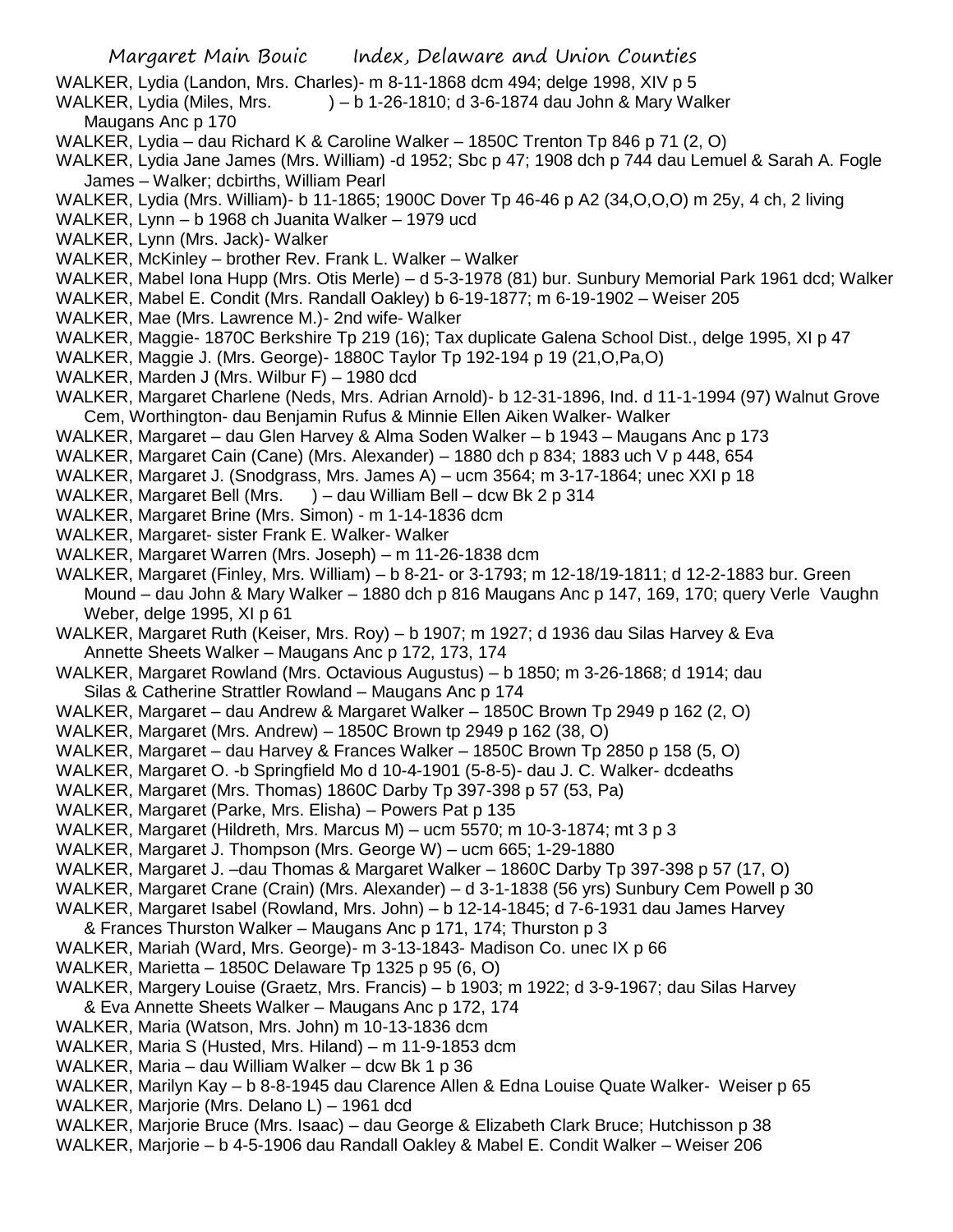- WALKER, Marjorie Ellen (Wilmoth, Mrs. Jack Thurston) b 8-19-1936; m 2-4-1954; dau John William & Gertrude Millsap Watkens – Weiser p 67
- WALKER, Marjorie (Peet, Mrs. Ralph Cone)- b 12-3-1890 d 12-10-1975 dau Judge William R. & Anna Asburn Walker- 1985 uch p 111
- WALKER, Marsha Ann Hyland (Mrs. Ronnie Eugene) b 8-27-1941; m 6-21-1959 Weiser 66
- WALKER, Marshall B 'Debra' 1983 ucd
- WALKER, Martha Ellen (Smith, Mrs. Vernard) b 1909; m 1931 dau Silas Harvey & Eva Annette Sheets Walker – Maugans Anc p 172, 173
- WALKER, Martha E. (Sonner, Mrs. Lewis J.)- b 12-27-1868 m 9-26-1885 d 1-24-1924 Del Tp dau Jackson C.
- & Narcissa Stevens Walker- ped Patricia A. Sonner 5; delge 1999 p 76
- WALKER, Martha dau Isaac & Susanna Walker 1850C Trenton Tp 875 p 72 (2, O)
- WALKER, Marty Ray b 11-26-1950 son Clarence Allen & Edna Louise Quate Walker Weiser p 65
- WALKER, Martin son Andrew & Margaret Walker 1850C Brown Tp 2949 p 162 (9, O)
- WALKER, Mary- 1870C Thompson Tp 495 (3)
- WALKER, Mary dau Rev. Frank L & Nann Walker Walker
- WALKER, Mary, Mrs. Pabst 8 p 44, 46
- WALKER, Mary- d 9-24-1887 Un Co Probate Deaths, Vol 3
- WALKER, Mary A.- 1870C Brown Tp 251 (52)
- WALKER, Mary A (Coolidge, Mrs. Moses) b 4-14-1843 Columbus m 8-7-1863 dcm; dg 7-29-1910, Cry Ab p 140-141
- WALKER, Mary Adolphia Utley (Mrs. Alexander) b 10-24-1839; d 1918; dau Jared & Polly Fisher Utley 1883 uch V p 448; sbc p 47; 1880C Leesburg Tp 269-269 p C188 (44,O,O,O)
- WALKER, Mary Almira Van Houten (Mrs. John H.)- (39-1905) dcbirths- Harold John
- WALKER, Mary A. Utley (Mrs. Alexander) b 10-1836 m 11-28-1858 dcm; 1900C Leesburg Tp 209-212 p 9B (61,O,Pa,O) wid, 6 ch
- WALKER, Mary Ann- b Cadiz, O. d 3-9-1899 (81-2-9) Brown Tp dcdeaths; dg 3-24-1899, Cry Ab p 193
- WALKER, Mary Ann Watters (Mrs. Samuel) b 12-28-1817 m 9-15-1836 dcm; d 3-9-1897 bur. Green Mound dcw Bk 4 p 285 dau John Watters;– Maugans Anc p 171; dg 5-5-1896, Cry Ab p 69; 1850C Brown Tp 2851 p 158 (32, O)
- WALKER, Mary (Coder, Mrs. Jacob)- unec Mar. 2,1981, query from N. J. Woodland
- WALKER, Mary (Conner, Mrs. Robert)- m 7-31-1849 MadisonCo.- unec XI p 44
- WALKER, Mary (Mrs. David)- parents of David S. Walker- dg 1-11-1910 Cry Ab p 84
- WALKER, Mary E.- 1870C Brown Tp 251 (17)
- WALKER, Mary Ellen (Powers, Mrs. )- sister Frank E. Walter- Walter
- WALKER, Mary E.- 1870C Washington Tp 102-97 p 15 (13,O) with Martin Johnson family
- WALKER, Mary Evans (Mrs. Anthony) b 1806; m July 1829 d 1856 Oak Grove Cem Powell p 444; 1850C Trenton Tp 948 p 75 (42, England) dcga p 46 Del. Patron & Franklin Chronicle
- WALKER, Mary E. (Wright, Mrs. )- dau John W. Waters, dg 10-15-1918, Cry Ab p 77
- WALKER, Mary (Farnum, Mrs. Zebediah, Sr.) b 5-29-1720 m-22-1738; dcc Dorothy Longbrake Roberts 73
- WALKER, Mary- dau Francis & Elizabeth Soule Walker- delge 1993, IX p 79, query Mildred E. McNeal
- WALKER, Mary J 1967, 1973, 1975 ucd
- WALKER, Mary I sister-in-law of Thomas Russell 1880C Washington Tp 232-241 p 26 (20, O, O, O)
- WALKER, Mary J hadc p 103 (1900 Harlem Tp)
- WALKER, Mary dau Isaac & Susanna Walker 1850C Trenton Tp 875 p 72 (6, O)
- WALKER, Mary Frances (Grover, Mrs. Albert Lyman) b 1-5-1852; d 8-27-1947 dau James Harvey & Frances Thurston Walker – Maugans Anc p 171, 175
- WALKER, Mary (Bolter, Mrs. Michael) b 1943; m 1963 dau Glen Harvey & Alma Solden Walker – Maugans Anc p 173
- WALKER, Mary (Hindman, Mrs. Frank) dau David & Cora Mae Freshwater Walker- Freshwater p 131
- WALKER, Mary (Hughes, Mrs. George W.)- m 10-23-1866 dcm 975; delge 1995, XI p 74
- WALKER, Mary Etta Stalian (Mrs. Fred) b 8-23-1876 dau Christopher Columbus & Amanda Rinner Stalian Freshwater p 215
- WALKER, Mary Ruth Moult (Mrs. Randall Oakley) m 6-21-1941 Weiser p 205
- WALKER, Mary dau Richard & Carolline Walker 1850C Trenton tp 846 p 71 (7, O)
- WALKER, Mary E. (Davis, Mrs. Eliza) dau James & Elizabeth Walker b 10-16-1829; m 10 -1846 1883 uch IV p 538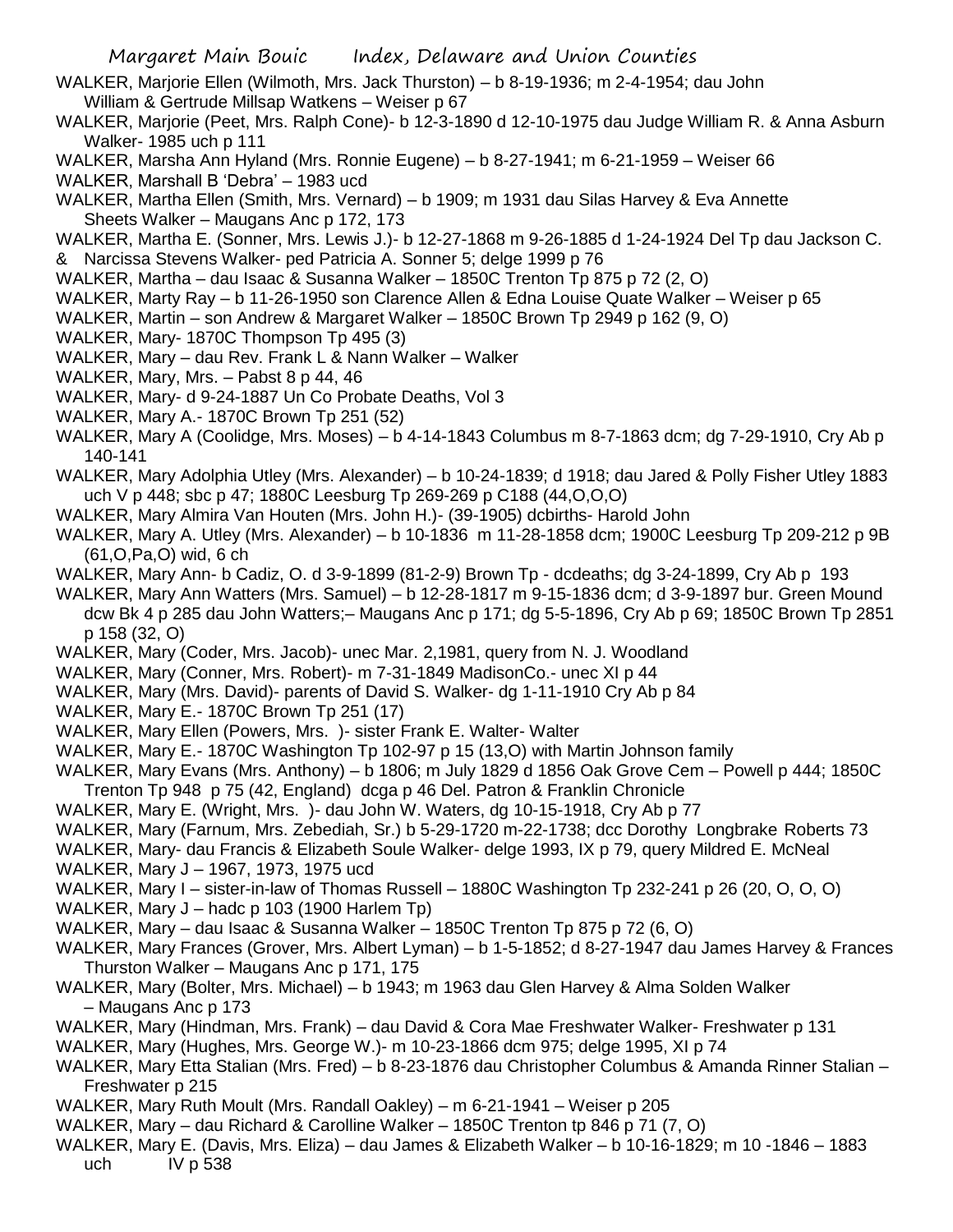- WALKER, Mary Francis (Mrs. Solomon) m 5-20-1845 Madison Co, unec X p 17
- WALKER, Mary L (Reed, Mrs. Alexander C) ucm 3938; m 3-29-1866; unec XXII p 43
- WALKER, Mary (Mrs. John) b 10-3-1772; d 8-26-1856 (83-10-23) Old Kilb Cem p 6
- WALKER, Mary (Polly)(Mrs. John) b 10-3-1772; Maugans Anc p 147, 169, 170; Powers p 65, 71, 1850C Brown Tp 2849 p 158 (84, Ireland)
- WALKER, Mary J.- dg 1-3-1902, p5c3 delge VII, 1991 p 25
- WALKER, Mary J (Atkinson, Mrs. Samuel) ucm 2070; m 2-25-1854, m slip, unec VIII p 19
- WALKER, Mary Jane dau John & Elizabeth Pierce Walker dumch p 120
- WALKER, Mary Margaret b 5-31-1867 dau Alexander & Mary Adolphia Utley Walker 1883 uch V p 448; 1880C Leesburg Tp 269-269 p C188 (13,O,O,O)
- WALKER, Mary dau L. Walker 1860C Kilbourne Tp 766 (6, O)
- WALKER, Mary Carolyn (Smith, Mrs. K) dau Kenneth & Carolyn Walker Walker
- WALKER, May (Pingle, Mrs. )- dau Harold J. Walker- Walker
- WALKER, Mary Rambo (Mrs. John Rather)- b 10-4-1921; m 9-7-1946 Weiser p 204
- WALKER, Mary Lou (Whitlatch, Mrs. Joseph Paul) m 6-5-1971 dau Frank E. & Helen Walker Walker
- WALKER, Mary Van Horne Pabst 8 p 44, 45
- WALKER, Mary Wood (Mrs. Alexander)- m 6-29-1941- Walker
- WALKER, Marynell (Graber, Mrs. )- dau Holly B. & Grace Headlee Walker- Walker
- WALKER, Maybin Gardner (Mrs. Daniel Arthur) 0 b 3-10-1900 Nash p 330
- WALKER, Mathew son William Walker dcw Bk 1 p 36
- WALKER, Matilda (Clark, Mrs. Absolom) m 8-27-1851 dcm; dau Isaac & Susanna Walker 1850C Trenton Tp 875 p 72 (19, O)
- WALKER, Matilda (Bishop, Mrs. Ida/Iden) 1880 dch p 654; parents of Sarah Louise- Millcreek Tp, unec VIII p 70
- WALKER, Mattie (Reed, Mrs. Reuben M) ucm 5252; m 4-10-1873
- WALKER, Maudelle Germond (Mrs. )- dau Mrs. Amanda Germond- dg 12-5-1911, Cry Ab p 75
- WALKER, Melissa Marie dau Lorraine S. Walker Walker
- WALKER, Melissa Nicole- b 1-23-1986 dau Chris & Nancy Fry Walker- Walker
- WALKER, Melvin Wayne b 5-17-1947 son Clarence Allen & Edna Louise Quate Walker Weiser p 65
- WALKER, Meredith Louise (Enloe, Mrs. Franklin Delano) (Van Peter, Mrs. Raymond Jr.) b 2-13-1940; m(1) 8-
- 8- 1954 div m(2) 2-16-1957 dau Murray Allen & Norma Jean Stephens Walker -Weiser p 65
- WALKER, Merlin- son Thomas & Rebecca Ann Bailey Walker- Powers clipping (Rebecca)
- WALKER, Michael B –b 11-14-1950- son Donald Eugene & Ardith Parks Walker Weaver 12941151
- WALKER, Michael son Burton E. & Patricia Walker b 1953-1961, 1969, 1971 dcd
- WALKER, Michael Eugene b 2-24-1951 son John William & Gertrude Millsap Walker –Weiser p 67
- WALKER, Michael b 1966 son Alex b. & Barbara W. Walker 1971, 1980 dcd
- WALKER, Michael Rambo b 3-5-1951 son John Rather & Mary Rambo Walker Weiser p 205
- WALKER, Mickey 'Mindi'- son Lawrence & Beatrice Walker- Walker
- WALKER, Mildred Bennett (Mrs. John Richard ) Walker; 1967, 1971, 1973, 1975, 1983 ucd
- WALKER, Mildred I. (Roberts, Mrs. J. Frank) b 4-13-1919 Sunbury d 12-13-1987 (68) Sunbury Mem. Pk. dau Otis Merle & Mabel Iona Hupp.Roberts – Walker
- WALKER, Millard Corsie b 11-16-1941 son Clarence Allen & Edna Louise Quate Walker Weiser p 65
- WALKER, Milton R. '-- Kerr'- m 12-18-1857 dg 4-18-1893, Cry Ab p 119
- WALKER, —Kerr (Mrs. Milton R.)- 4th ch of John N. & Isabella Kerr- dg 6-6-1893, Cry Ab p 123
- WALKER, (Figley, Mrs. M. W.)- dau Milton R. & Isabella Kerr Walker- dg 6-6-1893, Cry Ab p 123
- WALKER, Mindi (Mrs. Mickey)- Walker
- WALKER, Minnie 1883 uch V p 48
- WALKER, Minnie Ellen Aiken (Mrs. Benjamin Rufus)- Walker parents of Margaret Neds
- WALKER, Moriah ch Anthony & Mary Walker 1850C Delaware Town 948 p 76 (14, O)
- WALKER, Col. Moses 1883 uch IV p 469
- WALKER, Murray Allen 'Norma Jean Stephens' b 10-29-1937; m 8-5-1954 son Clarence Allen & Edna Louise Quate Walker- Weiser p 65
- WALKER, Myrtha Clayton (Mrs. Edward L.)- b 11-1-1903 W. Va d 5-8-1998 (84) Africa Cem- dau Morton & Emma Clayton- Walker; 1969, 1971 dcd
- WALKER, Nan B. (Mrs. Frank N) 1961 dcd
- WALKER, Nancy (Baron, Mrs. )- dau Dr. Waldo F. & Martha Ellis Walker- Walker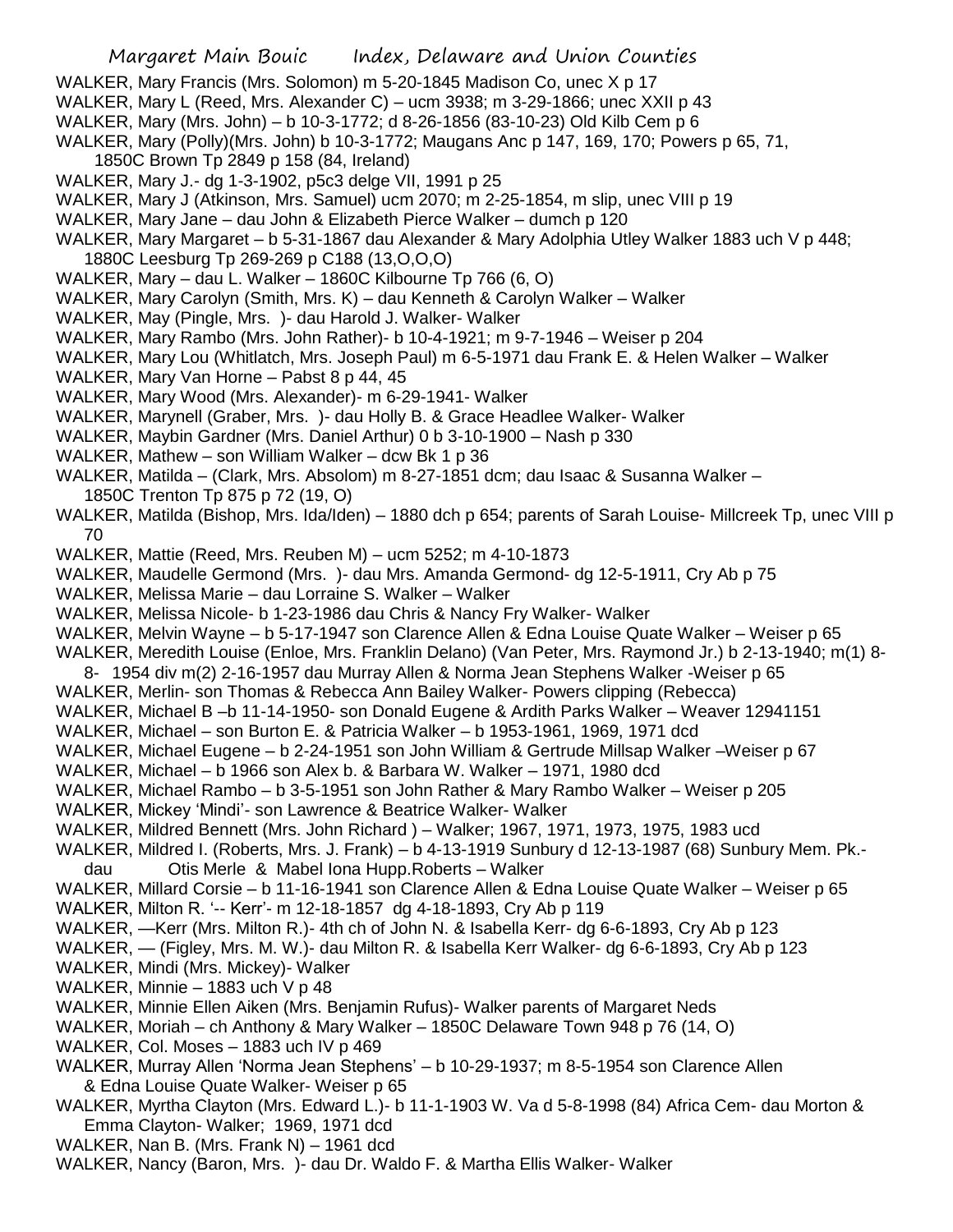- WALKER, Nancy- b 9-18-1954 Steubenville, d 12-27-1991 (37) Burial E. Liverpool Columbiana Co. Memorial Park- dau Charles & Edna Scott Walker- Walker
- WALKER, Nancy (Garrett, Mrs. George) m 3-7-1825 dcga p 27 Del. Patron & Franklin Chronicle
- WALKER, Nancy Fields (Mrs.Robert E. Lee)- unec V p 30 query by Erick C. Walker
- WALKER, Nancy (Forbes, Mrs. John Burwell)- b 1843 d 1893 dau John II & Anna Katherine Rubey Walkerped Verna Forbes Wilson #285 5; unec XI 52
- WALKER, Nancy Jane (Kirkman, Mrs. Jesse) ucm 1459; m 10-8-1849; unec VII p 46, XIII p 20
- WALKER, Nancy Jane Carson (Mrs. Robert) 1915 uch p 700, 701 dau James R & Jane Lorimer Carson **Walker**
- WALKER, Nancy dau William Walker dcw Bk 1 p 36
- WALKER, Nancy (McKitrick, Mrs. James) b 4-3-1811; m 4-2-1834; d 11-6-1893 McKitrick p 68, 69, 70
- WALKER, Nancy b 2-25-1803; d 2-20-1820 dau John & Mary Walker Maugans Anc p 170
- WALKER, Nancy Tapp (Mrs. Christopher) m 11-12-1977 dau Mollie Tapp Walker
- WALKER, Nannie Oak Grove Cem Powell p 444
- WALKER, Nann (Mrs. Rev. Frank L) Walker
- WALKER, Narcissus Stevens (Mrs. Jackson C.)- ped Patricia A. Sonner Keltner 11; delge 1999 p 76
- WALKER, Natalie Sene (Mrs. Walter Octavius) b 1910 Maugans Anc p 172
- WALKER, Nathan Stephn- b 1-10-1984 son Christopher Walker- Walker
- WALKER, Nathaniel Nash p 69
- WALKER, Nellie Hager (Mrs. Allie) Walker
- WALKER, Nellie Jewel (Smith, Mrs. Merl) b 11-29-1924; m 2-22-1944 adopted dau Bernard H. & Emma Ward Walker -Weaver 1294113
- WALKER, -(Mrs. H. Nelson)-d Wed. Westfield, NJ- aunt of Mrs. E. Y. Mason); dg 4-21-1916, Cry Ab p 53
- WALKER, Neva (Mrs. Frank)- Walker
- WALKER, Nicholas son Leondard & Betty Jane Whisman Walker Walker
- WALKER, Norma Jean Stephens (Mrs. Murray Allen) m 8-5-1954 Weiser p 65
- WALKER, Norman Wayne 'Penelope Phillips' b 10-21-1933 m 8-8-1954 son John William & Gertrude Millsap Walker – Weiser p 66
- WALKER, Obadiah- Tax dupicate, Sunbury Tp, delge VII, 1991 p 48
- WALKER, Octavius Augustus 'Margaret Rowland' b 1-14-1847; m 2-26-1868; d 4-12-1895; son James Harvey & Frances Thurston Walker – Thurston p 2; Maugans Anc p 171, 174; 1850C Brown Tp 2850 p 158 (3, O)
- WALKER, Olive J. (Russell, Mrs. Daniel)- m 9-22-1868 dcm; delge XIV, 1998 p 6
- WALKER, Olivia Bethanne- dau Jay Paul Walker- Walker- engaged to James Paul Eberly- Walker
- WALKER, Opal (Fling, Mrs. )- dau Thomas & Rebecca Ann Bailey Thomas- Powers clipping (Rebecca) WALKER, Opal (Mrs. James) – 1980 dcd
- WALKER, Otis Merle 'Mabel Iona Hupp' m 2-28-1915; d 7-10-1972 (77) bur. Sunbury Walker
- WALKER, Orginia Reams (Mrs. George) Freshwater p 211
- WALKER, Orlinda- 1870C Trenton Tp 508 (15)
- WALKER, Orman- son Benjamin Rufus & Minnie Ellen Aiken Walker- Walker
- WALKER, Orvis 'Elizabeth Haines' Weiser p 692
- WALKER, Pam (Mrs. Jimmie)- Wa;ler
- WALKER, Patience- dau Francis & Elizabeth Soule Walker- query Mildred E. McNeal- delge 1993 IX p 79
- WALKER, Patricia (Mrs. Burton E) 1961, 1969, 1971, 1980 dcd
- WALKER, Pat L (Mrs. Ron L) 1971, 1973, 1975, 1979, 1981, 1983 ucd
- WALKER, Paul Jr. son Joseph Paul & Judith A. Walker Walker
- WALKER, Pauline M (Mrs. Claud J) 1961, 1969 dcd
- WALKER, Paul brother Henry Walker Walker
- WALKER, Pearl A.- b 10-1888 d 1-20-1908 Un Co Prob Deaths, Vol 3; 1900C Dover Tp 46-46 p B2 (11,O,O,O)
- WALKER, Pearl 'Doris Andrews'- parents of John H. Walker- Walker
- WALKER, Pearl (Lotten, Mrs. Dean) Maugans Anc p 138
- WALKER, Pearl d 1908; sbc p 47, 48
- WALKER, Pearlie 'Fannie Chambers' Pabst 7 p 27; Maugans Anc p 138
- WALKER, P. Hannah Hutchinson' Hutchisson p 72
- WALKER, Penelope Phillips (Mrs. Norman Wayne) m 8-8-1954 Weiser p 66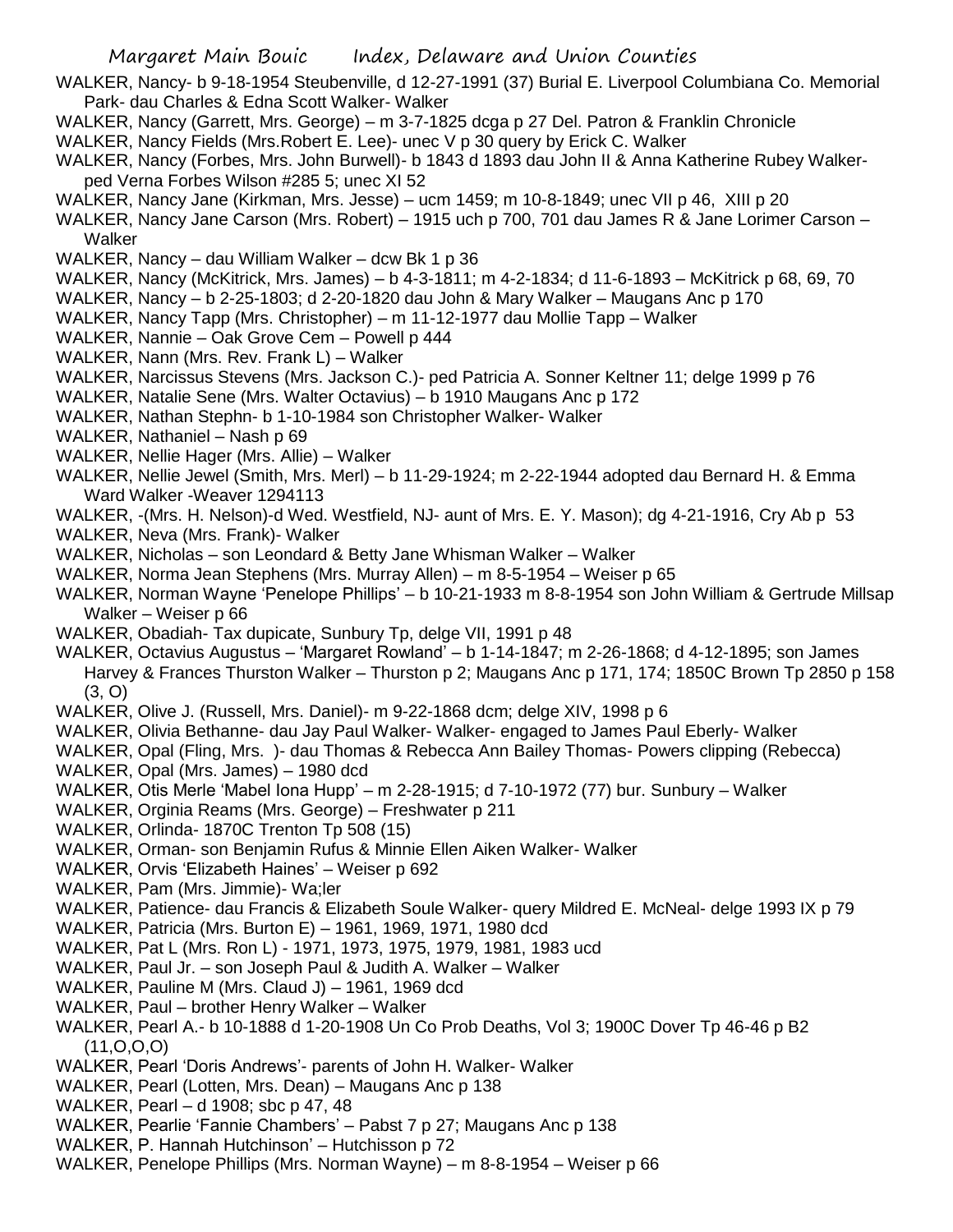WALKER, Philena (Carpenter, Mrs. Robert) – 1820 dch p 680; Pabst 6 p 105; m 9-19-1839 dcm

- WALKER, Philip Leon 'Carollyn Downton' b 7-21-1938; m 5-12-1956 son John William & Gertrude Millsap Walker – Weiser p 67
- WALKER, Phyllis (Mrs. Charles)- Walker
- WALKER, Pinkney 'Adaline Thorp' b 1822; m 7-6-1858 dcm; d 18/82 Oak Grove Cem –Powell p 443
- WALKER, Pierce son Curtis Walker b Plain City admit 10-17-1884 (5 y) indent 1-2-1885 to parents
- WALKER, Polexna dau Cornelius Walker 1850C Trenton Tp 886 p 72 (8, O)
- WALKER, Polly b 5-27-1795; d 4-6-1814 dau John & Mary Walker Maugans Anc 170
- WALKER, P. S. hadc p 123 (Trenton Tp)
- WALKER, Rachel A.- b 4-1835 1860C Liberty Tp Un Co 1053-1063 p 114 (25,O); 1870C Lib Tp 32 p 4 (30,O); 1910C Lib Tp 77 (75,O,O,Md) servant 1880C Taylor Tp 39-40 (45,O,Va, Md), servant with Davis & Martha Taylor ; 1900C Taylor Tp 233-238 p B10 (55,O,Va,Md); boarder
- WALKER, Rachel- b 11-29-1924; m 2-22-1944;
- WALKER, Rachel (Mrs. Robert) d 12-27-1837 (29-2-51) Harmony Chapel Powell p 318
- WALKER, Rachel 1850C Delaware Town 1043 p 82 (17, O)
- WALKER, Rachel (Sherwood, Mrs. William) dau Gabriel Walker Hoskins 3 1880 dch p 797
- WALKER, Rachel Ann–dau John & Elizabeth Pierce Walker –dumch p 120;1870C Liberty Tp 32 p 4 (30, O)
- WALKER, Rachel (Houk, Mrs. ) (Metzger, Mrs. Joseph) dumch p 139
- WALKER, Ralph- delge 1995, XI p 11 WALKER, Ralph H.- 1940Draft 254-206; delge 1995 XI p 82
- WALKER, Ralph- son Thomas & Rebecca Ann Bailey Walker- Powers Clipping, (Rebecca)
- WALKER, Randall son Leonard & Betty Jane Whisman Walker Walker
- WALKER, Randall Oakley 'Mary Ruth Moult' b 8-26-1918; m 6-21-1941 son Randall Oakley & Mabel B. Condit Walker – Weiser p 205
- WALKER, Randall Oakley 'Mabel E. Condit' b 6-22-1871; m 6-19-1902; d 1959 son Jerome & Helen Eliza Oakley Walker – Weiser p 205
- WALKER, Ray- son Alexander & Mary Wood Walker- Walker
- WALKER, Ray- 1910C Leesburg Tp 15-16 p 1B (33,O,Pa,O)
- WALKER, Ramona (Morley, Mrs. Jim)- sister Kermit Walker- Walker
- WALKER, Dr. Raymond # 366/367 reply to Geisler query. Thomas Albert Fuller was a steam engineer, inventor a "Binder Tractor"- unec XXIII p 15
- WALKER, Raymond- father of Leslie Fischer- Walker
- WALKER, Raymond ' Murfield' Walker
- WALKER, Raymond G d 4-3-1965 (83) bur. Oak Grove Walker
- WALKER, Rebecca Ann Bailey (Mrs. Thomas)- b 10-28-1894 Delaware d Friday dau Mary Elizabeth Bailey- dg 9-30-1949 Powers Clipping
- WALKER, Rebecca dau Cornelius Walker 1850C Trenton Tp 886 p 72 (17, O)
- WALKER, Rebecca (Dent, Mrs. Edward R) m 12-27-1852 dcm
- WALKER, Rebecca (Hann, Mrs. Levi)- m 10-20-1833 Madison Co, unec VII p 10
- WALKER, Rebecca- query on James Russell d 12-20-1885; unec XIII p 5
- WALKER, Rebecca P. #149; unec V p 35
- WALKER, Rebecca (Patrick, Mrs. George)- m 7-14-1837 d 1897, dg 2-8-1901, Cry Ab p 63
- WALKER, Regena (Mrs. Chris) 1971, 1973, 1975 ucd
- WALKER, Regina b 1967 dau Juanita Walker 1979 ucd
- WALKER, Rev. Centerburg, funeral of Enoch Marvin Crowl, dg 3-20-1917, Cry Ab p 32
- WALKER, Rex 'Doris Hoff'- b 3-7-1919 m 1-9-1988- St. Paul p 22
- WALKER, R. H. pallbearer for Professor Grove- see Dr. Rollin Hough; dg 9-22-1908, Cry Ab p 157; dg 10-18- 1910Cry Ab p 165; funeral of Dr. F. L. Gate, dg 9-23-1910, Cry Ab p 160;
- WALKER, Rhea Blanche Ross (Mrs. Blair) b 2-27-1915; m 4-17-1948 dau Rev. Mervin T. & Emma Blanche Weiser Ross – Weiser p 417
- WALKER, Rhonda Kay b 9-28-1958 dau Norman Wayne & Penelope Phillips Walker Weiser p 205
- WALKER, Rhonda b 1958 dau Ronnie L. & Pat Walker 1971 ucd
- WALKER, Richard- query about Dr. John & Diane Ramsey & Catherine Ramsey- unec XII p 50
- WALKER, Richard- 1870C Marysville , Paris Tp 128-128 p 15 (27.O) lives with Wm. & Mary Hubbard
- WALKER, Richard Allen 'Delores June Castlebury' b 5-5-1937; m 1955 son Alfred Raymond & Dorothy Lucile Mettler Walker – Weiser p 66
- WALKER, Richard D.- Tax duplicate 1890/91 Galena Special School District- delge 1995, XI p 47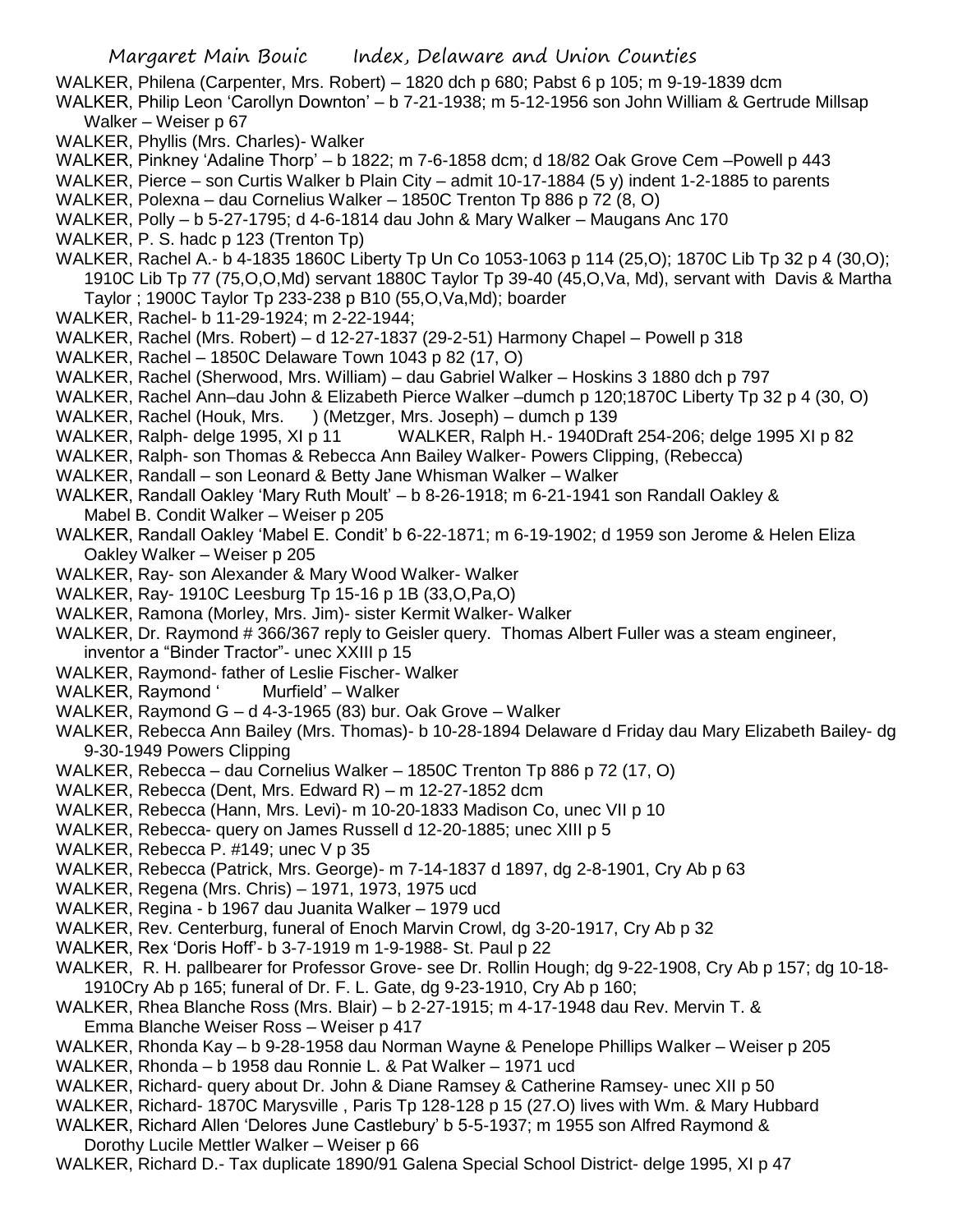- WALKER, Richard J 'Sue' 1981 ucd
- WALKER, Richard R. 'Thelma L. Adams' b 12-29-1904; d 9-2-1978 bur. Kenton 1979, 1981 ucd
- WALKER, Richard Ray 'Janet Sue Ridge'– b 1949 m 7-13-1969 son Louis/Loris G.. & Frances C. Walker 1969; 1983 ucd; Walker
- WALKER, Richard 1980 dcd
- WALKER, Richard son Louis C. & Frances C. Walker 1959 ucd (9)
- WALKER, Richard son Isaac & Susanna Walker 1850C Trenton Tp 875 p 72 (4, O)
- WALKER, Robert- son Benjamin Rufus & Minnie Ellen Aiken Walker- Walker
- WALKER, Robert B. 'Kathleen'- son Edward L. & Myrthe Clayton Walker- Walker
- WALKER, Robert 1835 men p 58 #45 p 107 Trenton Tp
- WALKER, Robert William b 9-1-1957 son John William & Betty Jane Ayers Walker Weiser p 66
- WALKER, Robert Edwin 'Carolyn sue Bateman' m 10-3-19 son Alton M. Walker Walker
- WALKER, Robert F 'Jane' Walker
- WALKER, Robert son John M. & Betty Walker 1961 dcd (14)
- WALKER, Robert 'Ruth Brown' m 8-21-1838 dcm
- WALKER, Robert 'Sarah Wheaton' m 12-3-1838; son Alex Walker b 9-19-1807 d 10-8-1875
- SunburyCem– dcq Bernice Utley Webb: 14; Powell p 30 1835 men p 33 #64 p 57 Harmony Tp; 1870C Trenton Tp 513  $(62^*)$
- WALKER, Robert 'Rachel' Powers p 318
- WALKER, Robert Powers p 106
- WALKER, Robert 'Sue' 1970 dcd
- WALKER, Robert E. Lee 'Nancy Fields'- query by Erick C. Walker- nec V p 30
- WALKER, Robert H. 'Elizabeth A' Walker; 1971, 1980 dcd
- WALKER, Robert E. 'Beulah' 1979 ucd
- WALKER, Robert 'Mary Jane Carson' 1915 uch p 701
- WALKER, Bob- son Dr. Waldo F. & Martha Ellis Walker- Walker
- WALKER, Robert W. 'Louanna Taulbee'- b 5-8-1952 d 3-19-1996 (43, Fla) Limona Cem, Fla.- son Robert V. & Mary R. Walker- Walker
- WALKER, Robin Wayne b 6-11-1955 son Norman Wayne & Penelope Phillips Walker Weiser p 67
- WALKER, Robby (3-1968) son Rev. Charles R. Walker –Walker
- WALKER, Dr. Rollin Hough d 8-4-1955 son Benjamin Blake & Charlotte Hough Walker bur. Green Lawn-1908 dch p 233; dpc p 96; Pabst 8 p 30; Walker; 1976 dch p 79, 164; dg 12-4-1904, dg 9-8-1905 p 144, dg 10-3- 1905 dg 8-2-1910, Cry Ab p 141; dg 9-23-1910, dg 8-30-1912, 9-3-1912; dg 5-4-1915 p 47 , 5-25-, 1915, Cry Ab p 52, dg 7-30-1915 p 68, dg 1-18-1916; 2-29-1916, 7-18-1916. 1-9-1917, 1- 12-1817, 1-16- 1917, 2-9-1917, 2-27-1917, 3-23-1917, dg 10-3-1917, dg 1918, p 3, 10, 14, 18, 23, 44, 68, 72, 104
- WALKER, Ronnie Eugene 'Marsha Ann Hyland' b 11-15-1939; m 6-21-1959 son Alfred Raymond & Dorothy Lucile Mettler Walker – Weiser p 66
- WALKER, Ronald B (V) 'Virginia K Streng' –m 6-9-1940 son Grover C. & Blanche Shirk Walker Walker; 1949,1959, 1967, 1971, 1973, 1979, 1981 ucd
- WALKER, Ronnie Lee 'Pat L. son Charles W. & Helen L. Sink Walker Walker 1971, 1973, 1975, 1979, 1981, 1983 ucd
- WALKER, Ronald d 12-24-1999 Oakdale H-228-N ½; 1959 ucd
- WALKER, Ronald H., Sr.- son Harold J. Walker- Walker
- WALKER, Rosa Needles (Mrs. David S.)- m 6-3-1894 dg 1-11-1910. Cry Ab p 84
- WALKER, Rosemary Ruth (Leslie, Mrs. Walter Melvin, Jr.) b 3-13-1929; m 8-31-1947; dau John William & Gertrude Millsap Walker – Weiser p 66
- WALKER, Rose- d 11-11-1902 (27-2-5) Harlem Tp- dcdeaths
- WALKER, Rose Ellen Nash (Mrs. Daniel William) b 4-5-1866; d 2-8-1941 dau David Thomas & Louisa Elizabeth Gunn Nash – Nash p 328, 329, 256
- WALKER, Rosanna Milligan (Mrs. Saulman) dau John & Elmirah Russell Milligan Milligan 7 (Rosenay, dg 12-18-1890 Cry Ab p 95, dg 8-16-1897, Cry Ab p 62)
- WALKER, Rose A (Shaver, Mrs. William Henry) m 3-24-1869 dau Robert & Sarah Wheaton Walker dcq Bernice Utley Webb :7; delge 1998, XI p 30
- WALKER, Roscoe 'Jean' 1961 dcd
- WALKER, Ross W.- president of Huntington Mortgage Company- Walker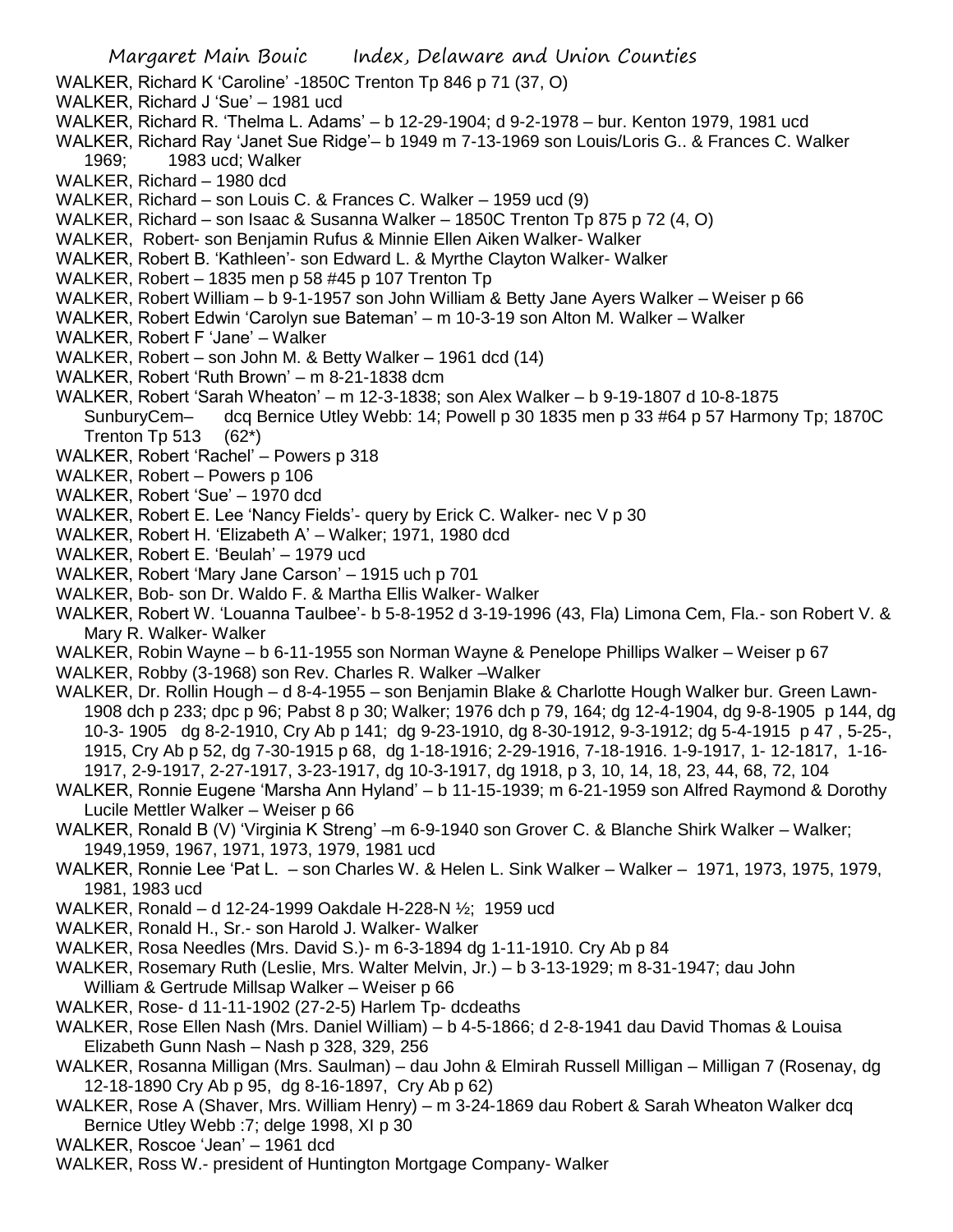- WALKER, Roy son Joseph Walker Walker
- WALKER, Ross W 'Judy Woods' son Holly B. & Grace Readlee Walker Walker
- WALKER, R. S. hadc p 54 (Trenton Tp)
- WALKER, Ruscell B- 1980 dcd
- WALKER, Ruby, Miss d 2-22-1968 (79) bur. Sunbury Cem Walker; 1961 dcd
- WALKER, Ruth Ann (Long, Mrs. )- dau Pearl & Doris Andrews Walker- Walker
- WALKER, Ruth Brown (Mrs. Robert) m 8-21-1838 dcm
- WALKER, Ruth (Sheets, Mrs. Silas) b 11-14-1840; m 2-20-1866 dcm; d 9-30-1901; dau James Harvey & Frances Thurston Walker – Thurston p 3; Maugans Anc 171; delge 1995, XI p 12; dg 2-18-1902, Cry Ab p 124
- WALKER, Ruth Eleanor Hansen (Mrs. Allan Lee) b 2-11-1912; m 3-24-1945 W p 206
- WALKER, Ruth (Lockwood, Mrs. Linn) (Corey, Mrs. Richard) b 11-12-1910 dau Randall Oakley
- & Mabel E. Condit Walker Weiser p 205
- WALKER, Ruth 1850C Brown Tp 2850 p 158 (10, O)
- WALKER, Ruth (Snyder, Mrs. Cliff)- dau Kermit Walker- Walker
- WALKER, Ruth (Wenning, Mrs. Paul Frederick)- Walker
- WALKER, Sallie McClelland (Mrs. ) Powers p 210
- WALKER, Sally- b Harlem Tp d 5-13-1870 (35y) Trenton Tp, dcdeaths
- WALKER, Samuel- running for Prosecuting Attorney, Logan Co unec XII p 24
- WALKER, Samuel 'Mary Ann Watters' b 12-19-1815; m 9-15-1836 dcm; d 4-29-1896 bur. Green Mound- son John & Mary Walker; dg 5-5-1906. Cry Ab p 69; 1850C Brown Tp 2851 p 158 (35, Va); 1870C Brown Tp 251 (54\*); Maugans Anc 170,171
- WALKER, Samuel 1850C Oxford Tp 2803 p 156 (22, Pa)
- WALKER, Samuel son Andrew & Margaret Walker 1850C Brown Tp 2949 p 162 (5, O)
- WALKER, Samuel 'Elizabeth' 1850C Trenton Tp 824 p 69 (25, O)
- WALKER, Samuel F son John & Elizabeth Pierce Walker dumch p 120; hadc p 123
- WALKER, Samuel 1883 uch IV p 463, 535
- WALKER, Samuel 'Charlotte' 1870C Liberty Tp 91 p 11 (34, O)
- WALKER, Samuel Scott'Sarah Ann Allen'- b 1-30-1807 Ky m 1-24-1832 d 1-20-1892 son Alexander & Elizabeth Scott Walker- ped Florence Elizabeth Reed Lane 10; unec XXIII p 9
- WALKER, Sandra Elizabeth (Hall, Mrs. David Thomas) m 9-30-1961 div Freshwater p 198
- WALKER, Sandra Kay b 1-8-1947 dau John William & Gertrude Millsap Walker Weiser p 67
- WALKER, Sarah- 1870C Harlem Tp 369 (2m)
- WALKER, Sarah- 1870C Trenton Tp 508 (3m)
- WALKER, Sarah- b NY d 1-14-1881 (65); dcdeaths; 1870C Trenton Tp 513 (54)
- WALKER, Sarah Ann Allen (Mrs. Samuel Scott)- b 12-25-1810 Ky m 1-20-1892 d 11-26-1882 dau William & Elizabeth Tilford Allen- ped Florence Elizabeth Reed Lane 11 unec XXIII p 9
- WALKER, Sarah Ann Walker (Mrs. John Riley)- b 1848 d 1899 dau Jacob & Emmaline Walker- ped Tracy L. English #31 11, unec III p 56
- WALKER, Sarah (Bird, Mrs. Samuel H) m 12-31-1846 dcm
- WALKER, Sarah Crotinger (Mrs. Daniel C) ucm 343; m 2-5-1835, unec III p 7
- WALKER, Sarah (Brown, Mrs. John) b 5-18-1813; d 11-4-1909 dau John & Mary Walker Maugans Anc p 170, 171
- WALKER, Sarah (Haynes, Mrs. James B.)- m 12-8-1857 ucm 2649; marriage per. slip, unec XII p 12, XVIII p 56
- WALKER, Sarah- consent to Jabrilla Heinger & Fredric Elsworth- unec IV p 27
- WALKER, Sarah E. Hicks (Mrs. John Peter)- m 9-13-1845 Madison Co, unec X p 17
- WALKER, Sarah J dau Andrew & Margaret Walker 1850C Brown Tp 2949 p 162 (13, O)
- WALKER, Sarah- dau John & Elizabeth Walker- 1860C Liberty Tp Un Co 1053-1063 p 144 (27,O)
- WALKER, Sarah K Pierce (Lockwood, Mrs. John Wesley) b 10-22-1843; m 1-10-1867 ucm 4124; unec XXIII p16; dumch p 120 dau John & Elizabeth Pierce Walker – 1883 uch V p 387, 408; ped Cheryl Ann Kincaid Lefevre #581,25; unec XVIII p 21
- WALKER, Sarah B. Maine (Mrs. James) b 10-15-1816; m 9-1-1838 d 12-9-1898 dau John Burdick & Elizabeth Bloyd Maine – Asp 1031
- WALKER, Sara H. (Mrs. Shelby)- d 2-21-1985 (73) Oak Grove Cem- (colored) Walker
- WALKER, Sarah (Mrs. Robert)- parents of Ann Walker Bennett- dg 2-26-1915, Cry Ab p 20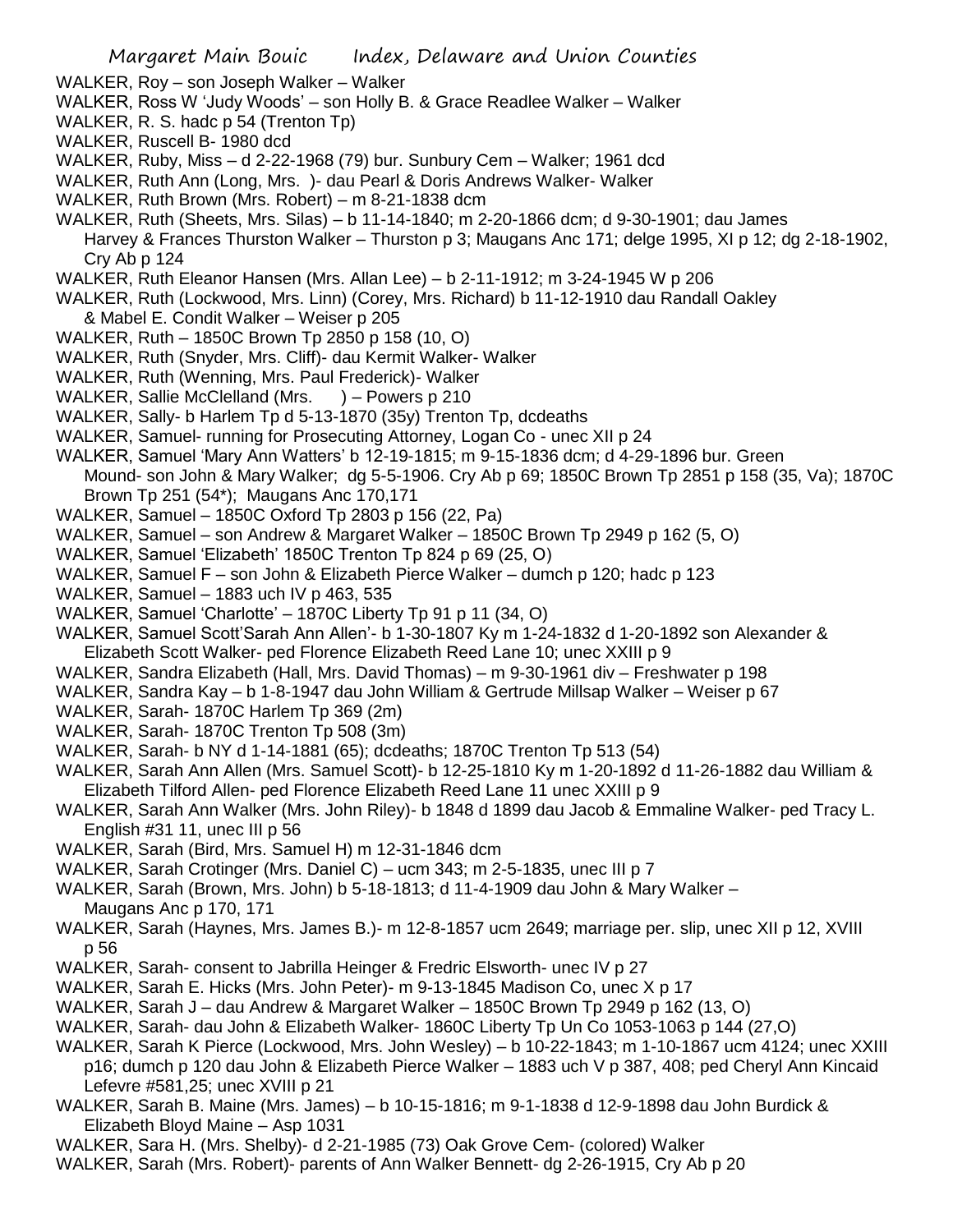WALKER, Sarah Wheaton (Mrs. Robert) – b 12-2-1815; d 1-14-1881 Sunbury cem – dau Squire

- & Marcy Jacobus Wheaton Powell p 30; dcq Bernice Utley Webb:15 dcw Bk 4 p 144 (16)
- WALKER, Sarah d 1-8-1833 (72 yrs) dbg p 14; Powell p 97
- WALKER, Sarah Fields (Mrs. Lucius) ucm 1838; m 8-1-1852; unec VI p 57, XV p 19
- WALKER, Sarah (Ratch, Mrs. ) dau Joseph Paul & Edith A. Walker Walker
- WALKER, Saulman 'Rosanna Milligan' Milligan (7)
- WALKER, Schartle dau Samuel & Charlotte Walker 1870C Liberty Tp, Union Co, 91 p11 (2, O)
- WALKER, Scelestine dau Samuel & Charlotte Walker 1870C Liberty Tp Union co 91 p 11 (15,O)
- WALKER, Sharon Leigh Owens (Mrs. Lawrence Henry) m 1962 Freshwater p 221
- WALKER, Shawn b 1967 son James E. & Barbara L Walker 1980 dcd
- WALKER, Shawn b 1965 son Wilbur F. & Marden J. Walker 1980 dcd
- WALKER, Shelby son Joseph Paul & Edith A. Walker Walker
- WALKER, Rev. Shelby 'Sarah'- WWII- member Zion A. M. E. Church, Delaware -Walker
- WALKER- Sherry M.- query- Thomas Bailey- delge 2004 p 10
- WALKER, Shirley Jane b 8-23-1948 dau Blair & Rhea Blanche Ross Walker Weiser 417
- WALKER, Silas Harvey 'Eva Annetta Sheets' b 1874; m 1902; d 1941 bur. Delta, O –Maugans Anc p 172, 174
- WALKER, Simon 'Margaret Brine' m 1-14-1836 dcm
- WALKER, Sidney 'Grace Thomas' Hoskins 5
- WALKER, Solomon- d 9-26-1903 Un Co Probate Deaths Vol 3
- WALKER, Solomon 'Hannah Elizabeth Winchel' son Alexander & Margaret Cane Walker m 9-17-1846 dcm heir Levi Meredith; dcw Bk 3 p4; dcw Bl 4 p 144 (16); 1883 uch V p 594; 1915 uch p 263; 1860C Claibourne Tp 649-630 p 86 (36, O); 1870C Claibourne Tp23-22 p 3 (46, O); 1880C Claib. Tp 45-47 p
- A193 (56.O. Pa.Va); 1900C Claibourne Tp 107-115 p A5 (76, O, Pa, Va)
- WALKER, Solomon dcw Bk 4 p144 (16) mentioned in will of Squire Wheaton
- WALKER, Solomon A. b 11-3-1863 son Alexander & Mary Adolphia Utley Walker 1883 uch V p 448; 1870C Thompson Tp 495 (7); 1880C Leesburg Tp 269-269 p C188 (18,O,O,O)
- WALKER, Solomon 'Mary Francis'- m 5-20-1845 Madison C, unec X p 17
- WALKER, Solomon R.- 1870C Trenton Tp 513 (19); tax duplicate 1890/91 p 78; delge 1999 p 79
- WALKER, Solomon 'Roseney'- parents of John A/M Walker- dg 12-18-1896, Cry Ab p 95
- WALKER, Sondra K.- dau John D. & Marjorie L. Walker- Walker- engaged to Brian D. Fearer
- WALKER, Stella G. Allen (Mrs. )- dau James & Sarah Perry Allen- 1985 uch p 6
- WALKER, Stephanie- dau Terry & Stella Walker- Walker- engaged to John Chamberlin
- WALKER, Stephen Douglas b 8-1-1950 son John William & Betty Jane Ayers Walker Weiser p 66
- WALKER, Stephen son Frank B/E.. Walker Walker
- WALKER, Steve 'Cathy Hall'- son Helen Walker- Walker- parents of Alexander Stephen Walker
- WALKER, Steve son Robert F. & Jane Walker Walker
- WALKER, Steve b 1963 son Wilbur F. & Marden J. Walker 1980 dcd
- WALKER, Stewart (9-1980) son Ross W. & Judy Woods Walker Walker
- WALKER, Sue Ann b 8-17-1952 dau Blair & Rhea Blanche Ross Walker- Weiser p 417
- WALKER, Sue (Mrs. Robert) 1971 dcd
- WALKER, Sue (Mrs. Richard J) 1981 ucd
- WALKER, Susan- 1870C Delaware Town 324 (2)
- WALKER, Susan Diana- dau Carmon J. Walker- engaged to Dean Allen Duffey- Walker
- WALKER, Susan (Finical, Mrs. John)- m 9-30-1841 Madison Co. unec IX p 55
- WALKER, Susanna dau Isaac & Susanna Walker 1850C Trenton Tp 875 p 72 (6/12, O)
- WALKER, Susanna (Mrs. Isaac)-b NY d 81-8-15 Harlem Tp- dcdeaths; 1850C Trenton Tp 875 p 72(39, Pa)
- WALKER, Susan Lynnette d 3-2-1971 dau Raymond & Murfield Walker Walker; bur. Oak
- Grove Cem
- WALKER, Susan Markley (Mrs. Albert) dg 2-3-1893, Cry Ab p 113
- WALKER, Susan Olcott b 8-2-1948 dau John Mather & Mary Rambo Walker Weiser p 204
- WALKER, Susan Karen (Amerine, Mrs. John) b 2-10-1943 Maugans Anc p 202
- WALKER, Susan Diana (Mrs. ) dau Carson J. Walker Walker
- WALKER, S. B. CCC (Brown Tp)
- WALKER, Tami b 1961 dau Don & Lois Walker 1975 ucd
- WALKER, Teresa 1979 ucd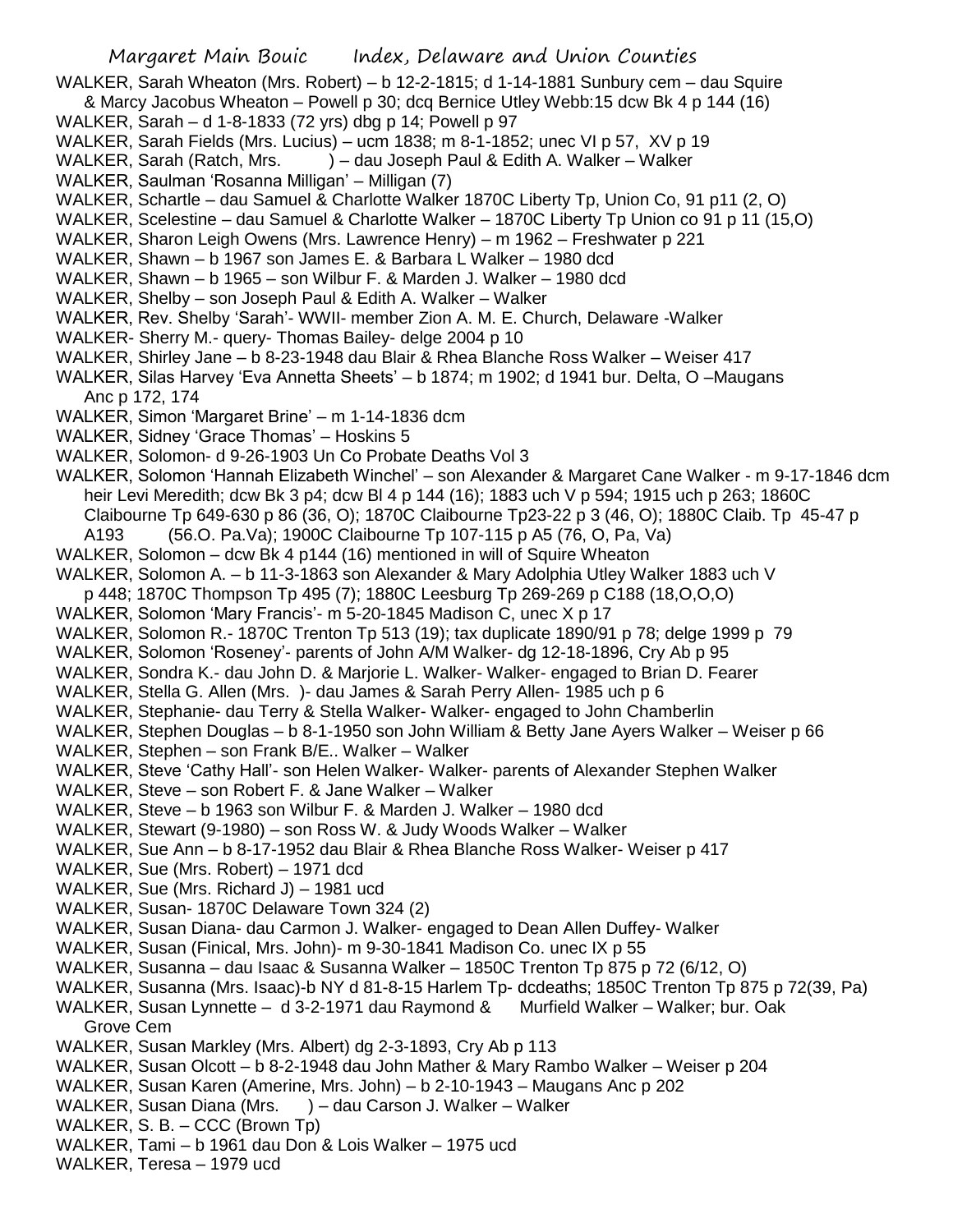WALKER, Terry Lee – b 5-16-1942 son Alfred Raymond & Dorothy Lucile Mattler Walker – Weiser p 60

- WALKER, Thelma dau Clarence R. & Virginia Wheeler 1961 dcd (13)
- WALKER, Thelma L. Adams (Maynard, Mrs. Walter)(Kinnear, Mrs. James)(Mrs. Richard)- b 10-30-1898 d 9- 17- 1982 (83) Grove Cem, Kenton- dau Willis & Louise Fultz Adams – 1979, 1981, ucd; bur. Grove Cem., Kenton - Walker
- WALKER, Thelma F. (Thompson, Mrs. Ralph dau Grover C. & Blanche Shirk Walker Walker
- WALKER, Thomas Nash p 30
- WALKER, Thomas Walker
- WALKER, Thomas Jr. Walker
- WALKER, Thomas- Union Co Probate Deaths, Vol 1 p 50 (1867-1876)
- WALKER, Thomas B. son John Walker Walker
- WALKER, Thomas- b 11-1860 son Cathrine Walker- 1900C Darby Tp 38-39 p 192 (39,O,Scotland, Scot); 1910C Darby Tp Unionville 44-44 p 2B (49,O; Pa,Scotland) drilling wells
- WALKER, Thomas D.- son John W. Walker- dg 10-15-1918, Cry Ab p 77
- WALKER, Thomas 'Margaret' trapper Daniel Boone Country, unec XXII p 26, XXIII p 7; 1860C Darby Tp 397-398 p 57 (55, Pa)
- WALKER, Thomas son Thomas & Margaret Walker 1860C Darby Tp 397-398 p 57 (22, O)
- WALKER, Thomas 'Hannah Allen' 1883 uch V p 611
- WALKER, Thomas Patrick d 2-24-1974 twin son Raymond & Murfield Walker Walker
- WALKER, Verna btp p 13
- WALKER, Virgil- d 3-26-1888 (4m 1d) Trenton Tp son John & Mary Walker- dcdeaths
- WALKER, Virginia sister Frank E. Walker- Walker
- WALKER, Verna (Sharer, Mrs. Raymond) b 5-19-1893; m 12-14-1920 dau Daniel Wm & Rose Ellen Nash Walker – Nash p 329
- WALKER, Virginia (Mrs. Clarence R) 1961 dcd
- WALKER, Virginia Lee (Patridge, Mrs. Thomas) b 9-17-1929; m 8-29-1949; dau Alfred Raymond & Dorothy Lucile Mettler Walker – Weiser p 66
- WALKER, Virginia R (Mrs. Ronald) –1949, 1959, 1967, 1971, 1973, 1975, 1979, 1981 ucd
- WALKER, Virginia Streng (Mrs. Ronald)- m 6-9-1940- Walker
- WALKER, Vivian (Roberts, Mrs. )- sister Harley D. Walker- Walker
- WALKER, W. heir of John Watts dcw Bk 2 p 402
- WALKER, W. Powers p 239
- WALKER, Dr. Waldo F- 'Martha Ellis'- d 5-24-1990 (74) nephew of Ruby Walker Walker; Pabst 6 p 104
- WALKER, Waldo F. 'Grace Carpenter'- Powers clipping
- WALKER, Waldo F.- son Waldo F. & Grace Carpenter Walker- Powers clipping (Grace C)
- WALKER, Waldo E. Jr. son Dr. Waldo F. & Martha Ellis Walker- Walker; Pabst 6 p 104
- WALKER, Walter Octavious ,Natalie Sone' b 1905; d 1945 son Silas Harvey & Eva Annette Sheets Walker Maugans Anc p 172, 174
- WALKER, Wanda (Mrs. Glenn)- parents of Jay Walker- Walker
- WALKER, Wanda (Mantor, Mrs. Melvin) dau R. Gordon & Mary Jane Johnson Walker Maugans Anc p 138; Walker
- WALKER, Warrem Jr,- pallbearer for Helen Gleason, dg 11-12-1918, Cry Ab p 94
- WALKER, Wendy (6-1980) dau Ross W. & Judy Woods Walker Walker
- WALKER, Wesley 'Jane Auman- Weiser p 612
- WALKER, Wilbur F 'Marden J' 1980 dcd
- WALKER, Willard 'Hannah Mary Maine' m 2-14-1854 Asp (1164)
- WALKER, Judge William 'Anna'- 1985 uch p 111
- WALKER, William, d Tuesday ca 62y; dg 10-10-1851, Wight p 68
- WALKER, William- father of Albert Walker- dg 2-3-1893. Cry Ab p 103
- WALKER, William Dudley 'Ella Emily Maine' b 8-8-1859; m 6-15-1881 Asp (1282)
- WALKER, William son Delano L. & Marjorie Walker b 1960; 1961, 1969, 1971, dcd
- WALKER, William 1835 men p 24 #199 p 40 Delaware Tp
- WALKER, (hatting business) Delaware 1822-1830 dcga p 33; delge 1993, IX p 53
- WALKER, William dec. dcga 4-16-1823 p 18
- WALKER, William -ex. William Walker dcga p 18
- WALKER, William H.- uncle of Rollin Hough Walker- dg 12-4-1914, Cry Ab p 162